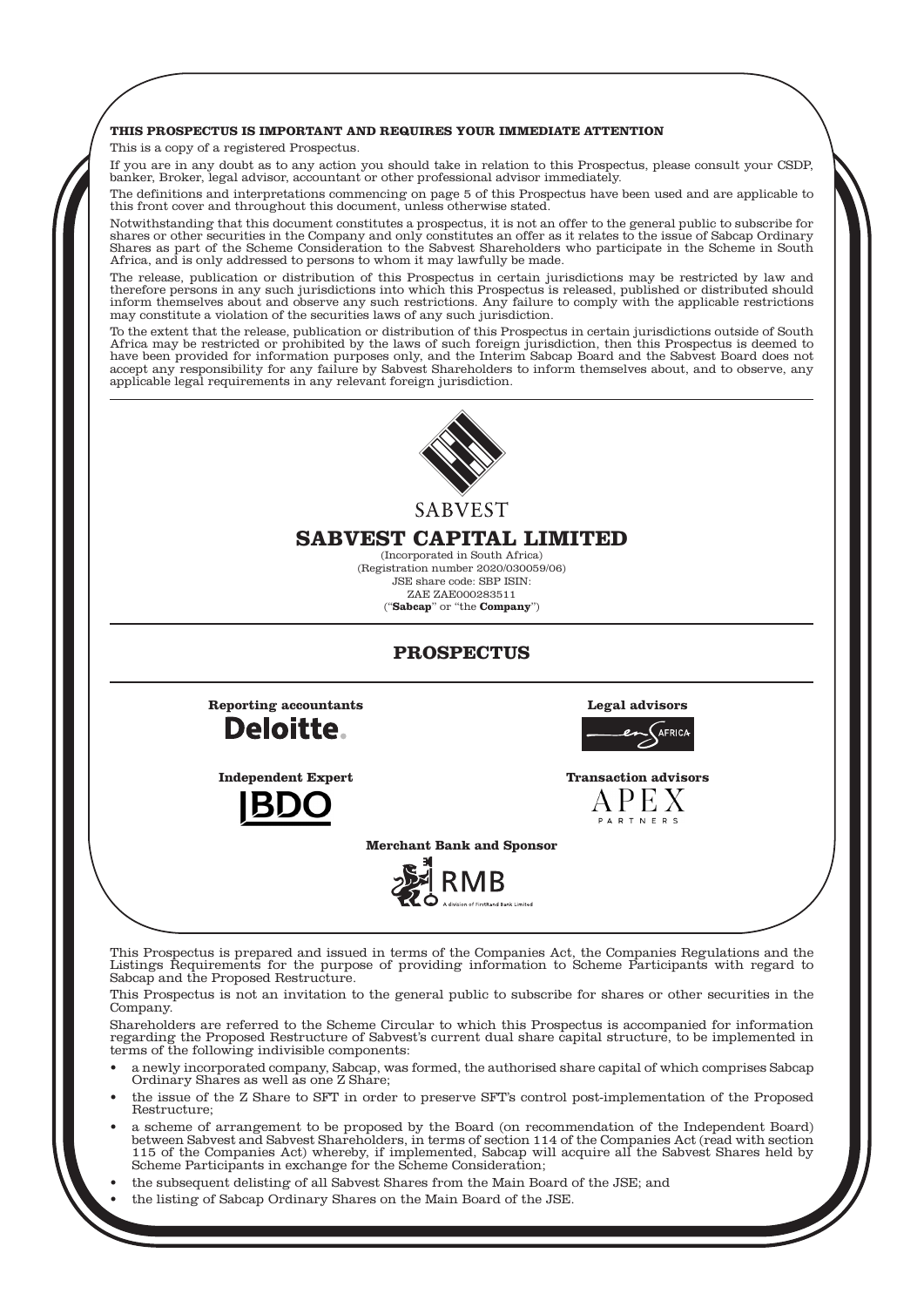The **offer of Sabcap Ordinary Shares to Sabvest Shareholders and the** issue of Sabcap Ordinary Shares to Scheme Participants in terms of the Scheme constitutes an offer to the public in terms of section 95(1)(h) of the Companies Act. This Prospectus is therefore required to be issued in terms of section 99(3) of the Companies Act. This Prospectus is being issued, in terms of the Companies Act and Part C of Chapter 4 of the Companies Regulations, in respect of Sabcap as it will be constituted after the implementation of the Proposed Restructure.

Prior to the implementation of the Proposed Restructure, the authorised ordinary share capital of Sabcap comprises (i) 500 000 000 Sabcap Ordinary Shares and (ii) 1 Z Share. Following the implementation of the Proposed Restructure, the issued Ordinary Share capital will comprise (i) 41,760,242 Sabcap Ordinary Shares and (ii) 1 Z Share. Sabcap's stated capital on implementation of the Proposed Restructure will be R1,673,365 subject to Listing values. There will be no Sabcap Ordinary Shares held in treasury following implementation of the Proposed Restructure.

The Sabcap Ordinary Shares will, upon issue, be fully paid up, freely transferrable and rank pari passu with one another. Regard should be had to the provisions of the Z Share terms set out in **Annexure D** of this Prospectus.

The Proposed Restructure does not contemplate the raising of any capital in respect of Sabcap. In the circumstances, the listing of the Sabcap Ordinary Shares is not subject to a minimum amount being raised. The Sabcap Ordinary Shares which are the subject of the Scheme Consideration are not subject to any conversion or redemption provisions.

The JSE has granted the Company a Main Board listing of 41,760,242 Sabcap Ordinary Shares in the "Financials – Investment Instruments – Equities" sector of the JSE list with the abbreviated name "SABCAP", JSE share code SBP and ISIN ZAE000283511 which, in respect of the Ordinary Shares to be issued in terms of the Sabvest Scheme, will be with effect from the commencement of business on Wednesday, 13 May 2020.

The Sabcap Ordinary Shares will only be traded on the JSE trading system in electronic form.

Investing in the Scheme Consideration involves certain risks. See the material risk factors set out in **Annexure H** of this Prospectus.

The Interim Sabcap Directors, whose names are provided in Section One, paragraph 1.4.4 of this Prospectus, collectively and individually, accept full responsibility for the accuracy of the information given in this Prospectus (but only insofar as such information relates to Sabcap and only to the extent that they are required to accept such responsibility in terms of the Companies Act and/or the Listings Requirements) and certify that, to the best of their knowledge and belief there are no facts that have been omitted which would make any statement false or misleading, and that all reasonable enquiries to ascertain such facts have been made and that the Prospectus contains all information required by law and the Listings Requirements.

The Sabvest Board, whose members are identified in the Sabvest Circular, collectively and individually, accept full responsibility for the accuracy of the information given in this Prospectus (but only insofar as such information relates to Sabvest and only to the extent that they are required to accept such responsibility in terms of the Companies Act and/or the Listings Requirements) and certify that, to the best of their knowledge and belief, there are no facts that have been omitted which would make any statement false or misleading, and that all reasonable enquiries to ascertain such facts have been made and that the Prospectus contains all information required by law and the Listings Requirements.

Sabcap will, upon implementation of the Proposed Restructure become the holding company of Sabvest. In this regard, as Sabvest has been listed on the JSE for an extensive period of time, the majority of information required to be disclosed in this Prospectus is in the public domain. This Prospectus does, where possible, incorporate the required information by reference to the relevant public documents in which the applicable information regarding Sabvest may be located.

The merchant bank and sponsor, legal advisors, reporting accountants, transaction advisors, bankers and transfer secretaries, whose names are included in this Prospectus, have consented in writing to act in the capacities stated and to their names being included in this Prospectus and have not withdrawn their consents prior to the publication of this Prospectus.

A copy of this Prospectus was registered by CIPC on Wednesday, 26 February 2020. CIPC takes no responsibility for the comments in the Prospectus, makes no representations as to the accuracy and completeness and expressly disclaims any liability whatsoever for any loss howsoever arising from or in the reliance upon any part of the contents of this Prospectus.

This Prospectus is available in English and further copies may be obtained during normal business hours from Friday, 28 February 2020 to Friday, 27 March 2020 from Sabcap's registered offices, or from the offices of Sabcap's sponsor, details of which are set out in the "Corporate Information" section of this Prospectus. The Prospectus can also be obtained from Sabvest's website at www.sabvest.co.za.

#### **Date of issue: Friday, 28 February 2020**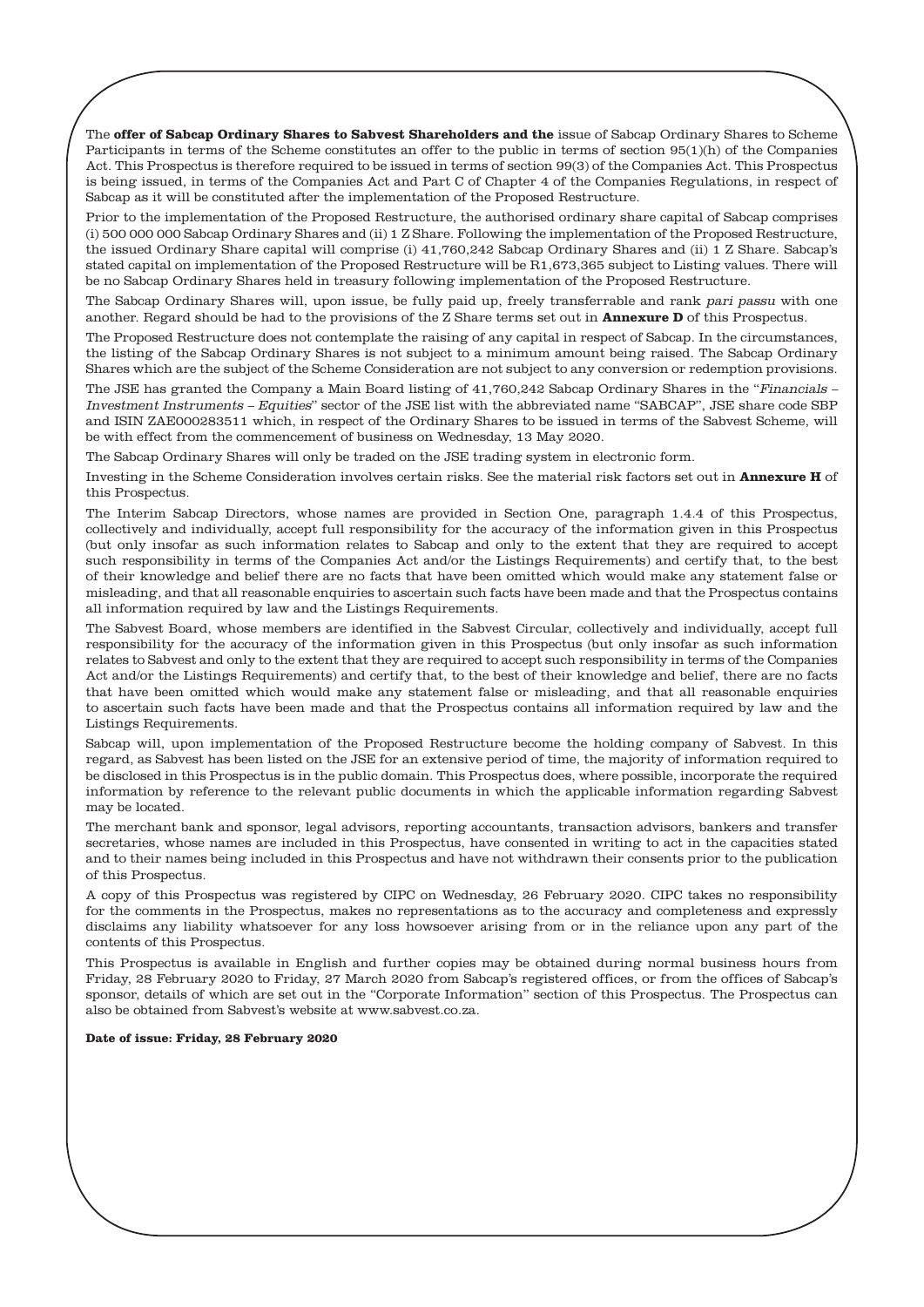# **FORWARD-LOOKING STATEMENTS**

This Prospectus contains statements about Sabcap and Sabvest that are or may be forward-looking statements. All statements, other than statements of historical fact, are, or may be deemed to be, forwardlooking statements, including, without limitation, those concerning: strategy; the economic outlook for the industry; operating results; growth prospects and outlook for operations, individually or in the aggregate; liquidity and capital resources and expenditure and the outcome and consequences of any pending litigation proceedings. These forward-looking statements are not based on historical facts, but rather reflect current expectations concerning future results and events and generally may be identified by the use of forwardlooking words or phrases such as "believe", "aim", "expect", "anticipate", "intend", "foresee", "forecast", "likely", "should", "planned", "may", "estimated", "potential" or similar words and phrases.

Examples of forward-looking statements include statements regarding a future financial position or future profits, cash flows, corporate strategy, anticipated levels of growth, estimates of capital expenditure, acquisition strategy, and expansion prospects for future capital expenditure levels and other economic factors, such as, amongst other things, interest rates.

By their nature, forward-looking statements involve risks and uncertainties because they relate to events and depend on circumstances that may or may not occur in the future. Sabcap cautions that forward-looking statements are not guarantees of future performance. Actual results, financial and operating conditions, liquidity and the developments within the industry in which Sabcap or Sabvest operates may differ materially from those made in, or suggested by, the forward-looking statements contained in this Prospectus.

All these forward-looking statements are based on estimates and assumptions, as regards Sabcap and Sabvest made by Sabcap as communicated in publicly available documents issued by Sabcap, all of which estimates and assumptions, although Sabcap believe them to be reasonable, are inherently uncertain. Such estimates, assumptions or statements may not eventuate. Factors which may cause the actual results, performance or achievements to be materially different from any future results, performance or achievements expressed or implied in those statements or assumptions include other matters not yet known to Sabcap or not currently considered material by Sabcap.

Sabvest Shareholders should keep in mind that any forward-looking statement made in this Prospectus or elsewhere is applicable only at the date on which such forward-looking statement is made. New factors that could cause the business of Sabcap or Sabvest not to develop as expected may emerge from time to time and it is not possible to predict all of them. Further, the extent to which any factor or combination of factors may cause actual results to differ materially from those contained in any forward-looking statement are not known. Sabcap has no duty to, and does not intend to, update or revise the forward-looking statements contained in this Prospectus after the date of issue of this Prospectus, except as may be required by law.

Any forward-looking information contained in this Prospectus has not been reviewed nor reported on by the Company's external auditors.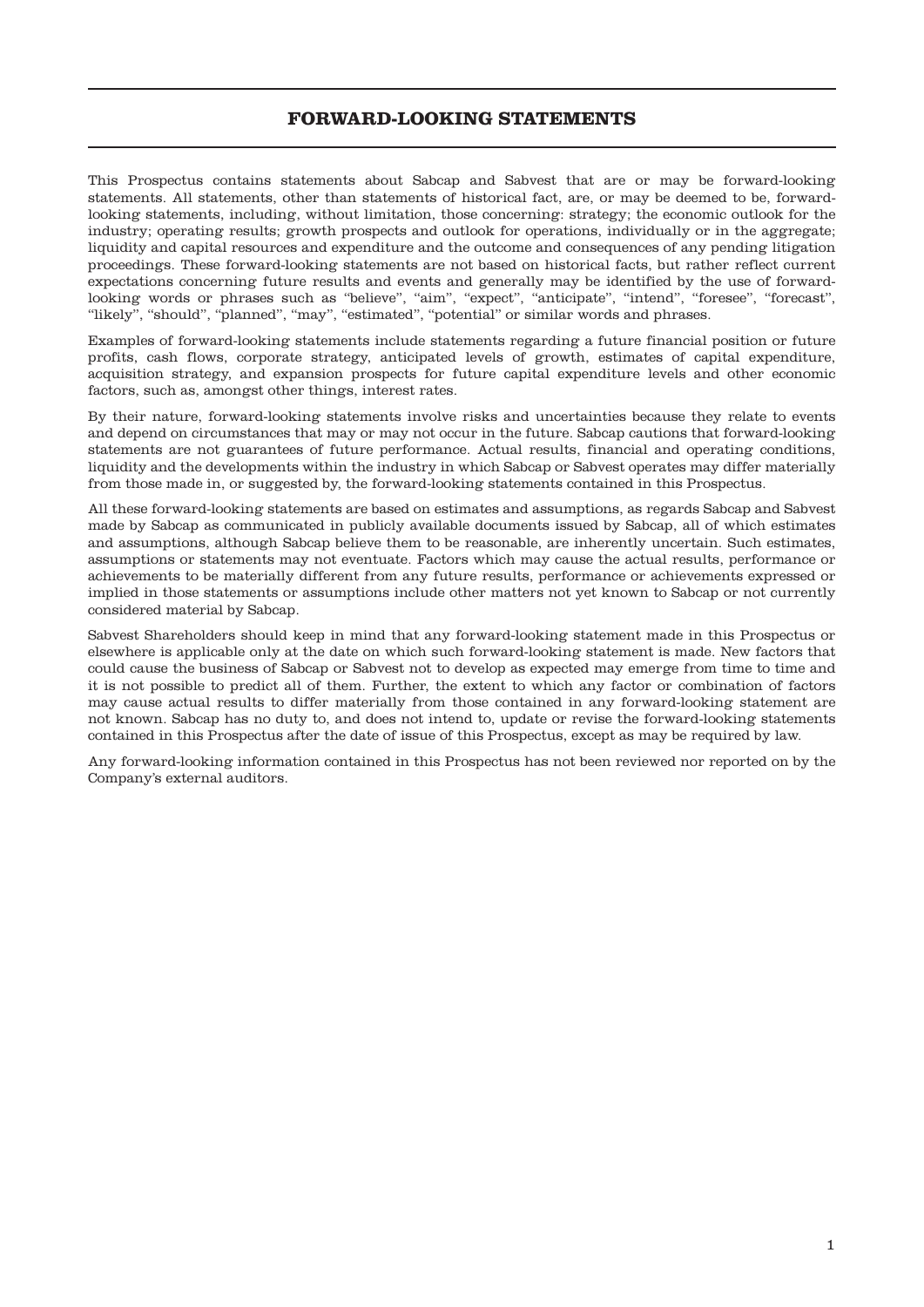# **TABLE OF CONTENTS**

The definitions and interpretations commencing on page 5 of this Prospectus apply mutatis mutandis to this table of contents.

|                                                            | Corporate Information                                                 |                                                                                           | 4  |  |  |
|------------------------------------------------------------|-----------------------------------------------------------------------|-------------------------------------------------------------------------------------------|----|--|--|
|                                                            |                                                                       | Definitions and Interpretations                                                           | 5  |  |  |
|                                                            |                                                                       | Executive Summary and important information                                               | 10 |  |  |
| 1                                                          | SECTION ONE: INFORMATION ABOUT THE COMPANY WHOSE SECURITIES ARE BEING |                                                                                           |    |  |  |
|                                                            | <b>OFFERED</b>                                                        |                                                                                           | 14 |  |  |
| 1.1                                                        |                                                                       | Name, address and incorporation                                                           | 14 |  |  |
| 1.2                                                        | Holding company                                                       |                                                                                           | 14 |  |  |
| 1.3                                                        | Subsidiary                                                            |                                                                                           | 14 |  |  |
| 1.4                                                        |                                                                       | Directors, other office holders, and material third parties                               | 14 |  |  |
| 1.5                                                        |                                                                       | History, state of affairs and prospects of Sabcap                                         | 21 |  |  |
| $\boldsymbol{2}$                                           |                                                                       | <b>SECTION TWO: INFORMATION ABOUT THE OFFERED SECURITIES</b>                              | 29 |  |  |
| 2.1                                                        | Purpose of the offer                                                  |                                                                                           | 29 |  |  |
| $2.2\,$                                                    |                                                                       | Time and date of the opening and of the closing of the offer                              | 29 |  |  |
| 2.3                                                        |                                                                       | Particulars of the offer                                                                  | 29 |  |  |
| 2.4                                                        |                                                                       | Conditions precedent                                                                      | 31 |  |  |
| 2.5                                                        |                                                                       | Regulatory approvals                                                                      | 32 |  |  |
| 2.6                                                        | Shares                                                                | Salient preferences, rights, limitations and other terms attaching to the Sabcap Ordinary | 32 |  |  |
| 2.7                                                        |                                                                       | Rights, limitations and other terms attaching to Z Share                                  | 32 |  |  |
| 2.8                                                        |                                                                       | Tax implications of the Proposed Restructure on Scheme Participants                       | 32 |  |  |
| 2.9                                                        |                                                                       | Minimum subscription and underwriting                                                     | 33 |  |  |
| 2.10                                                       |                                                                       | Issue and allotment of Sabcap Ordinary Shares to Scheme Participants pursuant to Scheme   | 33 |  |  |
| 3                                                          |                                                                       | SECTION THREE - STATEMENTS AND REPORTS RELATING TO THE OFFER                              | 36 |  |  |
| 3.1                                                        |                                                                       | Statement as to adequacy of capital                                                       | 36 |  |  |
| 3.2                                                        |                                                                       | Report by Directors as to material changes                                                | 36 |  |  |
| 3.3                                                        |                                                                       | Statement as to listing on stock exchange                                                 | 36 |  |  |
| 3.4                                                        |                                                                       | Report by auditor where business undertaking to be acquired                               | 36 |  |  |
| 3.5                                                        |                                                                       | Report by auditor where company will acquire subsidiary                                   | 36 |  |  |
| $3.6\,$                                                    |                                                                       | Report by auditor of company                                                              | 36 |  |  |
| 4                                                          |                                                                       | SECTION FOUR - ADDITIONAL MATERIAL INFORMATION                                            | 37 |  |  |
| 4.1                                                        |                                                                       | General Shareholder resolutions and authorisations                                        | 37 |  |  |
| 4.2                                                        |                                                                       | Tax, FAIS and other considerations                                                        | 37 |  |  |
| 4.3                                                        |                                                                       | South African Exchange Control Regulations                                                | 38 |  |  |
| 4.4                                                        | Government Protection and Investment Encouragement Law                |                                                                                           | 39 |  |  |
| $4.5\,$                                                    |                                                                       | Litigation statement                                                                      | 39 |  |  |
| 4.6                                                        | Advisors' interests                                                   |                                                                                           | 39 |  |  |
| 4.7                                                        |                                                                       | Statement regarding Sabvest                                                               | 39 |  |  |
| 4.8                                                        |                                                                       | Documentation available for inspection                                                    | 39 |  |  |
| 5                                                          | <b>SECTION FIVE - INAPPLICABLE OR IMMATERIAL MATTERS</b>              |                                                                                           | 40 |  |  |
|                                                            | SIGNATURE OF PROSPECTUS                                               |                                                                                           | 40 |  |  |
| Sabcap's audited financial statements<br><b>Annexure A</b> |                                                                       |                                                                                           | 41 |  |  |
|                                                            | Annexure Ai                                                           | Independent Reporting Accountant's audit report on the audited financial<br>statements    | 45 |  |  |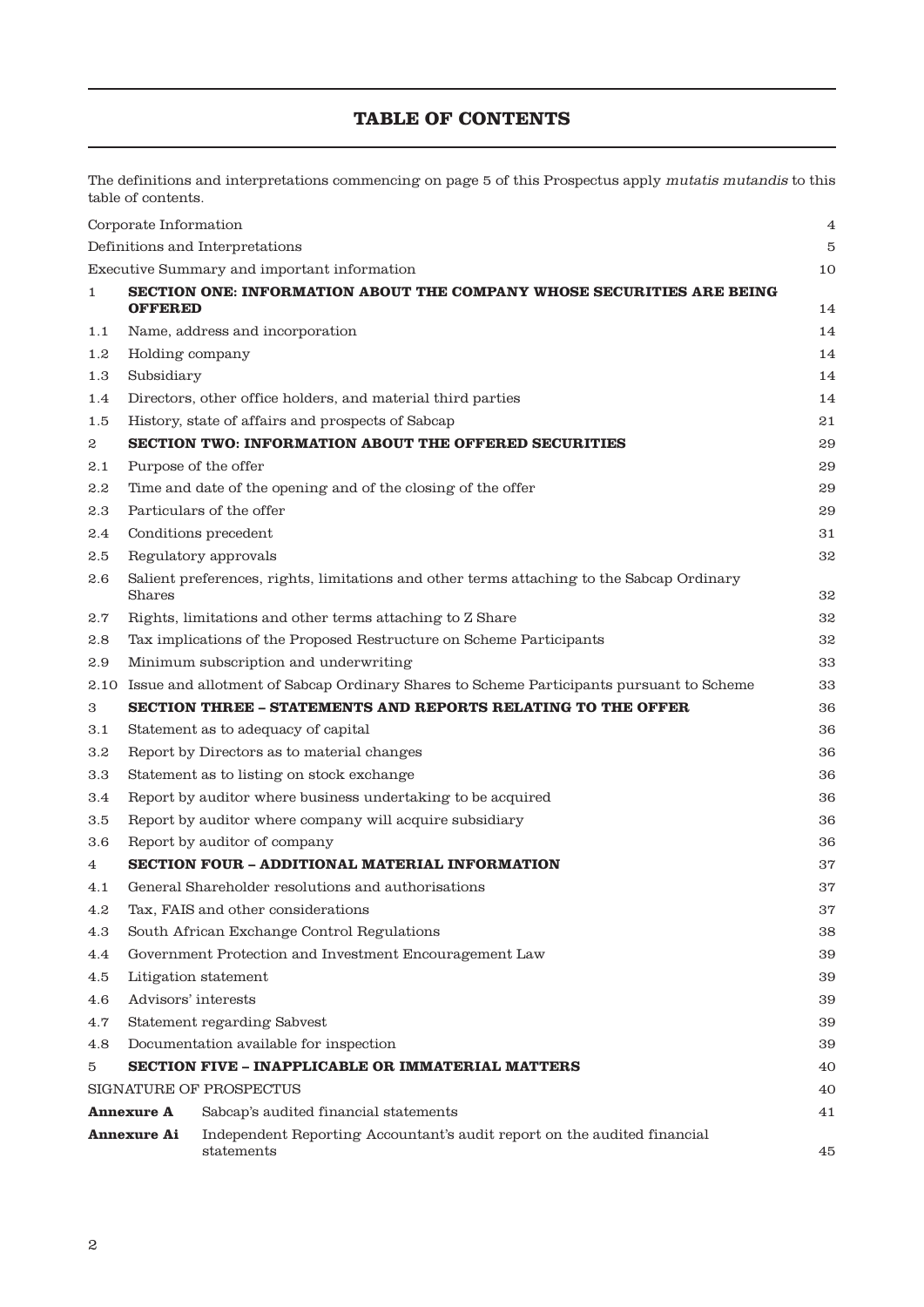| Sabvest's consolidated audited financial information for the 3 years ended                                                                                                                              |     |
|---------------------------------------------------------------------------------------------------------------------------------------------------------------------------------------------------------|-----|
| 31 December 2018                                                                                                                                                                                        | 47  |
| Sabvest's reviewed interim financial results for the six months ended 30 June 2019                                                                                                                      | 63  |
| Independent Reporting Accountant's report on Sabvest's audited financial<br>information for the 3 years ended 31 December 2018 and reviewed interim financial<br>results for the six ended 30 June 2019 | 72  |
| Extracts of Sabcap's MoI                                                                                                                                                                                | 78  |
| Z Share Terms                                                                                                                                                                                           | 100 |
| Curricula vitae of Final Sabcap Directors                                                                                                                                                               | 102 |
| Other Directorships of Final Sabcap Directors                                                                                                                                                           | 104 |
| Corporate governance statement of Sabcap                                                                                                                                                                | 106 |
| Material risk factors                                                                                                                                                                                   | 112 |
| Sabcap investment policy                                                                                                                                                                                | 114 |
|                                                                                                                                                                                                         |     |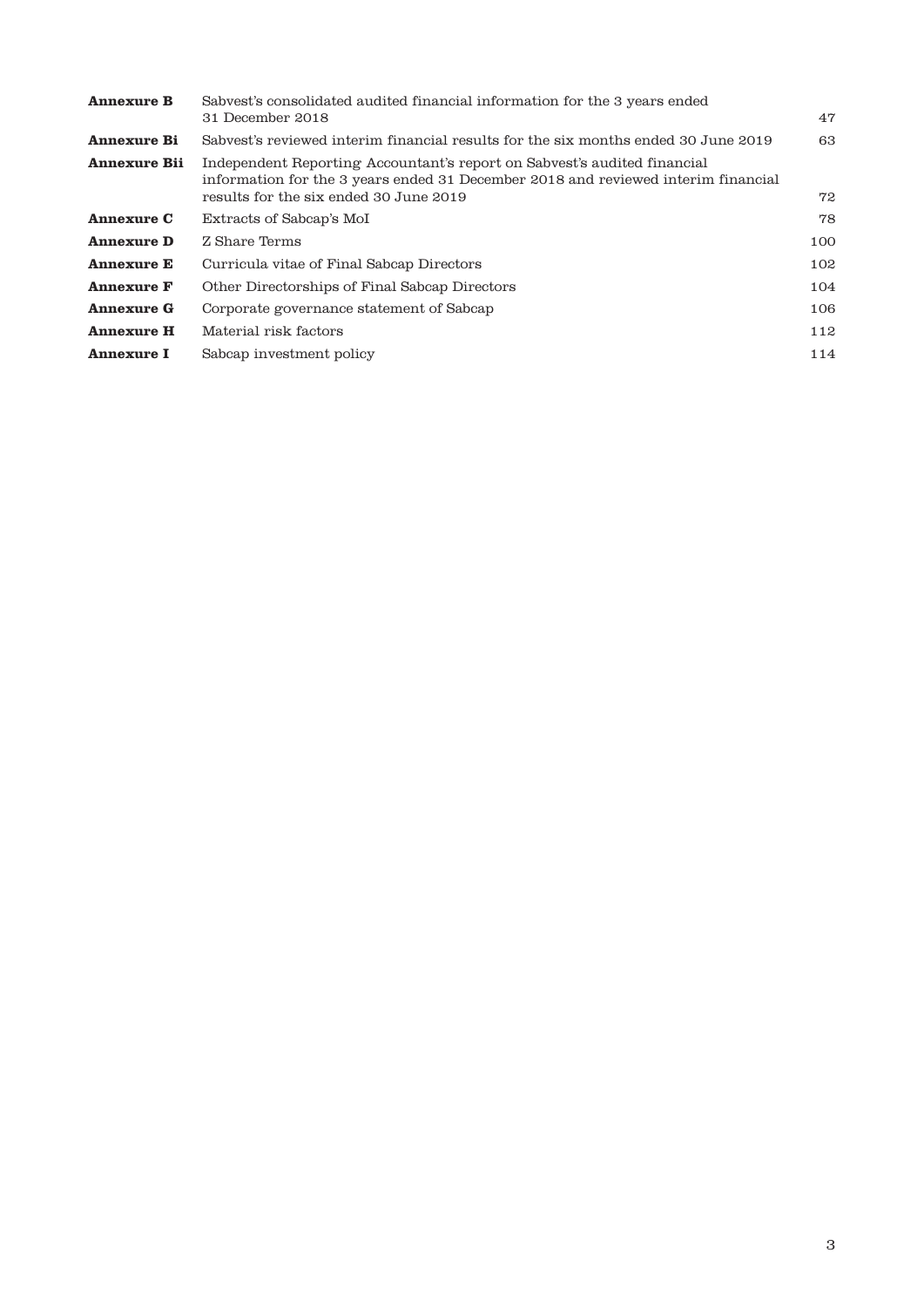# **CORPORATE INFORMATION**

## **Company secretary**

Levitt Kirson Business Services Pty Limited Aloe Grove, Houghton Estate Office Park 2 Osborn Road, Houghton Estate Johannesburg, 2198 (PO Box 225, Highlands North, 2037)

#### **Sabcap registered office**

Ground Floor, Commerce Square Building 4 39 Rivonia Road Sandhurst 2196 (PO Box 78677, Sandton, 2146)

#### **Reporting accountants and auditors**

Deloitte & Touche Deloitte Place The Woodlands 20 Woodlands Drive Woodmead Sandton, 2196 (Private Bag X6, Gallo Manor, 2052)

#### **Transfer secretaries\***

Computershare Investor Services Proprietary Limited (Registration Number 2004/003647/07) Rosebank Towers 15 Biermann Avenue, Rosebank, 2196 (PO Box 61051, Marshalltown, 2107)

#### **Merchant bank and sponsor**

Rand Merchant Bank (A division of FirstRand Bank Limited) (Registration number 1929/001225/06) 1 Merchant Place Cnr Fredman Drive and Rivonia Road Sandton, 2196 (PO Box 78673, Sandton, 2146)

# **Date of incorporation**

20 January 2020

## **Place of Incorporation**

Republic of South Africa **Note:**

\* Will only act in the stated capacity post-implementation of the Proposed Restructure.

## **Transaction advisors**

Apex Partners Holdings Proprietary Limited (Registration number 2011/00794/07) Ground Floor, Building 4 Commerce Square, 39 Rivonia Road Sandhurst, Sandton, 2191 (Private Bag X9976, Sandton, 2146)

## **Legal advisors**

Edward Nathan Sonnenbergs Incorporated (Registration number 2006/018200/21) The Marc, Tower 1 129 Rivonia Road Sandton 2196 (PO Box 783347, Sandton, 2146)

#### **Sabcap Bankers**

#### **ABSA Group Limited\***

7th Floor, Absa Towers West, 15 Troye Street Johannesburg, 2001 (PO Box 7735, Johannesburg, 2000)

## **FirstRand Bank Limited\***

4 Merchant Place, corner Fredman Drive and Rivonia Road, Sandown, 2196 (PO Box 786273, Sandton, 2196)

#### **Standard Bank Limited\***

5 Simmonds Street, Selby, Johannesburg, 2001 (PO Box 7725, Johannesburg, 2000)

# **UBS AG\***

5 Broadgate, EC2M 2AN, London, United Kingdom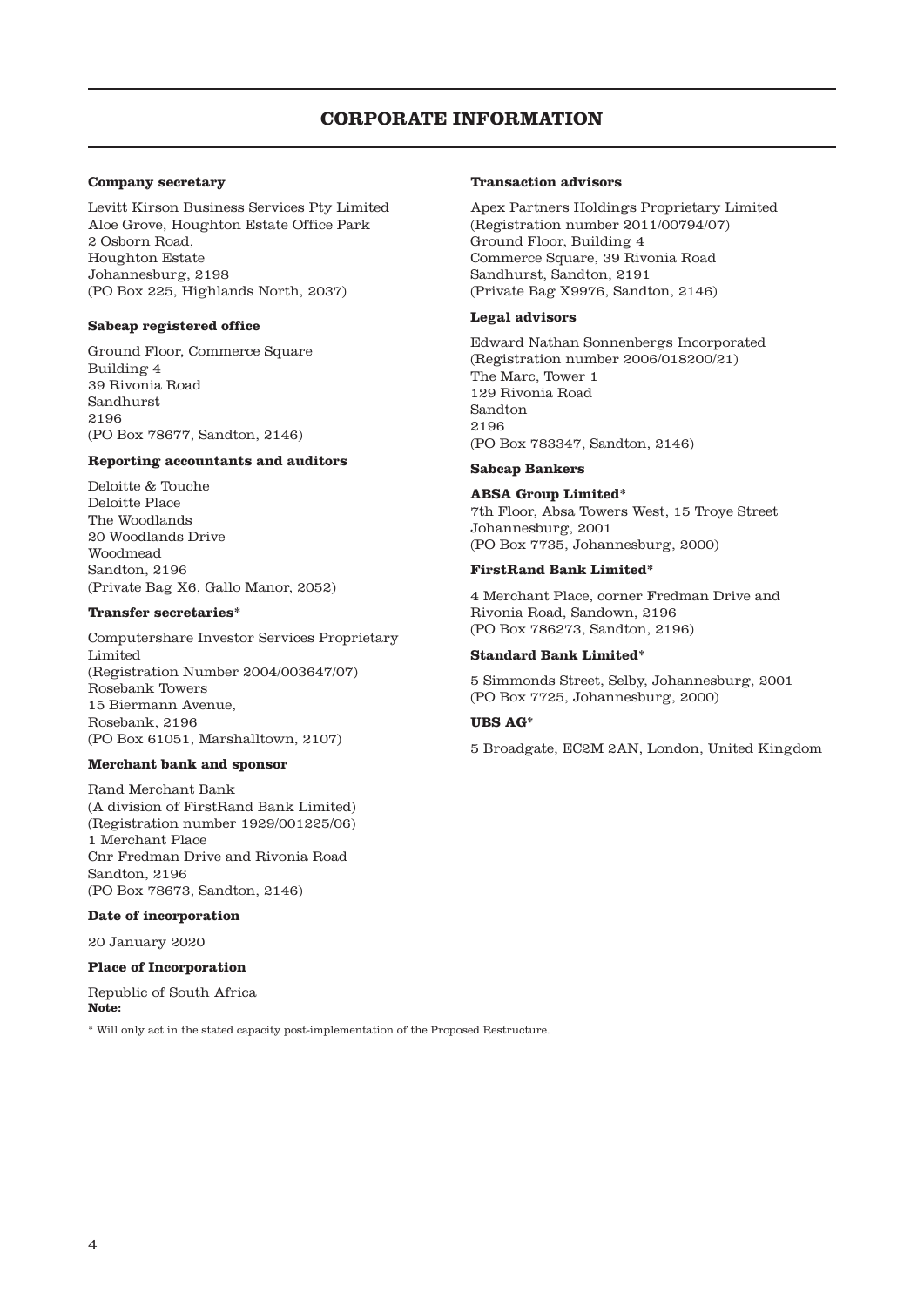# **DEFINITIONS AND INTERPRETATIONS**

In this Prospectus, unless otherwise stated or the context otherwise indicates, the words in the first column shall have the meanings stated opposite them in the second column and words in the singular shall include the plural and vice versa. Words importing natural persons shall include corporations and associations of persons and vice versa and an expression denoting any gender shall include the other genders:

| "Apex Partners"                                               | Apex Partners Holdings Proprietary Limited (registration number<br>2011/002794/07), a private company duly registered and incorporated in<br>accordance with the laws of South Africa and the transaction advisors to<br>Sabcap;                                                  |  |  |
|---------------------------------------------------------------|-----------------------------------------------------------------------------------------------------------------------------------------------------------------------------------------------------------------------------------------------------------------------------------|--|--|
| "Appraisal Rights"                                            | rights afforded to Sabvest Shareholders in respect of the Scheme in terms of<br>section 164 of the Companies Act;                                                                                                                                                                 |  |  |
| "Associate(s)"                                                | will bear the meaning assigned to this term in the Listings Requirements;                                                                                                                                                                                                         |  |  |
| "Authorised Dealer"                                           | a person authorised to deal in foreign exchange, as contemplated in the<br>Exchange Control Regulations;                                                                                                                                                                          |  |  |
| "Broker"                                                      | any person registered as a "broking member (equities)" in accordance with<br>the provisions of the Financial Markets Act;                                                                                                                                                         |  |  |
| "Business Day"                                                | any day other than a Saturday, Sunday or an official public holiday in South<br>Africa;                                                                                                                                                                                           |  |  |
| "Cash-only Shareholders"                                      | Sabvest Shareholders who are not South African residents and who are unable<br>to accept the Scheme Consideration other than by Sabvest complying with<br>filing and/or other regulatory obligations within the jurisdictions in which<br>such Sabvest Shareholders are resident; |  |  |
| "Certificated Shares"                                         | Sabvest Shares that have not been Dematerialised and are represented by<br>share certificates or other physical Documents of Title;                                                                                                                                               |  |  |
| "Certificated Shareholders"                                   | Sabvest Shareholders who hold Certificated Shares;                                                                                                                                                                                                                                |  |  |
| "Certificated N Ordinary<br>Shareholders"                     | Sabvest Shareholders who hold Certificated N Ordinary Shares;                                                                                                                                                                                                                     |  |  |
| "Certificated Ordinary<br><b>Shareholders</b> "               | Sabvest Shareholders who hold Certificated Ordinary Shares;                                                                                                                                                                                                                       |  |  |
| "CIPC"                                                        | Companies and Intellectual Property Commission;                                                                                                                                                                                                                                   |  |  |
| "Class Meetings"                                              | collectively, the N Ordinary Shareholder Class Meeting and the Ordinary<br>Shareholder Class Meeting, or either one of them as the context may require;                                                                                                                           |  |  |
| "Common Monetary Area"                                        | South Africa, the Republic of Namibia and the Kingdoms of Lesotho and<br>Eswatini;                                                                                                                                                                                                |  |  |
| "Companies Act" or "Act"                                      | the Companies Act, No. 71 of 2008, as amended;                                                                                                                                                                                                                                    |  |  |
| "Companies Regulations"                                       | the regulations promulgated in terms of section 223 of the Companies Act,<br>published under Government Notice R351 in Government Gazette 34239 of<br>26 April 2011, as amended;                                                                                                  |  |  |
| "Conditions Precedent"                                        | the conditions precedent to the Proposed Restructure, which remain<br>unfulfilled as at the Last Practicable Date, set out in Section 2, paragraph 2.4<br>of this Prospectus;                                                                                                     |  |  |
| "CSDP"                                                        | Central Securities Depository Participant, being a "participant" as defined in<br>section 1 of the Financial Markets Act;                                                                                                                                                         |  |  |
| <b>"Deloitte &amp; Touche</b> " or<br>"Reporting Accountants" | Deloitte & Touche South Africa, a professional partnership established in<br>terms of South African law and the appointed reporting accountants to<br>Sabcap;                                                                                                                     |  |  |
| "Dematerialised Shares"                                       | Sabvest Shares that have been Dematerialised or have been issued in<br>Dematerialised form;                                                                                                                                                                                       |  |  |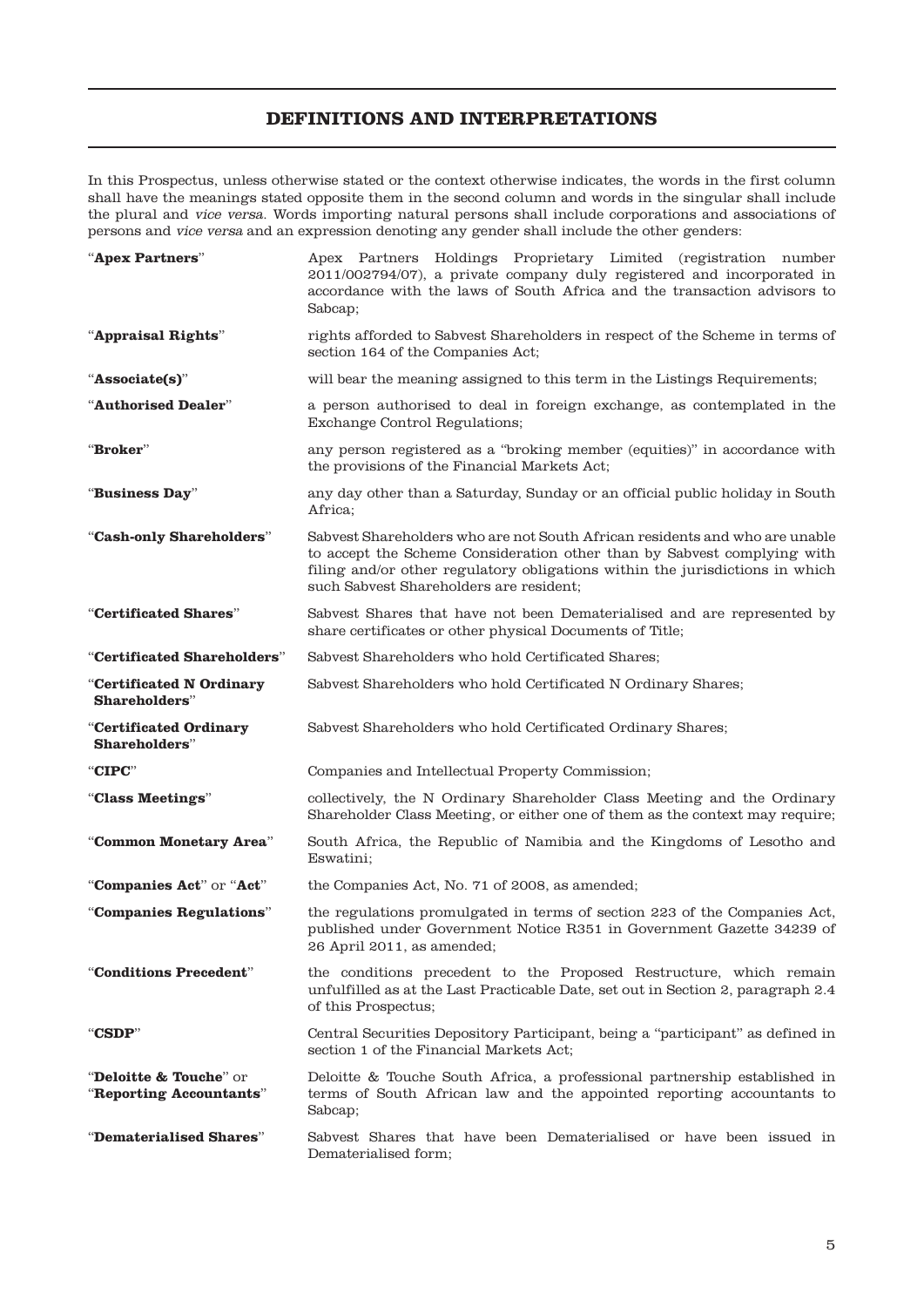| "Dematerialised<br>Shareholders"                        | Sabvest Shareholders who hold Sabvest Shares which have been dematerialised<br>in terms of the requirements of Strate;                                                                                                                                                                                                                                                                                              |  |  |
|---------------------------------------------------------|---------------------------------------------------------------------------------------------------------------------------------------------------------------------------------------------------------------------------------------------------------------------------------------------------------------------------------------------------------------------------------------------------------------------|--|--|
| "Dissenting Shareholders"                               | Sabvest Shareholders who exercise Appraisal Rights in terms of section 164<br>of the Companies Act, who deliver a Valid Demand to Sabvest and in respect<br>of whom none of the events set out in section $164(9)(a)$ or (b) of the Companies<br>Act have occurred;                                                                                                                                                 |  |  |
| "Documents of Title"                                    | valid share certificates, certified transfer deeds, balance receipts or any other<br>proof of ownership of Sabvest Shares, reasonably acceptable to Sabvest;                                                                                                                                                                                                                                                        |  |  |
| "Emigrants"                                             | former residents of the Common Monetary Area whose addresses are outside<br>the Common Monetary Area;                                                                                                                                                                                                                                                                                                               |  |  |
| "ENS"                                                   | Edward<br>Nathan<br>Sonnenbergs<br>Incorporated<br><i>(registration)</i><br>number<br>2006/018200/21), a personal liability company duly registered and<br>incorporated in accordance with the laws of South Africa and the legal<br>advisors to the Company;                                                                                                                                                       |  |  |
| "Exchange Control<br>Regulations"                       | Exchange Control Regulations, 1961, as amended, issued under section 9 of<br>the Currency and Exchanges Act No. 9 of 1933, as amended;                                                                                                                                                                                                                                                                              |  |  |
| "FAIS"                                                  | the Financial Advisory and Intermediary Services Act No. 37 of 2002, as<br>amended;                                                                                                                                                                                                                                                                                                                                 |  |  |
| "Final Sabcap Board" or<br>"Final Sabcap Directors"     | the final Sabcap Board to be constituted once all Conditions Precedent have<br>been fulfilled or waived (where capable of waiver and subject to SFT consenting<br>to any such waiver where appropriate), which final Sabcap Board will be<br>elected at the Sabcap General Meeting and will exactly mirror the Sabvest<br>Board as at the Last Practicable Date and which will replace the Interim<br>Sabcap Board; |  |  |
| "Financial Markets Act"                                 | the Financial Markets Act No. 19 of 2012, as amended;                                                                                                                                                                                                                                                                                                                                                               |  |  |
| "Independent Expert"                                    | BDO.<br>Corporate Finance Proprietary Limited (registration number<br>1983/002903/07), a private company duly registered and incorporated in<br>terms of the laws of South Africa, appointed by the Independent Board in<br>terms of the Companies Regulations;                                                                                                                                                     |  |  |
| "Interim Sabcap Board" or<br>"Interim Sabcap Directors" | an interim Sabcap Board, appointed for purposes of, amongst other things,<br>taking the steps required for Sabcap to procure the fulfilment of certain of the<br>Conditions Precedent and which interim Sabcap Board will resign (and be<br>eligible for re-election to the Final Sabcap Board) simultaneously with the<br>appointment of the Final Sabcap Directors at the Sabcap General Meeting;                 |  |  |
| "JSE"                                                   | the Johannesburg Stock Exchange, operated by the JSE Limited (registration<br>number 2005/022939/06), a public company duly registered and incorporated<br>in accordance with the laws of South Africa and listed on the Main Board of<br>the JSE, licensed as an exchange under the Financial Markets Act;                                                                                                         |  |  |
| "King Code"                                             | the King Code on Corporate Governance for South Africa, as applicable as at<br>the Last Practicable Date;                                                                                                                                                                                                                                                                                                           |  |  |
| "Last Practicable Date"                                 | Monday, 24 February 2020, being the last practicable date prior to the<br>finalisation of this Prospectus;                                                                                                                                                                                                                                                                                                          |  |  |
| "Listings Requirements"                                 | the Listings Requirements of the JSE, as amended from time to time;                                                                                                                                                                                                                                                                                                                                                 |  |  |
| $"$ MoI"                                                | memorandum of incorporation;                                                                                                                                                                                                                                                                                                                                                                                        |  |  |
| "Non-resident"                                          | a person not ordinarily resident in South Africa whose address is outside the<br>Common Monetary Area and who is not an Emigrant;                                                                                                                                                                                                                                                                                   |  |  |
| "N Ordinary Shareholders"                               | registered holders of N Ordinary Shares;                                                                                                                                                                                                                                                                                                                                                                            |  |  |
| "N Ordinary Shares"                                     | N ordinary shares with a par value of 0.01 cent each in the issued share<br>capital of Sabvest and with 1 vote each on a poll;                                                                                                                                                                                                                                                                                      |  |  |
| "Ordinary Shareholders"                                 | registered holders of Ordinary Shares;                                                                                                                                                                                                                                                                                                                                                                              |  |  |
| "Ordinary Shares"                                       | ordinary shares with a par value of 5 cents each in the issued share capital of<br>Sabvest and with 500 votes each on a poll;                                                                                                                                                                                                                                                                                       |  |  |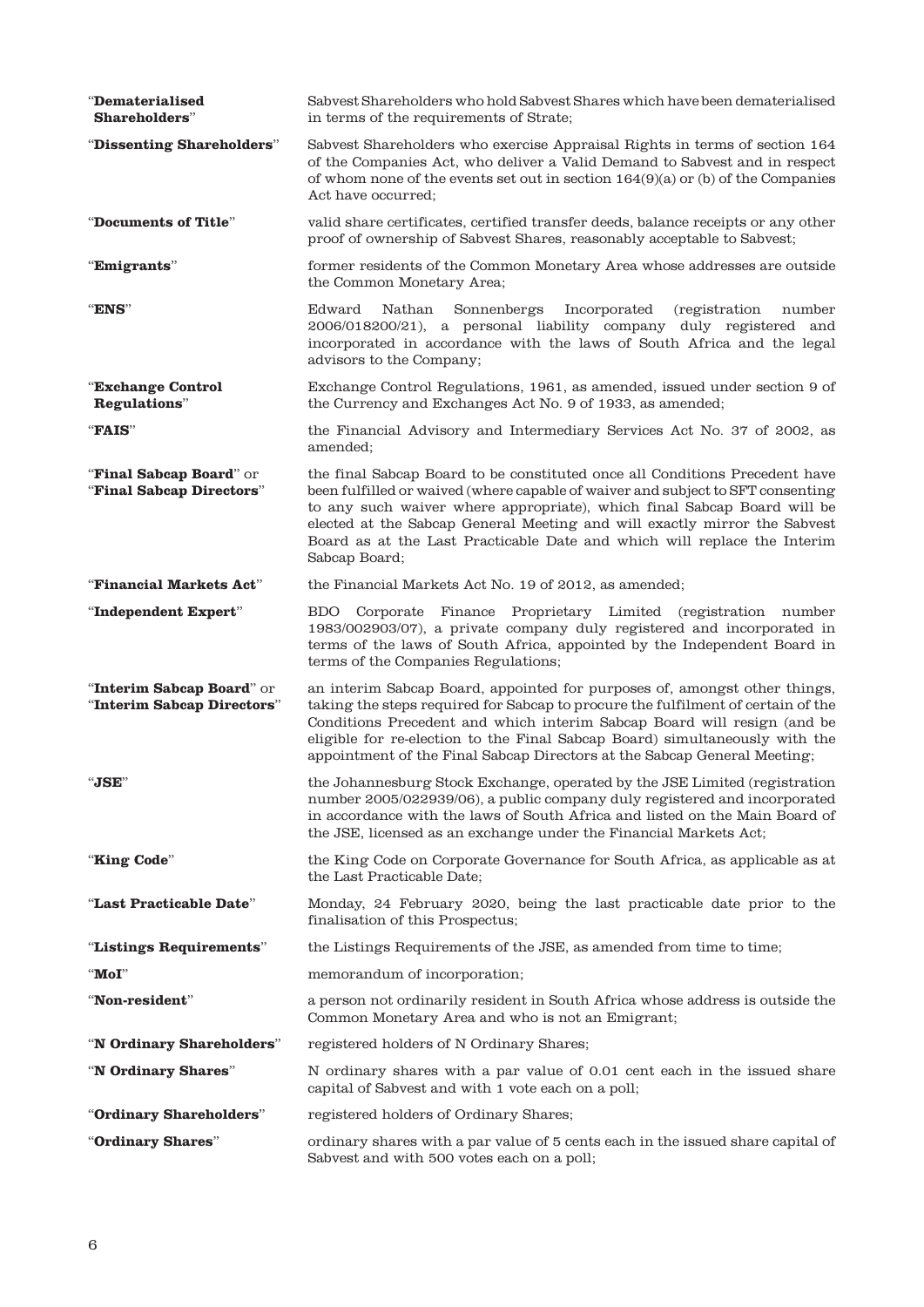| "Proposed Restructure"    | the proposed restructure of Sabvest's current dual share capital structure, to<br>be implemented in terms of the following indivisible components:<br>the incorporation and registration of Sabcap;<br>the issue of the Z Share to SFT;<br>the Scheme:<br>the Sabvest Delisting; and<br>the Sabcap Listing;                                                                                                                                                                                                                |
|---------------------------|----------------------------------------------------------------------------------------------------------------------------------------------------------------------------------------------------------------------------------------------------------------------------------------------------------------------------------------------------------------------------------------------------------------------------------------------------------------------------------------------------------------------------|
| "Prospectus"              | this Sabcap prospectus and its annexures, registered with the CIPC on<br>Wednesday, 26 February 2020, which has been prepared in compliance with<br>the Companies Act and the Listings Requirements and which is issued<br>simultaneously with, and accompanies, the Scheme Circular;                                                                                                                                                                                                                                      |
| "Prospectus Directive"    | Directive 2003/71/EC of European Parliament, of 4 November 2013, read<br>together with the New Prospectus Directive;                                                                                                                                                                                                                                                                                                                                                                                                       |
| "Rand" or " $R$ "         | South African rand, the official currency of South Africa;                                                                                                                                                                                                                                                                                                                                                                                                                                                                 |
| "Register"                | Sabvest's Securities register maintained by the Transfer Secretaries in<br>accordance with section $50(1)$ and section $50(3)$ of the Companies Act,<br>including Sabvest's Dematerialised sub-registers maintained by the CSDPs;                                                                                                                                                                                                                                                                                          |
| "Regulations"             | the regulations promulgated in terms of section 223 of the Companies Act,<br>published under Government Notice R351 in Government Gazette 34239 of<br>26 April 2011, as amended;                                                                                                                                                                                                                                                                                                                                           |
| $\mathbf{``RMB''}$        | Rand Merchant Bank (A division of FirstRand Bank Limited) (registration<br>number 1929/001225/06), a public company duly registered and incorporated<br>in accordance with the laws of South Africa and the merchant bank and<br>sponsor to the Company;                                                                                                                                                                                                                                                                   |
| "Sabcap" or "the Company" | Sabvest Capital Limited (registration number 2020/030059/06), a public<br>company duly registered and incorporated in accordance with the laws of<br>South Africa;                                                                                                                                                                                                                                                                                                                                                         |
| "Sabcap General Meeting"  | the general meeting of Sabcap Shareholders to be held at 10:00 am in the<br>Main Boardroom, Commerce Square, Building 4, 39 Rivonia Road, Sandhurst,<br>2196 on 25 June 2020, or any other adjourned or postponed date and time, to<br>be convened for the purposes of considering and, if deemed fit, approving,<br>with or without modification, the requisite resolutions as contained in the<br>notice of Sabcap General Meeting to be distributed as soon as reasonably<br>practicable after the Sabcap Listing Date; |
| "Sabcap Group"            | after the implementation of the Proposed Restructure, Sabcap and its<br>Subsidiaries;                                                                                                                                                                                                                                                                                                                                                                                                                                      |
| "Sabcap Listing"          | the proposed listing of Sabcap Ordinary Shares on the Main Board of the JSE<br>in the Financials – Investment Instruments – Equities sector of the list, in<br>terms of the Proposed Restructure;                                                                                                                                                                                                                                                                                                                          |
| "Sabcap Listing Date"     | the date on which the Sabcap Listing will be effective, expected to be Wednesday,<br>13 May 2020;                                                                                                                                                                                                                                                                                                                                                                                                                          |
| "Sabcap Ordinary Shares"  | ordinary shares of no par value in the authorised share capital of Sabcap;                                                                                                                                                                                                                                                                                                                                                                                                                                                 |
| "Sabcap Shareholders"     | registered holders of Sabcap Ordinary Shares;                                                                                                                                                                                                                                                                                                                                                                                                                                                                              |
| "Sabvest"                 | Sabvest Limited (registration number 1987/003753/06), a public company<br>duly registered and incorporated in accordance with the laws of South Africa<br>and the Shares of which are listed on the Main Board of the JSE in the<br>Financials – Investment Instruments – Equities sector of the list;                                                                                                                                                                                                                     |
| "Sabvest AGM"             | the annual general meeting of Sabvest Shareholders to be held at 10:00 am in<br>the Main Boardroom, Commerce Square, Building 4, 39 Rivonia Road,<br>Sandhurst, 2196 on Monday, 4 May 2020, or any other adjourned or postponed<br>date and time, to be convened for the purposes of considering and, if deemed<br>fit, approving, with or without modification, the requisite resolutions as<br>contained in the notice of Sabvest AGM forming part of the Sabvest 2019<br>annual report;                                 |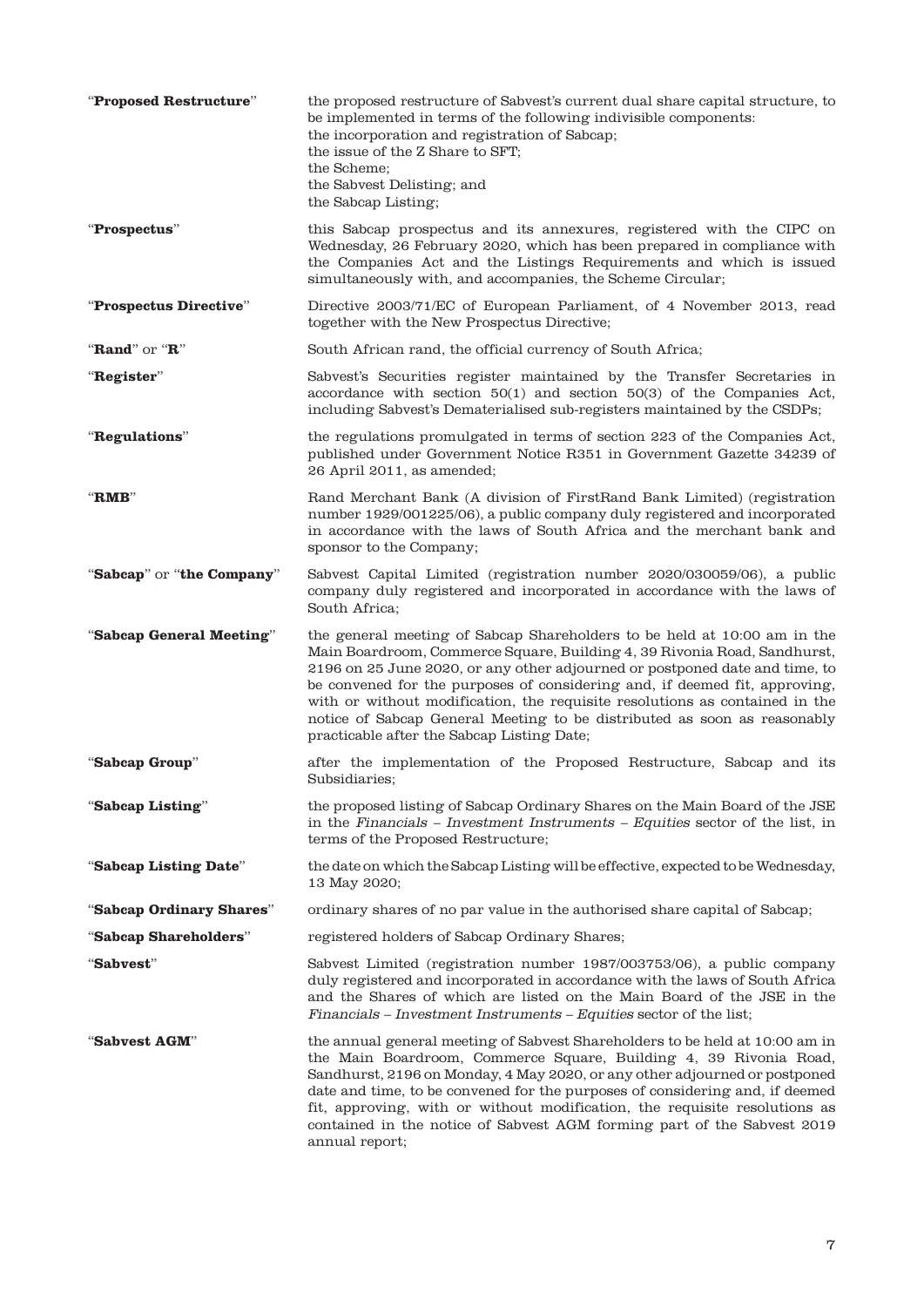| "Sabvest Board" or<br>"Sabvest Directors"   | the board of directors of Sabvest, elected as such from time to time and whose<br>names are set out in Section 1, paragraph 1.4.4 of this Prospectus;                                                                                                                                                                                                                                                                                                                                                                                                                                                                                                                                                                     |
|---------------------------------------------|---------------------------------------------------------------------------------------------------------------------------------------------------------------------------------------------------------------------------------------------------------------------------------------------------------------------------------------------------------------------------------------------------------------------------------------------------------------------------------------------------------------------------------------------------------------------------------------------------------------------------------------------------------------------------------------------------------------------------|
| "Sabvest Delisting"                         | pursuant to the Proposed Restructure and subject to the fulfilment of the<br>Conditions Precedent detailed in paragraph 8 of the Scheme Circular and in<br>Section Two, paragraph 2.4 of this Prospectus, the suspension from trading<br>of the Sabvest Shares on the JSE at the commencement of business on<br>Wednesday, 13 May 2020 and their subsequent delisting from the Main Board<br>of the JSE, with effect from the commencement of business on Tuesday, 19<br>May 2020;                                                                                                                                                                                                                                        |
| "Sabvest Group"                             | Sabvest and its Subsidiaries;                                                                                                                                                                                                                                                                                                                                                                                                                                                                                                                                                                                                                                                                                             |
| "Sabvest Financial<br>Information"          | the consolidated audited historical financial information of Sabvest for the<br>3 (three) years ended 31 December 2018, attached to this Prospectus as<br><b>Annexure B</b> and the consolidated reviewed historical financial information of<br>Sabvest for the 6 (six) months ended 30 June 2019, attached as <b>Annexure Bi</b><br>to this Prospectus;                                                                                                                                                                                                                                                                                                                                                                 |
| "Sabvest Independent Board"                 | the independent sub-committee of the Sabvest Board constituted in order to<br>consider the terms and conditions of the Scheme in accordance with regulation<br>108(8) of the Companies Regulations and comprised of independent non-<br>executive Directors, Dawn Mokhobo, Bheki Shongwe and Lindiwe Mthimunye-<br>Bakoro;                                                                                                                                                                                                                                                                                                                                                                                                |
| "Sabvest Shareholders" or<br>"Shareholders" | collectively, the N Shareholders and Ordinary Shareholders, or either one of<br>them as the context may require;                                                                                                                                                                                                                                                                                                                                                                                                                                                                                                                                                                                                          |
| "Sabvest Shares"                            | collectively, the N Ordinary Shares and the Ordinary Shares, or either one of<br>them as the context may require;                                                                                                                                                                                                                                                                                                                                                                                                                                                                                                                                                                                                         |
| "Scheme"                                    | the scheme of arrangement in terms of section 114 of the Companies Act (read<br>with section 115 of the Companies Act) proposed by the Board (on the<br>recommendation of the Independent Board) between the Sabvest and Sabvest<br>Shareholders, in terms of which, if implemented, Sabcap will acquire all the<br>Sabvest Shares held by Scheme Participants in exchange for the Scheme<br>Consideration on the terms and conditions set out in the Scheme Circular;                                                                                                                                                                                                                                                    |
| "Scheme Circular" or<br>"Sabvest Circular"  | the bound document, dated Friday, 28 February 2020, including all the<br>annexures and incorporating notices of the Class Meetings and Scheme<br>Meeting, Forms of Proxy and Form of Surrender;                                                                                                                                                                                                                                                                                                                                                                                                                                                                                                                           |
| "Scheme Consideration"                      | collectively, the N Ordinary Scheme Consideration and the Ordinary Scheme<br>Consideration, or or either one of them as the context may require;                                                                                                                                                                                                                                                                                                                                                                                                                                                                                                                                                                          |
| "Scheme Meeting"                            | the meeting of Sabvest Shareholders to be held at 10:00 am (or so soon<br>thereafter as the Ordinary Shareholder Class Meeting is concluded) in the<br>Main Boardroom, Commerce Square, Building 4, 39 Rivonia Road, Sandhurst,<br>2196 on Friday, 27 March 2020, or any other adjourned or postponed date<br>and time, to be convened in connection with the Scheme for the purposes of<br>considering and, if deemed fit, approving, without modification, the requisite<br>resolutions as contained in the notice of Scheme Meeting forming part of the<br>Scheme Circular;                                                                                                                                            |
| "Scheme Participants"                       | Sabvest Shareholders recorded in the register on Friday, 15 May 2020 and are<br>therefore entitled to receive the Scheme Consideration in terms of the Scheme,<br>other than Dissenting Shareholders who do not subsequently become Scheme<br>Participants as envisaged in paragraph 11.5 of the Scheme Circular;                                                                                                                                                                                                                                                                                                                                                                                                         |
| "Scheme Resolution"                         | Special Resolution Number 1 to the notice of the Scheme Meeting attached to<br>the Scheme Circular, required to be approved by Sabvest Shareholders in<br>order to implement and give effect to the Scheme, and which resolution will<br>(for the sake of caution) include an approval in terms of section 44 of the<br>Companies Act in respect of any financial assistance that may be provided by<br>Sabvest in respect of the Proposed Restructure (the Scheme being an indivisible<br>component of thereof), including without limitation, the payment of legal and<br>other transaction costs to be borne by Sabvest in respect of the Proposed<br>Restructure, as detailed in paragraph 31 of the Scheme Circular; |
| "SENS"                                      | the Stock Exchange News Service of the JSE;                                                                                                                                                                                                                                                                                                                                                                                                                                                                                                                                                                                                                                                                               |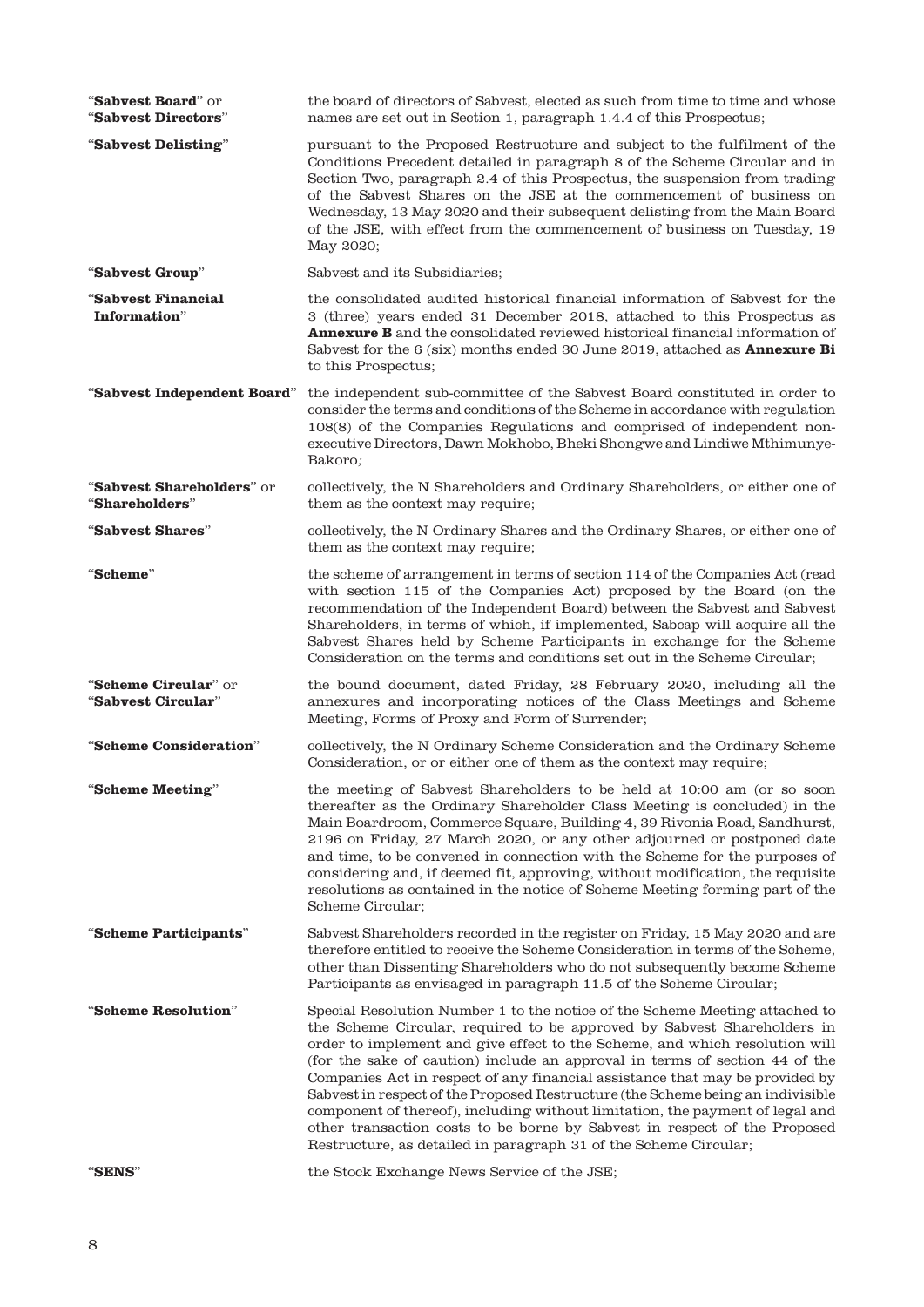| "SFT"                                        | the Seabrooke Family Trust, (Master's Reference No. IT 10547) and the<br>Company's controlling shareholder as at the Last Practicable Date;                                                                                                                                                                                                                                                                                                                    |  |  |
|----------------------------------------------|----------------------------------------------------------------------------------------------------------------------------------------------------------------------------------------------------------------------------------------------------------------------------------------------------------------------------------------------------------------------------------------------------------------------------------------------------------------|--|--|
| "SFT Agreement"                              | the agreement entered into between SFT and Sabvest on or about 5 November<br>2019, in terms of which, amongst other things, SFT waives its rights to<br>exercise its voting rights at the Class Meetings and the Scheme Meeting,<br>provided that any amendment to the Proposed Restructure after the Last<br>Practicable Date will require the consent of SFT;                                                                                                |  |  |
| "South Africa"                               | the Republic of South Africa;                                                                                                                                                                                                                                                                                                                                                                                                                                  |  |  |
| "Strate"                                     | Strate Proprietary Limited (registration number 1998/022242/07), a private<br>company duly registered and incorporated in accordance with the laws of<br>South Africa and a registered central securities depository responsible for the<br>electronic clearing and settlement of trades on the JSE, in terms of the<br>Financial Markets Act;                                                                                                                 |  |  |
| "Subsidiary"                                 | a subsidiary company as defined in the Companies Act;                                                                                                                                                                                                                                                                                                                                                                                                          |  |  |
| "Trading Day"                                | any day on which trading takes place through the usual trading systems on<br>the JSE;                                                                                                                                                                                                                                                                                                                                                                          |  |  |
| "Transfer Secretaries" or<br>"Computershare" | Computershare Investor Services Proprietary Limited (registration number<br>2004/003647/07), a private company duly registered and incorporated in<br>accordance with the laws of South Africa and the transfer secretaries to<br>Sabvest;                                                                                                                                                                                                                     |  |  |
| $"{\bf TRP}"$                                | the Takeover Regulation Panel, established in terms of section 196 of the<br>Companies Act;                                                                                                                                                                                                                                                                                                                                                                    |  |  |
| "Valid Demand"                               | demand/s made in terms of section 164(5) of the Companies Act, within the<br>time period contemplated in section 164(7) of the Companies Act, by one or<br>more Sabvest Shareholders who comply with the requirements of section<br>164(5)(a) and (c) of the Companies Act, in terms of which such Sabvest<br>Shareholder/s demand that the Company pay such Sabvest Shareholder/s the<br>fair value for all of the Sabvest Shares held by such Shareholder/s; |  |  |
| "VAT"                                        | Value-Added Tax, levied in terms of the provisions of the Value-Added Tax Act<br>No. 89 of 1991, as amended; and                                                                                                                                                                                                                                                                                                                                               |  |  |
| "Z Share"                                    | one unlisted Z share issued by Sabcap to SFT at an issue price of R1,00 and<br>having the terms set out in <b>Annexure D</b> to this Prospectus.                                                                                                                                                                                                                                                                                                               |  |  |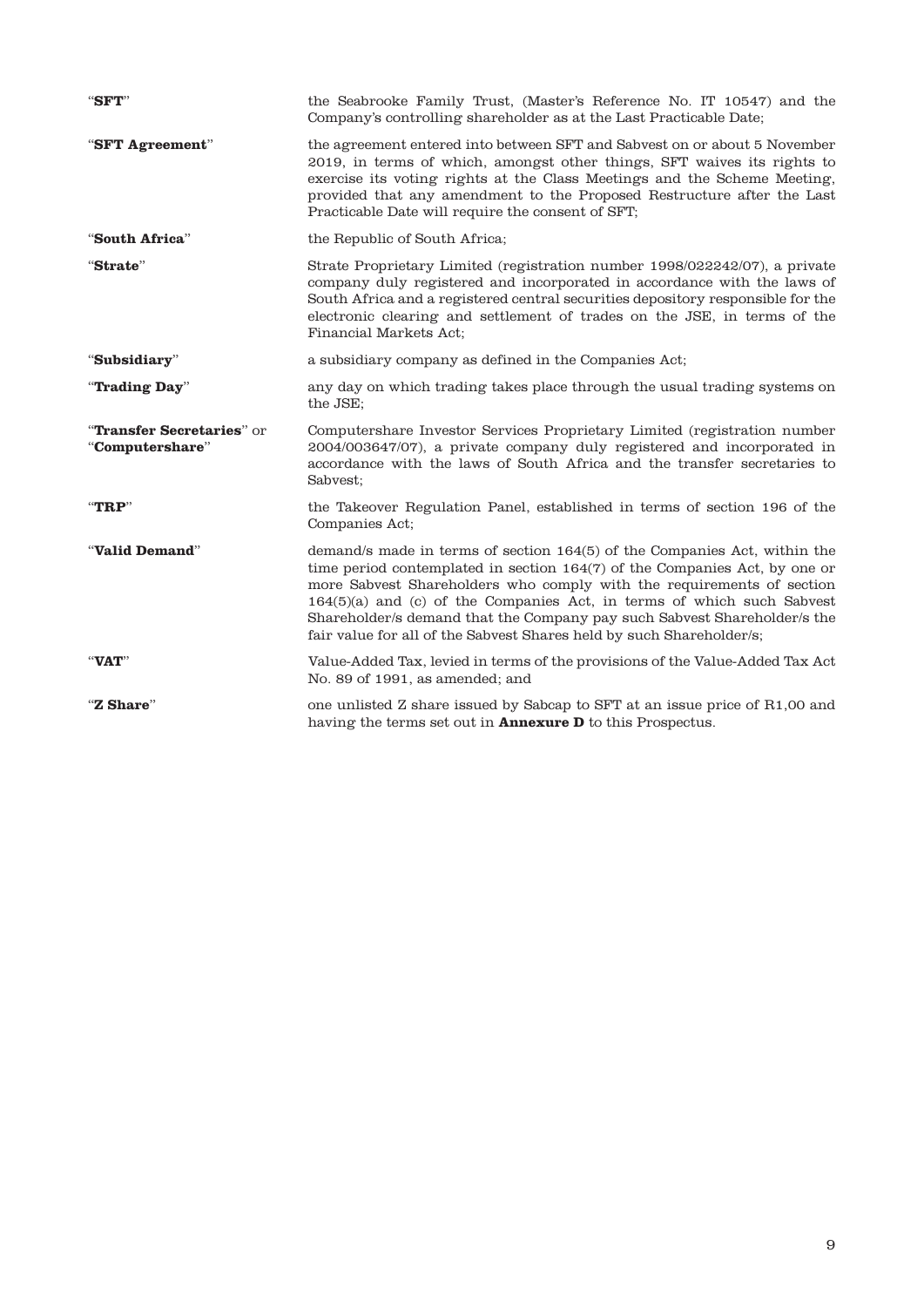# **EXECUTIVE SUMMARY AND IMPORTANT INFORMATION**

The definitions and interpretations commencing on pages 5 of this Prospectus apply mutatis mutandis to this summary.

This summary contains the salient features of the Proposed Restructure. For a full appreciation of the Proposed Restructure, this Prospectus should be read in its entirety, together with the Scheme Circular.

## A. **SPECIAL NOTE TO THE PROSPECTUS**

This Prospectus has been prepared on the assumption that all the Conditions Precedent (including, that the special and ordinary resolutions proposed in the notices of the Class Meetings and the Scheme Meeting, will be passed at the Class Meetings and the Scheme Meeting) will be timeously fulfilled or waived (where capable of waiver and subject to SFT consenting to any such waiver where appropriate), as the case may be.

## B. **INTRODUCTION AND PURPOSE**

Sabvest currently has two classes of shares listed on the JSE. As at Sabvest's interim financial period ended 30 June 2019, Sabvest's issued share capital comprised 16,975,293 Ordinary Shares and 24,826,919 N Ordinary Shares. On 30 September 2019, 350,000 N Ordinary Shares, which were held as treasury shares (having been repurchased by Sabvest after its interim financial period ended 30 June 2019), were cancelled. On 10 December 2019 a further 200 000 N Ordinary Shares were repurchased and cancelled. Consequently, as at the Last Practicable Date, there are 24,276,919 N Ordinary Shares and 16,975,293 Ordinary Shares in issue.

Accordingly, as at the Last Practicable Date, Sabvest has 41,252,212 shares in issue with equal economic rights, but unequal voting rights. In terms of Sabvest's MoI, on a poll, the N Ordinary Shares carry 1 vote per N Ordinary Share and the high voting Ordinary Shares carry 500 votes per Ordinary Share. As at the Last Practicable Date, SFT held 11,895,000 Ordinary Shares and 4,105,000 N Ordinary Shares, giving it a 38,78% economic interest in Sabvest and a disproportionate 69.92% voting interest. As at the Last Practicable Date, the N Ordinary Shareholders are able to exercise only 0.29% of the 8,511,923,419 voting rights at a combined Sabvest Shareholders' meeting.

It is accordingly envisaged that Sabvest's current dual Share ownership structure will be collapsed through the implementation of the Proposed Restructure and that, following the Sabcap Listing, all Sabvest Shareholders will have the same economic rights and will have one vote each, on a poll. SFT will, through its holding of the Z Share, retain 51% voting control of Sabcap, providing always that it maintains a minimum 10% interest in the issued Sabcap Ordinary Shares relative to all the Sabcap Ordinary Shares in issue from time to time.

The purpose of this Prospectus is to:

- (i) provide Sabvest Shareholders with information relating to the Proposed Restructure and Sabcap, including Sabcap's proposed directors, management and business;
- (ii) set out the salient terms of the Sabcap Ordinary Shares and the Z Share.

## C. **DETAILS OF THE PROPOSED RESTRUCTURE**

Subject to the fulfilment or waiver (where capable of waiver and subject to SFT consenting to any such waiver where appropriate) of the Conditions Precedent, it is envisaged that the Proposed Restructure will be implemented by way of, amongst other things, the Scheme and in accordance with the following key indivisible transaction steps:

- (i) Sabcap will issue the Z Share to SFT, in order to preserve SFT's control post-implementation of the Proposed Restructure;
- (ii) in terms of the Scheme, Sabcap will make an offer to Sabvest Shareholders to acquire all the N Ordinary Shares and Ordinary Shares in issue, for the Scheme Consideration; and
- (iii) the Sabcap Ordinary Shares will be listed on the JSE in terms of the Sabcap Listing. All Sabcap Ordinary Shares will have the same economic rights and will have one vote each, on a poll;
- (iv) following implementation of the Scheme, Sabcap will own all the N Ordinary Shares and Ordinary Shares, the Shares will be delisted from the Main Board of the JSE in terms of the Sabvest Delisting and Sabvest will therefore be Sabcap's unlisted, wholly-owned subsidiary.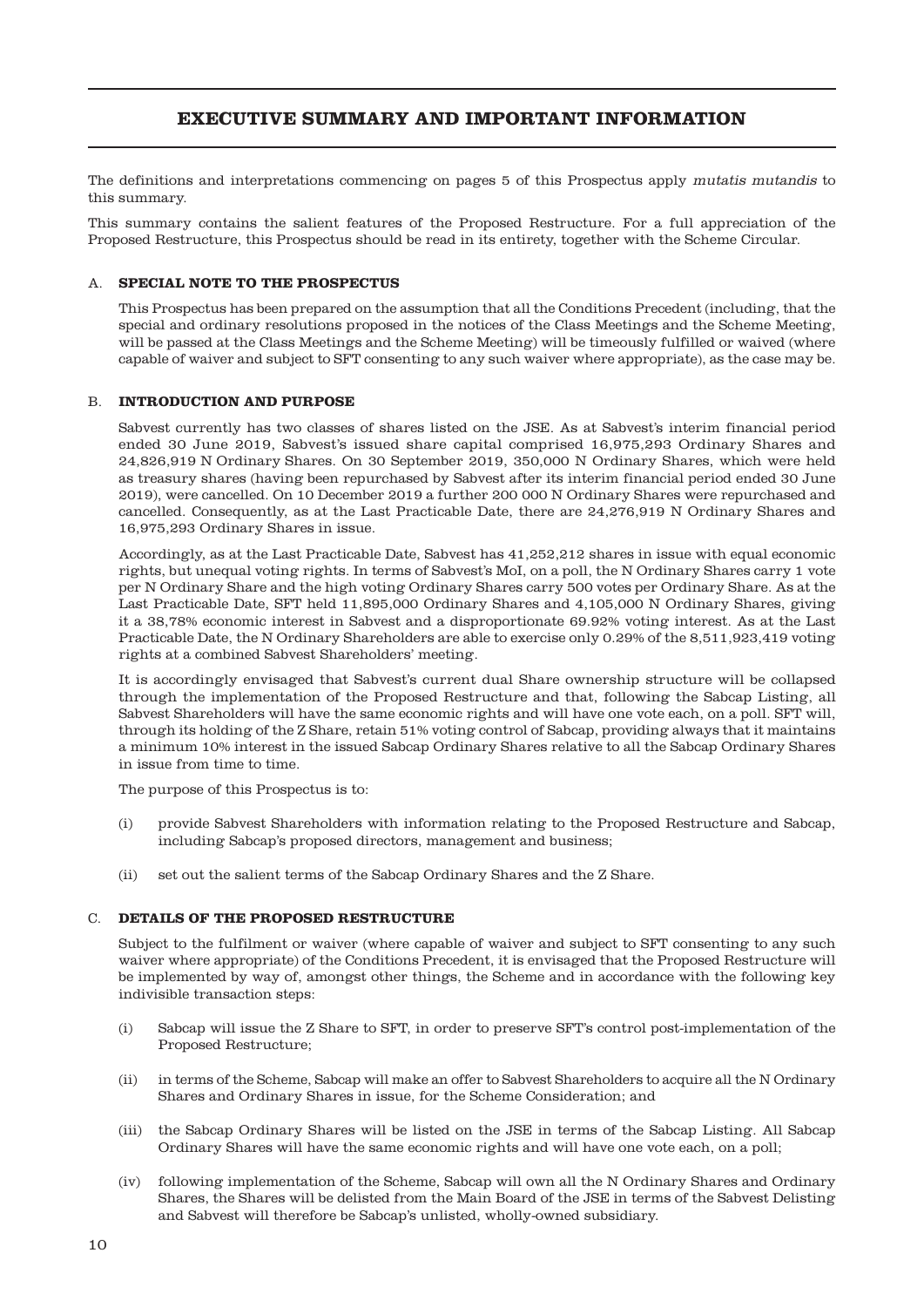Sabvest Shareholders are advised that in terms of the SFT Agreement, SFT has elected to abstain from exercising any of its voting rights on all of the resolutions as contained in the notices of the Class Meetings and Scheme Meeting, provided that any amendment to the Proposed Restructure after the Last Practicable Date will require the consent of SFT.

## D. **DETAILS OF THE SABCAP LISTING**

The JSE has granted Sabcap a listing of 41,760,242 Ordinary Shares, in the Financials – Investment Instruments – Equities sector of the JSE list with the abbreviated name "SABCAP", JSE share code SBP and ISIN ZAE000283511. It is anticipated that, subject to the Conditions Precedent being fulfilled, or waived, if applicable, the Sabcap Listing in respect of the Ordinary Shares to be issued in terms of the Sabvest Scheme will be effective from the commencement of business on Wednesday, 13 May 2020.

## E. **REGULATORY APPROVALS**

Save for the TRP issuing a compliance certificate in terms of section 121(b) of the Companies Act in respect of the Scheme, all requisite regulatory approvals regarding the Scheme, the creation and issue of the Z Share and the issue and listing of the Sabcap Ordinary Shares in terms of the Sabcap Listing, including South African Reserve Bank approval, have been obtained.

# F. **SALIENT TIMES AND DATES**

|                                                                                                                                                                                                                                           | 2020                |
|-------------------------------------------------------------------------------------------------------------------------------------------------------------------------------------------------------------------------------------------|---------------------|
| Record date to determine which Sabvest Shareholders are eligible to receive the<br>Scheme Circular, notice of N Ordinary Shareholder Class Meeting, notice of<br>Ordinary Shareholder Class Meeting and notice of Scheme Meeting          | Friday, 21 February |
| Scheme Circular posted to Sabvest Shareholders and notice convening the<br>Class Meetings and Scheme Meeting published on SENS on                                                                                                         | Friday, 28 February |
| Notice convening the Class Meetings and Scheme Meeting published in the<br>South African press on                                                                                                                                         | Monday, 2 March     |
| Last day to trade in order to be eligible to attend and vote at the Class Meetings<br>and Scheme Meeting                                                                                                                                  | Tuesday, 17 March   |
| Record date in order to be eligible to attend and vote at the Class Meetings and<br><b>Scheme Meeting</b>                                                                                                                                 | Friday, 20 March    |
| Last day to lodge Forms of Proxy for the Class Meetings by 10h00 on                                                                                                                                                                       | Wednesday, 25 March |
| Last day to lodge Forms of Proxy for the Scheme Meeting by 10h00 on                                                                                                                                                                       | Wednesday, 25 March |
| N Ordinary Shareholder Class Meeting to be held at 10h00 in the Main<br>Boardroom, Commerce Square, Building 4, 39 Rivonia Road, Sandhurst, 2196<br>on                                                                                    | Friday, 27 March    |
| Ordinary Shareholder Class Meeting to be held at 10h00 (or so soon thereafter<br>as the N Ordinary Shareholder Scheme Meeting is concluded) in the Main<br>Boardroom, Commerce Square, Building 4, 39 Rivonia Road, Sandhurst, 2196<br>on | Friday, 27 March    |
| Scheme Meeting to be held at 10 h00 (or so soon thereafter as the Ordinary<br>Shareholder Class Meeting is concluded) in the Main Boardroom, Commerce<br>Square, Building 4, 39 Rivonia Road, Sandhurst, 2196 on                          | Friday, 27 March    |
| Last date and time for Sabvest Shareholders to give notice to Sabvest objecting<br>to the Scheme in terms of section 164(3) of the Companies Act, by 10h00 on                                                                             | Friday, 27 March    |
| Results of the Class Meetings and Scheme Meeting published on SENS on                                                                                                                                                                     | Friday, 27 March    |
| Results of the Class Meetings and Scheme Meeting published in the South<br>African press on                                                                                                                                               | Monday, 30 March    |
| If the Conditions Precedent are fulfilled or waived (where canable of waiver and subject to SFT                                                                                                                                           |                     |

**If Precedent are fulfilled or waived (where capable of w consenting to any such waiver where appropriate) and the Scheme is approved by Sabvest Shareholders at the Scheme Meeting**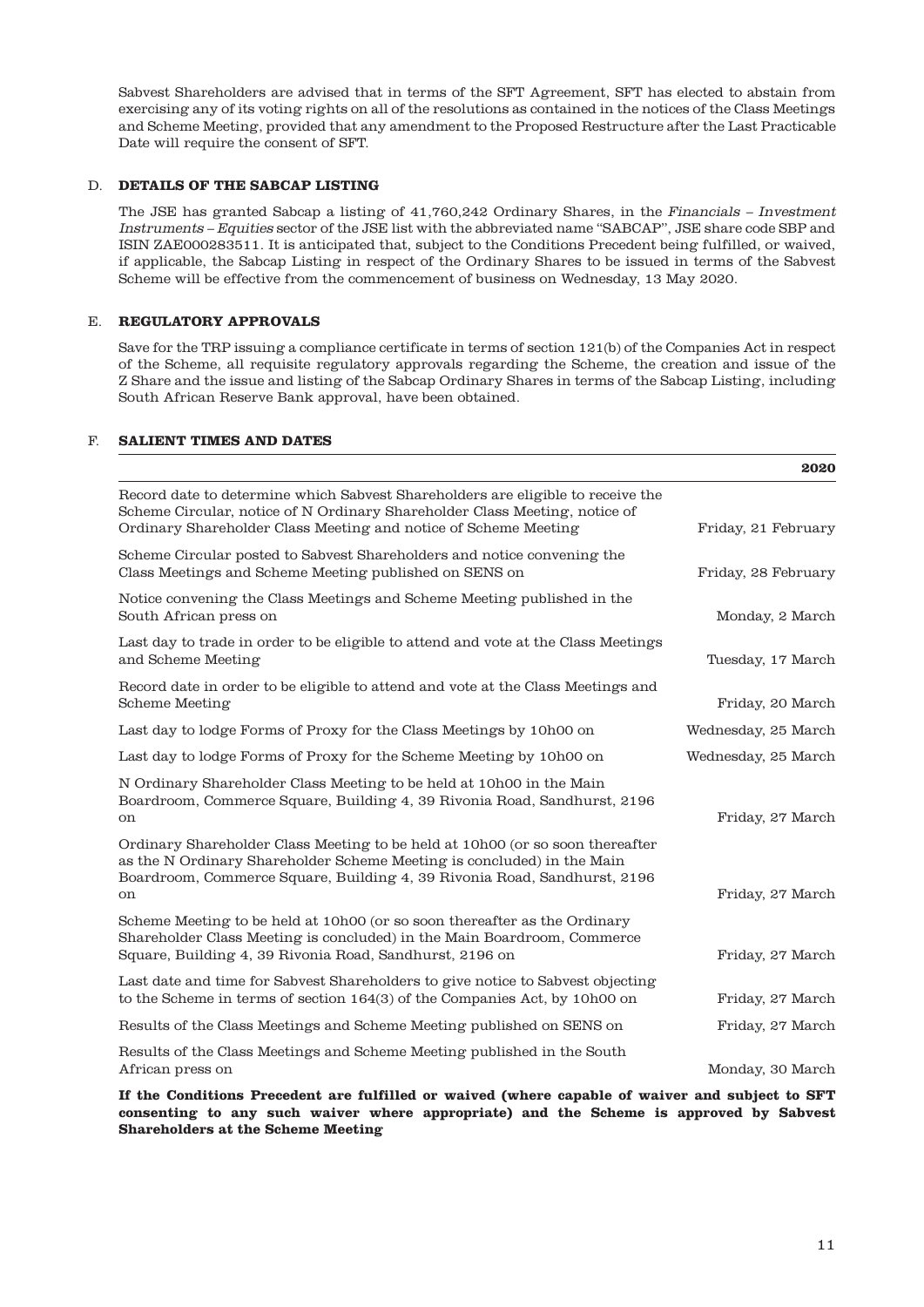|                                                                                                                                                                                                                                                                                                                    | 2020                |
|--------------------------------------------------------------------------------------------------------------------------------------------------------------------------------------------------------------------------------------------------------------------------------------------------------------------|---------------------|
| Last day for Sabvest Shareholders who voted against the Scheme Resolution to<br>require Sabvest to seek court approval for the Scheme in terms of section<br>115(3)(a) of the Companies Act, if at least 15% of the total votes of Sabvest<br>Shareholders at the Scheme Meeting were exercised against the Scheme |                     |
| Resolution on                                                                                                                                                                                                                                                                                                      | Friday, 3 April     |
| Last day for Sabvest Shareholders who voted against the Scheme to apply to<br>the Court for leave to apply for a review of the Scheme in terms of section<br>$115(3)(b)$ of the Companies Act on                                                                                                                   | Tuesday, 14 April   |
| Last day for Dissenting Shareholders, by reason of the adoption of the Scheme<br>Resolution, to make a demand to Sabvest that Sabvest pay such Dissenting<br>Shareholders the fair value of all Sabvest Shares held by them, in terms of<br>section 164(7) of the Companies Act on                                 | Wednesday, 29 April |
| The following dates assume that no Court approval or review of the Scheme is required                                                                                                                                                                                                                              |                     |
| Compliance certificate to be received from the TRP on                                                                                                                                                                                                                                                              | Thursday, 30 April  |
| Sabvest AGM                                                                                                                                                                                                                                                                                                        | Monday, 4 May       |
| Finalisation announcement published on SENS on                                                                                                                                                                                                                                                                     | Monday, 4 May       |
| Finalisation announcement published in the South African press on                                                                                                                                                                                                                                                  | Tuesday, 5 May      |
| Delisting application in respect of the Sabvest Shares lodged with the JSE on                                                                                                                                                                                                                                      | Wednesday, 6 May    |
| Last day to trade in Sabvest Shares in order to be eligible to receive the Scheme<br>Consideration                                                                                                                                                                                                                 | Tuesday, 12 May     |
| Sabvest Shares suspended from trading on the JSE with effect from the<br>commencement of business on                                                                                                                                                                                                               | Wednesday, 13 May   |
| Sabcap Ordinary Shares to be allocated to Scheme Participants and Scheme<br>Participants can trade their entitlement to Sabcap Ordinary Shares on                                                                                                                                                                  | Wednesday, 13 May   |
| Announcement released on SENS in respect of the cash payment applicable to<br>fractional entitlements to the Ordinary Share Scheme Consideration, based on<br>the VWAP of a Sabcap Ordinary Share traded on the JSE on Wednesday,                                                                                  |                     |
| 13 May 2020, discounted by 10%, on                                                                                                                                                                                                                                                                                 | Thursday, 14 May    |
| Scheme Record Date in order to be eligible to receive the Scheme Consideration                                                                                                                                                                                                                                     | Friday, 15 May      |
| Dematerialised N Ordinary Shareholders' and Ordinary Shareholders' accounts<br>with their CSDP or Broker credited with the Scheme Consideration on the<br>Scheme Operative Date on or about                                                                                                                        | Monday, 18 May      |
| Certificated N Ordinary Shareholders' and Ordinary Shareholders' Scheme<br>Consideration posted by registered post at the risk of such Certificated N<br>Ordinary Shareholders and Certificated Ordinary Shareholders on the Scheme<br>Operative Date on or about                                                  | Monday, 18 May      |
| Sabvest Shares delisted from the JSE with effect from the commencement of<br>business on                                                                                                                                                                                                                           | Tuesday, 19 May     |
| Sabcap General Meeting                                                                                                                                                                                                                                                                                             | Thursday, 25 June   |
|                                                                                                                                                                                                                                                                                                                    |                     |

**Notes:**

1. All dates and times are subject to change by Sabvest (subject to the approval of the JSE, TRP and CIPC, if required). The dates have been determined based on certain assumptions regarding the dates by which certain shareholder and regulatory approvals including, but not limited to, that of the JSE and TRP, will be obtained and that no court approval or review of the Scheme will be required. Sabvest Shareholders will be notified of any amendments to these Salient Dates and Times on SENS and in the South African press.

2. All dates and times indicated above are South African standard dates and times.

3. Sabvest Shareholders should note that as transactions in Sabvest Shares are settled in the electronic settlement system used by Strate, settlement of trades takes place three Business Days after such trade. Therefore persons who acquire Sabvest Shares after the last day to trade in order to be eligible to attend and vote at the Class Meetings and Scheme Meeting (i.e. Tuesday, 17 March 2020) will not be eligible to vote at the Class Meetings and Scheme Meeting, but will, provided the Scheme is approved and they acquire the Sabvest Shares on or prior to the last day to trade in Sabvest Shares in order to be eligible to receive the Scheme Consideration (i.e. Tuesday, 12 May 2020), participate in the Scheme and receive the Scheme Consideration.

4. A Sabvest Shareholder may submit a Form of Proxy at any time before the commencement of the Class Meetings and Scheme Meeting (or any adjournment of the Class Meetings and Scheme Meeting) or hand it to the chairman of the Class Meetings and Scheme Meeting before the appointed proxy exercises any of the relevant Sabvest Shareholder's voting rights at the Class Meetings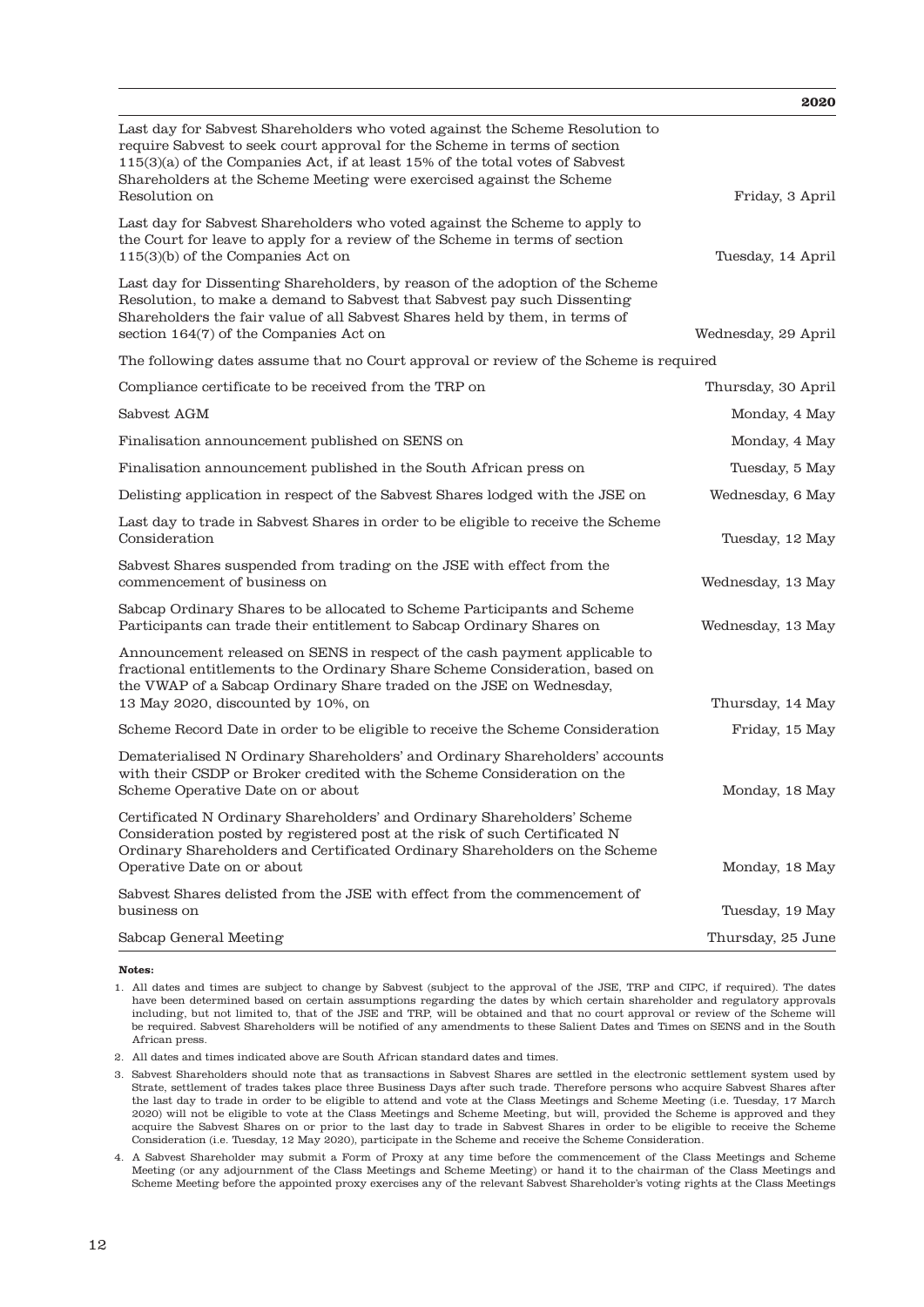and Scheme Meeting (or any adjournment of the Class Meetings and Scheme Meeting), provided that should a Sabvest Shareholder lodge a Form of Proxy with the Transfer Secretaries less than 48 hours (excluding Saturdays, Sundays and official public holidays in South Africa) before the Class Meetings and Scheme Meeting, such Sabvest Shareholder will also be required to furnish a copy of such Form of Proxy to the chairman of the Class Meetings and Scheme Meeting before the appointed proxy exercises any of such Shareholder's voting rights at the Class Meetings and Scheme Meeting (or adjourned or postponed Class Meetings and Scheme Meeting).

- 5. If the Class Meetings and/or Scheme Meeting is adjourned or postponed, Forms of Proxy submitted for the original Class Meetings and/or the Scheme Meeting will remain valid in respect of any such adjournment or postponement.
- 6. Sabvest Shareholders are advised that there may be no re-materialisation or Dematerialisation of their Sabvest Shares after Tuesday, 12 May 2020.
- 7. If the Scheme is approved by an insufficient number of Sabvest Shareholders at the Scheme Meeting so that a Sabvest Shareholder may require Sabvest to obtain court approval of the Scheme as contemplated in section 115(3)(a) of the Companies Act, and if a Sabvest Shareholder in fact delivers such a request, the dates and times set out above will need to be amended. Sabvest Shareholders will be notified separately of the applicable dates and times under this process.
- 8. If any Sabvest Shareholder who votes against the Scheme Resolution exercises its rights in terms of section 115(3)(b) of the Companies Act and applies to Court for a review of the Scheme, the dates and times set out above will need to be amended. Sabvest Shareholders will be notified separately of the applicable dates and times under this process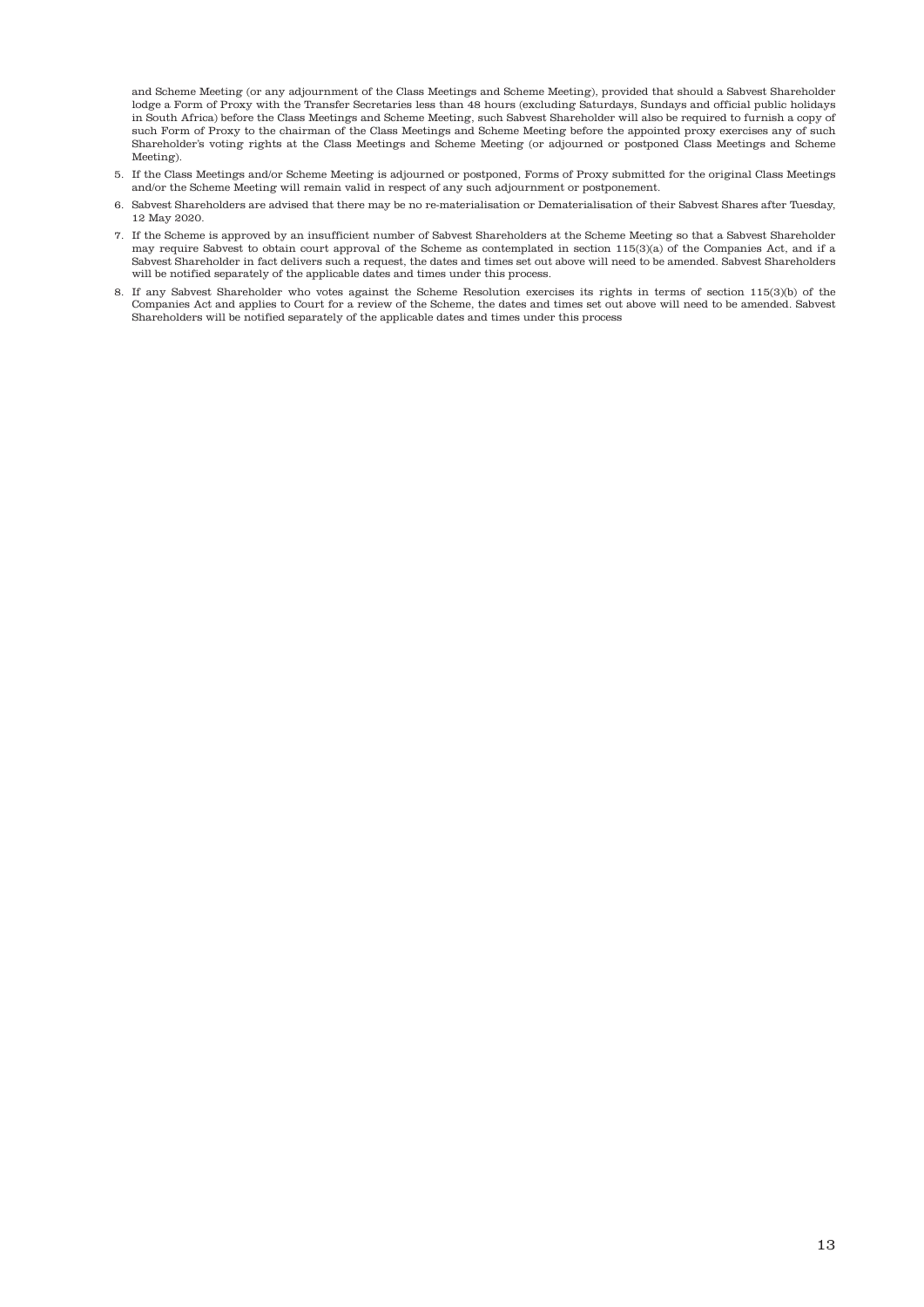# 1. **SECTION ONE: INFORMATION ABOUT THE COMPANY WHOSE SECURITIES ARE BEING OFFERED**

### 1.1 **Name, address and incorporation**

Sabcap was incorporated on 20 January 2020. Its registration number is 2020/030059/06 and its registered address is Ground Floor, Commerce Square, Building 4, 39 Rivonia Road, Sandhurst, 2196.

The Interim Sabcap Directors, whose names are provided in Section One, paragraph 1.4.4 of this Prospectus, confirm that the Company is in compliance with the provisions of the Companies Act, specifically relating to its incorporation, and that Sabcap is operating in conformity with the provisions of its MoI.

## 1.2 **Holding company**

Upon implementation of the Proposed Restructure, Sabcap will issue Sabcap Ordinary Shares to the Scheme Participants in terms of the Scheme, and the major and controlling Shareholders of Sabcap will be as detailed in Section 1, paragraph 1.5.13 of this Prospectus.

## 1.3 **Subsidiary**

- 1.3.1 Upon implementation of the Proposed Restructure, Sabvest will become a wholly-owned subsidiary of Sabcap. Sabvest was incorporated in Johannesburg, South Africa, on 11 August 1987 and its registered address is Ground Floor, Commerce Square, Building 4, 39 Rivonia Road, Sandhurst, 2196.
- 1.3.2 Following implementation of the Proposed Restructure, the business of Sabcap will mirror the business of Sabvest as at the Last Practicable Date. Further details regarding the business of Sabvest is provided in Section 1, paragraph 1.5.3 of this Prospectus and in paragraph 23 and Annexure 2 of the Scheme Circular.

## 1.4 **Directors, other office holders, and material third parties**

- 1.4.1 As at the Last Practicable Date, the business and affairs of Sabcap was managed by the the Interim Sabcap Board which board was constituted for purposes of, amongst other things, taking the steps required for Sabcap to procure the fulfilment of certain of the Conditions Precedent. The details of the Interim Sabcap Directors are set out in Section 1, paragraph 1.4.4 of this Prospectus.
- 1.4.2 Subject to the fulfilment or waiver (where capable of waiver and subject to SFT consenting to any such waiver where appropriate) of the Conditions Precedent, a new board of directors of Sabcap will be be elected at the Sabcap General Meeting, which board will exactly mirror the Sabvest Board as at the Last Practicable Date. The Interim Sabcap non-executive Directors will resign (and be eligible for re-election to the Final Sabcap Board) simultaneously with the appointment of the Final Sabcap Directors.
- 1.4.3 The Sabvest Directors will, for a period of approximately 1 (one) month after fulfilment or waiver (where capable of waiver and subject to SFT consenting to any such waiver where appropriate) of the Conditions Precedent, serve on the board of Sabvest so as to ensure the continued, seamless and uninterrupted continuation of Sabvest's business. The Sabvest Board will then be reconstituted to consist of executive directors only, having regard to the fact that Sabvest will be a wholly-owned subsidiary of Sabcap, and Sabcap will be the listed investment holding company of Sabvest.
- 1.4.4 The name, age, nationality, occupation, qualifications and business addresses of the Interim Sabcap Directors are provided in the table below. The Interim Sabcap Directors will resign (and be eligible for re-election to the Final Sabcap Board) immediately once the Proposed Restructure becomes unconditional and simultaneously with the appointment of the Sabvest Directors to the Sabcap Board, so as to constitute the Final Sabcap Board.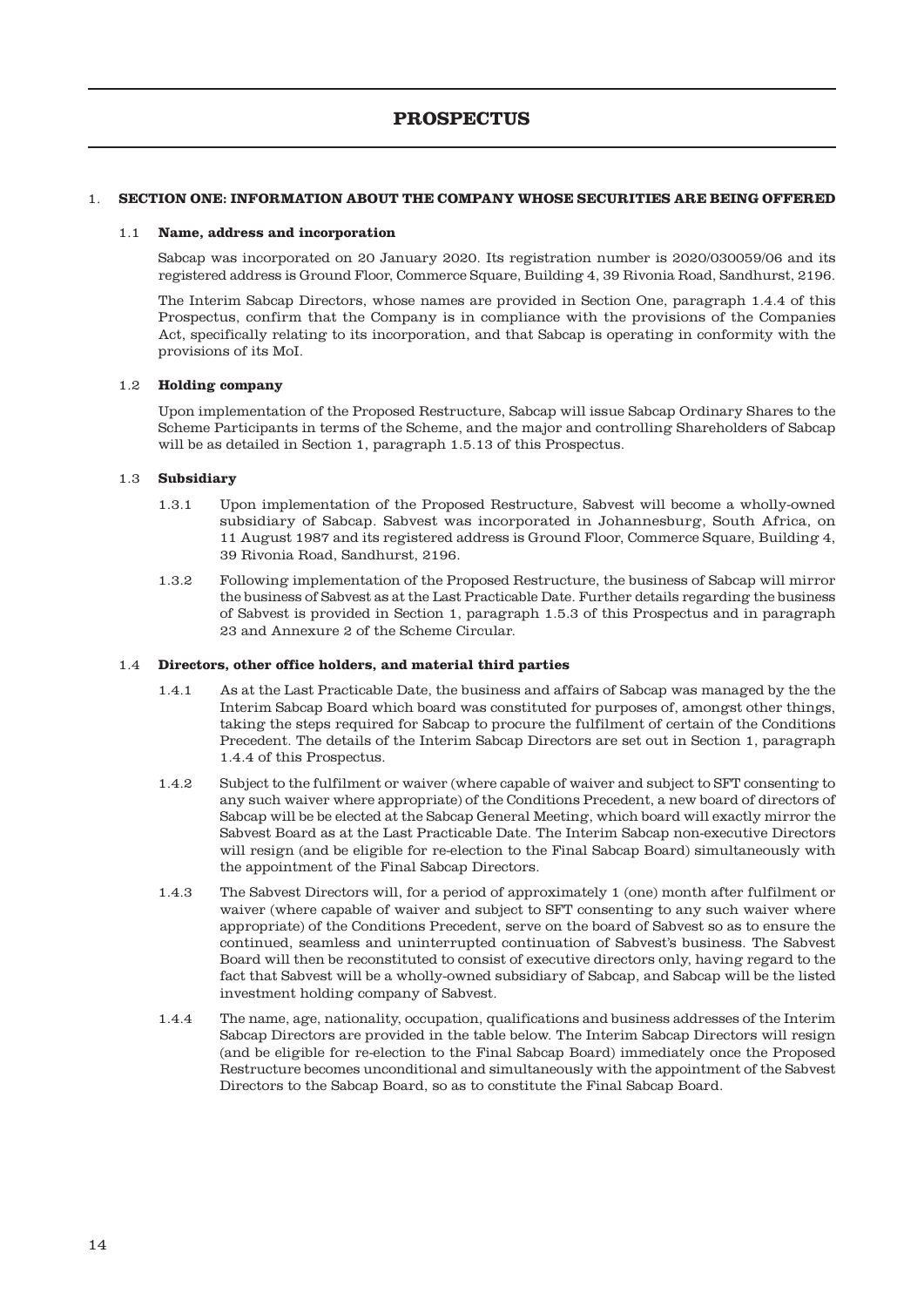| Name, age, nationality, occupation                                                           | <b>Qualification</b>                  | <b>Business address</b>                                                              |
|----------------------------------------------------------------------------------------------|---------------------------------------|--------------------------------------------------------------------------------------|
| Christopher Seabrooke<br>(Chief Executive Officer) aged 67<br>South African                  | BCom, BAcc, MBA,<br><b>FCMA</b>       | Ground Floor, Commerce<br>Square, Building 4,<br>39 Rivonia Road.<br>Sandhurst, 2196 |
| Raymond Pleaner<br>(Chief Financial Officer) aged 65<br>South African                        | BCompt (Hons),<br>CA(SA)              | Ground Floor, Commerce<br>Square, Building 4,<br>39 Rivonia Road.<br>Sandhurst, 2196 |
| Leon Rood<br>(Executive Director) aged 43<br>South African                                   | BCom, LLB                             | Ground Floor, Commerce<br>Square, Building 4,<br>39 Rivonia Road.<br>Sandhurst, 2196 |
| Dawn Mokhobo<br>(Independnet Non-executive)<br>Chairperson) aged 71<br>South African         | <b>BA</b>                             | Ground Floor, Commerce<br>Square, Building 4,<br>39 Rivonia Road,<br>Sandhurst, 2196 |
| <b>Bheki Shongwe</b><br>(Lead Independent Director) aged 64<br>South African                 | BA (Econ), MBA, ACIS,<br><b>FCIBM</b> | Ground Floor, Commerce<br>Square, Building 4,<br>39 Rivonia Road,<br>Sandhurst, 2196 |
| Lindiwe Mthimunye-Bakoro<br>(Independent Non-executive Director)<br>aged 46<br>South African | M.Com, H Dip Tax<br>Law, $CA(SA)$     | Ground Floor, Commerce<br>Square, Building 4,<br>39 Rivonia Road,<br>Sandhurst, 2196 |
| Kuben Pillay<br>(Independent Non-executive Director)<br>aged 59<br>South African             | BA, LLB, MCJ                          | Ground Floor, Commerce<br>Square, Building 4,<br>39 Rivonia Road,<br>Sandhurst, 2196 |

- 1.4.5 The name, age, nationality, occupation, qualifications and business addresses of the Final Sabcap Directors, if the Proposed Restructure becomes unconditional, are the same as the Sabvest directors listed above.
- 1.4.6 Other directorships held

**Annexure F** to this Prospectus sets out the names of all companies and partnerships of which the Final Sabcap Directors are, or have been, either directors or partners in the 5 (five) years immediately preceding the Last Practicable Date.

1.4.7 Term of office

Subject to the fulfilment or waiver (where capable of waiver and subject to SFT consenting to any such waiver where appropriate) of the Conditions Precedent, the appointment of:

- the Interim Sabcap Directors is indefinite, but the Interim Sabcap Directors will resign (and be eligible for re-election to the Final Sabcap Board) simultaneously with the appointment of the Final Sabcap Directors at the Sabcap General Meeting; and
- the Final Sabcap Directors to Sabcap's Board will be subject to applicable laws, including the provisions of the Companies Act, Listings Requirements and Sabcap's MoI.
- 1.4.8 Service contracts, manner and terms and conditions of appointment
	- 1.4.8.1 As at the Last Practicable Date, no service agreements were in place between Sabcap and any of the Interim Sabcap Directors.
	- 1.4.8.2 Once the Final Sabcap Board has been elected at the Sabcap General Meeting, there will be service contracts in respect of the executive directors who will serve on the Sabcap Board.
	- 1.4.8.3 The Sabcap board of directors from time to time will be appointed in accordance with the Companies Act, the Listings Requirements, and Sabcap's MoI as well as the principles detailed in Sabcap's corporate governance statement, the details of which are provided in **Annexure G**, to this Prospectus.
	- 1.4.8.4 In this regard, Sabcap's Nominations Committee will identify individuals suitably qualified to become members of the Sabcap board of directors from time to time and the relevant appointments will be made transparently, with the involvement of the full Sabcap board of directors from time to time.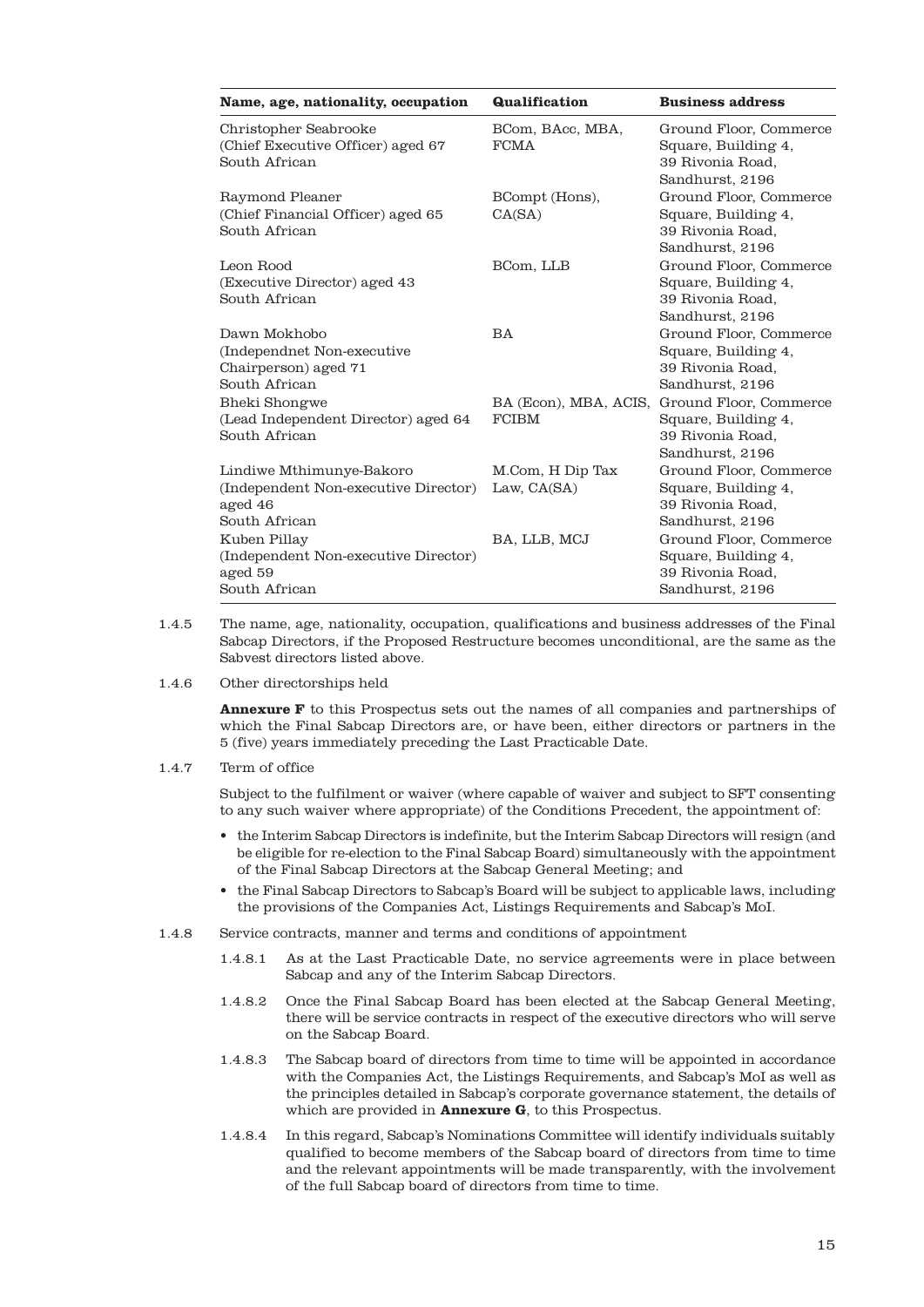- 1.4.8.5 All non-executive directors of Sabcap from time to time will retire by rotation in accordance with the Sabcap MoI. A minimum of 1/3 (one-third) of the Directors will be obliged to retire at each annual general meeting of Sabcap, during which they may make themselves available for re-election for a further term. The Sabcap directors who retire shall be those longest in office since their last election.
- 1.4.8.6 There is no provision in the MoI of Sabcap with regard to the retirement or nonretirement of Directors under an age limit.
- 1.4.8.7 The Sabcap Board will appoint a chairperson on an annual basis.
- 1.4.9 Remuneration of Directors
	- 1.4.9.1 No remuneration or compensation is payable to the Interim Sabcap Directors for their services as directors of Sabcap. The remuneration of the Interim Sabcap Directors will not be varied as a consequence of the Proposed Restructure.
	- 1.4.9.2 Subject to the fulfilment or waiver (where capable of waiver and subject to SFT consenting to any such waiver where appropriate) of the Conditions Precedent, once the relevant Sabvest Directors have resigned from the Sabvest Board (and be eligible for re-election to the Final Sabcap Board) and have been appointed as the Final Sabcap Directors, their entitlement to receive remuneration from Sabvest will cease and they will, henceforth, be remunerated by Sabcap as detailed in paragraphs 1.4.9.4 to 1.4.9.5 of this Prospectus.
	- 1.4.9.3 The remuneration to the Final Sabcap Directors will be approved by Sabcap Shareholders at the Sabcap General Meeting. Such remuneration is detailed below and is the same as the remuneration which will been proposed and approved by Sabvest's Remuneration Committee and the Sabvest Board, and which will be put to Sabvest Shareholders for approval at the Sabvest AGM, in respect of Sabvest Directors for the 2020 financial year. For a comparison between remuneration previously paid to Sabvest Directors and the remuneration in respect of Sabvest Directors for the 2020 financial year, Sabvest Shareholders are referred to Sabvest's integrated annual reports for 2018 and 2017, copies of which can be obtained from Sabvest's website at www.sabvest.co.za.
	- 1.4.9.4 In respect of executive directors of Sabcap:
		- 1.4.9.4.1 the executive directors of Sabcap will be remunerated only for the services they render as employees and executives of the members of the Sabcap Group.
		- 1.4.9.4.2 the principles underpinning Sabcap's remuneration of executive directors on this basis is (i) to align the interests of executive directors with that of the Sabcap Shareholders; (ii) to link reward for executive directors with the performance of the Sabcap Group over the short and long term; and (iii) to ensure the retention of key executives.
		- 1.4.9.4.3 the components making up the remuneration of executive Directors will be three-fold, namely (i) guaranteed remuneration, (ii) variable, performance-related remuneration and (iii) a long-term incentive plan.
		- 1.4.9.4.4 as regards the guaranteed remuneration, the executive directors will receive an annual base pay.
		- 1.4.9.4.5 the remuneration of executive directors has not yet been determined, but is expected to be in line with the remuneration of the Sabvest Board, as set out below: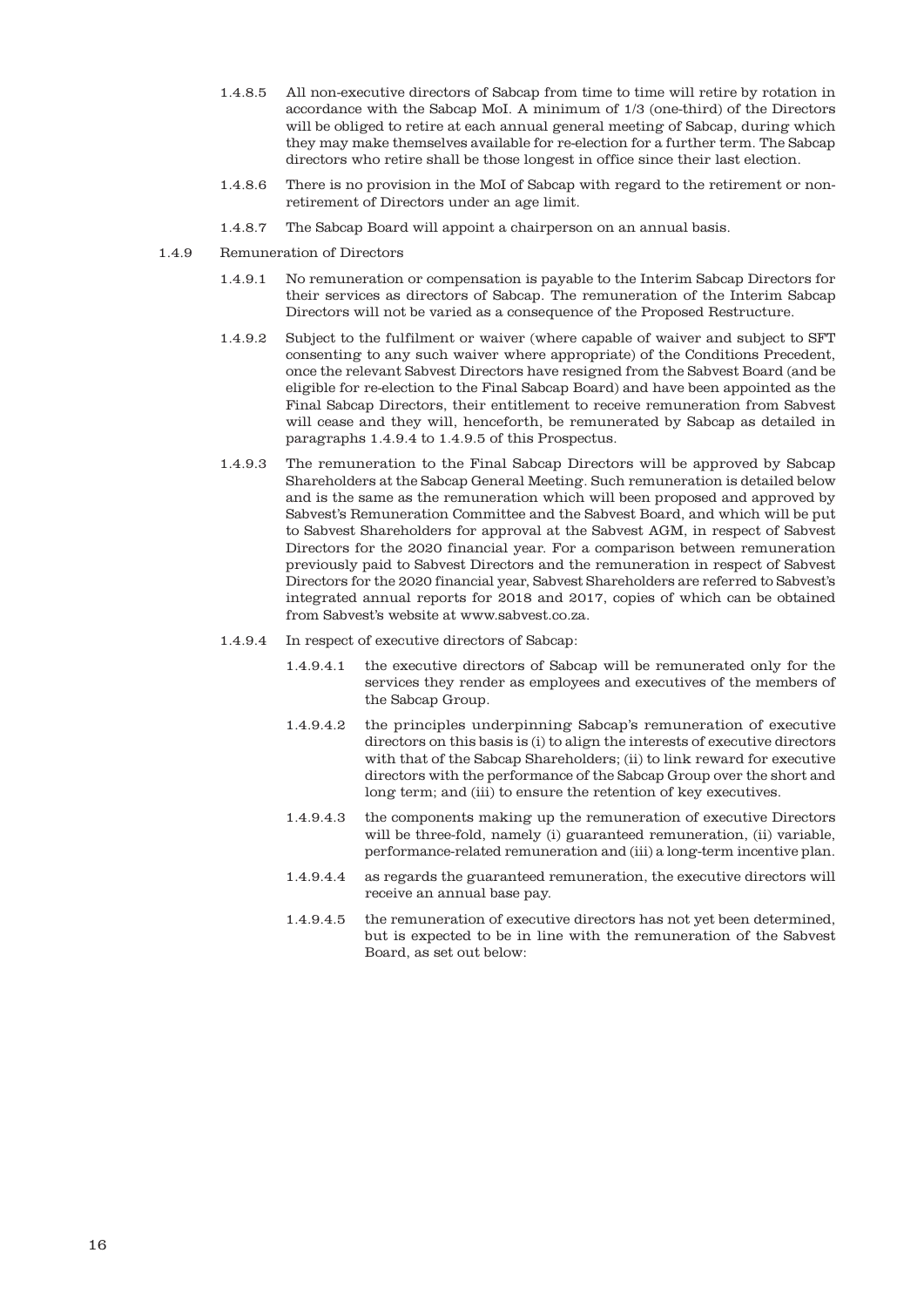|                                      | $\mathbf{CS}$<br><b>Seabrooke</b><br>2019<br>R'000 | <b>R</b> Pleaner<br>2019<br>R'000 | L Rood<br>2019<br>R'000 | <b>Total</b><br>2019<br>R'000 |
|--------------------------------------|----------------------------------------------------|-----------------------------------|-------------------------|-------------------------------|
| Salaries<br>Retirement and           | 2,551                                              | 2,154                             | 3,032                   | 7,737                         |
| medical                              | 372                                                | 334                               | 288                     | 994                           |
| Other benefits<br>Basic              | 1,481                                              | 560                               | 480                     | 2,521                         |
| remuneration<br>Incentive<br>bonuses | 4,404                                              | 3,048                             | 3,800                   | 11,252                        |
| $-$ Short term <sup>1</sup>          | 5,601                                              | 2,962                             | 2,950                   | 11,513                        |
| $-$ LTIP <sup>2</sup>                | 4,107                                              | 1,757                             | $\Omega$                | 5,864                         |
| Take on bonus                        | 0                                                  | 0                                 | 2,000                   | 2,000                         |
| Total<br>Remuneration                | 14,112                                             | 7,767                             | 8,750                   | 30,629                        |

1. As per Sabvest's remuneration policy, part of the executive bonuses is calculated on profit after tax and this figure is only finalised once the financial statements have been audited. The short-term bonus is an interim bonus paid before year-end based on a conservatively estimated PAT. An accrual will be created for the estimated balance and will be paid in the following year once the final PAT figure is calculated.

- 2. Paid in 2019 relative to 2018 financial year.
- 1.4.9.5 In respect of non-executive Directors of Sabcap:
	- 1.4.9.5.1 remuneration will be paid to the non-executive directors of Sabcap for their services as such, as detailed below. Non-executive directors will receive annual fees for their roles as such, as Sabcap Board committee members and for sitting on the boards of investee companies on behalf of the Sabcap Group. Separate meeting attendance fees are not considered necessary or appropriate, unless the time allocated for meetings at which non-executive directors are required to attend is materially more than normal in a particular year.
	- 1.4.9.5.2 non-executive directors will not be entitled to participate in any incentive schemes offered by Sabcap and will not receive any performance-based remuneration.
	- 1.4.9.5.3 the remuneration of non-executive directors will be reviewed annually by the Remuneration Committee of Sabcap and recommendations for increases will be made to Sabcap Shareholders for consideration and approval at Sabcap's annual general meetings from time to time.
	- 1.4.9.5.4 the fees which will be payable to the non-executive Final Sabcap Directors for the 2020 financial year, as recommended and approved by the Sabvest Remuneration Committee, subject to the Proposed Restructure being implemented and the Remuneration Committee of Sabcap, once appointed, ratifying same, were benchmarked against fees payable by other JSE-listed companies with a similar profile and are as detailed below. Comparative figures for the annual amounts which non-executive directors of Sabvest received are also provided (in rand) below:

| <b>Committee role</b>      | 2019    | 2020    |
|----------------------------|---------|---------|
| Board Chairperson          | 340,000 | 360,000 |
| Board member               | 235,000 | 250,000 |
| Lead Independent Director  | 35,000  | 45,000  |
| Audit and Risk chairperson | 160,000 | 170,000 |
| Audit and Risk member      | 50,000  | 60,000  |
| Remuneration chairperson   | 85,000  | 100,000 |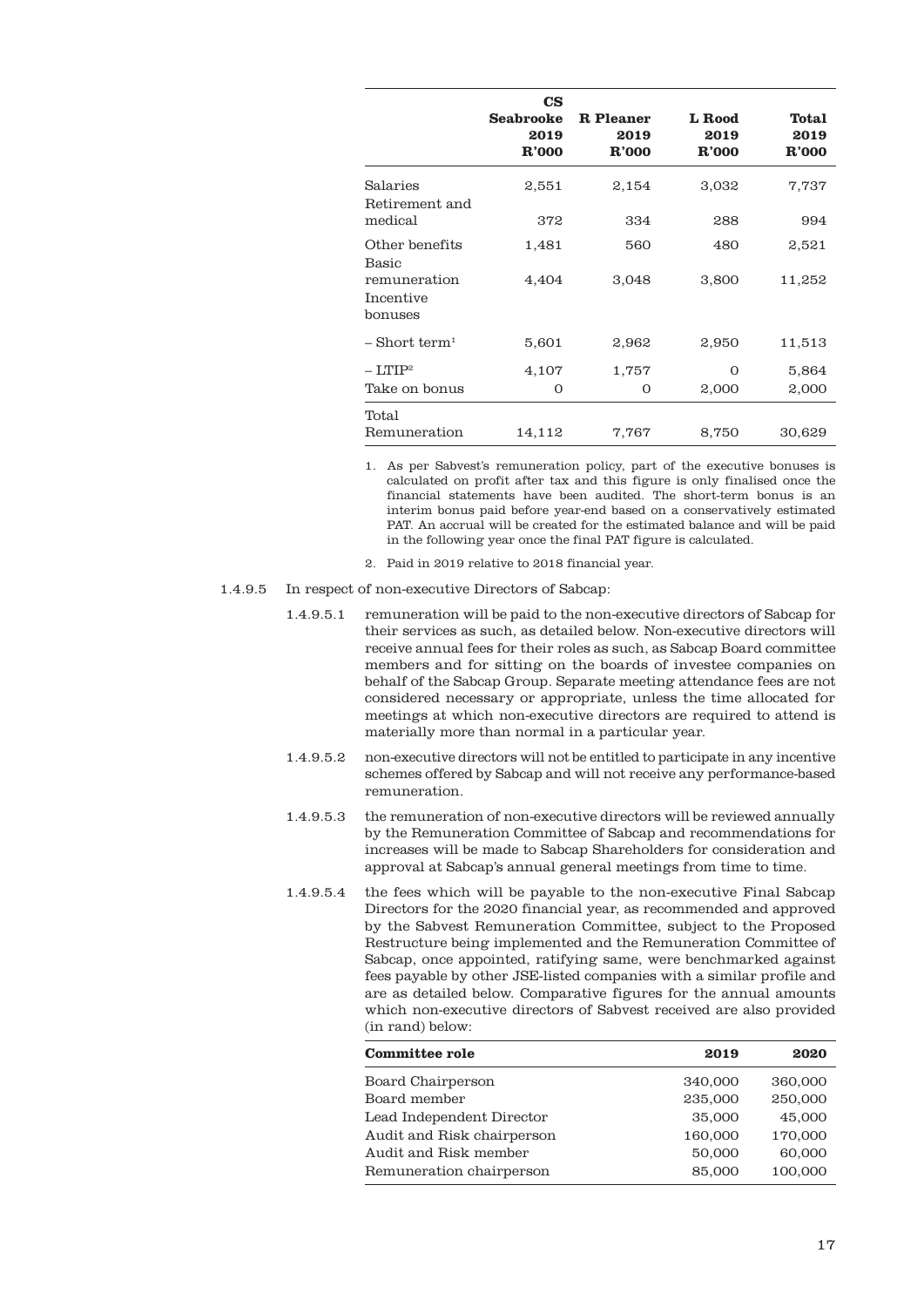| <b>Committee role</b>                    | 2019   | 2020   |
|------------------------------------------|--------|--------|
| Remuneration member                      | 50,000 | 60,000 |
| Social, Ethics and Transformation        |        |        |
| chairperson                              | 80,000 | 85,000 |
| Social, Ethics and Transformation member | 50,000 | 60,000 |
| Nominations chairperson                  | 85,000 | 85,000 |
| Nominations member                       | 50,000 | 60,000 |

- 1.4.10 Borrowing powers of Directors
	- 1.4.10.1 Sabcap's MoI does not provide for any restrictions on the borrowing powers that can be exercised by the Sabcap Directors, nor have such powers been amended or varied since Sabcap's incorporation.
	- 1.4.10.2 In the circumstances, the Interim Sabcap Directors have not exceeded their borrowing powers since Sabcap's incorporation.
	- 1.4.10.3 Extracts of Sabcap's MoI are provided in **Annexure C** to this Prospectus.
	- 1.4.10.4 The business to be carried on by Sabcap, namely that of an investment holding company, will not be managed by a third party under contract or otherwise.
- 1.4.11 Directors interests in Securities

As at the Last Practicable Date, the sole shareholder of Sabcap is SFT, being an Associate of Sabvest's Chief Executive Officer, Christopher Seabrooke. No other Interim Sabcap Director or Final Sabcap Directors (or any of their Associates) held any direct or indirect beneficial interest in the share capital of Sabcap. The interests of the Interim Sabcap Directors and the Final Sabcap Directors in the share capital of Sabvest is disclosed in paragraph 27 of the Scheme Circular.

1.4.12 Directors' interests in contracts/transactions

Sabcap is a newly incorporated company and has not entered into any transactions since its incorporation. In the circumstances, neither the Interim Sabcap Directors nor the Final Sabcap Directors have, and have since incorporation of Sabcap had, any direct or indirect beneficial interest in transactions entered into by Sabcap.

1.4.13 Loans granted to management and Directors

As at the Last Practicable Date, no loans have been granted by Sabcap to the Interim Sabcap Directors nor to the Final Sabcap Directors.

1.4.14 Directors' declarations

In anticipation of the Sabcap Listing, the required Schedule 13 Director's declarations have been made and signed by each of the Final Sabcap Directors, in terms of which, it is confirmed, amongst other things, that none of the Final Sabcap Directors have:

- 1.4.14.1 been adjudged bankrupt or insolvent, or entered into any individual voluntary compromise arrangement;
- 1.4.14.2 been a director of a company that has proposed or adopted a business rescue plan and/or a resolution to commence business rescue proceedings or in respect of which application was made to commence business rescue proceedings, or in respect of which the board of such company has issued a notice in terms of section 129(7) of the Companies Act, or that has been placed in receivership, compulsory liquidation, creditor's voluntary liquidation, administration, entered into any compromise or arrangement with such company's creditors generally or any class of such company's creditors, during the period which he was (or within the preceding 12 (twelve) months had been) one of its directors;
- 1.4.14.3 been a partner of a partnership that has been placed under receivership, compulsory liquidation, administration or entered into any arrangements with such partnership's creditors generally, during the period which he was (or within the preceding 12 (twelve) months had been) one of its partners;
- 1.4.14.4 been publically criticised by any statutory or regulatory authority, including recognised professional bodies, nor disqualified by a court from acting as a director of a company, or from acting in the management or conduct of the affairs of a company;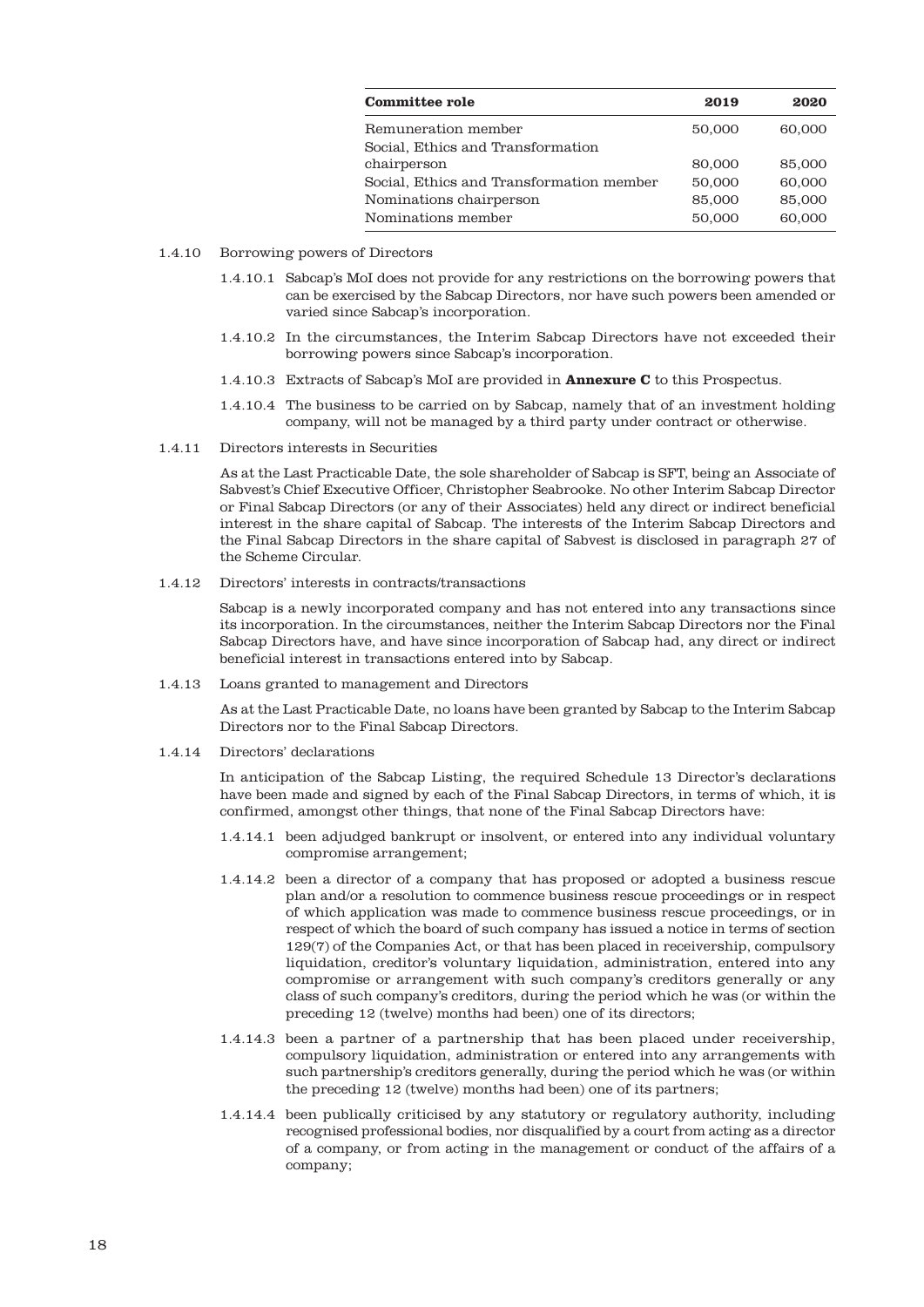- 1.4.14.5 been convicted of any offence involving dishonesty;
- 1.4.14.6 been removed from an office of trust on grounds of misconduct and involving dishonesty;
- 1.4.14.7 had any court grant an order declaring him to be a delinquent or placing him under probation in terms of section 162 of the Companies Act and/or section 47 of the Close Corporations Act, 1984 (Act 69 of 1984) or disqualifying him to act as a director in terms of section 219 of the Companies Act.
- 1.4.15 Code of corporate practice and conduct

The corporate governance principles to be applied by Sabcap, pursuant to the King Code, replicate those applied by Sabvest, and are set out in **Annexure G** of this Prospectus.

1.4.16 Chief Executive Officer and Chairperson

Upon implementation of the Proposed Restructure, the Chief Executive Officer of Sabcap will be Christopher Seabrooke, the independent non-executive Chairperson of Sabcap will be Dawn Mokhobo and the Lead Independent Director will be Bheki Shongwe.

1.4.17 Expertise and experience of Directors

A brief curriculum vitae of each of the Final Sabcap Directors is provided in **Annexure E** to this Prospectus.

1.4.17.1 Chief Financial Officer

The Audit and Risk Committee of Sabvest considered and has satisfied itself that Raymond Pleaner has the appropriate experience and expertise to fulfil his role as Chief Financial Officer of Sabvest. The Audit and Risk Committee of Sabvest will be replicated and appointed as the Audit and Risk Committee of Sabcap, as more fully detailed in paragraph 1.4.18.1 below and it is envisaged that Raymond Pleaner will be appointed as Chief Financial Officer of Sabcap at the Sabcap General Meeting.

- 1.4.17.2 Company secretary
	- 1.4.17.2.1 As at the Last Practicable Date, Sabcap's company secretary was Levitt Kirson Business Services Proprietary Limited.
	- 1.4.17.2.2 Subject to the fulfilment or waiver (where capable of waiver and subject to SFT consenting to any such waiver where appropriate) of the Conditions Precedent, the same position will apply in relation to Sabcap following implementation of the Proposed Restructure and it is envisaged that Levitt Kirson Business Services Proprietary Limited will fulfill the company secretarial function for Sabcap.
	- 1.4.17.2.3 Each Sabvest Director conducted an assessment of the eligibility, skills, knowledge and execution of duties of Levitt Kirson Business Services Proprietary Limited, to perform the duties of company secretary in relation to Sabvest. Based on the outcome of such assessment, the Sabvest Directors were of the opinion that Levitt Kirson Business Services Proprietary Limited suitably fulfils the role of company secretary of Sabcap as it possesses the requisite competence and knowledge to carry out the company secretarial function for a public company. The assessment also confirmed that the Sabcap Directors believe that Levitt Kirson Business Services Proprietary Limited is independent of the Sabvest Board and, accordingly, maintains an arm's length relationship with the Sabcap Directors.
	- 1.4.17.2.4 As indicated above, it is envisaged that Levitt Kirson Business Services Proprietary Limited will be appointed as company secretary to Sabcap simultaneously with the election of the Final Sabcap Board.
	- 1.4.17.2.5 The same independence and arm's length relationship between Levitt Kirson Business Services Proprietary Limited and the Final Sabcap Board as exists in relation to Sabvest will be maintained in relation to Sabcap.
- 1.4.18 As at the Last Practicable Date, Sabcap had no board committees. However, the board committees in place in respect of Sabvest as at the Last Practicable Date will be replicated and appointed in respect of Sabcap at the Sabcap General Meeting. The board committees of Sabvest as at the Last Practicable Date, which will, subject to the fulfilment or waiver (where capable of waiver and subject to SFT consenting to any such waiver where appropriate) of the Conditions Precedent, be replicated in respect of Sabcap, are as follows: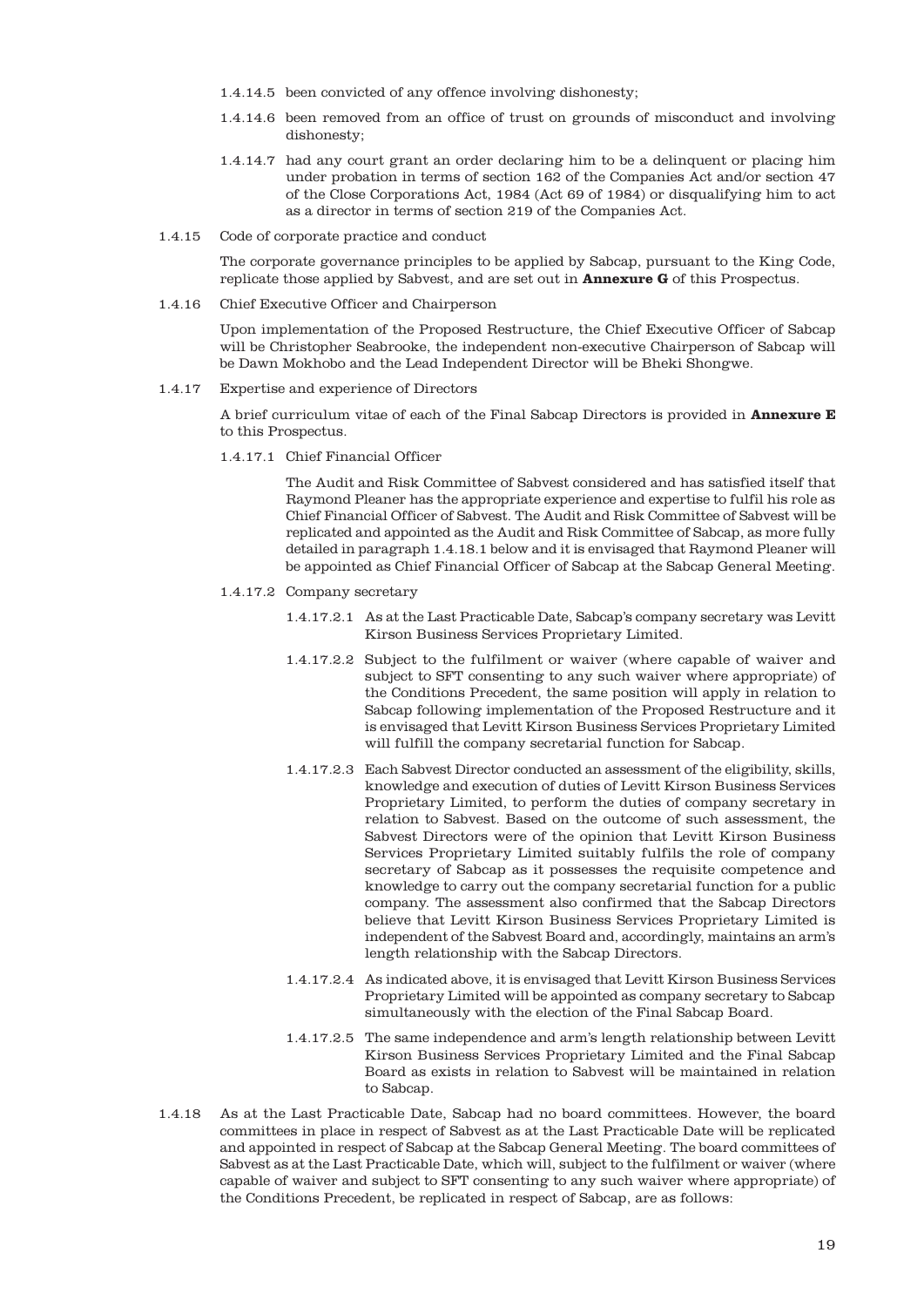## 1.4.18.1 Audit and Risk Committee

The members of the Sabvest Audit and Risk Committee, who will be appointed to the Sabcap Audit and Risk Committee, are Lindiwe Mthimunye-Bakoro, Dawn Mokhobo and Bheki Shongwe.

1.4.18.2 Remuneration Committee

The members of the Sabvest Remuneration Committee, who will be appointed to the Sabcap Remuneration Committee, are Dawn Mokhobo, Lindiwe Mthimunye-Bakoro, Bheki Shongwe and Kuben Pillay.

1.4.18.3 Social and Ethics Committee

The members of the Sabvest Social and Ethics Committee, who will be appointed to the Sabcap Social and Ethics Committee are Christopher Seabrooke, Dawn Mokhobo, Lindiwe Mthimunye-Bakoro, Bheki Shongwe and Kuben Pillay.

1.4.18.4 Nominations Committee

The members of the Sabvest Nominations Committee, who will be appointed to the Sabcap Nominations Committee are Dawn Mokhobo, Lindiwe Mthimunye-Bakoro, Bheki Shongwe and Kuben Pillay.

1.4.19 General

1.4.19.1 As at the Last Practicable Date, there are no prescribed officers of Sabcap.

- 1.4.19.2 Sabcap's:
	- auditors are Deloitte & Touche, with business address at Deloitte Place, The Woodlands, 20 Woodlands Drive, Woodmead, Sandton, 2196;
	- legal advisors are Edward Nathan Sonnenbergs Incorporated, with business address at The Marc, Tower 1, 129 Rivonia Road, Sandton, 2196;
	- bankers post-implementation of the Proposed Restructure will be ABSA Group Limited, with business address at 7th Floor, Absa Towers West, 15 Troye Street, Johannesburg, 2001; FirstRand Bank Limited, with business address at 4 Merchant Place, corner Fredman Drive and Rivonia Road, Sandown, 2196; Standard Bank Limited, with business address at 5 Simmonds Street, Selby, Johannesburg, 2001 and UBS AG, with business address at 5 Broadgate, London, EC2M 2AN, United Kingdom; and
	- company secretary is Levitt Kirson Business Services Proprietary Limited, with business address at Aloe Grove, Houghton Estate Office Park, 2 Osborn Road, Houghton Estate, Johannesburg, 2198.
	- Sabcap does not have stockbrokers or underwriters.
- 1.4.20 Experts' consents
	- 1.4.20.1 The details of Sabcap's legal advisors are set out in the section headed "Corporate Information" in this Prospectus. The consent letter by the legal advisors of Sabcap, as contemplated in section 102(2) of the Companies Act, has been provided to the CIPC and the JSE, and is available for inspection as detailed in Section 4, paragraph 4.8 of this Prospectus. The consent granted in terms of such consent letter has not been withdrawn prior to the publication of this Prospectus.
	- 1.4.20.2 The details of Sabcap's merchant bank and sponsor are set out in the section headed "Corporate Information" in this Prospectus. The consent letter by the JSE and transaction sponsor of Sabcap, as contemplated in section 102(2) of the Companies Act, has been provided to the CIPC and the JSE, and is available for inspection as detailed in Section 4, paragraph 4.8 of this Prospectus. The consent granted in terms of such consent letter has not been withdrawn prior to the publication of this Prospectus.
	- 1.4.20.3 The details of Sabcap's bankers post-implementation of the Proposed Restructure are set out in the section headed "Corporate Information" in this Prospectus.
	- 1.4.20.4 The details of Sabcap's transfer secretaries post-implementation of the Proposed Restructure are set out in the section headed "Corporate Information" in this Prospectus.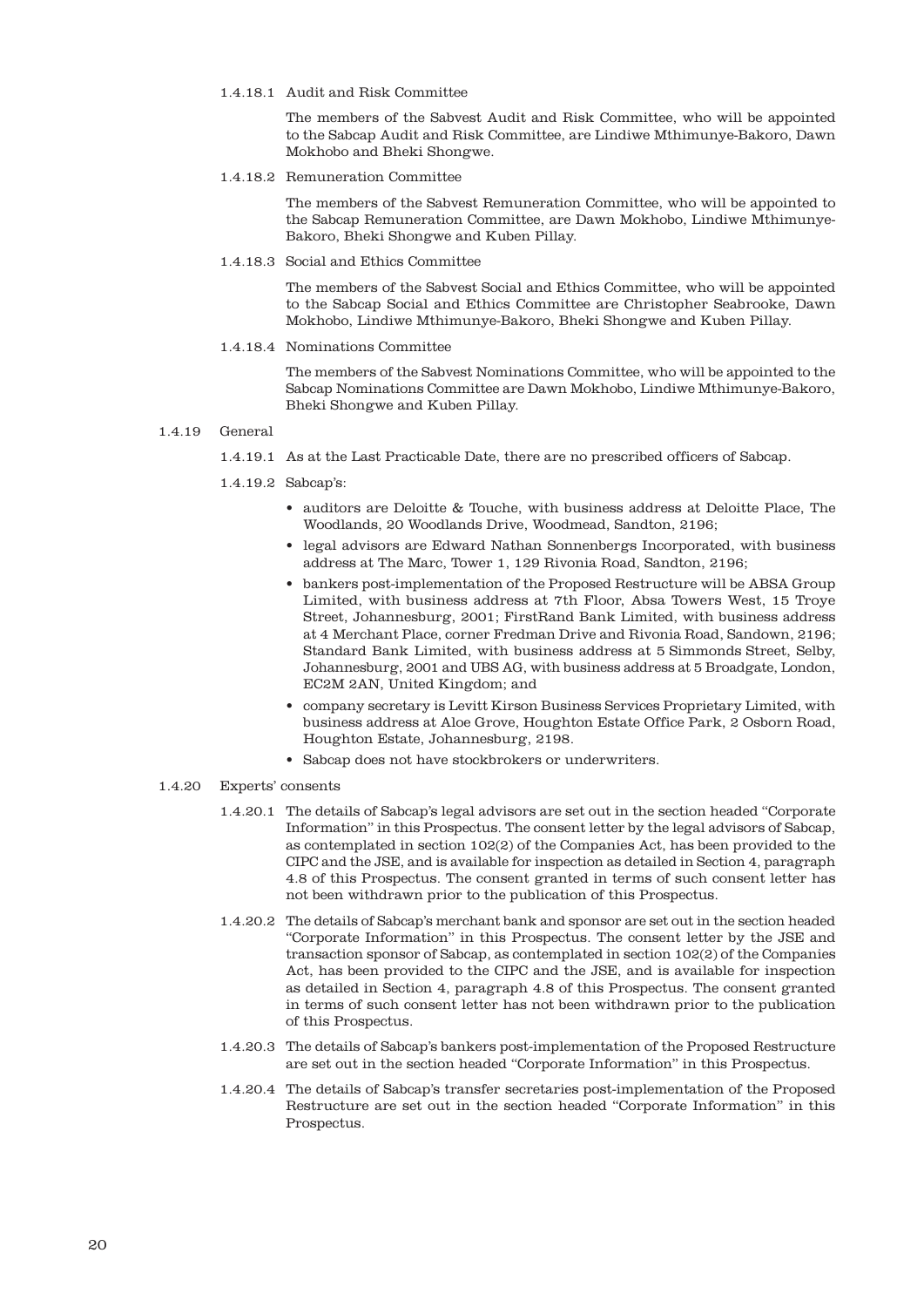- 1.4.20.5 The details of Sabcap's independent reporting accountant are set out in the section headed "Corporate Information" in this Prospectus. The consent letter by the independent reporting accountant of Sabcap, as contemplated in section 102(2) of the Companies Act, has been provided to the CIPC and the JSE, and is available for inspection as detailed in Section 4, paragraph 4.8 of this Prospectus. The consent granted in terms of such consent letter has not been withdrawn prior to the publication of this Prospectus.
- 1.4.21 As at the Last Practicable Date, the Sabvest Directors were:
	- 1.4.21.1 Christopher Seabrooke;
	- 1.4.21.2 Raymond Pleaner;
	- 1.4.21.3 Leon Rood;
	- 1.4.21.4 Dawn Mokhobo;
	- 1.4.21.5 Bheki Shongwe;
	- 1.4.21.6 Lindiwe Mthimunye-Bakoro; and
	- 1.4.21.7 Kuben Pillay.

#### 1.5 **History, state of affairs and prospects of Sabcap**

1.5.1 History of Sabcap

Sabcap was incorporated in South Africa under the name Sabvest Capital Limited on 20 January 2020. Sabcap is a newly incorporated public company and was not conducting any business from the date of its incorporation until the Last Practicable Date. As such, there has been no change in the controlling shareholder or the trading object of the Company during the previous 5 (five) years. As at the Last Practicable Date, SFT is Sabcap's sole shareholder.

1.5.2 Sabcap's business

Upon implementation of the Proposed Restructure, Sabcap's only asset will be its 100% (one hundred per cent) holding of the Sabvest Shares. Sabcap will serve primarily as an investment holding company and as a vehicle for the holding of Sabvest Shares.

Further information relating to Sabcap, including its investment policy, is disclosed in **Annexure I** to this Prospectus. The investment policy of Sabcap will be approved at the Sabcap General Meeting.

- 1.5.3 Sabvest's business
	- 1.5.3.1 As at the Last Practicable Date, the Sabvest Group is an investment group with significant interests in nine unlisted groups, long-term direct and indirect holdings in six JSE-listed investments and equity funds, and offshore bond portfolios, all accounted for on a fair value basis. In addition, the Sabvest Group makes finance advances, participates in debt instrument portfolios and undertakes other fee and profit-earning activities
	- 1.5.3.2 Sabvest became a public company in 1988. There has been no material change in the business of the Sabvest Group during the 3 (three) years preceding the Last Practicable Date.
	- 1.5.3.3 Sabvest operates in South Africa through its head office in Johannesburg and internationally through its office in Monaco, which it shares with certain of its investee companies. Its activities are conducted through 3 (three) wholly-owned Subsidiaries in South Africa and one wholly-owned subsidiary registered in the British Virgin Islands and managed in Monaco.
	- 1.5.3.4 Further information relating to Sabvest, including its investment policy, is available in the Sabvest Circular, the Sabvest Financial Information and on Sabvest's website, www.sabvest.co.za.
- 1.5.4 Impact of the Proposed Restructure on Sabvest

The Sabvest Independent Board has considered the impact of the Proposed Restructure on Sabvest and has concluded that none of Sabvest's material contracts will be affected.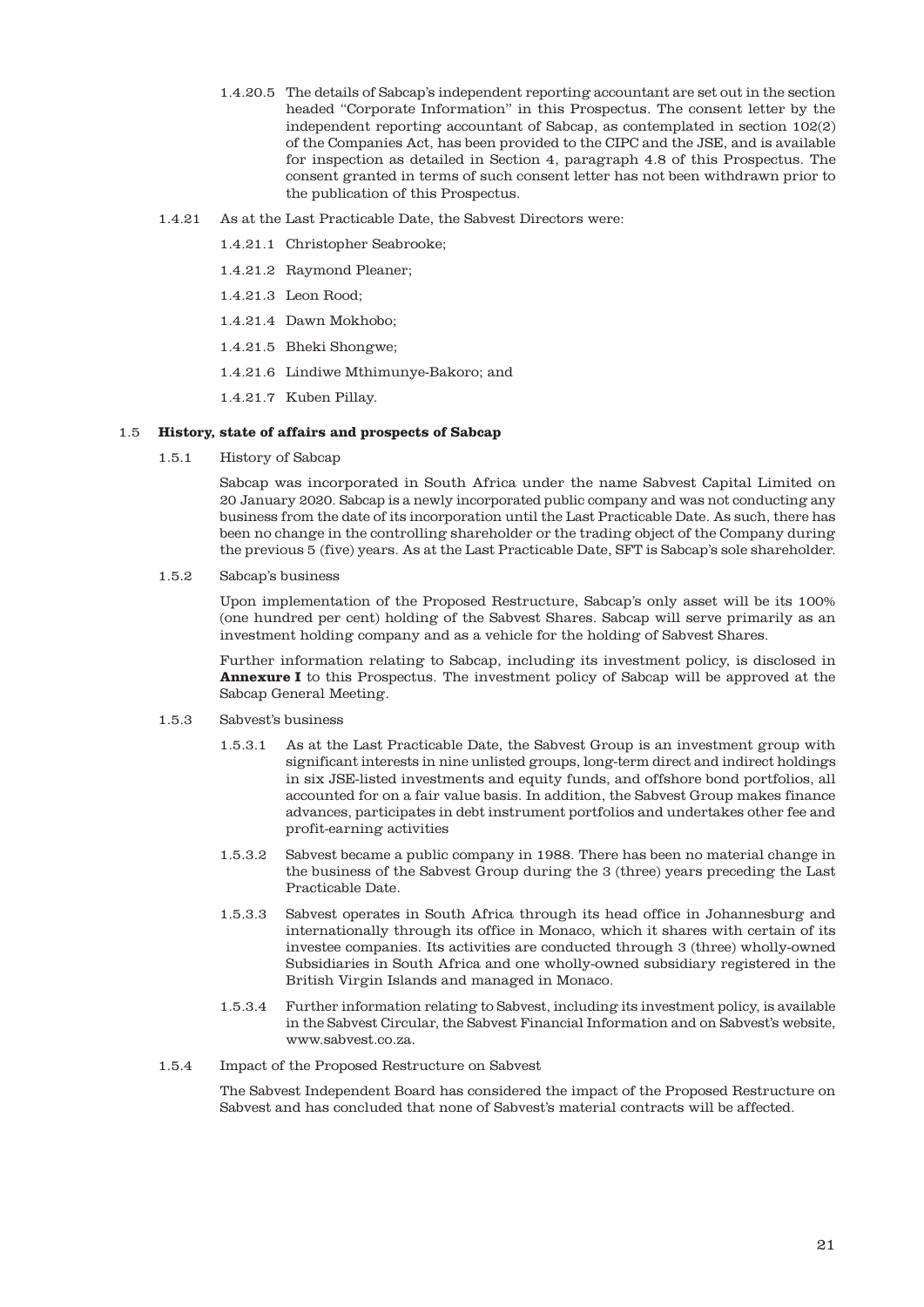- 1.5.5 Opinion of the Sabvest Independent Board
	- 1.5.5.1 The rationale proposed to the Sabvest Independent Board, of which the Sabvest Independent Board is in agreement in principle, is that although the Proposed Restructure preserves SFT's voting control of Sabcap (for the reasons set out in Section 2, paragraph 2.3.3 of this Prospectus), the Proposed Restructure will nonetheless be beneficial to Sabvest Shareholders, for the reasons detailed in Section 2, paragraph 2.3.3 of this Prospectus.
	- 1.5.5.2 In relation to the prospects of Sabcap and Sabvest, the opinion of the Sabvest Board the portfolio is expected to deliver satisfactory growth and returns in the period ahead. This assessment is based on the fact that the Group's eight unlisted long-term investee companies are all budgeting improved profitability in 2020 which will in turn increase their valuations. In addition, while it is obviously not possible to predict the share prices of the Group listed investments, the improving fundamentals of those retained are likely to enhance value and thereby share prices in due course.
	- 1.5.5.3 Sabvest Shareholders are cautioned to have regard to the material risk factors detailed in Section 1, paragraph 1.5.6 and **Annexure H** of this Prospectus.
- 1.5.6 Material risk factors
	- 1.5.6.1 Within the context of the business and investment strategy, plans and philosophy that will apply to Sabcap, the Sabvest Board has identified material issues and risks which it believes could impact Sabcap's ability to sustain future value and growth.
	- 1.5.6.2 The Sabvest Board believes that the material issues and risks detailed in **Annexure H** to the prospectus are those that will affect the performance and longer-term viability of the Sabcap Group.
	- 1.5.6.3 If any of the risk factors detailed in this Prospectus or any other risks and uncertainties not known to the Sabvest Board at the time of the Sabcap Listing, or which the Sabvest Board currently believes are not material, materialise, then Sabcap's business, financial condition and results of operations could be materially adversely affected. This may mean that the trading price of the Sabvest Ordinary Shares may decline.
- 1.5.7 State of affairs
	- 1.5.7.1 Sabcap is a newly incorporated public company which has not traded and has no operating history. As at the Last Practicable Date, Sabcap does not have any Subsidiaries. Details of the Share capital of Sabcap is provided in Section 1, paragraph 1.5.11 and 1.5.12 of this Prospectus.
	- 1.5.7.2 As at the Last Practicable Date:

Sabvest is a listed investment company with a dual share ownership structure comprising 80 000 000 authorised and 24,276,919 issued N Ordinary Shares and 24,000,000 authorised and 16,975,293 issued Ordinary Shares. In terms of the Company's MoI, on a poll, the N Ordinary Shares carry 1 vote per N Ordinary Share and the high voting Ordinary Shares carry 500 votes per Ordinary Share. The N Ordinary Shares and Ordinary Shares rank pari passu for earnings and dividends, but not in respect of voting rights. Accordingly, Sabvest has 41,252,212 Sabvest Shares in issue as at the Last Practicable Date with equal economic rights, but unequal voting rights.

1.5.8 Immovable property

As at the Last Practicable Date, Sabcap does not own, occupy or lease any immovable property other than its head office premises.

1.5.9 Commitments to purchase, construct or installation

As at the Last Practicable Date, Sabcap has no commitments for the purchase, construction or installation of buildings, plant or machinery.

- 1.5.10 Financial information
	- 1.5.10.1 Sabcap is a newly incorporated company which has not traded since its incorporation on 20 January 2020. Sabcap does not have any operating history or turnover and has never declared any dividends. Sabcap has no historical financial information or pro forma financial information. The audited opening statement of financial position of Sabcap is attached to this Prospectus as **Annexure A** and the Independent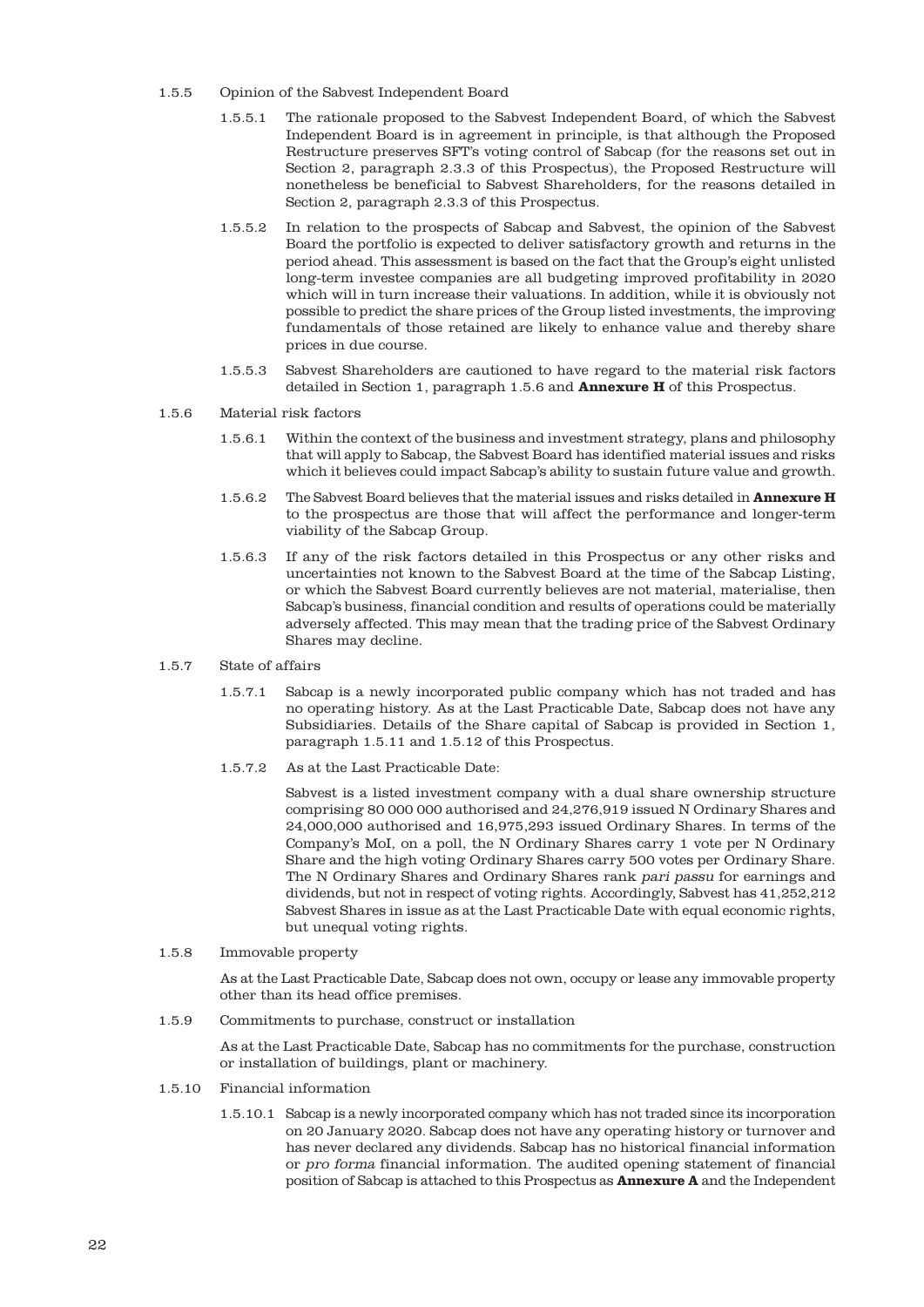Reporting Accountant's report in respect of Sabcap's aforesaid financial statements is attached to this Prospectus as **Annexure Ai**. Sabcap will adopt accounting policies of Sabvest, on implementation of the Proposed Restructure and going forward.

- 1.5.10.2 In simplistic terms, the Scheme entails a swap by Sabvest Shareholders of their Sabvest Shares for Sabcap Ordinary Shares, with the result that Sabvest Shareholders will hold Sabcap Ordinary Shares and Sabvest will become a subsidiary of Sabcap. The financial position of Sabvest Shareholders will, before and after, implementation of the Scheme (being an indivisible component of the Proposed Restructure) be substantially similar, more particularly in that in relation to Sabvest Shareholders, such Sabvest Shareholders will retain their investment in Sabvest but will hold such investment through Sabcap. However, Sabvest Ordinary Shareholders, other than SFT will hold 10% more Sabcap shares due to the agreed exchange ratio of 1,1:1.
- 1.5.10.3 Having regard to the above and the fact that Sabcap is a newly incorporated company which has never traded, the business of Sabcap will, after the implementation of the Proposed Restructure, effectively be a "mirror" of the business of Sabvest.
- 1.5.10.4 The following historical financial information is provided with this Prospectus:
	- 1.5.10.4.1 Sabcap

The audited opening statement of financial position of Sabcap is attached to this Prospectus as **Annexure A** and the Independent Reporting Accountant's report in respect of Sabcap's aforesaid financial statements is attached to this Prospectus as **Annexure Ai**.

- 1.5.10.4.2 Sabvest
	- **Annexure B** to this Prospectus contains the consolidated audited financial information of Sabvest for the 3 (three) years ended 31 December 2018, prepared in accordance with IFRS. **Annexure Bii** contains the Independent Reporting Accountant's report thereon.
	- **Annexure Bi** to this Prospectus contains the consolidated reviewed financial information of Sabvest for the 6 (six) months ended 30 June 2019. **Annexure Bii** contains the Independent Reporting Accountant's report thereon.
	- Further historical financial information regarding Sabvest can be obtained from the Scheme Circular and Sabvest's website www.sabvest.co.za. The pro forma financial in respect of the Proposed Restructure is disclosed in paragraph 19 and Annexure 3 to the Scheme Circular.
- 1.5.10.5 Dividends and distributions
	- 1.5.10.5.1 Subject to the Companies Act, the Listings Requirements and Sabcap's MoI, Sabcap directors from time to time will have absolute discretion as to the payment of any dividends, including interim, final and special dividends, in respect of the Sabvest Ordinary Shares. Any dividends declared by the Sabcap directors from time to time will be paid in accordance with the laws of South Africa.
	- 1.5.10.5.2 The Z Share is not entitled to participate in any dividends or distributions of Sabcap, except if the Z Share is repurchased by Sabcap, in which event the Z Share is to be repurchased at its issue price.
	- 1.5.10.5.3 No dividend shall be declared or paid unless the Sabcap directors from time to time are satisfied on reasonable grounds that, immediately after payment of the dividend, the value of Sabcap's assets will exceed its liabilities and Sabcap will be able to pay its debts as they fall due.
	- 1.5.10.5.4 As at the Last Practicable Date, no dividends had been declared by Sabcap.
	- 1.5.10.5.5 As at the Last Practicable Date, no Sabcap Ordinary Shares were in issue with a fixed date on which entitlement to dividends arises. There are no arrangements in force whereby future dividends are waived or agreed to be waived after the issue of such Sabcap Ordinary Shares in terms of the Scheme.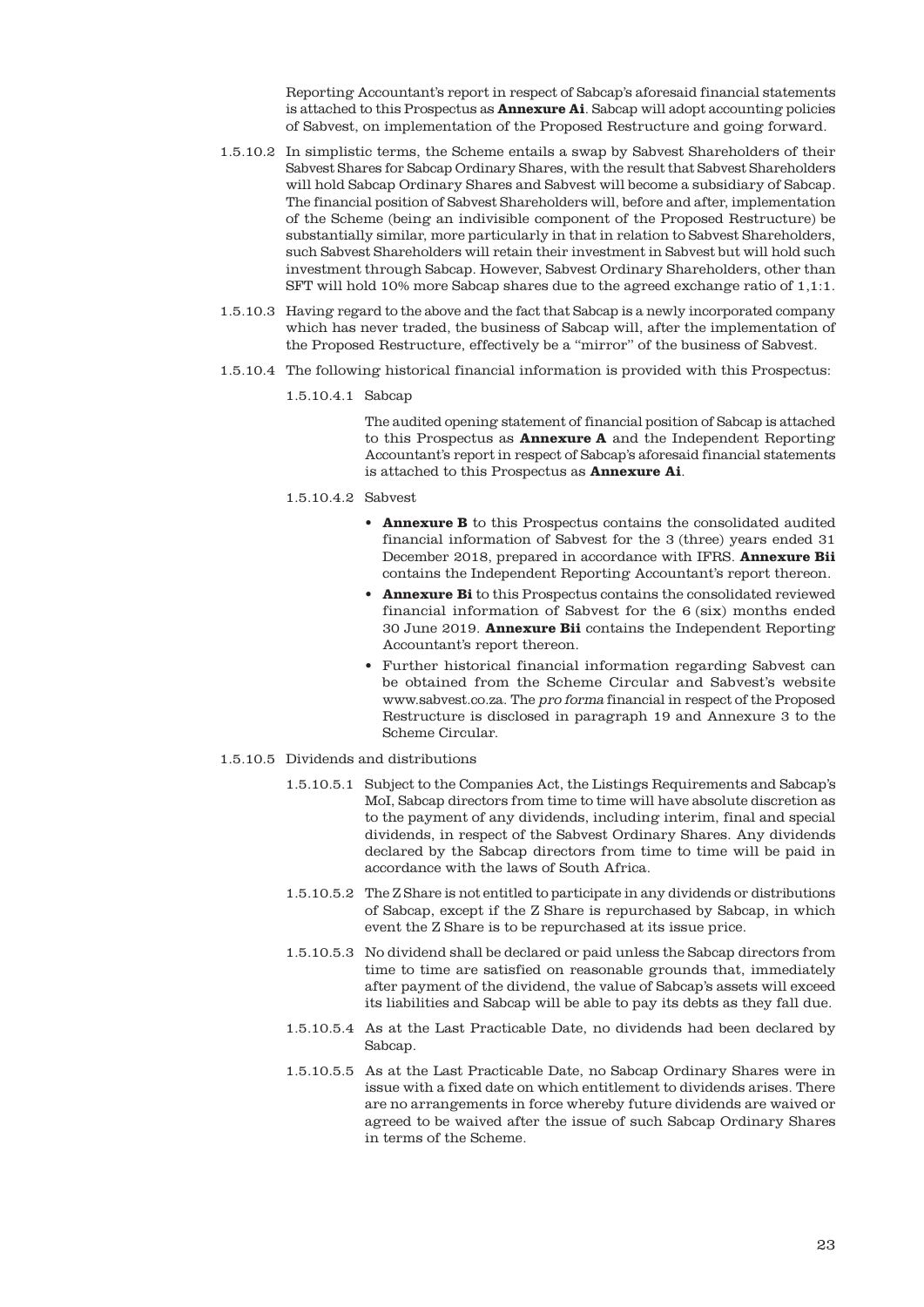## 1.5.11 Share capital of Sabcap

Sabcap was incorporated with an authorised share capital of 500 000 000 Sabcap Ordinary Shares and 1 Z Share. There have been no alterations to Sabcap's Share capital since its incorporation.

## 1.5.12 Accordingly:

- there have been no consolidations of Sabcap securities since Sabcap's incorporation;
- save in relation to the Scheme, no offers for Sabcap Ordinary Shares were made to the public since Sabcap's incorporation;
- no share repurchases were undertaken by Sabcap;
- there have been no securities issued by Sabcap, in terms of which, an amount was payable by way of a premium;
- the directors of Sabcap from time to time will, subject to the requisite Sabcap Shareholders' and/or JSE approval, control the issue and disposal of authorised but unissued Sabcap Ordinary Shares; and
- the Sabcap Ordinary Shares will be listed on the Main Board of the JSE.

Sabcap's Share capital, prior to and post implementation of the Proposed Restructure, is and will be as follows:

| <b>Prior to implementation of the Proposed Restructure:</b> |             |  |  |
|-------------------------------------------------------------|-------------|--|--|
| Authorised Ordinary Share capital                           | 500,000,000 |  |  |
| Issued Ordinary Share capital                               |             |  |  |
| Authorised Z Share capital                                  |             |  |  |
| Issued Z Share capital                                      |             |  |  |
| <b>Post implementation of the Proposed Restructure:</b>     |             |  |  |
| Authorised Ordinary Share capital                           | 500,000,000 |  |  |
| Issued Ordinary Share capital                               | 41,760,242  |  |  |
| Stated Capital (subject to listing values)                  | 1,673,365   |  |  |
| Authorised Z Share capital                                  |             |  |  |
| Issued Z Share capital                                      |             |  |  |

As at the Last Practicable Date, no Sabvest Shares were held in treasury and no Sabcap Ordinary Shares were held in treasury.

#### 1.5.13 Major and controlling shareholders

As at the Last Practicable Date, SFT holds 11,895,000 Ordinary Shares and 4,105,000 N Ordinary Shares, giving it a 38.78% economic interest in Sabvest and a 69.92% voting interest.

Following implementation of the Proposed Restructure, Sabcap Shareholders who will hold more than 5% (five percent) of the economic interest or voting rights, as the case may be, in Sabcap are expected to be (approximately):

|                          | <b>Economic</b><br>interest | Voting<br>rights |
|--------------------------|-----------------------------|------------------|
| <b>SFT</b>               | 38.31%                      | 69.83%*          |
| Valderoma Investments SA | 7.68%                       | 3.76%            |
| Eric Ellerine Trust      | 6.94%                       | 3.40%            |

\* Inclusive of the 51% voting rights included in the Z share.

#### **Note:**

1. As at the Last Practicable Date, the controlling shareholder of Sabcap is SFT. There will be no change in the controlling shareholder of Sabcap as a result of the Proposed Restructure and SFT will continue to control Sabcap via its holding of Sabcap Ordinary Shares and the Z Share.

#### 1.5.14 Options and preferential rights

As at the Last Practicable Date, there were no preferential conversion, redemption and/ or exchange rights in respect of any of the Sabcap Ordinary Shares or other securities of Sabcap, nor are there any contracts, arrangements or proposed contracts or arrangements whereby any option or preferential right of any kind was or is proposed to be given to any person to subscribe for any securities in Sabcap.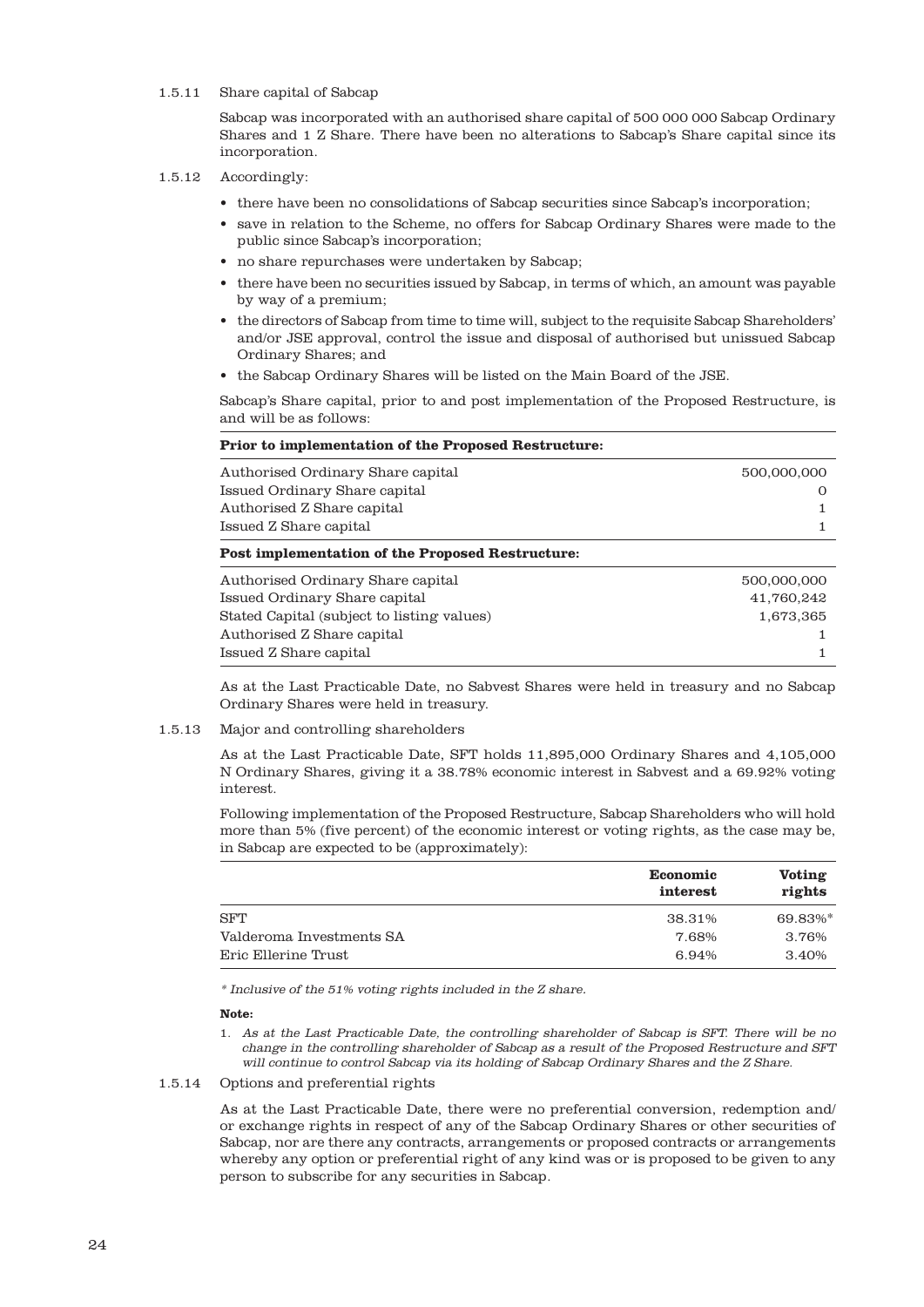1.5.15 Commissions paid or payable in respect of underwriting

No commission or consideration has been paid by Sabcap in respect of the allotment or issue of securities since Sabcap's incorporation. No commission was or shall be paid in respect of the allotment or issue of the Sabcap Ordinary Shares to be issued in terms of the Scheme.

No contract or arrangement has been concluded or is to be concluded whereby any option or preferential right of any kind was or is proposed to be given to any person to subscribe for any securities in Sabcap.

No commissions, discounts, brokerages or other special terms have been granted by Sabcap during the 3 (three) years preceding the date of this Prospectus, in connection with the issue or sale of any securities of the Company.

- 1.5.16 Material contracts
	- 1.5.16.1 As at the Last Practicable Date, Sabcap has not entered into, and it is not proposed that it will enter into any contracts relating to the Sabcap Directors' and managerial remuneration, royalties, secretarial and technical fees or any agreement in terms of which any restraint payment will be payable by Sabcap. Details regarding the Sabcap Directors' remuneration is provided in Section 1, paragraph 1.4.9 above.
	- 1.5.16.2 Save as detailed below, Sabcap has not, for the 2 (two) years preceding the Last Practicable Date, entered into any material contracts which are out of the ordinary course of business of Sabcap, including any restrictive funding arrangements, which contain an obligation or settlement that is material to the Sabcap Group.
- 1.5.17 Interests of directors and promoters
	- 1.5.17.1 None of the Interim Sabcap Directors nor any of the Final Sabcap Directors participated in the promotion of Sabcap.
	- 1.5.17.2 No amount has been paid to any Interim Sabcap Director or Final Sabcap Director or any company in which he is interested (directly or indirectly) or of which he is a director, or to any partnership, other association in which he is a member, since the incorporation of Sabcap (whether in cash, securities or otherwise) by any person either to induce him to become or to qualify him as a director or otherwise for services rendered by him (or by the associated entity) in connection with the promotion or formation of Sabcap.
	- 1.5.17.3 No Interim Sabcap Director or Final Sabcap Director has any material beneficial interest, direct or indirect, in the promotion of Sabcap, or in any assets acquired or to be acquired by Sabcap through the Scheme or otherwise in the 3 (three) years preceding the Last Practicable Date and no amount has been paid during this period, or is proposed to be paid, to any such director.

## 1.5.18 Loans

- 1.5.18.1 Advances, loan capital and borrowings
	- 1.5.18.1.1 No loans have been advanced to Sabcap as at the date of this Prospectus.
	- 1.5.18.1.2 The borrowing powers of Sabcap have not been exceeded since its incorporation. The borrowing powers of the Final Sabcap Directors are set out in Section 1, paragraph 1.4.10 of this Prospectus.
- 1.5.18.2 Loans receivable
	- 1.5.18.2.1 No loans have been made by Sabcap, or by a major subsidiary of Sabcap (or by any other subsidiary where the loan is material to Sabcap), as at the date of this Prospectus.
	- 1.5.18.2.2 Sabcap has not made any loans to or for the benefit of any Interim Sabcap Director or Final Sabcap Director, manager or any Associate of any Interim Sabcap Director or Final Sabcap Director or manager of Sabcap.
- 1.5.18.3 Capital commitments, lease payments and contingent liabilities
	- 1.5.18.3.1 Sabcap had no outsanding material commitments for capital expenditure or lease payments as at the Last Practicable Date.
	- 1.5.18.3.2 Sabcap had no contingent liabilities at the Last Practicable Date.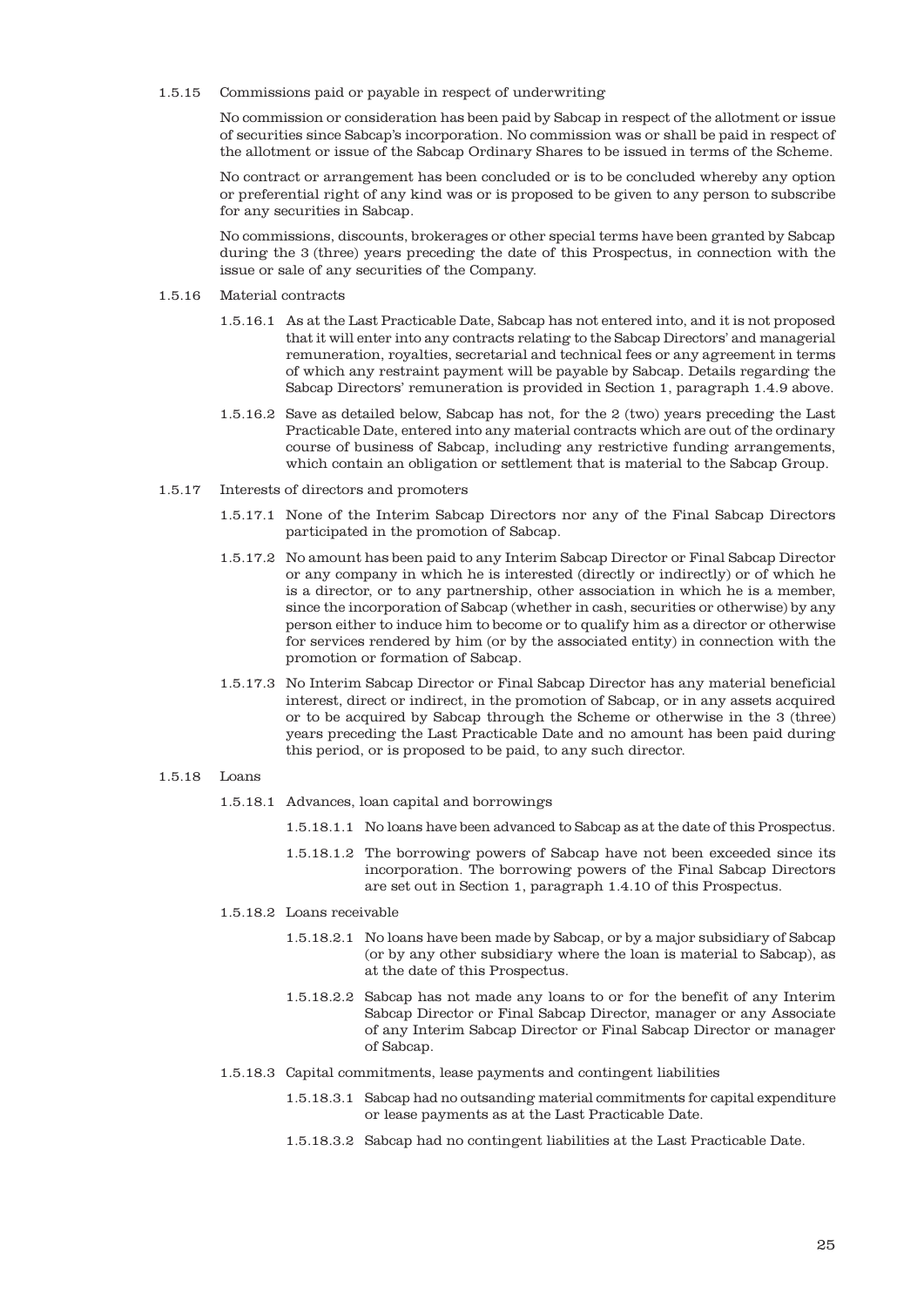1.5.18.4 Subsidiary companies and inter-company loans

As at the Last Practicable Date, Sabcap did not have any Subsidiaries and has not made or received any inter-company loans.

1.5.19 Shares to be issued otherwise than for cash

No securities of Sabcap have been issued or agreed to be issued to any person other than for cash within the 3 (three) years immediately preceding the Last Practicable Date.

1.5.20 Acquisition or disposal of property

Sabcap has not acquired or disposed of any immovable or leasehold properties since its incorporation, nor does it propose to do so. Sabcap has also not made any material acquisition of securities in another company since its incorporation.

1.5.21 Amounts paid or payable to promoters

No amount has been paid within the 3 (three) years immediately preceding the Last Practicable Date, or is payable, to any promotor, or to any partnership, or other association of which that promoter is or was a member in connection with the promotion of Sabcap.

1.5.22 Preliminary expenses and issue expenses

There have been no preliminary expenses relating to the Proposed Restructure and incurred by Sabvest in the three years immediately preceding the date of this Prospectus.

The approximate expenses relating to the Proposed Restructure (exclusive of VAT) are expected to be:

| <b>Expense</b>                         | Payable to:       | R'000 |
|----------------------------------------|-------------------|-------|
| Independent Expert                     | <b>BDO</b>        | 175   |
| Merchant bank and sponsor <sup>1</sup> | RMB               | 3,500 |
| Reporting accountant                   | Deloitte & Touche | 50    |
| Legal advisors                         | <b>ENS</b>        | 3,600 |
| Transaction advisors <sup>2</sup>      | Apex Partners     |       |
| TRP fees                               | <b>TRP</b>        | 23    |
| JSE fees                               | JSE               | 67    |
| Printing and posting costs             | Ince              | 120   |
| <b>Total</b>                           |                   | 8.795 |

#### **Notes:**

<sup>1</sup> Acting under one mandate.

<sup>2</sup> Acting under ongoing advisory mandate.

- 1.5.23 Statement regarding Sabvest
	- 1.5.23.1 As at the Last Practicable Date, Sabcap had no Subsidiaries. However, upon implementation of the Proposed Restructure, Sabvest will become a wholly-owned subsidiary of Sabcap.
	- 1.5.23.2 In the circumstances, the following statements are made in respect of Sabvest, as at the Last Practicable Date:
		- 1.5.23.2.1 Sabvest holds interests in various companies, as detailed in the Sabvest Financial Information. The details of Sabvest's material acquisitions and disposals in the 3 (three) years immediately preceding the Last Practicable Date can be obtained from Sabvest's historical financial information, which is available on Sabvest's website at www.sabvest. co.za under the sections 'Our Company/Investment Portfolio' and 'Investor Centre/Financials 2019' and 'Financials 2018';
		- 1.5.23.2.2 Sabvest has no commitments for the purchase, construction or installation of buildings, plant or machinery;
		- 1.5.23.2.3 Sabvest has not, for the 2 (two) years preceding the Last Practicable Date, entered into any material contracts which are out of the ordinary course of business of Sabvest, including any restrictive funding arrangements, which contains an obligation or settlement that is material to Sabvest or the Sabvest Group save and except for: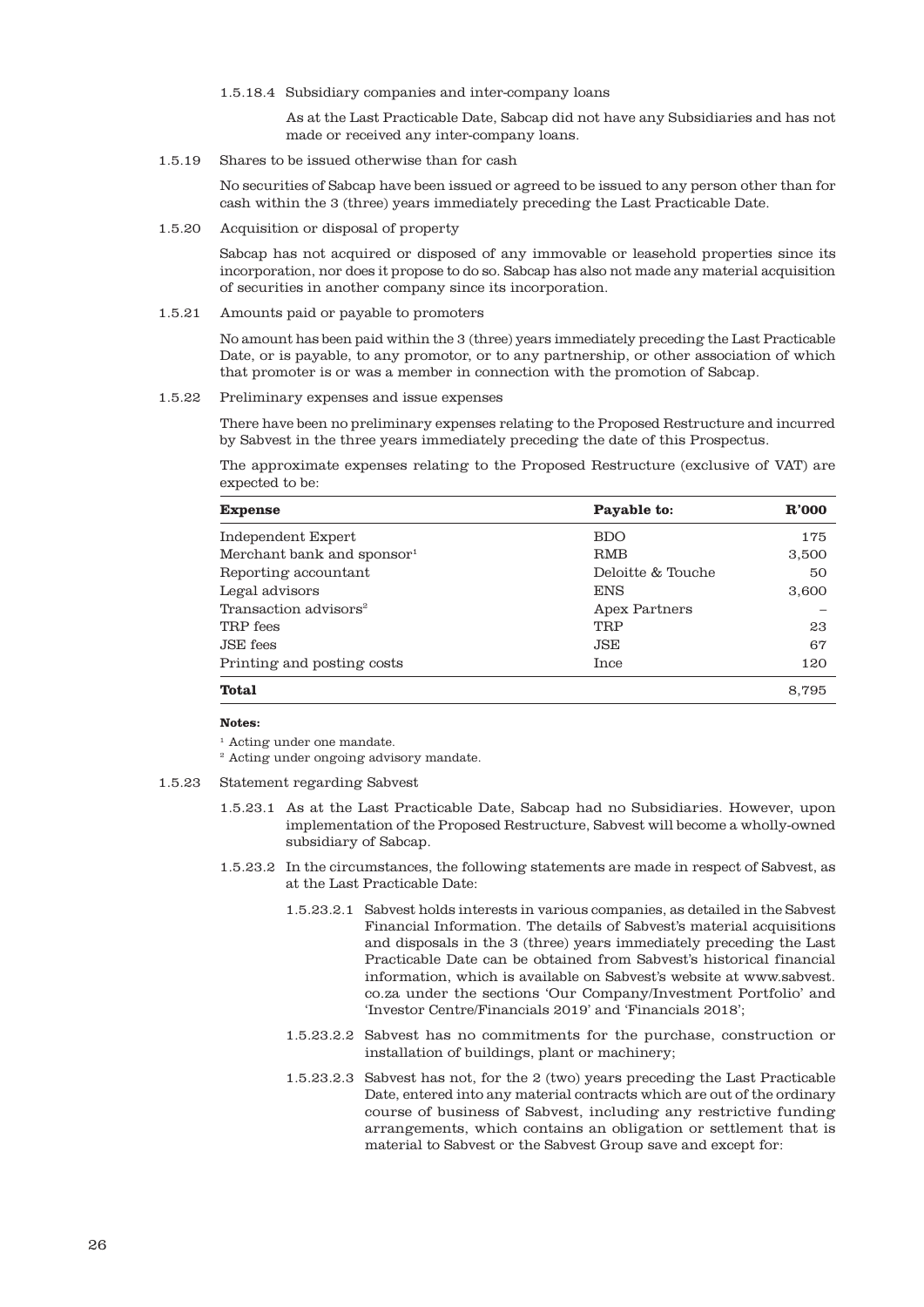- 1.5.23.2.3.1 the SFT Agreement, referred to in paragraph 4.8.5 above, was concluded;
- 1.5.23.2.3.2 Sabvest has not entered into any contracts relating to Sabvest Directors' and managerial remuneration, royalties, secretarial and technical fees or any agreement in terms of which any restraint payment will be payable by Sabvest;
- 1.5.23.2.3.3 Sabvest's business is not managed by a third party under contract or otherwise; and
- 1.5.23.2.3.4 Sabvest has no commitment to incur capital expenditure nor any contingent liabilities.
- 1.5.24 In relation to the Sabvest Directors:
	- 1.5.24.1 the Sabvest Directors have, and have since 31 December 2018 had, no direct or indirect beneficial interest in any transactions entered into by Sabvest as at the Last Practicable Date; and
	- 1.5.24.2 no loans have been granted by Sabvest to any of the Sabvest Directors.
- 1.5.25 In relation to Sabvest's loans and borrowings:
	- 1.5.25.1 Sabvest's MoI does not provide for any restrictions on the borrowing powers that can be exercised by the Sabvest's Directors. In the circumstances, Sabvest's Directors have not exceeded their borrowing powers for the 3 (three) year period immediately preceding the Last Practicable Date; and
	- 1.5.25.2 for details regarding Sabvest's loans and borrowings, Sabvest Shareholders are referred to **Annexure B**.
- 1.5.26 In relation to Sabvest's share capital as detailed in Section 1, paragraph 1.5.11 and 1.5.12:
	- 1.5.26.1 there are no preferential conversion, redemption and/or exchange rights in respect of any of the Sabvest shares or other securities of Sabvest as at the Last Practicable Date;
	- 1.5.26.2 no debentures have been created in terms of any trust deed;
	- 1.5.26.3 there are no contracts, arrangements or proposed contracts or arrangements whereby any option or preferential right of any kind was or is proposed to be given to any person to subscribe for any Sabvest Shares as at the Last Practicable Date;
	- 1.5.26.4 no Sabvest Shares have been issued, or agreed to be issued, within 3 (three) years immediately preceding the Last Practicable Date, to any person other than for cash;
	- 1.5.26.5 no offers for the issue of Sabvest Shares were made within 3 (three) years immediately preceding the Last Practicable Date; and
	- 1.5.26.6 no share repurchases were undertaken by Sabvest within 3 (three) years immediately preceding the Last Practicable Date, other than as set out below:

| Date              | No. of N<br><b>Ordinary</b><br><b>Shares</b> | Average<br>price<br>R |
|-------------------|----------------------------------------------|-----------------------|
| 4 April 2017      | 27,657                                       | 24.00                 |
| 7 April 2017      | 97,343                                       | 24.00                 |
| 31 May 2017       | 56                                           | 24.00                 |
| 5 March 2018      | 31,000                                       | 35.00                 |
| 13 November 2018  | 3,471,602                                    | 34.60                 |
| 20 September 2019 | 350,000                                      | 32.00                 |
| 6 December 2019   | 163,374                                      | 32.76                 |
| 9 December 2019   | 36,626                                       | 34.51                 |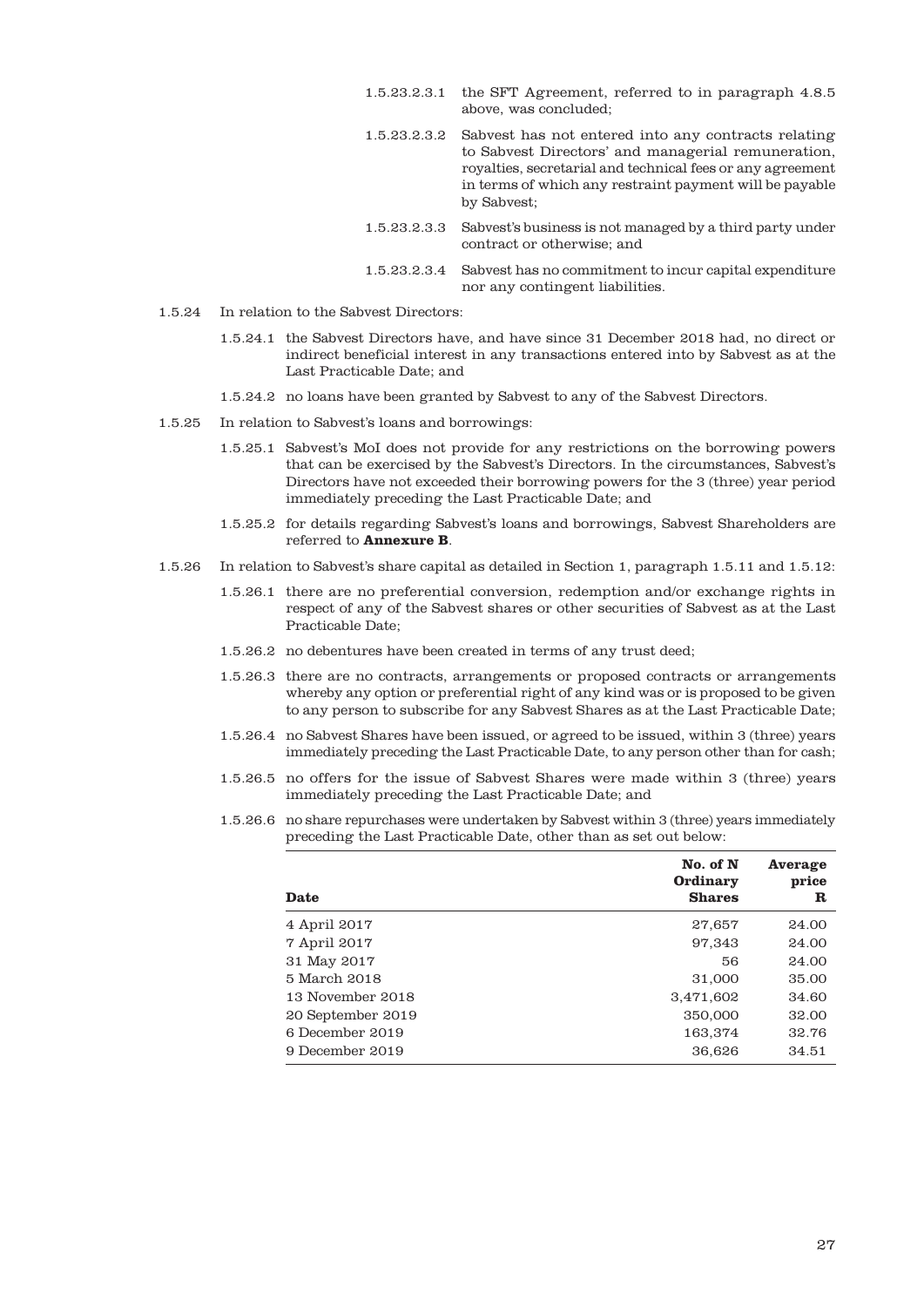| Date          | No. of<br><b>Ordinary</b><br><b>Shares</b> | Average<br>price<br>R |
|---------------|--------------------------------------------|-----------------------|
| 11 April 2017 | 1,226                                      | 25.00                 |
| 21 April 2017 | 2,800                                      | 25.00                 |
| 2 May 2017    | 7,085                                      | 24.82                 |
| 3 May 2017    | 14,000                                     | 25.00                 |
| 4 May 2017    | 25,000                                     | 25.50                 |
| 25 May 2017   | 16,143                                     | 24.94                 |
| 31 May 2017   | 16,118                                     | 25.50                 |
| 27 March 2018 | 1,271                                      | 40.00                 |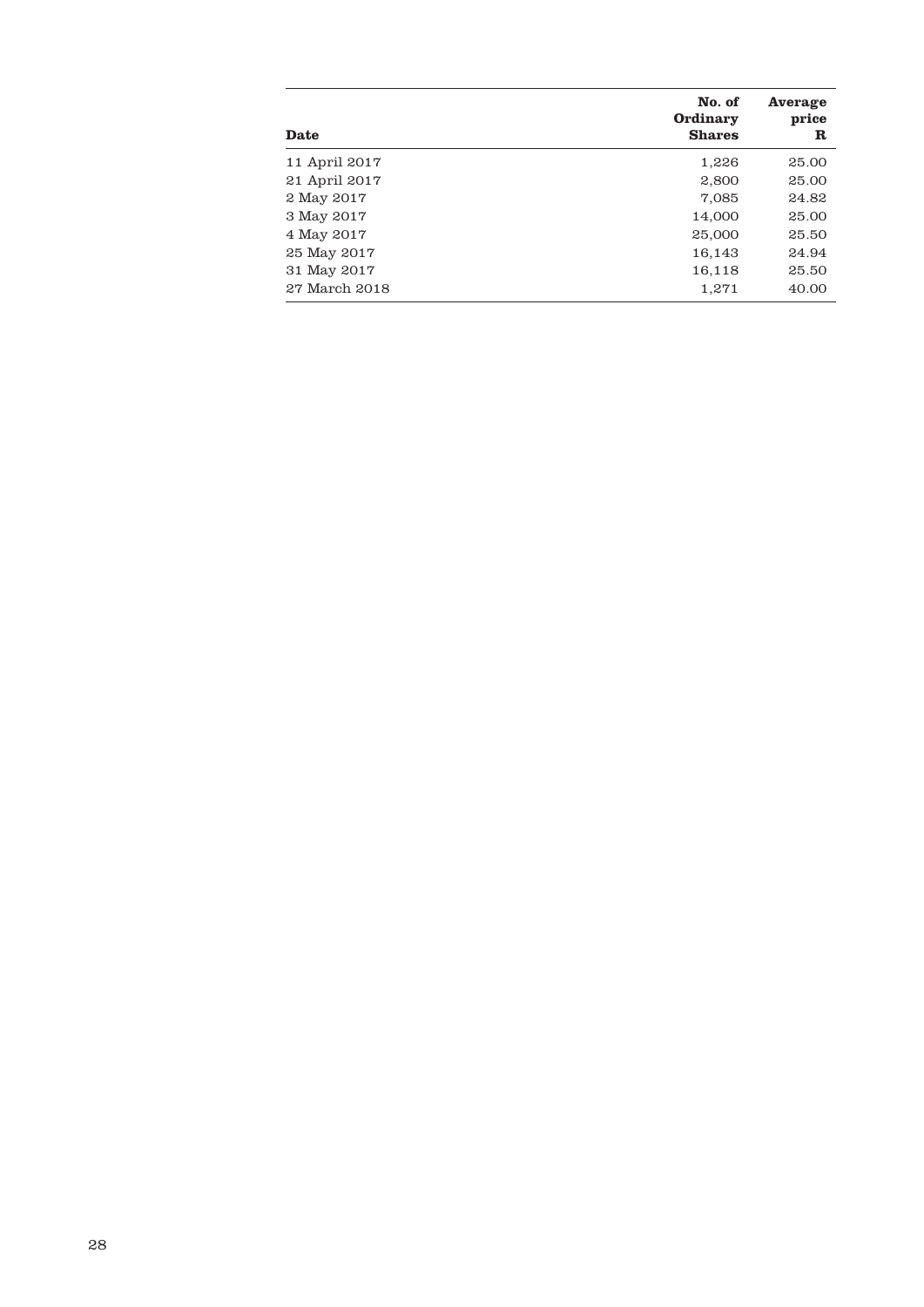# 2. **SECTION TWO – INFORMATION ABOUT THE OFFERED SECURITIES**

#### 2.1 **Purpose of the offer**

The purpose of the offer is to give effect to the Scheme (being an indisivible component of the Proposed Restructure). The rationale for the Proposed Restructure is set out below.

## **The purpose of this Prospectus is to:**

- 2.1.1 provide Sabvest Shareholders with information relating to Sabcap, its proposed business, directors and management (which, pursuant to the implementation of the Proposed Restructure, will mirror the business of Sabvest as at the Last Practicable Date);
- 2.1.2 provide information regarding the issue by Sabcap of 41,760,242 Sabcap Ordinary Shares to Scheme Participants and the issue by Sabcap of the Z Share to SFT, pursuant to the implementation of the Proposed Restructure, including particularly the Scheme, and to bring about the Sabcap Listing; and
- 2.1.3 set out the salient features of the Sabcap Ordinary Shares and the salient features of the Z Share.

## 2.2 **Time and date of the opening and of the closing of the offer**

Sabvest Shareholders are referred to the details contained in Paragraph F of the executive summary of this Prospectus, which appears on page 11 of this Prospectus, for the salient dates and times applicable to the Proposed Restructure. Further details of the Proposed Restructure can also be obtained in the Scheme Circular.

## 2.3 **Particulars of the offer**

## 2.3.1 Intended Proposed Restructure

The Proposed Restructure is intended to simplify the current dual listed Share structure of Sabvest and, effectively, amounts to a swapping of Sabvest Shares for Sabcap Ordinary Shares in terms of the Scheme. A diagrammatic representation of Sabvest's ownership structure before and after the implementation of the the Proposed Restructure is set out below.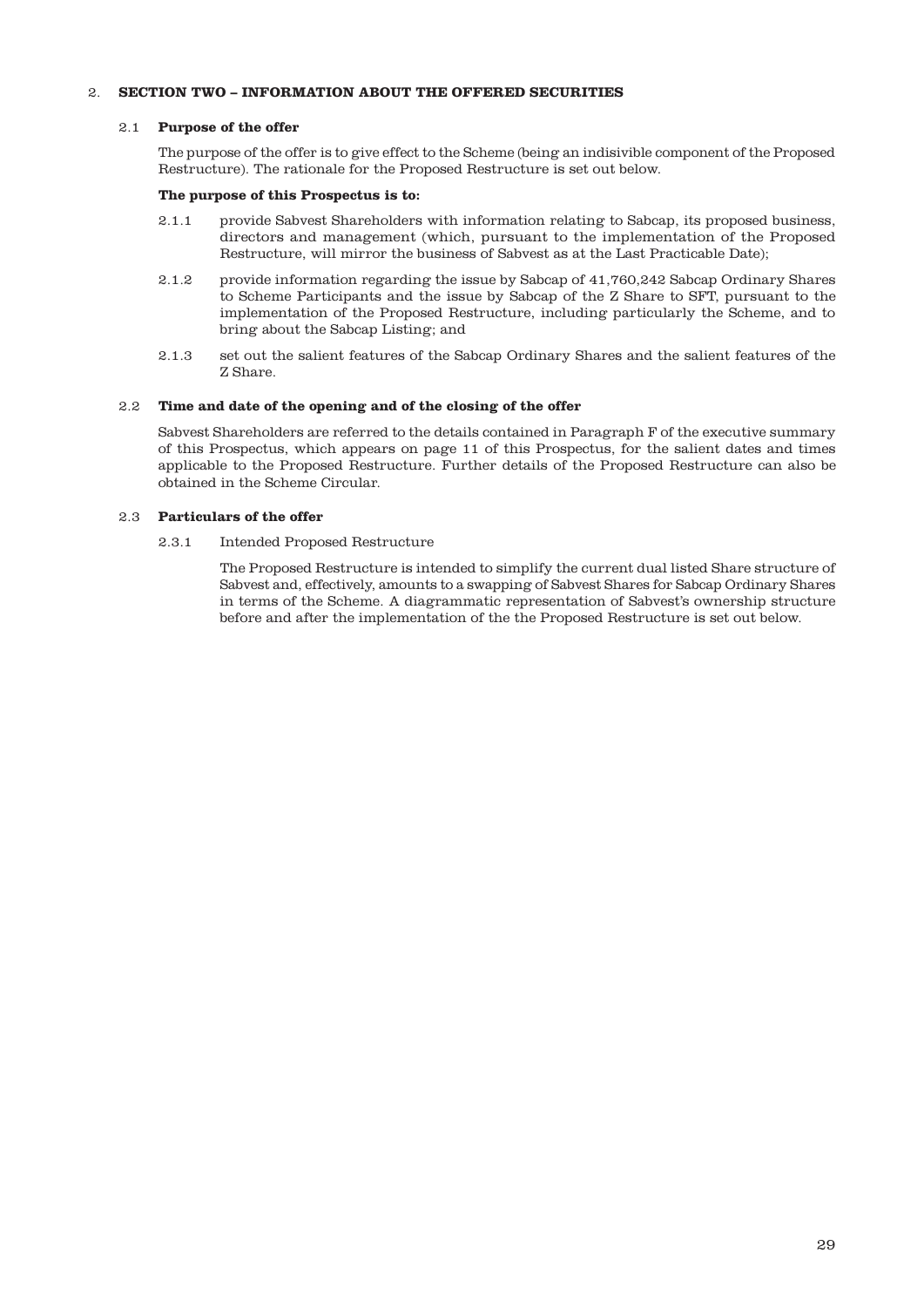#### **Pre-Proposed Restructure:**





- 1. 49%voting rights
- 2. Effective interest of 20% in DNI through 34.78% of JAA Holdings (Pty) Ltd
- 3. Effective interest of 30% in ITL Holdings SA (Pty) Ltd through Mandarin Holdings (Pty) Ltd
- 4. Held indirectly through participating preference shares in Masimong Chemicals (Pty) Ltd linked
- 5. Held through Mandarin Industries Limited BVI. to the performance of 22 500 000 shares in Rolfes Holdings Limited

#### **Post-Proposed Restructure:**

The structure will be the same as above, except that Sabvest will be delisted, and owned 100% by (listed) Sabcap, the ordinary shares of which will be listed on the Main Board of the JSE.

- 2.3.2 It is envisaged that the Proposed Restructure will be implemented by way of, amongst other things, the Scheme and in accordance with the following key indivisible transaction steps:
	- 2.3.2.1 Sabcap will issue the Z Share to SFT, in order to preserve SFT's control postimplementation of the Proposed Restructure;
	- 2.3.2.2 in terms of the Scheme, Sabcap will make an offer to Shareholders to acquire all the N Ordinary Shares and Ordinary Shares in issue, for the Scheme Consideration; and
	- 2.3.2.3 the Sabcap Ordinary Shares will be listed on the JSE in terms of the Sabcap Listing. The Sabcap Ordinary Shares will have the same economic rights and will have one vote each, on a poll; and
	- 2.3.2.4 following implementation of the Scheme, Sabcap will own all the N Ordinary Shares and Ordinary Shares, the Shares will be delisted from the Main Board of the JSE and Sabvest will therefore be Sabcap's unlisted, wholly-owned subsidiary.

The Proposed Restructure steps are inextricably linked, each of which is conditional on the others and none of which shall occur without the others. Accordingly, the various steps should be viewed as indivisible and part of a single Proposed Restructure mechanism.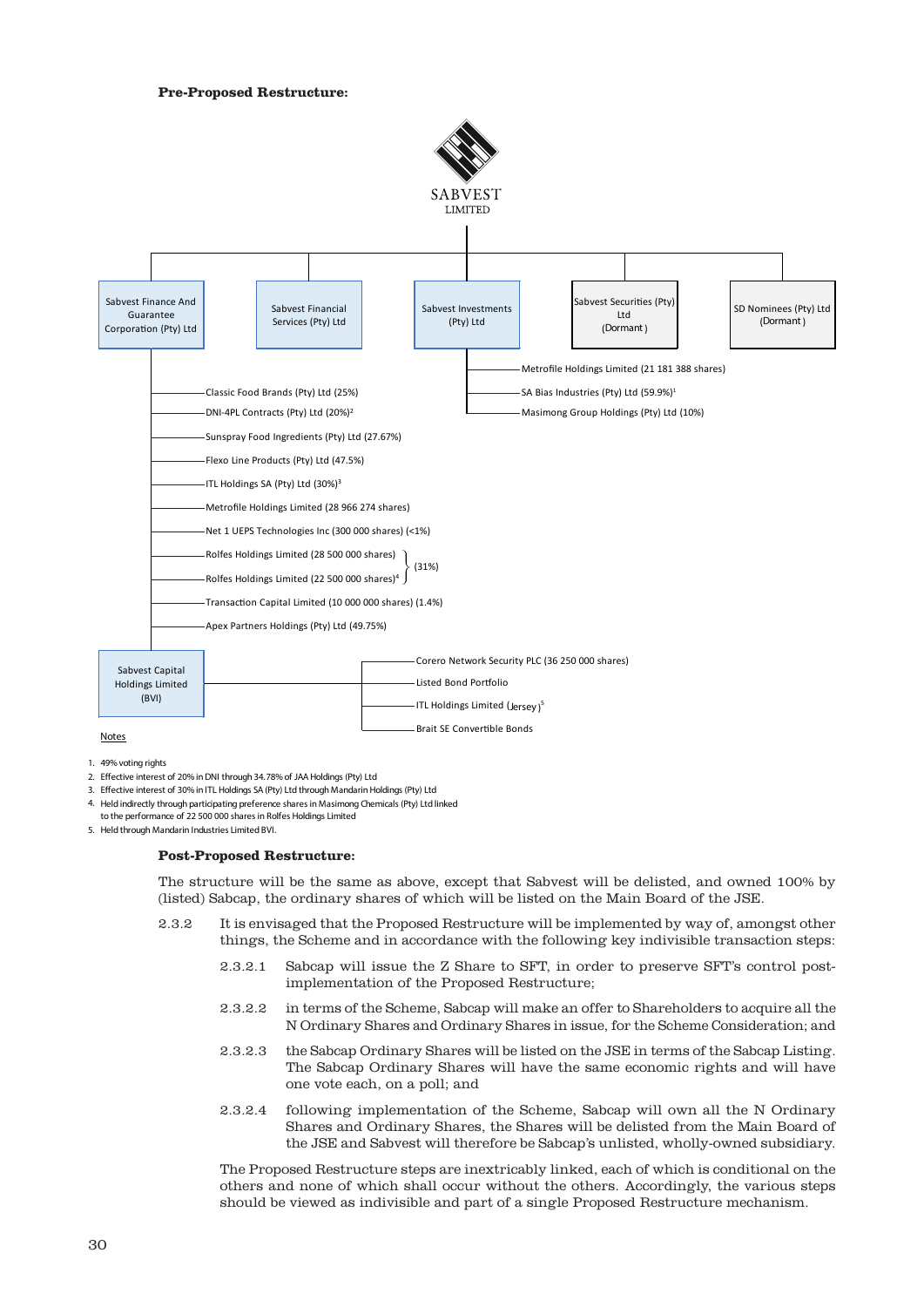2.3.3 Rationale for the Proposed Restructure

The Independent Board believes that the Proposed Restructure will be beneficial to Sabvest and Sabvest Shareholders as it is expected, amongst other things, to:

- 2.3.3.1 result in the elimination of the current dual ownership structure, creating a simplified, clear structure of one class of listed share with equal voting and economic rights;
- 2.3.3.2 improve the demand, liquidity and marketability of the Sabcap Ordinary Shares;
- 2.3.3.3 enhance Sabcap's ability to raise capital should it need to do so in order to support its long-term growth strategy;
- 2.3.3.4 create enhanced voting for current Sabvest N Ordinary Shareholders, from 0.29% currently to approximately 29% post-implementation of the Proposed Restructure;
- 2.3.3.5 result in shareholder participation in a higher market capitalisation share; and
- 2.3.3.6 require SFT to hold a materially higher economic interest in Sabcap in order to retain its voting control, in the event of new issues of Sabcap Ordinary Shares post-implementation of the Proposed Restructure.

Accordingly, the Independent Board resolved that the Proposed Restructure be proposed by the Board to Sabvest Shareholders for their consideration.

## 2.4 **Conditions Precedent**

The Proposed Restructure is subject to the fulfilment or waiver (where capable of waiver and subject to SFT consenting to any such waiver where appropriate) of the following Conditions Precedent (which remain unfulfilled as at the Last Practicable Date) by no later than Monday, 1 June 2020, or such later date as Sabvest in its discretion determines in writing:

- 2.4.1 all of the resolutions as contained in the notices of the Class Meetings and Scheme Meeting, each being necessary to approve and implement the Proposed Restructure, are adopted at the Class Meetings and Scheme Meeting;
- 2.4.2 the Scheme Special Resolution has been passed and, to the extent required under section 115(3)(a) of the Companies Act:
	- 2.4.2.1 approval of the implementation of the Scheme Resolution by the Court is obtained; and
	- 2.4.2.2 if applicable, Sabvest not having treated the Scheme Resolution as a nullity, as contemplated in section 115(5)(b) of the Companies Act;
- 2.4.3 if the Scheme Resolution has been passed at the Scheme Meeting by the requisite majority of Shareholders entitled to vote on the Scheme Resolution and any person who voted against the Scheme Resolution applies to court within 10 Business Days after the vote for a review of the Scheme in accordance with the requirements of section 115(3)(b) of the Companies Act:
	- 2.4.3.1 no leave is granted by the Court to such person to apply to Court for a review of the Scheme in accordance with the requirements of section 115(6) of the Companies Act; or
	- 2.4.3.2 if leave is granted by the Court to apply to Court for a review of the Scheme in accordance with the requirements of section 115(6) of the Companies Act, the Court has not set aside the Scheme Resolution in terms of section 115(7) of the Companies Act;
- 2.4.4 in respect of Shareholders' Appraisal Rights, no Valid Demands are received by Sabvest; and
- 2.4.5 the TRP has issued a compliance certificate in respect of the Proposed Restructure in terms of section 121(b) of the Companies Act.

The Conditions Precedent in:

- paragraph 2.4.4.4 has been stipulated for the sole benefit of Sabvest, and Sabvest shall be entitled to waive the fulfilment of the aforesaid Condition Precedent (in whole or in part) on or before the date for fulfilment thereof or at any time before the Scheme Resolution to approve the Scheme is voted on at the Scheme Meeting; and
- paragraphs 2.4.4.1, 2.4.4.2; 2.4.4.3 and 2.4.4.5 are regulatory in nature and may not be waived, unless Sabvest determines to waive any of the aforesaid Conditions Precedent (or part thereof) on or before the date for fulfilment thereof on the basis that any such regulatory conditions are no longer (or are not) applicable to the Proposed Restructure.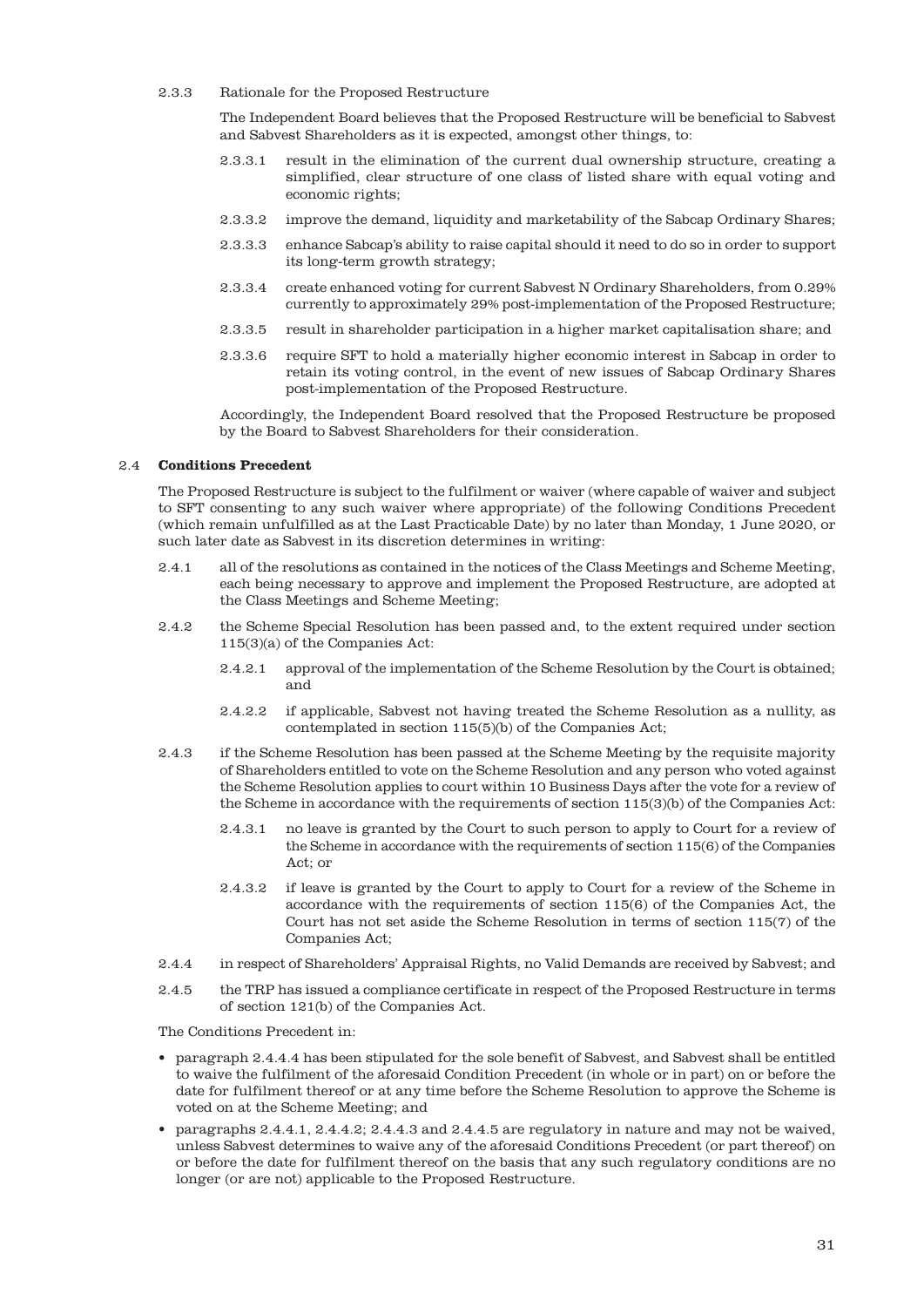## 2.5 **Regulatory Approvals**

Save for the TRP issuing a compliance certificate in terms of section 121(b) of the Companies Act in respect of the Scheme, all requisite regulatory approvals regarding the Scheme, the creation and issue of the Z Share and the issue and listing of the Sabcap Ordinary Shares in terms of the Sabcap Listing, including South African Reserve Bank approval, have been obtained.

### 2.5.1 Applicable law

The Proposed Restructure, including the Scheme, will be exclusively governed by the laws of South Africa.

2.5.2 Authorisations

On Tuesday, 11 February 2020, the Interim Sabcap Directors approved the entry into and implementation of the Proposed Restructure, subject to the fulfilment or waiver (where capable of waiver and subject to SFT consenting to any such waiver where appropriate) of the Conditions Precedent.

#### 2.6 **Salient preferences, rights, limitations and other terms attaching to the Sabcap Ordinary Shares**

- 2.6.1 The Sabcap Ordinary Shares are non-convertible, no par value shares, which rank pari passu with one another and which have the preferences, rights, limitations and other terms as detailed in Sabcap's MoI, extracts of which are provided in **Annexure C** to this Prospectus.
- 2.6.2 There are no restrictions as to the transferability, and no prohibitions on the disposal, of the Sabcap Ordinary Shares. Regard should be had to the Z Share Terms which are provided in Annexure 7 of the Scheme Circular and **Annexure D** of this Prospectus.
- 2.6.3 If the Proposed Restructure is implemented, the Sabcap Ordinary Shares will be listed on the Main Board of the JSE.
- 2.6.4 The Sabcap Ordinary Shares will afford Scheme Participants the same economic interest and participation in Sabvest, via Sabcap, as such participants held prior to implementation of the Proposed Restructure, except that an additional 508,030 Sabcap Ordinary Shares will be issued to Sabvest Ordinary Shareholders other than SFT, in terms of the Scheme, resulting in a total of 41,760,242 Sabcap Ordinary Shares in issue on the Sabcap Listing Date. The resultant economic dilution to all N Ordinary Shareholders (and to SFT's entire holding of N Ordinary Shares and Ordinary Shares) is approximately 1.2% and is considered necessary in order to facilitate the implementation of the Proposed Restructure. Section 1, paragraph 1.5.10.5 of this Prospectus provides details regarding dividends and distributions which may be paid or distributed by Sabcap in relation to the Sabcap Ordinary Shares.
- 2.6.5 Each Sabvest Ordinary Share will entitle the holder thereof to 1 (one) vote per Sabvest Ordinary Share on a poll.
- 2.6.6 Subject to the terms and conditions of Sabcap's MoI, pre-emptive rights apply in respect of the issue of Sabvest Ordinary Shares.
- 2.6.7 The extracts of the Sabcap MoI provided in **Annexure C** to this Prospectus sets out the requirements to amend Sabcap's MoI, including the preferences, rights, limitations and other terms attaching to the Sabcap Ordinary Shares.

## 2.7 **Rights, limitations and other terms attaching to Z Share**

The Z Share Terms are set out in Annexure 7 to the Scheme Circular and **Annexure D** of this Prospectus.

#### 2.8 **Tax implications of the Proposed Restructure on Scheme Participants**

The tax consequences of the Scheme will depend on the individual tax circumstances and residency of each Sabvest Shareholder. Sabvest Shareholders should seek advice from appropriate professional advisors if they are in any doubt as to their tax positions.

In general, Sabvest Shareholders who are South African tax residents will qualify for roll-over relief in terms of the corporate restructuring provisions of the Income Tax Act No. 58 of 1962.

Sabvest Shareholders who are not South African tax residents will be required to determine the tax effects of the share exchange in their applicable foreign tax jurisdiction.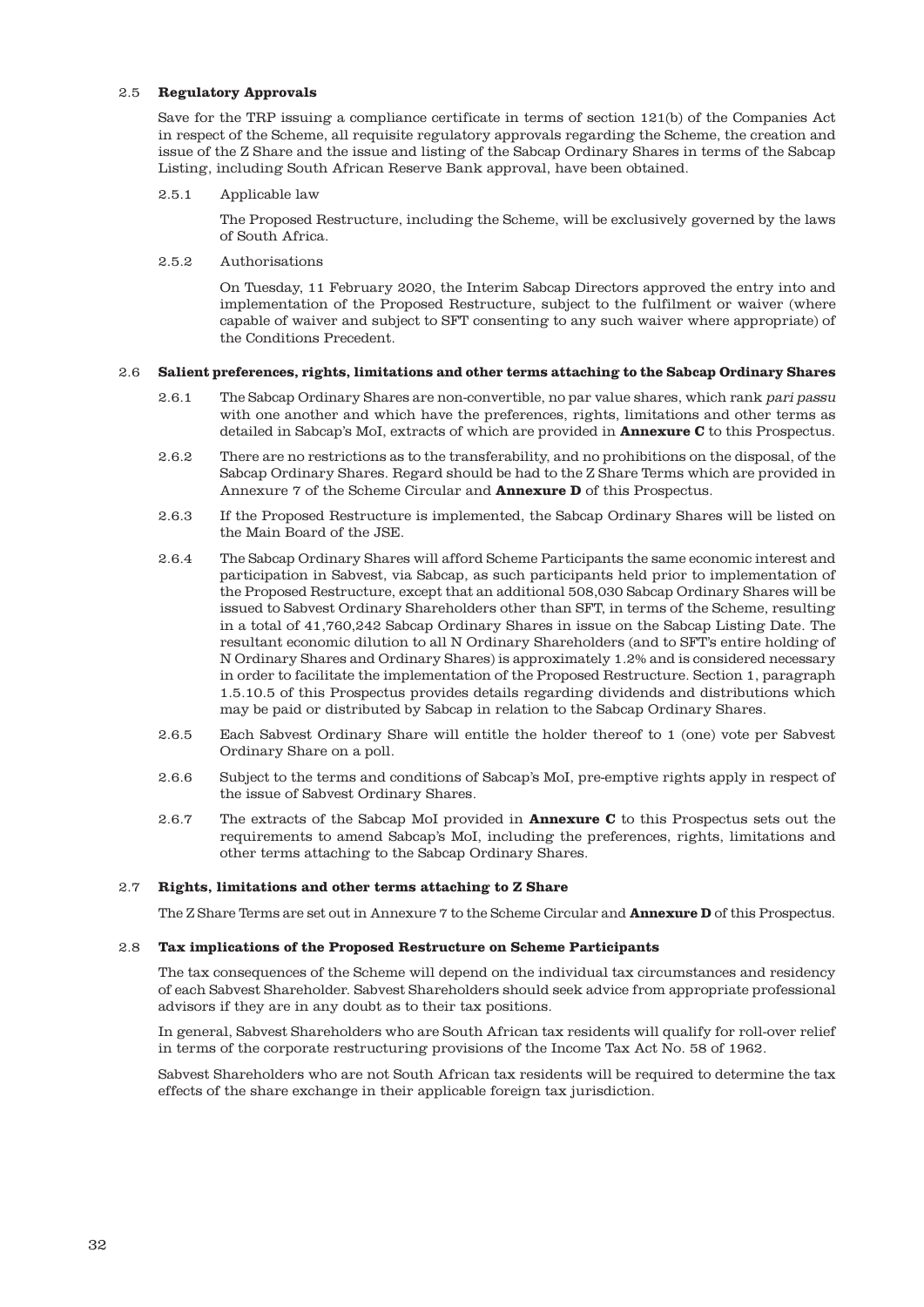### 2.9 **Minimum subscription and underwriting**

- 2.9.1 The Sabcap Ordinary Shares to be issued in terms of the Scheme will be being issued as consideration for the acquisition by Sabcap of the Sabvest Shares from Sabvest Shareholders. Accordingly, no minimum amount for subscription, as contemplated in section 108(2) of the Companies Act, as read with Regulation 73, will apply.
- 2.9.2 No underwriting is applicable in respect of the Proposed Restructure, including the Scheme.

#### 2.10 **Issue and allotment of Sabcap Ordinary Shares to Scheme Participants pursuant to Scheme**

- 2.10.1 If the Conditions Precedent are timeously fulfilled or waived (where capable of waiver and subject to SFT consenting to any such waiver where appropriate), and subject to there being no legal impediment to the implementation of the Scheme immediately prior to its proposed implementation onMonday, 18 May 2020, the Scheme (being an indivisible component of the Proposed Restructure) will be implemented.
- 2.10.2 Pursuant to the Proposed Restructure:
	- 2.10.2.1 In terms of the Scheme, Sabcap will make an offer to Sabvest Shareholders to acquire all the Sabvest Shares held by them for the Scheme Consideration.
	- 2.10.2.2 In settlement of the Scheme Consideration, Sabcap will acquire all the N Ordinary Shares in issue on the Scheme Record Date in exchange for Sabcap Ordinary Shares on a 1:1 basis and all the Ordinary Shares in issue on the Scheme Record Date in exchange for Sabcap Ordinary Shares, on a 1,1:1 basis – other than in respect of the Ordinary Shares held by SFT, which will be acquired on a 1:1 basis.
	- 2.10.2.3 The higher exchange ratio applicable to the Ordinary Shares means that Ordinary Shareholders (other than SFT) will hold 10% more Sabcap Ordinary Shares postimplementation of the Scheme than the number of Ordinary Shares they held as at the Last Practicable Date. On implementation of the Proposed Restructure, Ordinary Shareholders as at the Last Practicable Date will accordingly control 1.2% more of the Sabcap Ordinary Shares in issue than they otherwise would (if the exchange ratio applicable to Ordinary Shareholders (other than SFT) had been on a 1:1 basis, rather than the 1:1,1 basis proposed).
	- 2.10.2.4 Of the 16,975,293 Ordinary Shares in issue as at the Last Practicable Date, 5,080,293 are not held by SFT. An additional 508,030 Sabcap Ordinary Shares will therefore be issued in terms of the Scheme, resulting in a total of 41,760,242 Sabcap Ordinary Shares in issue on the Sabcap Listing Date. The resultant economic dilution to all N Ordinary Shareholders (and to SFT's entire holding of N Ordinary Shares and Ordinary Shares) is approximately 1.2% and is considered necessary in order to facilitate the implementation of the Proposed Restructure.
- 2.10.3 Payment in respect of Shares:

No cash is payable in respect of the issue of Sabcap Ordinary Shares in terms of the Scheme. The consideration payable by each Scheme Participant to Sabcap in respect of the issue and allotment of the Sabcap Ordinary Shares to such Scheme Participant is the delivery and transfer of such Scheme Participant's Sabvest Shares to Sabcap.

- 2.10.4 Issue and allotment of the Sabcap Ordinary Shares:
	- 2.10.4.1 All Sabcap Ordinary Shares will be issued at the expense of Sabcap.
	- 2.10.4.2 All Sabcap Ordinary Shares to be issued are subject to the provisions of Sabcap's MoI.
	- 2.10.4.3 The Sabcap Ordinary Shares will rank pari passu in all respects with each other. **Annexure C** contains relevant extracts from Sabcap's MoI.
	- 2.10.4.4 As required in terms of the FMA, the Sabcap Ordinary Shares will be issued in Dematerialised form.
	- 2.10.4.5 The Sabcap Ordinary Shares can only be traded on the JSE trading system in electronic form, as detailed more fully in Section 1, paragraph 2.10.6.1 of this Prospectus, below.
	- 2.10.4.6 Sabcap will adhere to the recognised and standardised electronic clearing and settlement procedures operating within the JSE environment.
	- 2.10.4.7 Subsequent to implementation of the Scheme, Sabcap Shareholders will be entitled to certificate their Sabcap Ordinary Shares at any time, should they so wish.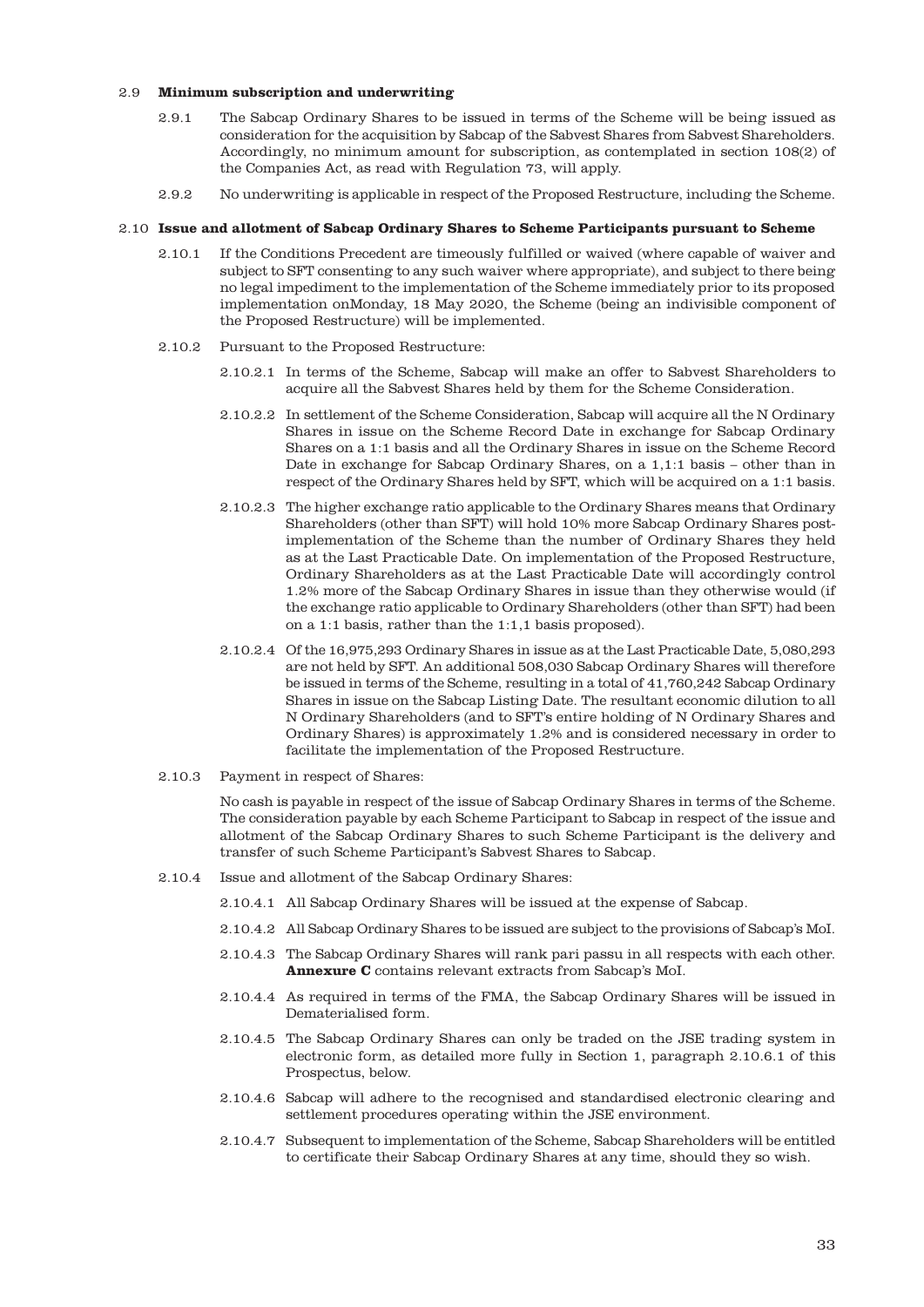# 2.10.5 Non-resident Shareholders

If receipt by a Sabvest Shareholder of the Scheme Consideration, which such Sabvest Shareholder is entitled to, would otherwise require Sabvest to comply with filing and/or other regulatory obligations in the jurisdiction in which such Sabvest Shareholder is resident or has its registered address (including but not limited to the United States of America, Canada, Australia and Japan) the relevant Scheme Consideration shall not be issued or transferred to such Cash-only Shareholder personally, but shall instead be retained by the Transfer Secretaries who shall be obliged to dispose of such Scheme Consideration and to remit the proceeds of such disposal (net of applicable fees, expenses, taxes and charges) to such Cash-only Shareholders.

- 2.10.6 Trading of Ordinary Shares
	- 2.10.6.1 Sabcap Ordinary Shares may only be traded on the JSE in electronic form (dematerialised shares) and will be trading for electronic settlement in terms of Strate immediately following the Sabcap Listing on the JSE.
	- 2.10.6.2 Strate is a system of "paperless" transfer of shares. If any Sabvest Shareholder has any doubt as to the mechanics of Strate, such Sabvest Shareholder should consult with itss CSDP or broker or other appropriate advisor and is also referred to the Strate website at www.strate.co.za for more information.
	- 2.10.6.3 Some of the principal features of Strate are as follows:
		- 2.10.6.3.1 trades executed on the JSE must be settled on a T+3 basis, being 3 (three) Business Days after the date of the trade;
		- 2.10.6.3.2 there are penalties for late settlement;
		- 2.10.6.3.3 electronic record of ownership replaces share certificates and physical delivery thereof; and
		- 2.10.6.3.4 all Scheme Participants are required to appoint either a broker or CSDP to act on their behalf and to handle their settlement requirements.

#### 2.10.7 Selling restrictions

2.10.7.1 General

- 2.10.7.1.1 Save for obtaining the required approvals in South Africa for the issue of this Prospectus, no action has been or will or may be taken in any jurisdiction that would permit a public offering of the Sabcap Ordinary Shares.
- 2.10.7.1.2 The Sabcap Ordinary Shares may not be offered or sold, directly or indirectly, and neither this Prospectus nor any other offering, material or advertisement in connection with the Sabcap Ordinary Shares may be distributed or published in or from any country or jurisdiction other than South Africa, except under circumstances that will result in compliance with any and all applicable rules and regulations of any such country or jurisdiction.
- 2.10.7.1.3 Persons into whose possession this Prospectus comes should inform themselves about and observe any restrictions on the distribution of this Prospectus. Any failure to comply with these restrictions may constitute a violation of the securities laws of any such jurisdiction.
- 2.10.7.1.4 This Prospectus does not constitute an offer to subscribe for any of the Sabcap Ordinary Shares in any jurisdiction to whom it is unlawful to make such offer or solicitation in such jurisdiction.
- 2.10.8 United States

The Sabcap Ordinary Shares have not been and will not be registered under the US Securities Act of 1933 (the "**Securities Act**") and, subject to certain exceptions, may not be offered or sold within the United States. The Sabcap Ordinary Shares are being offered and issued outside of the United States in reliance on Regulation S of the United States Securities Act, 1933.

2.10.9 European Economic Area

In relation to each member state (as referred to in the Prospectus Directive, hereinafter ("**Member State**"), an offer to the public of any Sabcap Ordinary Shares which are the subject of the Scheme (being an indivisible component of the Proposed Restructure) contemplated in this Prospectus may not be made in that Member State save for an offer pursuant to any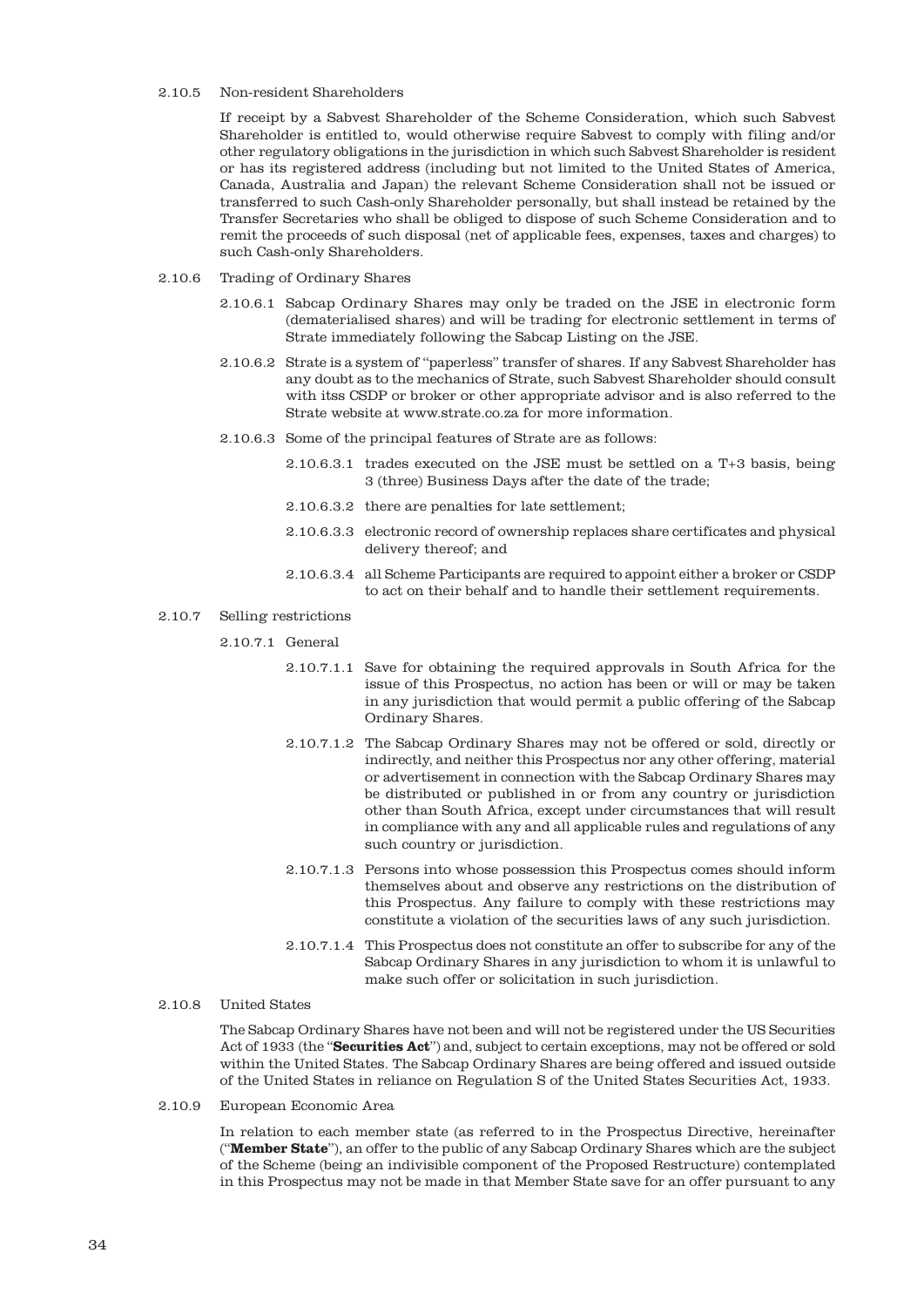of the following exemptions under the Prospectus Directive, if they have been implemented in the Member State:

- 2.10.9.1 solely to legal entities which are authorised or regulated to operate in the financial markets or, if not so authorised or regulated, whose corporate purpose is solely to invest in securities;
- 2.10.9.2 to any legal entity which has two or more of: (i) an average of at least 250 (two hundred and fifty) employees during the last financial year; (ii) a total balance sheet of more than  $€43,000,000$  (forty three million euro) and (iii) an annual net turnover of more than €50,000,000 (fifty million euro), as shown in its last annual or consolidated accounts;
- 2.10.9.3 to fewer than 100 (one hundred) natural or legal persons (other than qualified investors as defined in the Prospectus Directive); or
- 2.10.9.4 in any other circumstances falling within Article 3(2) of the Prospectus Directive, it being recorded that sub-articles (a) and (g) of Article 4(2) of the Prospectus Directive have been repealed and replaced with Article 1(5)(1) of the New Prospectus Directive (regulation (EU) 2017/1129 of the European Parliament, of 14 June 2017),

provided that no such offer of Sabcap Ordinary Shares shall result in a requirement for the publication by Sabcap or the lead sponsor of a prospectus pursuant to Article 3 of the Prospectus Directive.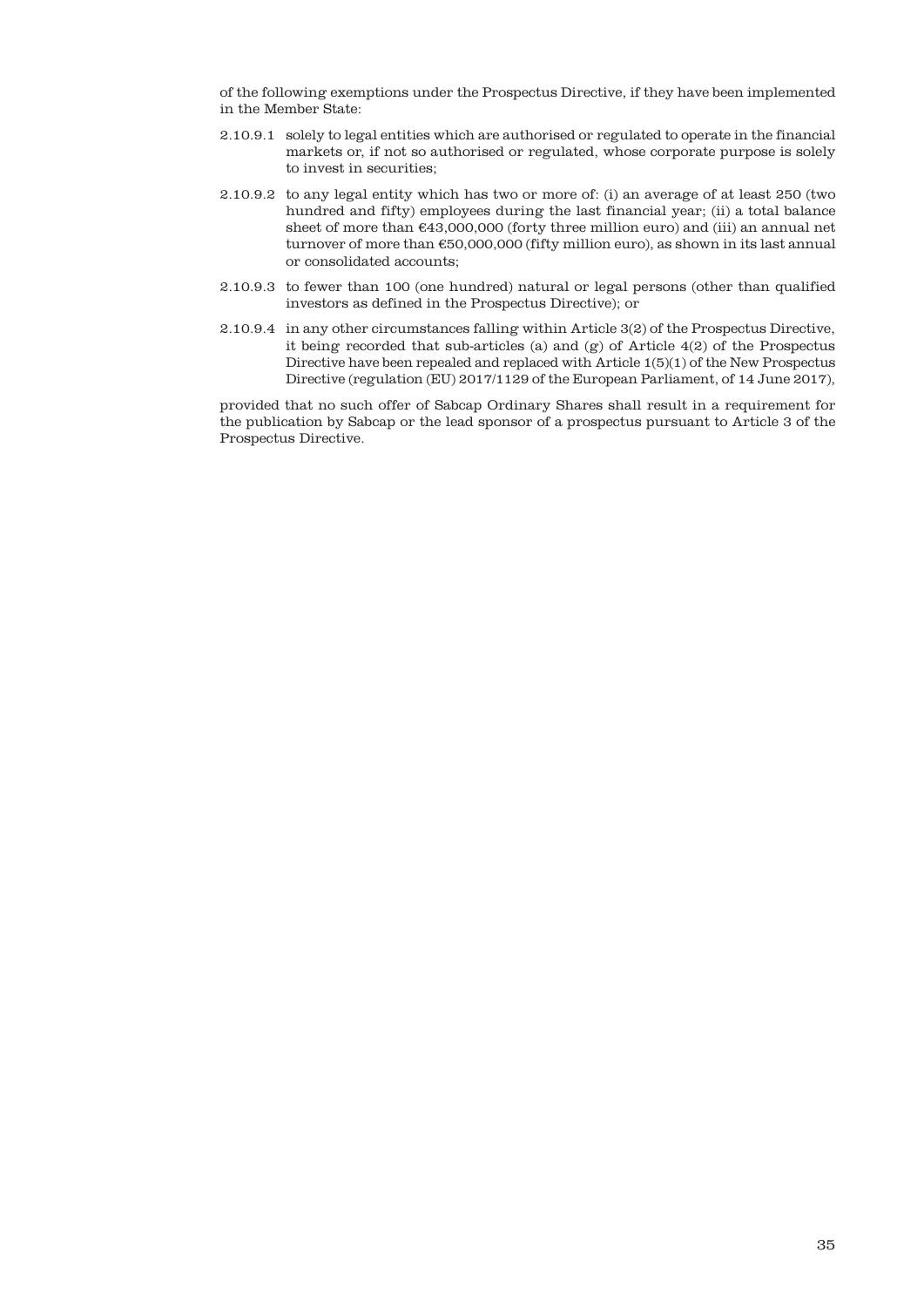## 3. **SECTION THREE – STATEMENTS AND REPORTS RELATING TO THE OFFER**

#### 3.1 **Statement as to adequacy of capital**

- 3.1.1 The Interim Sabcap Board is of the opinion that the issued capital of Sabcap and its Subsidiaries will be adequate for the purposes of the business of Sabcap for a period of at least 12 (twelve) months from the Last Practicable Date.
- 3.1.2 Working capital

As a newly incorporated company, Sabcap does not have overdraft facilities with its bankers as at the Last Practicable Date. However, the Interim Sabcap Directors nonetheless anticipate that, subsequent to implementation of the Proposed Restructure:

- 3.1.2.1 Sabcap will be able, in the ordinary course of business, to pay its debts;
- 3.1.2.2 the assets of Sabcap will be in excess of the liabilities of Sabcap;
- 3.1.2.3 the share capital and reserves of Sabcap will be adequate for its ordinary business requirements; and
- 3.1.2.4 Sabcap will have sufficient working capital that is adequate for its future requirements.

#### 3.2 **Report by Directors as to material changes**

The Interim Sabcap Board reports that, as from Sabcap's incorporation on 20 January 2020 and until the Last Practicable Date, there have been no material changes in the assets and liabilities of Sabcap (including there being no vendors of material assets to Sabcap) or of its financial or trading position other than in the ordinary course of business.

#### 3.3 **Statement as to listing on stock exchange**

- 3.3.1 The Sabcap Ordinary Shares will, upon implementation of the Proposed Restructure, be listed on the Main Board of the JSE in terms of the Sabcap Listing. The approval for the Sabcap Listing has been obtained from the JSE.
- 3.3.2 The Sabcap Ordinary Shares will not be listed on any other securities exchange and, as at the Last Practicable Date, it is not intended to apply for a listing of the Sabcap Ordinary Shares on any other securities exchange.
- 3.3.3 Upon implementation of the Proposed Restructure, the Sabvest Shares will be delisted and removed from the Main Board of the the JSE in terms of the Sabvest Delisting.

#### 3.4 **Report by auditor where business undertaking to be acquired**

Sabcap will not receive any cash proceeds from the issue of Sabcap Ordinary Shares in terms of the Scheme and therefore, does not intend to apply any funds derived from the issue of Sabcap Ordinary Shares in terms of the Scheme in order to acquire any business or undertaking. In the circumstances, regulation 77 of the Companies Regulations is not applicable.

#### 3.5 **Report by auditor where company will acquire Subsidiary**

Sabcap will not receive any cash proceeds from the issue of Sabcap Ordinary Shares to the Scheme Participants in terms of the Scheme, nor will it apply the Sabvest Shares (being the consideration Sabcap receives for the issue of Sabcap Ordinary Shares) to acquire any other juristic person. In the circumstances, regulation 78 of the Companies Regulations is not applicable.

#### 3.6 **Report by auditor of company**

Having regard to the fact that Sabcap's audited opening statement of financial position is included in this Prospectus, Sabcap was granted dispensation by the CIPC from compliance with regulation 79 of the Companies Regulations, which requires a report by the auditor of Sabcap. Such dispensation was granted because Sabcap is, as at the Last Practicable Date, a newly incorporated company with no assets or liabilities, other than certain minor and administrative expenses associated with its incorporation.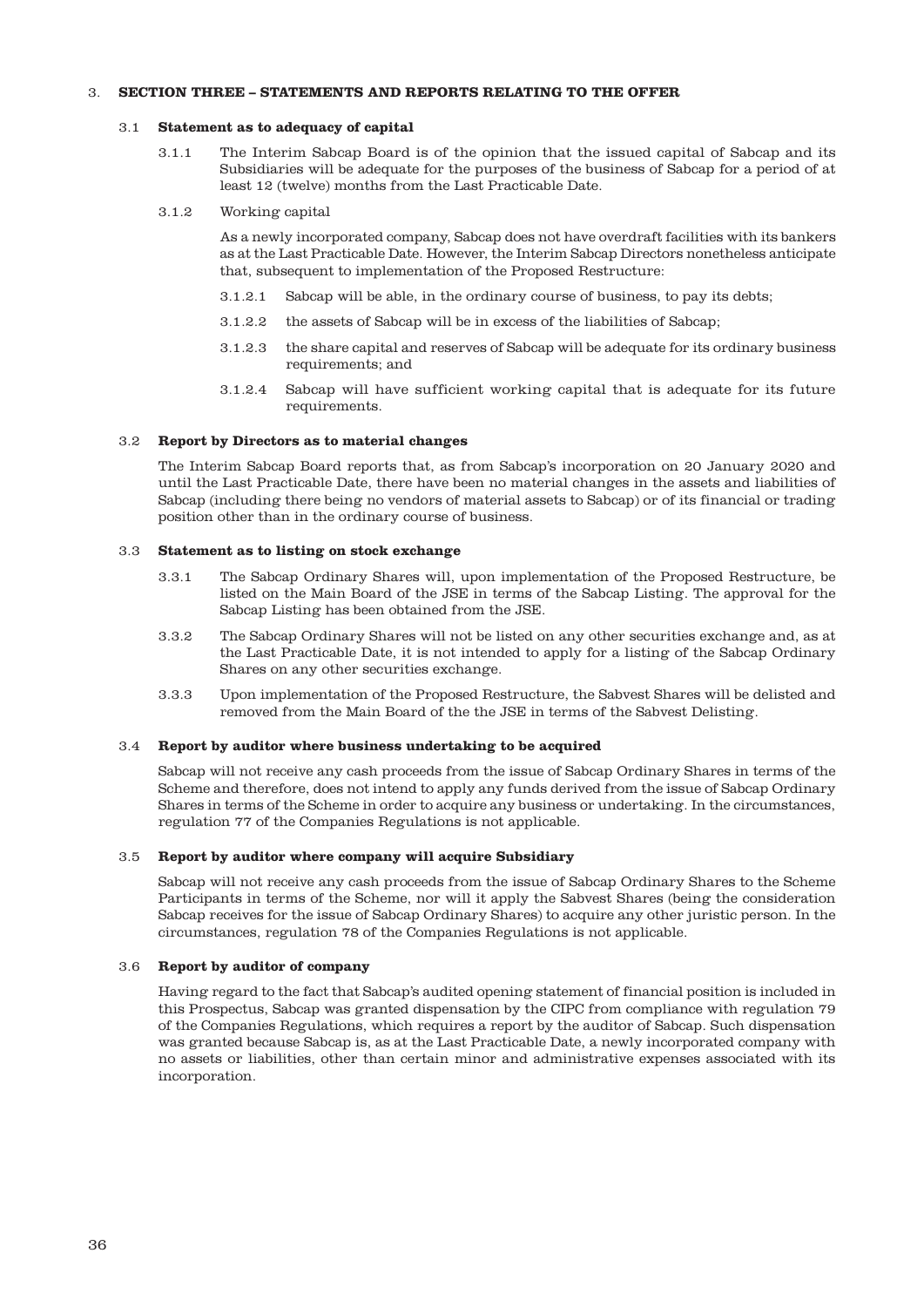## 4. **SECTION FOUR – ADDITIONAL MATERIAL INFORMATION**

#### 4.1 **General Shareholder resolutions and authorisations**

- 4.1.1 After the implementation of the Proposed Restructure, in order to ensure that the business and affairs of Sabcap replicates that of Sabvest as at the Last Practicable Date, Sabcap Shareholders will be required to approve the following resolutions in relation to Sabcap at the Sabcap General Meeting, which resolutions mirror those which will be proposed or would ordinarily be proposed to the Sabvest Shareholders at the Sabvest AGM, namely:
	- 4.1.1.1 the approval of the appointment of Deloitte & Touche as auditors of Sabcap;
	- 4.1.1.2 the approval of the appointment of the Final Sabcap Directors;
	- 4.1.1.3 the approval of the appointment of Lindiwe Mthimunye-Bakoro, Dawn Mokhob and Bheki Shongwe as members of Sabcap's Audit and Risk Committee. In this regard, the Sabvest Directors, through Sabvest's Nominations Committee, nominated the aforesaid persons as members of the Audit and Risk Committee of Sabvest, having satisfied themselves that each aforesaid future member of the Audit and Risk Committee of Sabcap satisfies the requirements of sections 94(4) and 94(5) of the Companies Act, regulation 42 of the Companies Regulations and the King Code;
	- 4.1.1.4 5% (five percent) of the authorised but unissued Sabcap Ordinary Shares (after implementation of the Proposed Restructure) being placed under the control of the Final Sabcap Directors who will be authorised to allot, issue and otherwise dispose of such Sabcap Ordinary Shares upon such terms and conditions as the Final Sabcap Directors in their sole discretion deem fit, subject to the provisions of the Companies Act, Sabcap's MoI and the Listings Requirements, where applicable;
	- 4.1.1.5 the remuneration policy being endorsed through a non-binding advisory vote of Sabcap Shareholders, in accordance with principle 14 of the King Code;
	- 4.1.1.6 the remuneration implementation report being endorsed through a non-binding advisory vote, in accordance with principle 14 of the King Code;
	- 4.1.1.7 the approval of the remuneration of non-executive directors of Sabcap, financial year ending 31 December 2020, payable quarterly in arrears;
	- 4.1.1.8 the approval of the granting of authority to the Final Sabcap Board to remunerate non-executive directors of Sabcap (other than the Interim Sabcap Directors) for any additional services which such Sabcap directors may be asked to perform on behalf of Sabcap, over and above attending formal board and committee meetings, the approval and quantification of which additional remuneration is to be carried out by Sabcap's Remuneration Committee consisting of disinterested Sabcap directors; and
	- 4.1.1.9 as contemplated in section 45(3)(a)(ii) of the Companies Act, Sabcap being authorised, as a general approval, to provide financial assistance, whether directly or indirectly, to any related or inter-related company or corporation, including by way of the company lending money, guaranteeing a loan or other obligation and/or securing any debt or obligation, for a period of 2 (two) years commencing on the date the resolution was adopted at the Sabcap General Meeting.
- 4.1.2 Approval of a general authority to repurchase Sabcap ordinary shares limited to 20% of the Sabcap shares in issue in any one financial year.
- 4.1.3 In addition, the Interim Sabcap Directors and/or if applicable, SFT as sole Shareholder of Sabcap as at the Last Practicable Date, have adopted the resolutions required to implement the Proposed Restructure, including but not limited to approving the issue of the Z Share to SFT.

#### 4.2 **Tax, FAIS and other considerations**

Sabvest Shareholders should not treat the contents of this Prospectus as advice relating to legal, taxation, investment or any other matters and should consult their own professional advisors concerning the consequences of themr disposing of their Sabvest Shares and acquiring the Sabcap Ordinary Shares in terms of the Scheme. Sabvest Shareholders should inform themselves as to all relevant aspects of the Prospectus, including but not limited to:

4.2.1 the legal requirements within their own countries for the purchase, holding, transfer or disposal of Sabvest Shares;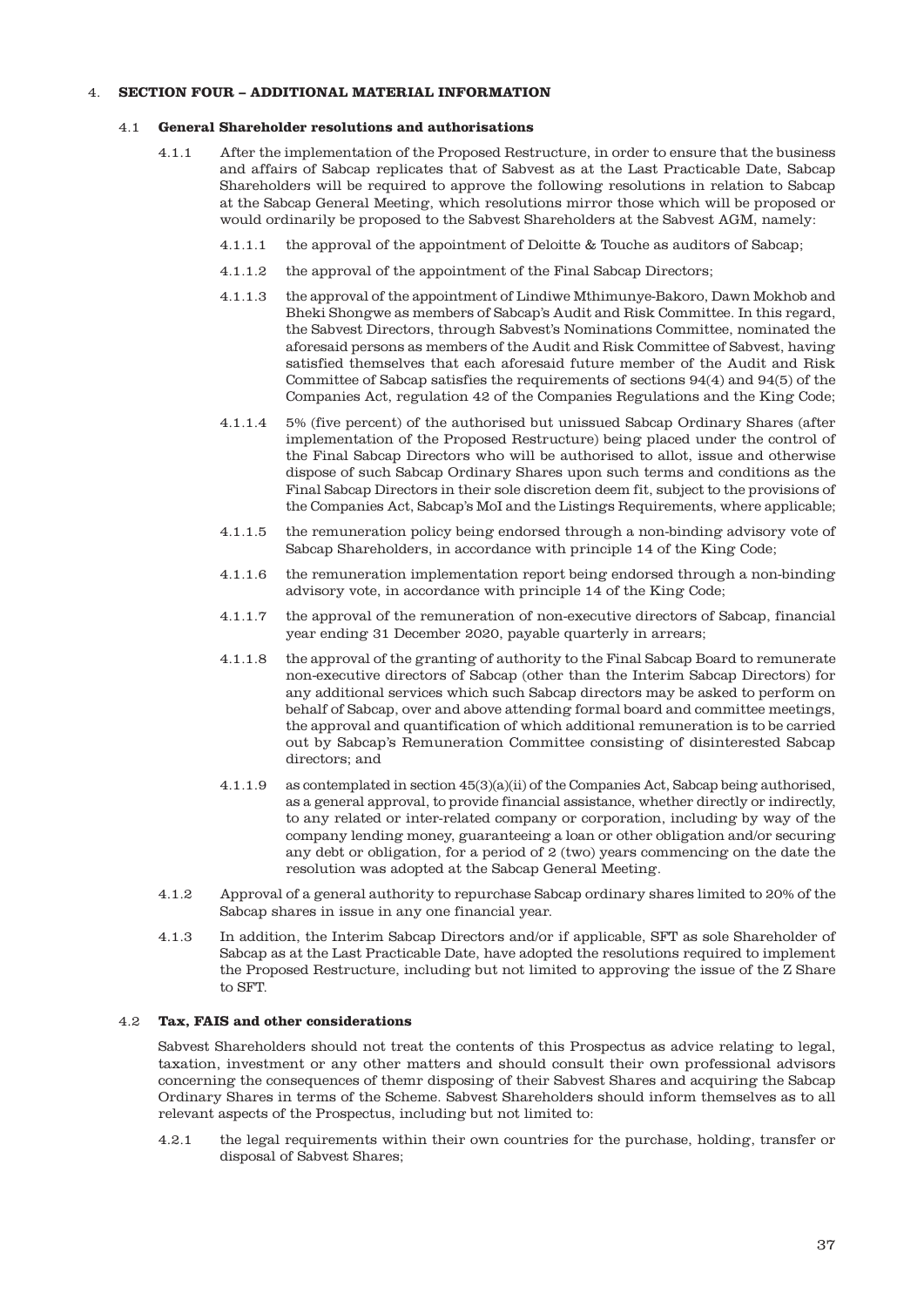- 4.2.2 any foreign exchange restrictions applicable to the purchase, holding, transfer or disposal of Sabvest Shares which they might encounter; and
- 4.2.3 the income and other tax consequences which may apply to them as a result of the subscription, purchase, holding, transfer or disposal of Sabvest Shares. Sabvest Shareholders should rely upon their own representatives, including their own legal advisors and accountants, and not those of Sabcap, as to legal, tax, investment or any other related matters concerning Sabcap and an investment therein.

The information contained in this Prospectus constitutes factual information as contemplated in section 1(3)(a) of FAIS and should not be construed as an express or implied recommendation, guidance or proposal that any particular transaction in respect of the Sabvest Shares is appropriate to the particular investment objective, financial situation or need of a prospective investor.

## 4.3 **South African Exchange Control Regulations**

The following summary is provided for information purposes only. It is therefore not comprehensive and should not be construed as advice (refer to Section Four, paragraph 4.5 above). Scheme Participants must consult their own advisors in this regard.

4.3.1 Residents of the Common Monetary Area

In the case of:

Scheme Participants holding Dematerialised Shares whose registered addresses in the Register are within the Common Monetary Area and whose accounts with their CSDP or Broker have not been restrictively designated in terms of the Exchange Control Regulations will have their accounts with their CSDP or Broker credited with the relevant Scheme Consideration in accordance with paragraph 10.6 of the Scheme Circular;

or

Scheme Participants holding Certificated Shares whose registered addresses in the Register are within the Common Monetary Area and whose Documents of Title are not restrictively endorsed in terms of the Exchange Control Regulations will have their relevant Scheme Consideration dealt with in accordance with paragraph 10.5 of the Scheme Circular.

## 4.3.2 Emigrants from the Common Monetary Area

The Scheme Consideration accruing to a Scheme Participant holding Dematerialised Shares who is an Emigrant from the Common Monetary Area and have not been restrictively designated in terms of the Exchange Control Regulations, will be issued and transferred to their CSDP or Broker, Securities forming part of an Emigrant's remaining assets will be returned to the Authorised Dealer controlling such Emigrant's remaining assets for control in terms of the Exchange Control Regulations.

The Scheme Consideration accruing to a Scheme Participant holding Certificated Shares who is an Emigrant from the Common Monetary Area and whose Documents of Title have been restrictively endorsed under the Exchange Control Regulations will be forwarded to the Authorised Dealer in foreign exchange in South Africa controlling the Scheme Participant's blocked assets in accordance with the Exchange Control Regulations.

#### 4.3.3 All other non-residents of the Common Monetary Area

The Scheme Consideration accruing to a Scheme Participant holding Dematerialised Shares, who is a non-resident of South Africa and who has never resided in the Common Monetary Area, whose registered address is outside the Common Monetary Area will be credited to its CSDP or Broker and be restrictively endorsed as "Non-Resident".

The Scheme Consideration accruing to a Scheme Participant holding Certificated Shares who is a non-resident of South Africa and who has never resided in the Common Monetary Area, whose registered address is outside the Common Monetary Area and whose Documents of Title have been restrictively endorsed under the Exchange Control Regulations, will be deposited with the Authorised Dealer in foreign exchange in South Africa nominated by such Scheme Participant.

## 4.3.4 Information not provided

If the information regarding Authorised Dealers is not given or the instructions are not given and no bank account or address details for the Sabvest Shareholder in question appears in the Register, the Scheme Consideration will be held in trust by Sabvest or the Transfer Secretaries on behalf of Sabvest.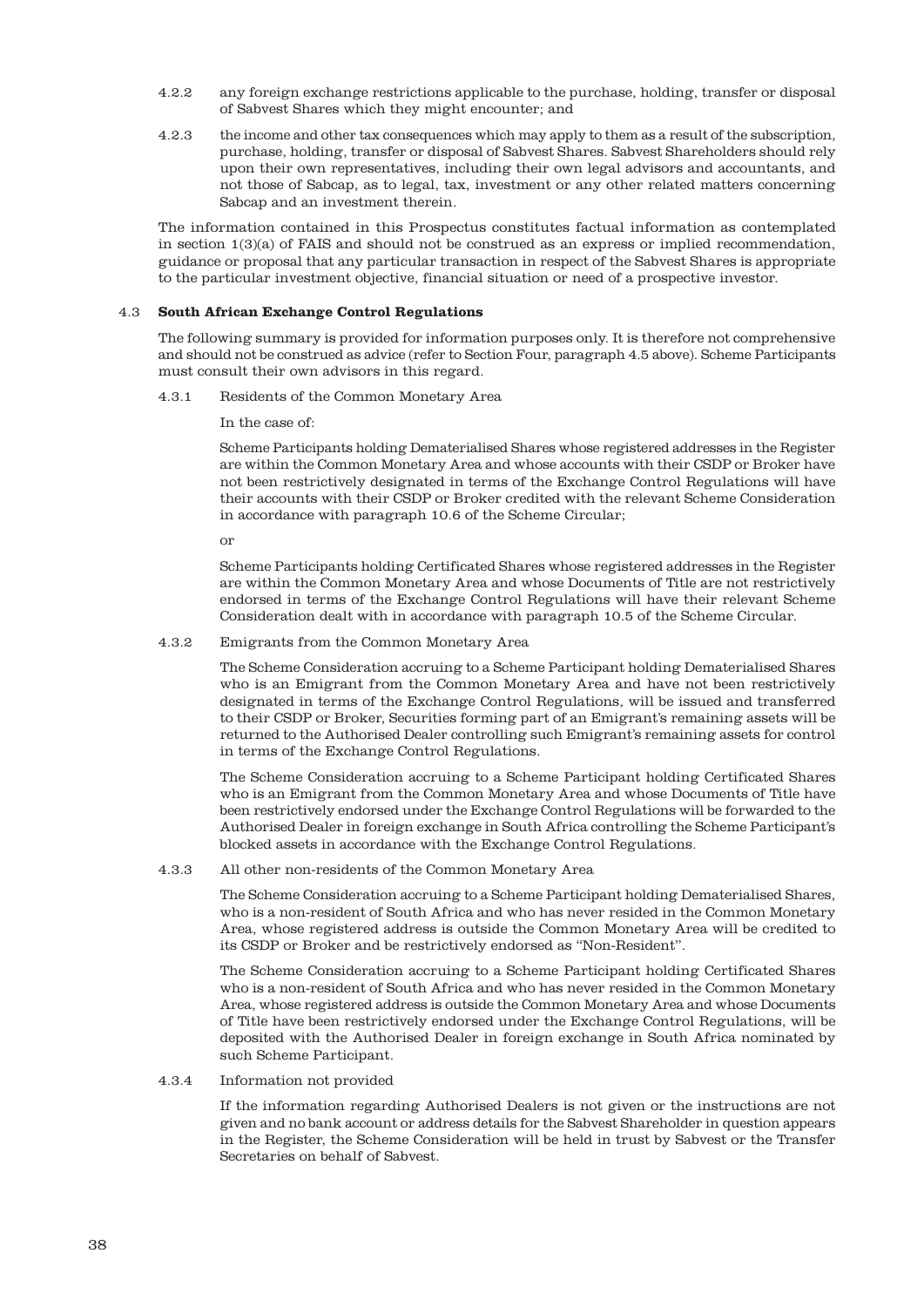#### 4.4 **Government protection and investment encouragement law**

Sabcap does not operate a business, and will, upon the implementation of the Proposed Restructure, serve primarily as an investment holding company, holding all the Sabvest Shares.

#### 4.5 **Litigation statement**

As at the Last Practicable Date, there are no legal or arbitration proceedings against Sabcap, nor are the Interim Sabcap Directors aware of any such proceedings which are pending or threatened against Sabcap, which may have or have had, in the 12 (twelve) month period preceding the Last Practicable Date, a material effect on Sabcap's financial position.

#### 4.6 **Advisors' interests**

The sponsors, legal advisors and auditors of Sabcap do not have any interest in the issued share capital of Sabcap as at the Last Practicable Date.

#### 4.7 **Statement regarding Sabvest**

- 4.7.1 As at the Last Practicable Date, Sabcap had no Subsidiaries. However, upon implementation of the Proposed Restructure, Sabvest will become a wholly-owned subsidiary of Sabcap.
- 4.7.2 In the circumstances, the following statements are made in respect of Sabvest:
	- 4.7.2.1 the Sabvest Board is of the opinion that the issued capital of Sabvest will be adequate for the purposes of the business of Sabvest for a period of at least 12 (twelve) months from the Last Practicable Date;
	- 4.7.2.2 the Sabvest Board reports that, as from the end of Sabvest's financial year on 31 December 2019 and until the Last Practicable Date, other than in the ordinary course of business and as detailed in the Scheme Circular and this Prospectus, there have been no material changes in the assets and liabilities of Sabvest, or of its financial or trading position;
	- 4.7.2.3 there are no legal or arbitration proceedings against Sabvest, nor is the Sabvest Board aware of any such proceedings which are pending or threatened against Sabvest, which may have or have had, in the 12 (twelve) month period preceding the Last Practicable Date, a material effect on Sabvest's financial position;
- 4.7.3 There is no government protection or any investment encouragement law affecting the business operated by Sabvest as at the Last Practicable Date.

#### 4.8 **Documentation available for inspection**

Copies of the following documents will be available for inspection at Sabcap's registered office during business hours from date of issue of this Prospectus up to and including the date of the listing of the Sabcap shares:

- 4.8.1 the signed copy of this Prospectus;
- 4.8.2 the Scheme Circular;
- 4.8.3 Sabcap's MoI, incorporating the Z Share Terms;
- 4.8.4 Sabvest's MoI;
- 4.8.5 the SFT Agreement;
- 4.8.6 Subscription agreement (issue of Z Share to SFT);
- 4.8.7 Directors' service contracts entered into in the 3 (three) years preceding the Last Practicable Date;
- 4.8.8 Sabcap audited opening statement of financial position;
- 4.8.9 the Independent Reporting Accountant's Report in respect of Sabcap's audited opening statement of financial position;
- 4.8.10 Sabvest's consolidated audited financial information for the 3 (three) years ended 31 December 2018 and consolidated reviewed financial information for the 6 (six) months ended 30 June 2019;
- 4.8.11 the Independent Reporting Accountant's Report in respect of the Sabvest Financial Information;
- 4.8.12 the consent letters referred to in Section 1, paragraph 1.4.20 above.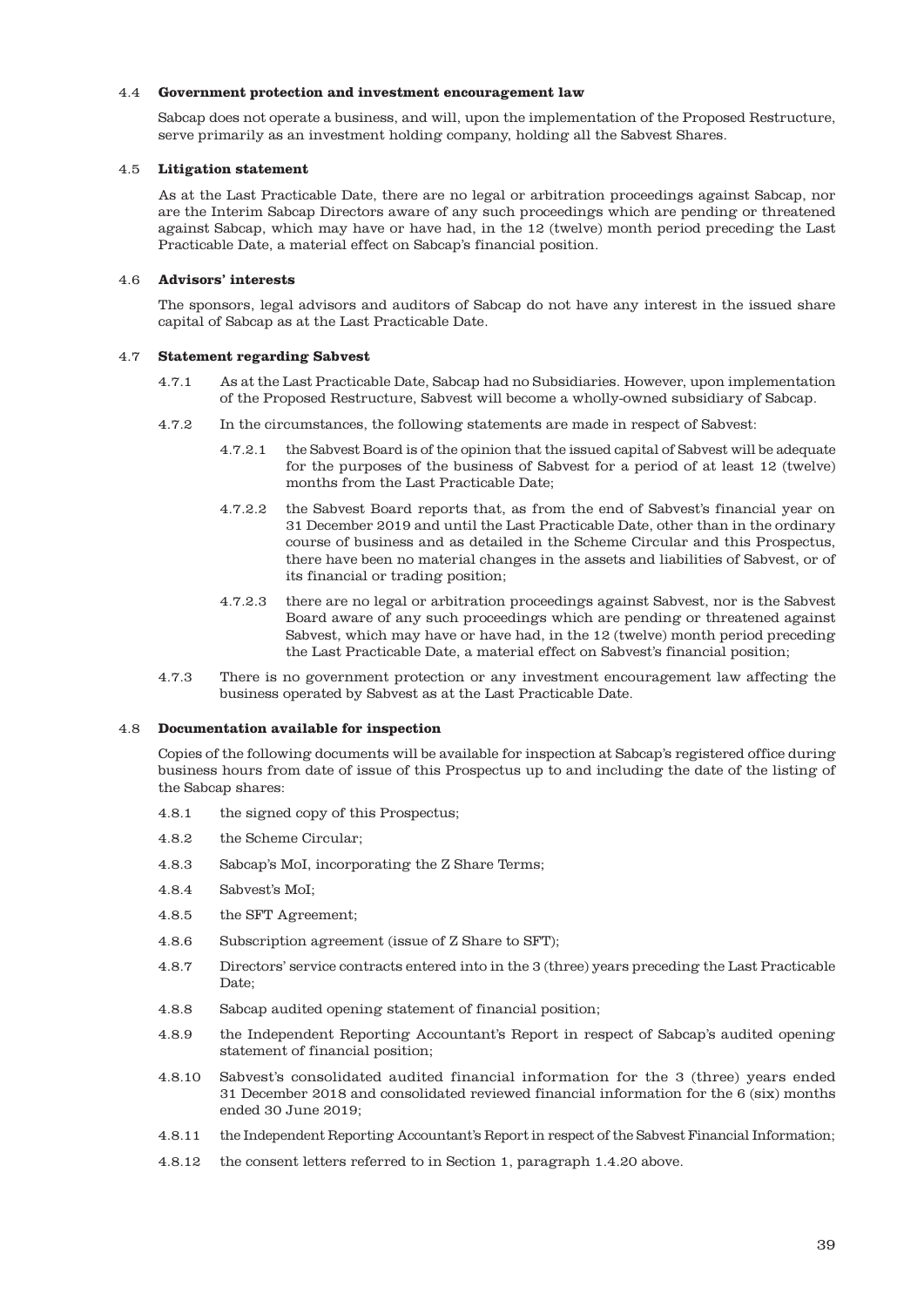## 5. **SECTION FIVE – INAPPLICABLE OR IMMATERIAL MATTERS**

For purposes of this Prospectus, the following provisions of the Regulations are not applicable:

| <b>Regulation number</b> | <b>Regulation heading</b>                                   |
|--------------------------|-------------------------------------------------------------|
| 57(1)(b)(i)              | Name, address and incorporation                             |
| 57(2)                    | Name, address and incorporation                             |
| 58(3)(d)                 | Directors, other office holders, or material third parties  |
| 59(3)f                   | History, state of affairs and prospectus of the company     |
| 60(a)(iii)               | Share capital of the company                                |
| 61                       | Options or preferential rights in respect of shares         |
| 62                       | Commissions paid or payable in respect of underwriting      |
| 63                       | Material contracts                                          |
| 64                       | Interest of directors and promoters                         |
| 65                       | Loans                                                       |
| 66                       | Shares issued or to be issued otherwise than for cash       |
| 67                       | Property acquired or to be acquired                         |
| 68                       | Amounts paid or payable to promoters                        |
| 70(b)                    | Purpose of the offer                                        |
| 72(1)(c)                 | Particulars of the offer                                    |
| 72(1)(d)                 | Particulars of the offer                                    |
| 72(2)                    | Particulars of the offer                                    |
| 72(3)                    | Particulars of the offer                                    |
| 73                       | Minimum subscription                                        |
| 74(2)(b)                 | Statement as to adequacy of capital                         |
| 75                       | Report by directors as to material changes                  |
| 77                       | Report by auditor where business undertaking to be acquired |
| 78                       | Report by auditor where company will acquire a subsidiary   |
| 79                       | Report by auditor of company                                |
| 80                       | Requirements for prospectus of mining company               |

## **SIGNATURE OF PROSPECTUS**

Leon Rood Director of Sabcap

Signed in **SANDTON** on 26 February 2020 on behalf of all the Interim Sabcap Directors in terms of powers of attorney signed by such directors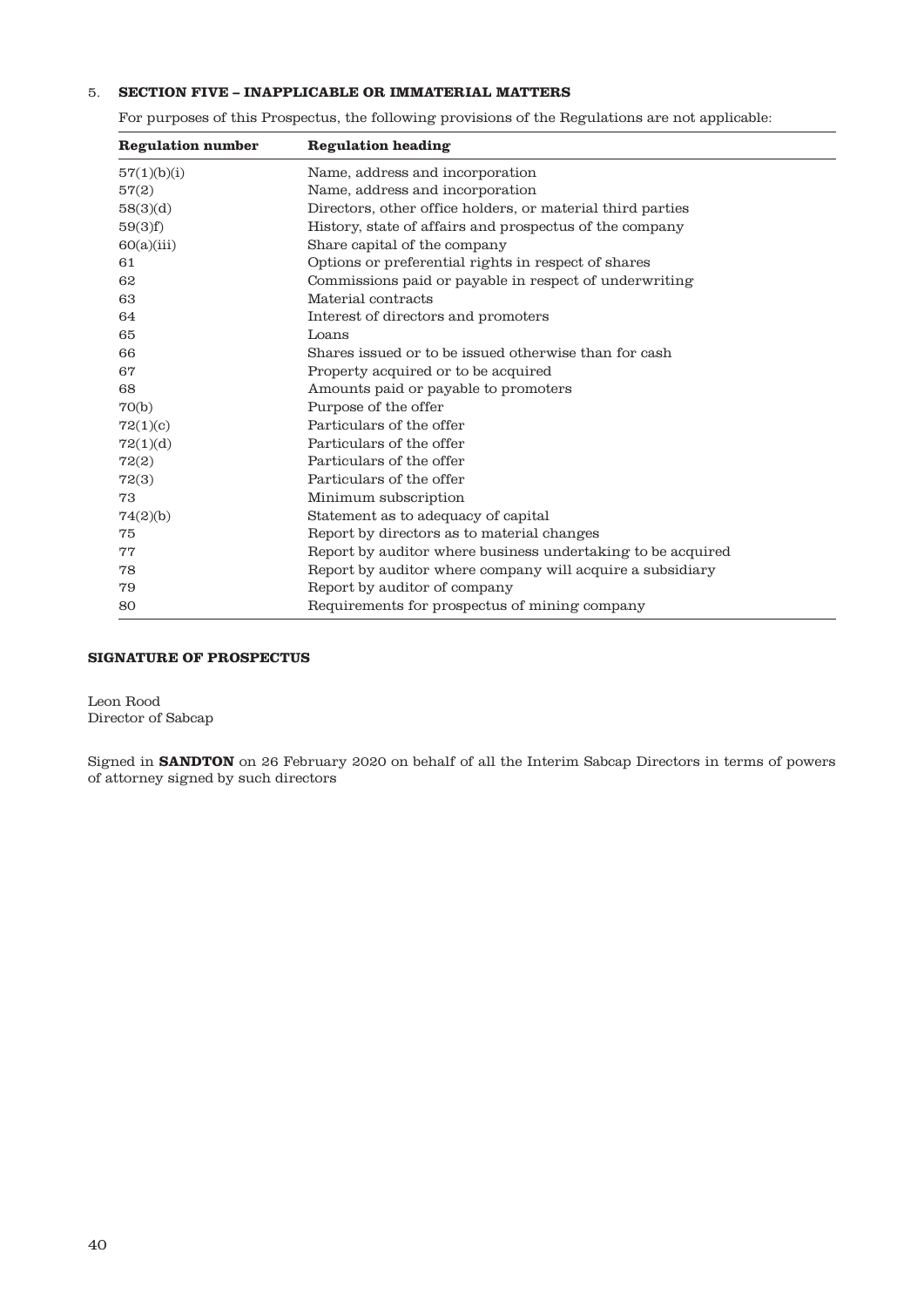# **SABCAP'S AUDITED FINANCIAL STATEMENTS**

## **SABVEST CAPITAL LIMITED**

(Registration number: 2020/030059/06)

#### **AUDITED FINANCIAL STATEMENTS**

at date of incorporation (20 January 2020)

| <b>CONTENTS</b>                  | Page |
|----------------------------------|------|
| Report of the directors          | 42   |
| Statement of financial position  | 43   |
| Statement of changes in equity   | 43   |
| Statement of cash flows          | 43   |
| Notes to the financial statement | 44   |

Sabvest Capital Limited, a company incorporated in the Republic of South Africa, will hold long-term investments in listed and unlisted companies. Its registered address is Four Commerce Square, 39 Rivonia Road, Sandhurst, 2196.

The directors are responsible for selecting and adopting sound accounting practices, for maintaining an adequate and effective system of accounting records, for the safeguarding of assets and for developing and maintaining a system of internal control that, among other things, will ensure the preparation of financial statements that achieve fair presentation. After conducting appropriate procedures the directors are satisfied that the company will be a going concern for the foreseeable future and have continued to adopt the going concern basis in preparing the financial statements.

The directors are responsible for the preparation and integrity of the financial statements. The financial statements have been prepared in accordance with the International Financial Reporting Standards (IFRS) and JSE Listings Requirements.

The shareholders have nominated Deloitte & Touche as Auditor of the Company.

The financial statements set out on pages 43 to 44 were approved by the board of directors on Tuesday, 11 February 2020 and are signed on its behalf by:

## **DIRECTOR DIRECTOR**

**SABVEST CAPITAL LIMITED**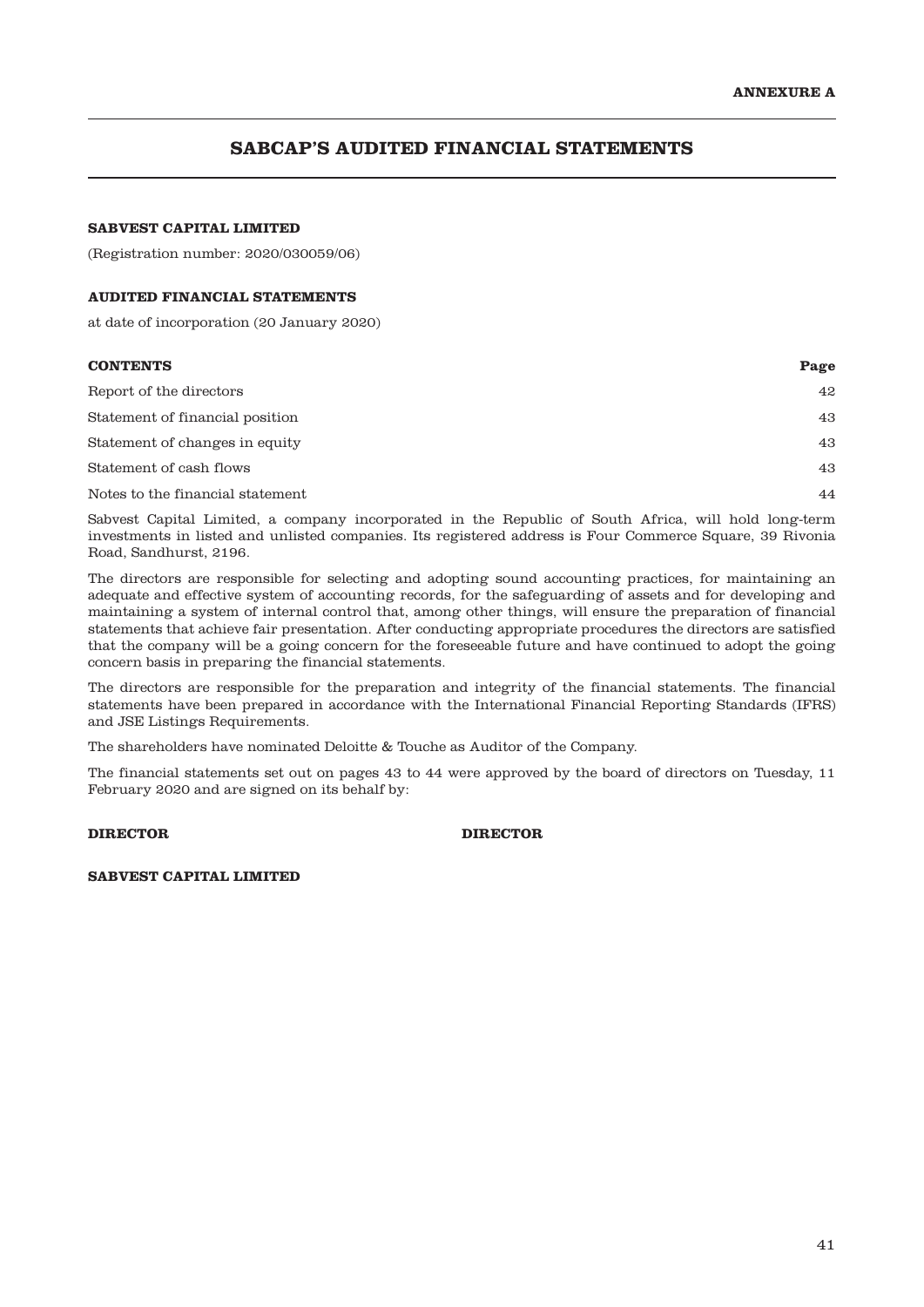## **REPORT OF THE DIRECTORS**

At date of incorporation

The directors have pleasure in presenting their report on the activities of the company at 20 January 2020. This report forms part of the audited financial statements of the company at incorporation.

#### **NATURE OF BUSINESS**

The Company's business is that of an Investment Company.

## **FINANCIAL REPORTING**

The directors are of the opinion that the financial statements fairly present the financial position of the company as at 20 January 2020. As the company has not yet traded, the statement of comprehensive income, the statement of comprehensive income has not been prepared.

#### **SHARE CAPITAL**

The authorised and issued share capital of the company is 500 million Ordinary Shares and 1 'Z' Share.

#### **FINANCIAL RESULTS**

The financial results of the company are set out in the attached financial statements.

#### **DIRECTORS**

The following were directors of the company as at 20 January 2020:

Christopher Stefan Seabrooke

Raymond Pleaner

Leon Rood

BUSINESS ADDRESS 4 Commerce Square 39 Rivonia Road Sandhurst 2196

POSTAL ADDRESS PO Box 78677 Sandton 2196

#### **SUBSEQUENT EVENTS**

The company will, by way of a scheme of arrangement, undertake a share restructure transaction with Sabvest Limited, in terms of which it will issue 41 760 242 Ordinary Shares to the Holders of Sabvest Limited's issued 16 975 293 Ordinary and 24 276 919 'N' Shares. Accordingly, post the transaction, all of Sabvest Limited's shares will be owned by the company.

#### **PREPARATION OF FINANCIAL STATEMENTS**

The preparation of these financial statements was supervised by the Chief Financial Officer, R Pleaner CA (SA).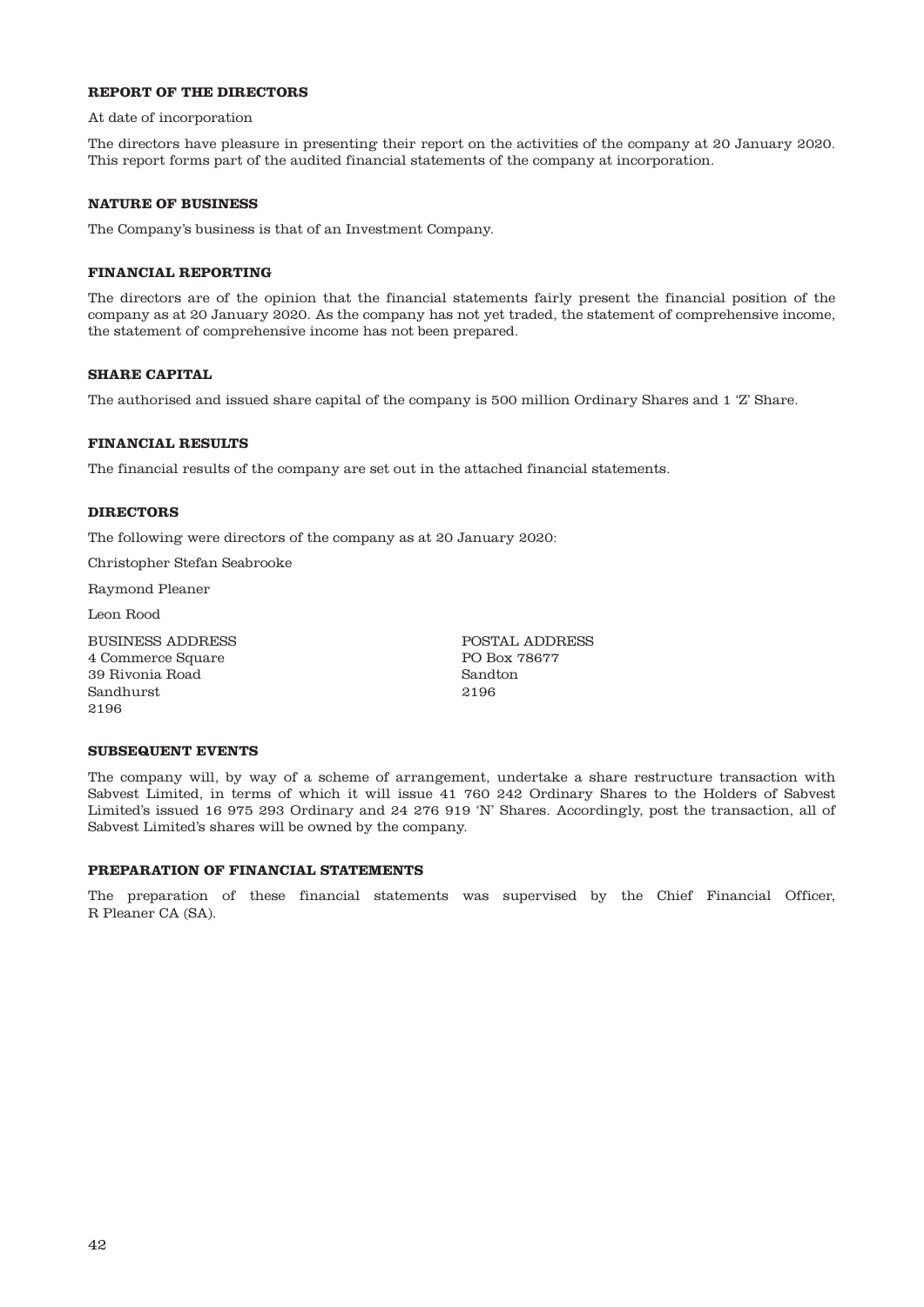# **STATEMENT OF FINANCIAL POSITION**

At date of incorporation

|                                       |              | 20 Jan<br>2020              |
|---------------------------------------|--------------|-----------------------------|
|                                       | <b>Notes</b> | ${\bf R}$                   |
| <b>ASSETS</b>                         |              |                             |
| <b>Current assets</b>                 |              |                             |
| Receivables - inter company           |              | 1                           |
| <b>TOTAL ASSETS</b>                   |              | 1                           |
| <b>EQUITY AND LIABILITIES</b>         |              |                             |
| <b>Capital and reserves</b>           |              |                             |
| Share capital                         | 3            | 1                           |
| <b>TOTAL EQUITY AND LIABILITIES</b>   |              | 1                           |
| <b>STATEMENT OF CHANGES IN EQUITY</b> |              |                             |
| At date of incorporation              |              |                             |
|                                       |              | 20 Jan<br>2020<br>${\bf R}$ |
| Share capital                         |              |                             |
| Share issued on incorporation         |              | 1                           |

# **STATEMENT OF CASH FLOWS**

At date of incorporation

|                                         | 20 Jan<br>2020<br>${\bf R}$ |
|-----------------------------------------|-----------------------------|
| Cash effect of financing acts           |                             |
| Issue of company shares                 | $\left(1\right)$            |
| Increase in receivables - inter company |                             |
|                                         |                             |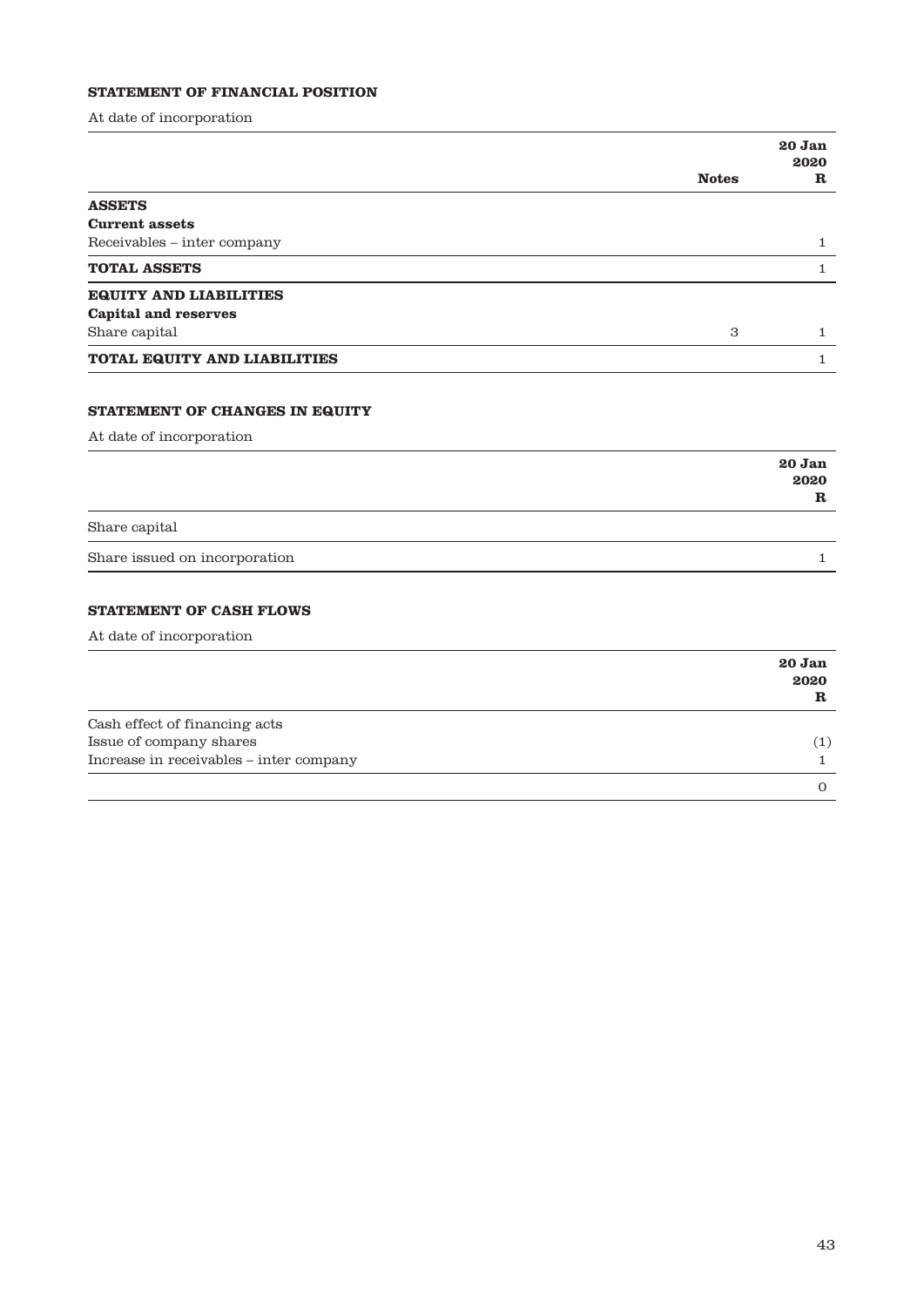## **NOTES TO THE FINANCIAL STATEMENTS**

At date of incorporation

# **1. Accounting Policies**

The financial statements have been prepared in accordance with International Financial Reporting Standards (IFRS) and the requirements of the Companies Act, No. 71 of 2008, SAIGA Financial Reporting Guides as issued by the Accounting Practices Committee and Financial Pronouncements as issued by the Financial Reporting Standards Council. They have been prepared on the historical cost basis.

Historical cost is generally based on the fair value of the consideration given in exchange for goods and services.

The financial statements of Sabvest Capital Limited have been prepared on the going concern basis.

The company's functional currency used for the preparation of the financial statements is South African Rand.

#### **2. Statement of Comprehensive Income**

No statement of comprehensive income has been prepared as the company has not yet traded.

#### **3. Share Capital**

|                                             | 20 Jan<br>2020<br>R |
|---------------------------------------------|---------------------|
| <b>Authorised</b>                           |                     |
| 500 000 000 Ordinary Shares of no par value |                     |
| 1 'Z' Share of <b>no par</b> value          |                     |
| <b>Issued</b>                               |                     |
| 1 'Z' Share of <b>no par</b> value          |                     |

The 'Z' share has a net asset value of R1

#### **4 Subsequent Events**

The company will, by way of a scheme of arrangement, undertake a share restructure transaction with Sabvest Limited, in terms of which it will issue 41 760 242 Ordinary Shares to the Holders of Sabvest Limited's issued 16 975 293 Ordinary and 24 276 919 'N' Shares. Accordingly, post the transaction, all of Sabvest Limited's shares will be owned by the company.

#### **5 Critical judgements and estimates**

No critical judgements or estimates were applied on these incorporation accounts.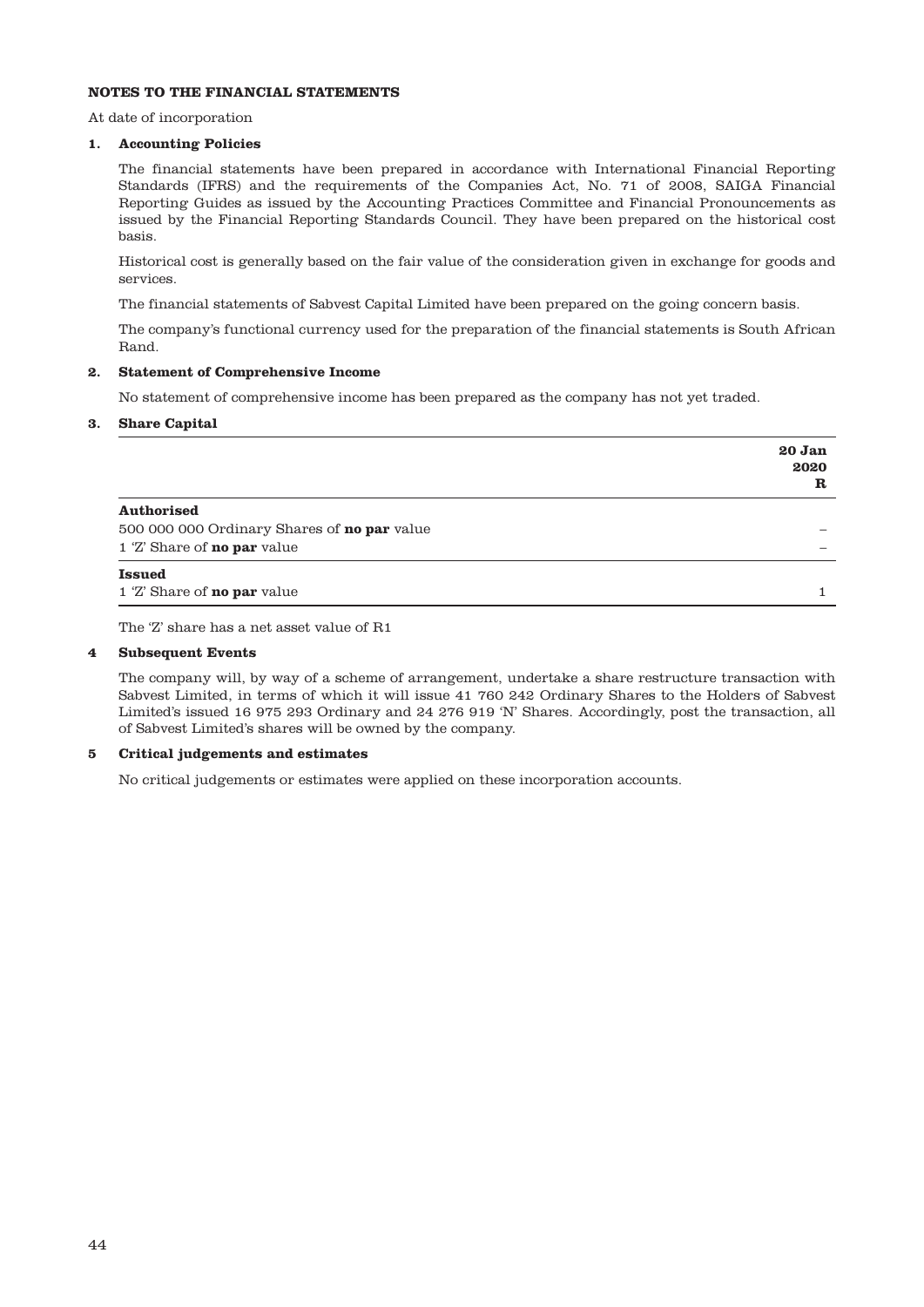# **INDEPENDENT REPORTING ACCOUNTANT'S AUDIT REPORT ON THE AUDITED FINANCIAL STATEMENTS**

24 February 2020

The Directors Sabvest Capital Limited 4 Commerce Square Sandton 2196

Dear Sirs/Mesdames

## **INDEPENDENT REPORTING ACCOUNTANT'S REPORT ON THE HISTORICAL FINANCIAL INFORMATION INCLUDED IN THE PROSPECTUS**

#### **Introduction**

We have audited the historical financial information of Sabvest Capital Limited ("the Company") as at 20 January 2020 as presented in **Annexure A** to the prospectus dated 28 February 2020 ("the Prospectus").

#### **Historical Financial Information as at 20 January 2020**

#### Opinion

The historical financial information as at 20 January 2020 as presented in **Annexure A** to the Prospectus comprises the statements of financial, changes in equity and cash flows as at 20 January 2020, and the notes to the historical financial information, including a summary of significant accounting policies.

In our opinion, the historical financial information presents fairly, in all material respects, the statements of financial position of the Company, changes in equity and cash flows as at 20 January 2020 in accordance with International Financial Reporting Standards and the JSE Listings Requirements.

#### Basis for Opinion

We conducted our audit in accordance with International Standards on Auditing (ISAs). Our responsibilities under those standards are further described in the Auditor's Responsibilities for the Audit of the Historical Financial Information section of our report. We are independent of the Company in accordance with the Independent Regulatory Board for Auditors' Code of Professional Conduct for Registered Auditors (IRBA Code) and other independence requirements applicable to performing audits of financial statements in South Africa. We have fulfilled our other ethical responsibilities in accordance with the IRBA Code and in accordance with other ethical requirements applicable to performing audits in South Africa. The IRBA Code is consistent with the corresponding sections of the International Ethics Standards Board for Accountants' International Code of Ethics for Professional Accountants (including International Independence Standards). We believe that the audit evidence we have obtained is sufficient and appropriate to provide a basis for our opinion.

#### Key Audit Matters

Key audit matters are those matters that, in our professional judgement, were of most significance in our audit of the historical financial information as at 20 January 2020. We have determined that there are no key audit matters to communicate in our report.

#### Directors' Responsibility for the Historical Financial Information

The Company's directors are responsible for the preparation and fair presentation of the historical financial information as at 20 January 2020 in accordance International Financial Reporting Standards and the JSE Listings Requirements, and for such internal control as the directors determine is necessary to enable the preparation of historical financial information that is free from material misstatement, whether due to fraud or error.

In preparing the historical financial information, the directors are responsible for assessing the Company's ability to continue as a going concern, disclosing, as applicable, matters related to going concern and using the going concern basis of accounting unless the directors either intend to liquidate the Company or to cease operations, or have no realistic alternative but to do so.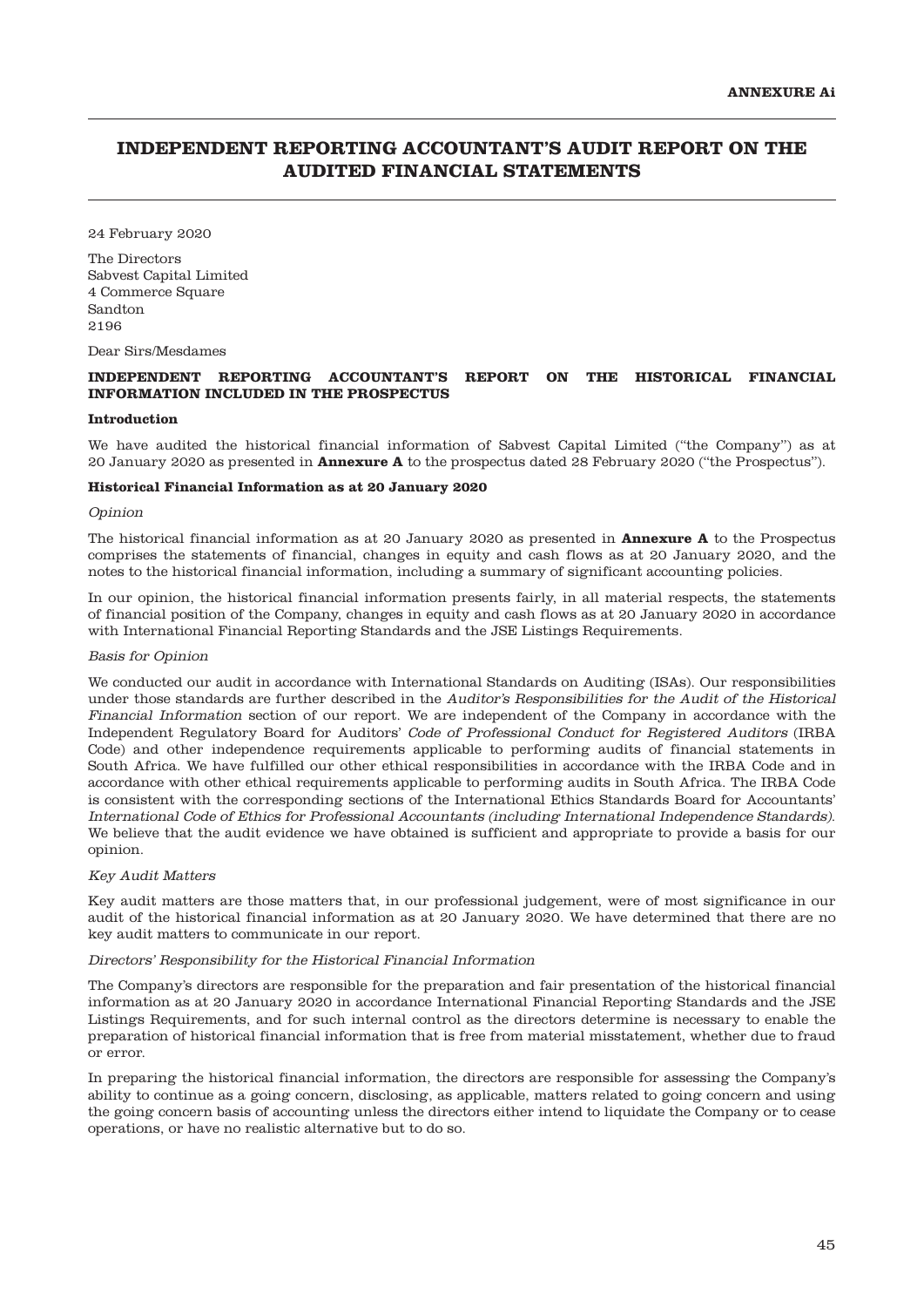Auditor's Responsibilities for the Audit of the Historical Financial Information as at 20 January 2020

Our objectives are to obtain reasonable assurance about whether the historical financial information as at 20 January 2020 as a whole are free from material misstatement, whether due to fraud or error, and to issue an auditor's report that includes our opinion. Reasonable assurance is a high level of assurance, but is not a guarantee that an audit conducted in accordance with ISAs will always detect a material misstatement when it exists. Misstatements can arise from fraud or error and are considered material if, individually or in the aggregate, they could reasonably be expected to influence the economic decisions of users taken on the basis of the historical financial information.

As part of an audit in accordance with ISAs, we exercise professional judgement and maintain professional scepticism throughout the audit. We also:

- Identify and assess the risks of material misstatement of the historical financial information, whether due to fraud or error, design and perform audit procedures responsive to those risks, and obtain audit evidence that is sufficient and appropriate to provide a basis for our opinion. The risk of not detecting a material misstatement resulting from fraud is higher than for one resulting from error, as fraud may involve collusion, forgery, intentional omissions, misrepresentations, or the override of internal control.
- Obtain an understanding of internal control relevant to the audit in order to design audit procedures that are appropriate in the circumstances, but not for the purpose of expressing an opinion on the effectiveness of the Company's internal control.
- Evaluate the appropriateness of accounting policies used and the reasonableness of accounting estimates and related disclosures made by the directors.
- Conclude on the appropriateness of the directors' use of the going concern basis of accounting and based on the audit evidence obtained, whether a material uncertainty exists related to events or conditions that may cast significant doubt on the Company's ability to continue as a going concern. If we conclude that a material uncertainty exists, we are required to draw attention in our auditor's report to the related disclosures in the historical financial information or, if such disclosures are inadequate, to modify our opinion. Our conclusions are based on the audit evidence obtained up to the date of our auditor's report. However, future events or conditions may cause the Company to cease to continue as a going concern.
- Evaluate the overall presentation, structure and content of the historical financial information, including the disclosures, and whether the historical financial information represents the underlying transactions and events in a manner that achieves fair presentation.

Auditor's Responsibilities for the Audit of the Historical Financial Information as at 20 January 2020

We communicate with the directors regarding, among other matters, the planned scope and timing of the audit and significant audit findings, including any significant deficiencies in internal control that we identify during our audit.

From the matters communicated with the directors, we determine those matters that were of most significance in the audit of the historical financial information of the current period and are therefore the key audit matters. We describe these matters in our auditor's report unless law or regulation precludes public disclosure about the matter or when, in extremely rare circumstances, we determine that a matter should not be communicated in our report because the adverse consequences of doing so would reasonably be expected to outweigh the public interest benefits of such communication.

## **Purpose of the report**

The purpose of our report is for the prospectus of the Company and is not to be used for any other purpose.

#### **Deloitte & Touche**

Registered Auditor Per: A Dennis Partner

Deloitte & Touche Deloitte Place The Woodlands 20 Woodlands Drive Woodmead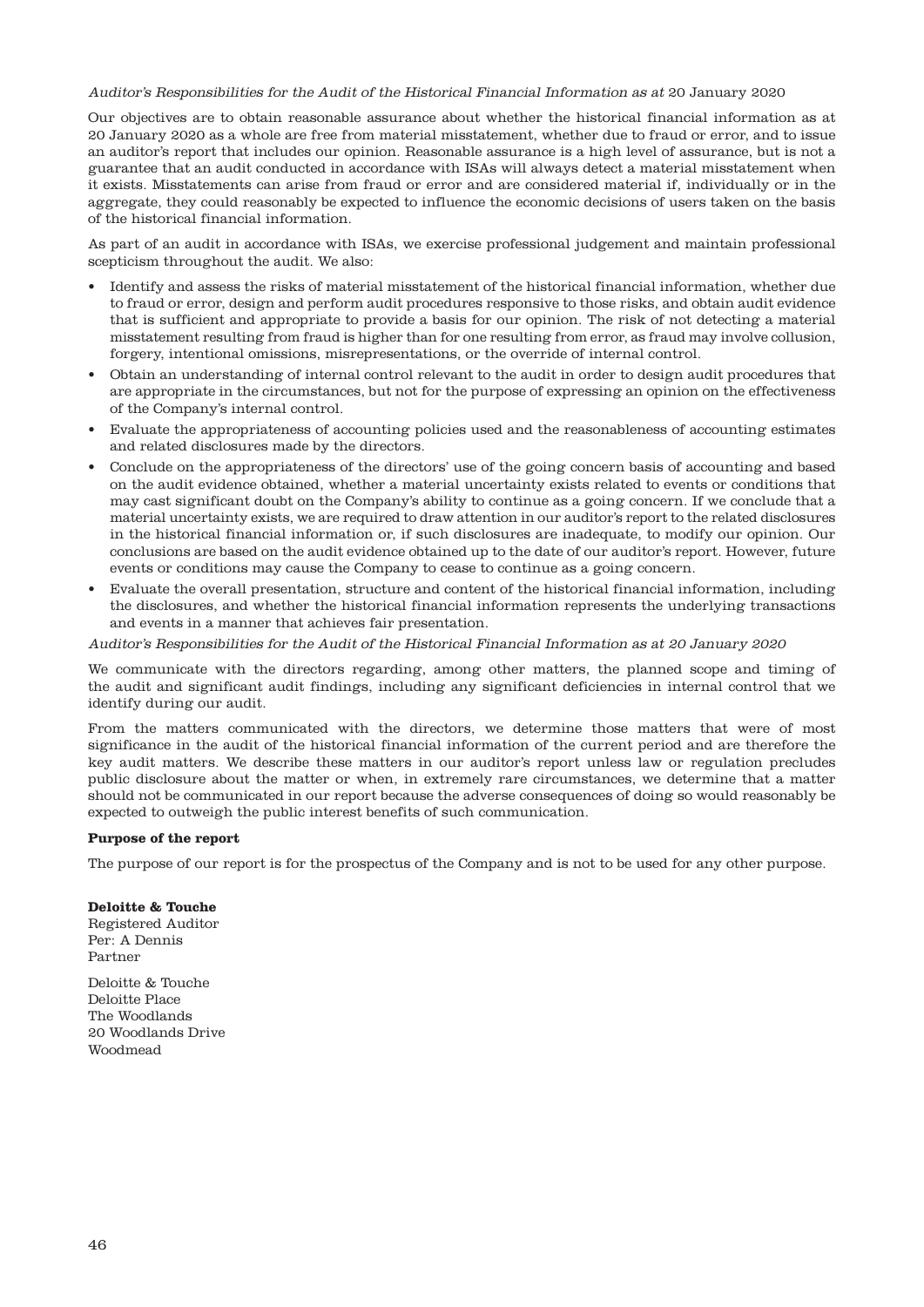# **SABVEST'S CONSOLIDATED AUDITED FINANCIAL INFORMATION FOR THE 3 YEARS ENDED 31 DECEMBER 2018**

This annexure contains a report of the historical information of Sabvest. The information is an extraction from the full audited consolidated financial statement of Sabvest, which were prepared in accordance with the International Financial Reporting Standards (IFRS), the JSE Limited's Listings Requirements and the requirements of the Companies Act, No. 71 of 2008.

The information presented in this annexure is the responsibility of the directors of Sabvest.

The preparation of these financial statements was supervised by the Chief Financial Officer R Pleaner CA(SA).

Full sets of these financial results can be found on the Sabvest website www.sabvest.com

## **CONSOLIDATED STATEMENTS OF FINANCIAL POSITION**

|                                                                                                                                                                                  | Audited<br>31 December<br>2018<br>R'000 | Audited<br>31 December<br>2017<br>R'000                          | <b>Restated</b><br>Audited<br>31 December<br>2016<br>R'000 |
|----------------------------------------------------------------------------------------------------------------------------------------------------------------------------------|-----------------------------------------|------------------------------------------------------------------|------------------------------------------------------------|
| <b>Non-current assets</b>                                                                                                                                                        | 2 367 060                               | 1 1 3 5 8 8 5                                                    | 2 009 727                                                  |
| Property, plant and equipment<br>Investment holdings                                                                                                                             | 2688<br>2 364 372                       | 1 0 5 0<br>1 1 3 4 8 3 5                                         | 1 3 6 5<br>2 008 362                                       |
| Unlisted equity investments<br>Listed investments<br>Listed investments held indirectly                                                                                          | 1707546<br>566 699<br>90 127            | 652 547<br>332 279<br>150 009                                    | 1 421 820<br>474 492<br>112 050                            |
| <b>Current assets</b>                                                                                                                                                            | 452 538                                 | 1 514 928                                                        | 158 207                                                    |
| Finance advances and receivables<br>Listed investments held indirectly (held-for-sale)<br>Listed equity portfolio<br>Equity investment<br>Listed bond portfolio<br>Cash balances | 34 987<br>65985<br>101 993<br>249 573   | 1 388 447<br>101 556<br>24 867<br>$\overline{\phantom{0}}$<br>58 | 3858<br>151 262<br>23 003<br>128 259<br>3 0 8 7            |
| Total assets                                                                                                                                                                     | 2819598                                 | 2650813                                                          | 2 167 934                                                  |
| <b>Ordinary shareholders' equity</b>                                                                                                                                             | 2446148                                 | 2 303 945                                                        | 1 659 255                                                  |
| Share capital and premium<br>Non-distributable reserves<br>Accumulated profit                                                                                                    | 851<br>143818<br>2 301 479              | 29 288<br>42 295<br>2 232 362                                    | 34 400<br>54 513<br>1 570 342                              |
| <b>Non-current liabilities</b>                                                                                                                                                   | 277 109                                 | 235 807                                                          | 413 689                                                    |
| Interest-bearing debt<br>Deferred tax liabilities                                                                                                                                | 100 000<br>177 109                      | 110 000<br>125 807                                               | 90 000<br>323 689                                          |
| <b>Current liabilities</b>                                                                                                                                                       | 96 341                                  | 111 061                                                          | 94 900                                                     |
| Interest-bearing debt                                                                                                                                                            | 66 176                                  | 70 897                                                           | 77 732                                                     |
| Current portion of interest-bearing debt<br>Equity portfolio finance<br>Interest-bearing debt                                                                                    | 40 000<br>26 176                        | 30 000<br>7685<br>33 212                                         | 30 000<br>36 577<br>11 155                                 |
| Accounts payable<br>Provisions                                                                                                                                                   | 12654<br>17511                          | 10728<br>29 436                                                  | 5 3 4 3<br>11915                                           |
| Total equity and liabilities                                                                                                                                                     | 2819598                                 | 2650813                                                          | 2 167 934                                                  |
| Net asset value per share-cents *                                                                                                                                                | 5852                                    | 5 0 8 5                                                          | 3646                                                       |

\* Additional disclosure to comply with Rule 8.11 of the JSE Listings Requirements.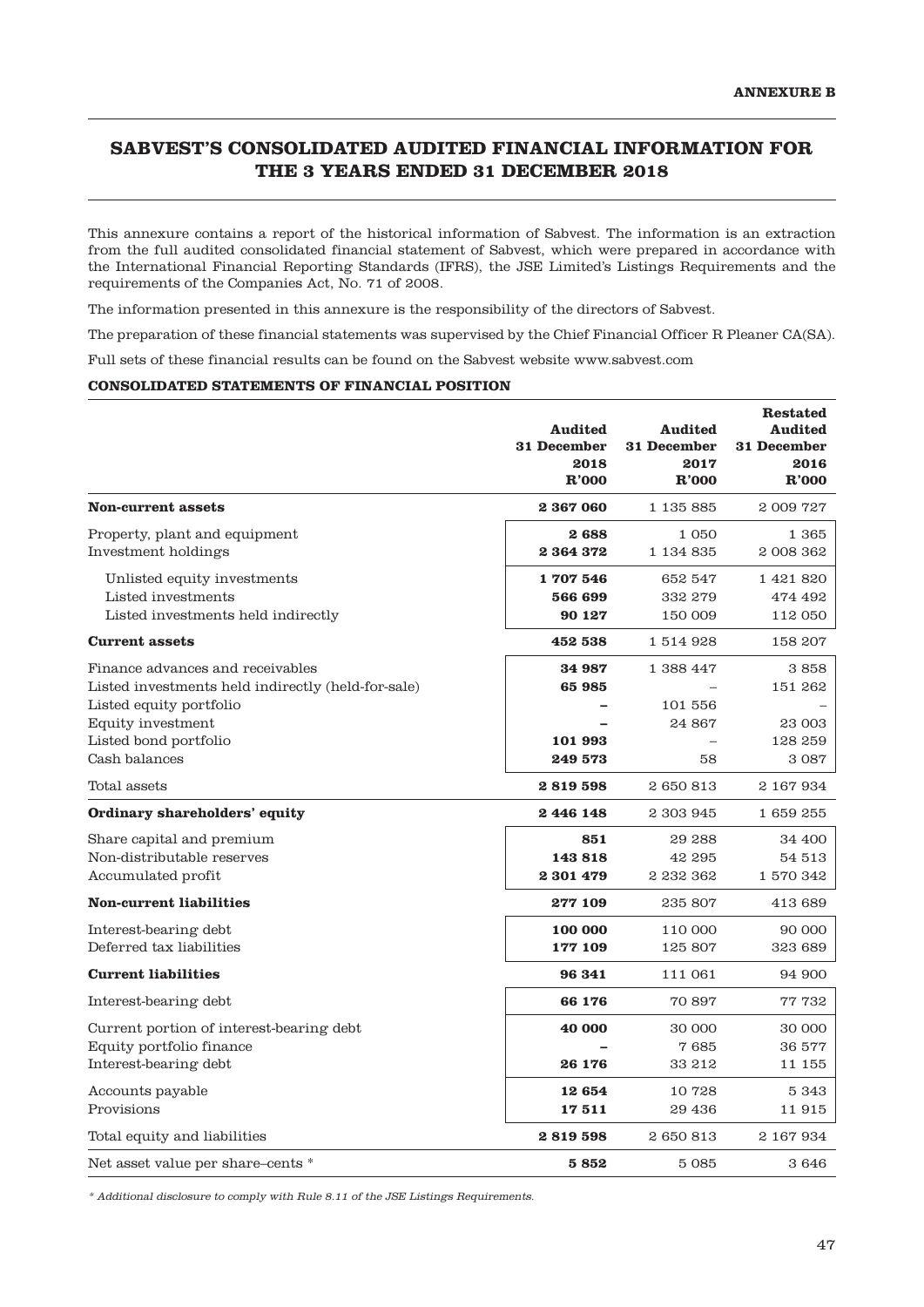## **CONSOLIDATED STATEMENTS OF COMPREHENSIVE INCOME**

|                                                                                                                                                          | <b>Audited</b><br>31 December<br>2018<br>R'000 | <b>Audited</b><br>31 December<br>2017<br>R'000 | <b>Restated</b><br><b>Audited</b><br>31 December<br>2016<br>R'000 |
|----------------------------------------------------------------------------------------------------------------------------------------------------------|------------------------------------------------|------------------------------------------------|-------------------------------------------------------------------|
| Gross income from operations and investments                                                                                                             | 364 351                                        | 570 934                                        | 111 329                                                           |
| Dividends received<br>Interest received                                                                                                                  | 53 557<br>27758                                | 94 273<br>7117                                 | 63 340<br>10 980                                                  |
| Forex gain<br>Income/(loss) on financial instruments and shares<br>Fees and sundry income<br>Fair value adjustments to investments                       | 21 681<br>68 405<br>2047<br>190 903            | (22558)<br>1 362<br>490 740                    | 5 3 1 3<br>1 147<br>30 549                                        |
| - Listed<br>- Listed held indirectly<br>– Unlisted                                                                                                       | (89653)<br>6 1 0 3<br>274 453                  | (44022)<br>(67091)<br>601 853                  | (170103)<br>42 678<br>157974                                      |
| Transactional costs<br>Net reversal of impairment/(impairments)<br>Fair value loss on initial recognition of interest-free loans<br>Interest paid        | (11877)<br>851<br>(3907)<br>(16752)            | (633)<br>(1506)<br>(15839)                     | (518)<br>(15175)                                                  |
| Net income before operating expenses<br>Less: Expenditure                                                                                                | 332 666<br>(43281)                             | 552 956<br>(62474)                             | 95 636<br>(24329)                                                 |
| Operating costs - fixed<br>Operating costs - variable<br>Depreciation                                                                                    | (2722)<br>(15487)<br>(572)                     | (26323)<br>(35785)<br>(366)                    | (23943)<br>(386)                                                  |
| Net income before taxation<br>Taxation                                                                                                                   | 289 385<br>(51302)                             | 490 482<br>197882                              | 71 307<br>(67133)                                                 |
| - current year<br>- CGT arising from change in inclusion rate                                                                                            | (51302)                                        | 197882                                         | (11 422)<br>(55711)                                               |
| Net income for the year attributable to equity shareholders<br>Translation of foreign subsidiary *                                                       | 238 083<br>101 523                             | 688 364<br>(12217)                             | 4 1 7 4<br>(15961)                                                |
| Total comprehensive income for the year attributable to<br>equity shareholders                                                                           | 339 606                                        | 676 147                                        | (11787)                                                           |
| Earnings per share $-$ cents **/***<br>Headline earnings per share-cents **/***<br>Dividends per share-cents ***<br>Special dividend per share-cents *** | 531,3<br>530,9<br>68,0<br>0                    | 1 517,3<br>1 517,3<br>61,0<br>O                | 9,2<br>9,2<br>55,0<br>100                                         |

 $^\ast$  This item may subsequently be classified to profit and loss.

\*\* There are no diluting instruments.

\*\*\* Additional disclosure to comply with Rule 8.11 of the JSE Listings Requirements.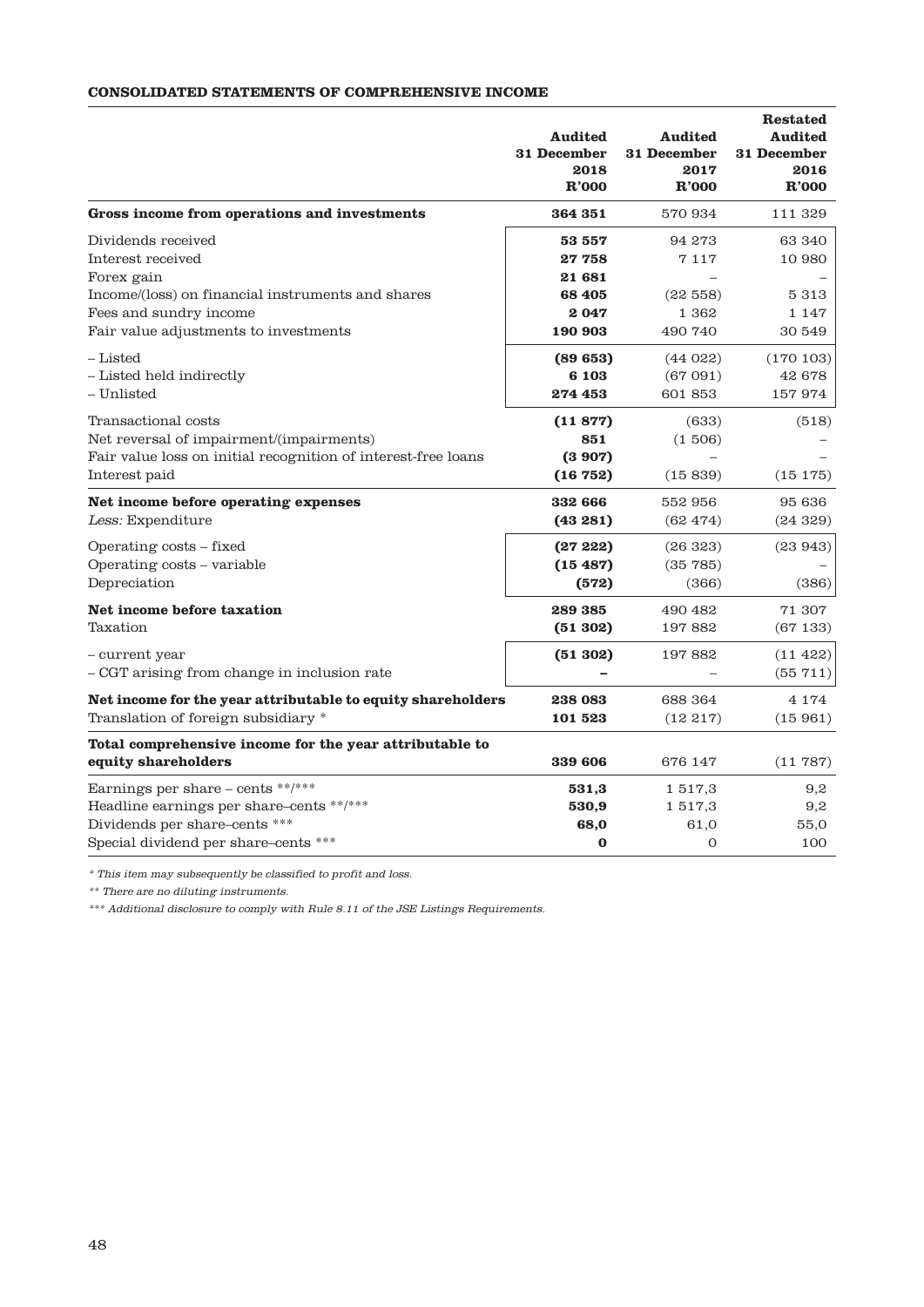# **CONSOLIDATED STATEMENTS OF CASH FLOWS**

|                                                         | Audited<br>2018<br>R'000 | <b>Audited</b><br>2017<br>R'000 | <b>Audited</b><br>2016<br>R'000 |
|---------------------------------------------------------|--------------------------|---------------------------------|---------------------------------|
| Cash flows (utilised in)/from operating activities      | (52 477)                 | 20766                           | (2077)                          |
| Net income for the year                                 | 238 083                  | 688 364                         | 4 1 7 4                         |
| Adjustments for:                                        |                          |                                 |                                 |
| Depreciation                                            | 572                      | 366                             | 386                             |
| Fair value adjustments to investments                   | (190903)                 | (490740)                        | (30549)                         |
| Fair value loss on initial recognition of               | 3 907                    |                                 |                                 |
| interest-free loans                                     |                          |                                 |                                 |
| Interest received                                       | (377)                    |                                 |                                 |
| Deferred taxation                                       | 51 302                   | (197882)                        | 67 133                          |
| (Net reversal of impairments)/impairment                | (851)                    | 1506                            | (15)                            |
| Other (loss)/income on financial instruments and shares | (68, 405)                | 22 591                          | (5419)                          |
| Loss on sale of property, plant and equipment           | (155)                    |                                 | 5                               |
| Provisions                                              | (13253)                  | 17 199                          | (11854)                         |
| Increase in accounts payable                            | 3 254                    | 5706                            | (2 210)                         |
| <b>Cash flows from operations</b>                       | 23 174                   | 47 110                          | 21 651                          |
| Dividends paid - ordinary                               | (30345)                  | (26344)                         | (23 728)                        |
| Dividends paid - special                                | (45306)                  |                                 |                                 |
| Cash flows from investing activities                    | 438 465                  | (31848)                         | (101748)                        |
| Purchase of property, plant and equipment               | (2355)                   | (51)                            | (387)                           |
| Purchase of investment holdings and                     |                          |                                 |                                 |
| offshore portfolios                                     | (1557661)                | (240 877)                       | (328014)                        |
| Proceeds from sale of investment holdings and offshore  |                          |                                 |                                 |
| portfolios                                              | 643 431                  | 207 675                         | 156 450                         |
| Decrease in offshore cash investment portfolio          |                          |                                 | 66 954                          |
| Proceeds from sale of fixed assets                      | 300                      |                                 |                                 |
| Increase in loans to subsidiaries                       |                          |                                 |                                 |
| Proceeds of special dividend                            | 1 387 500                |                                 |                                 |
| Decrease in finance advances and receivables            | (32750)                  | 1 4 0 5                         | 3 249                           |
| Cash effects of financing activities                    | (136 473)                | 8 0 5 3                         | 51 881                          |
| Increase in long-term loan                              |                          | 20 000                          | 20 000                          |
| (Decrease)/increase in other interest-bearing debt      | (7036)                   | 22 057                          | 1915                            |
| Purchase of company shares held in treasury             | (1143)                   | (5112)                          | (6611)                          |
| Repurchase of company shares                            | (120 609)                |                                 |                                 |
| Distribution received from share trust                  |                          |                                 |                                 |
| Decrease in loan from share trust                       |                          |                                 |                                 |
| Decrease in equity portfolio finance                    | (7685)                   | (28892)                         | 36 577                          |
| Change in cash and cash equivalents                     | 249 515                  | (3029)                          | (51944)                         |
| Cash and cash equivalents at beginning of year          | 58                       | 3 0 8 7                         | 55 031                          |
| Cash and cash equivalents at end of year                | 249 573                  | 58                              | 3 0 8 7                         |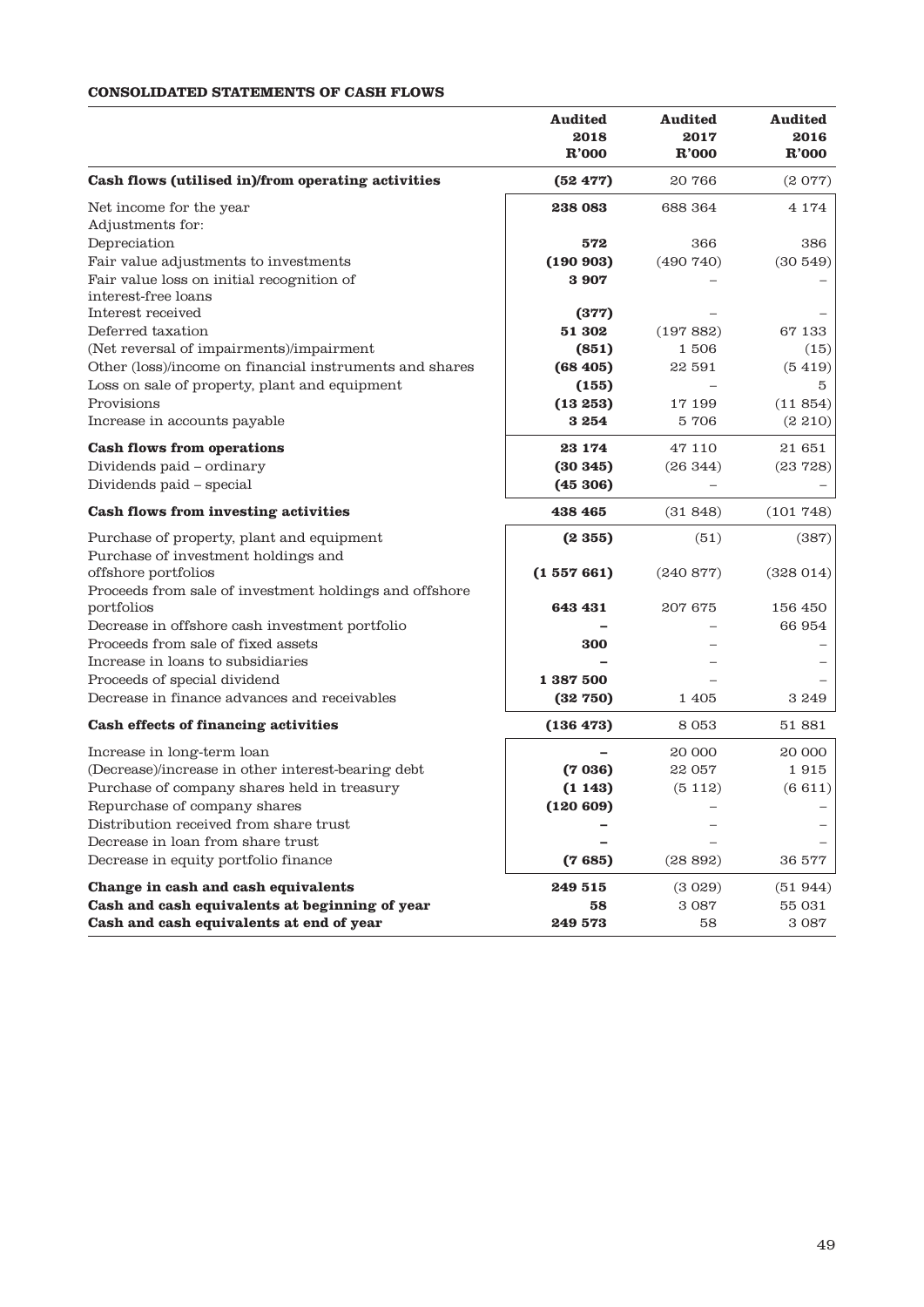## **CONSOLIDATED CHANGES IN EQUITY**

|                                           | Share-<br>capital<br>R'000 | <b>Share</b><br>premium<br>R'000 | Non-<br>distribut-<br>able<br>reserves<br>R'000 | Accu-<br>mulated<br>profit<br>R'000 | <b>Total</b><br>R'000 |
|-------------------------------------------|----------------------------|----------------------------------|-------------------------------------------------|-------------------------------------|-----------------------|
| Balance as at 1 January 2016              | 856                        | 40 155                           | 70 475                                          | 1589896                             | 1701382               |
| Total comprehensive (loss)/income for the |                            |                                  |                                                 |                                     |                       |
| year                                      | $\overline{\phantom{0}}$   |                                  | (15961)                                         | 4 1 7 4                             | (11787)               |
| Accumulated loss in share trust           |                            |                                  | (1)                                             |                                     | (1)                   |
| Shares held in treasury – written back    |                            | 5 5 9 3                          |                                                 |                                     | 5 5 9 3               |
| Shares held in treasury                   | (1)                        | (12 203)                         |                                                 |                                     | (12, 204)             |
| Dividends paid                            | $\overline{\phantom{0}}$   |                                  |                                                 | (23728)                             | (23728)               |
| Balance as at 1 January 2017 (Audited)    | 855                        | 33 545                           | 54 513                                          | 1570342                             | 1659255               |
| Total comprehensive (loss)/income         |                            |                                  |                                                 |                                     |                       |
| for the year                              |                            |                                  | (12217)                                         | 688 364                             | 676 147               |
| Accumulated loss in share trust           |                            |                                  | (1)                                             |                                     | (1)                   |
| Shares held in treasury – written back    | 1                          | 12 203                           |                                                 |                                     | 12 204                |
| Shares held in treasury                   | (5)                        | (17311)                          | —                                               |                                     | (17316)               |
| Dividends paid                            | $\overline{\phantom{0}}$   |                                  |                                                 | (26344)                             | (26344)               |
| Balance as at 1 January 2018 (Audited)    | 851                        | 28 437                           | 42 295                                          | 2 232 362                           | 2 303 945             |
| Total comprehensive (loss)/income         |                            |                                  |                                                 |                                     |                       |
| for the year                              |                            |                                  | 101 523                                         | 238 083                             | 339 606               |
| Shares held in treasury - written back    | 5                          | 17311                            |                                                 |                                     | 17316                 |
| Shares cancelled                          | (5)                        | (45748)                          |                                                 | (93315)                             | (139068)              |
| Dividends paid                            |                            |                                  |                                                 | (75651)                             | (75651)               |
| Balance as at 31 December 2018 (Audited)  | 851                        |                                  | 143818                                          | 2 301 479                           | 2446148               |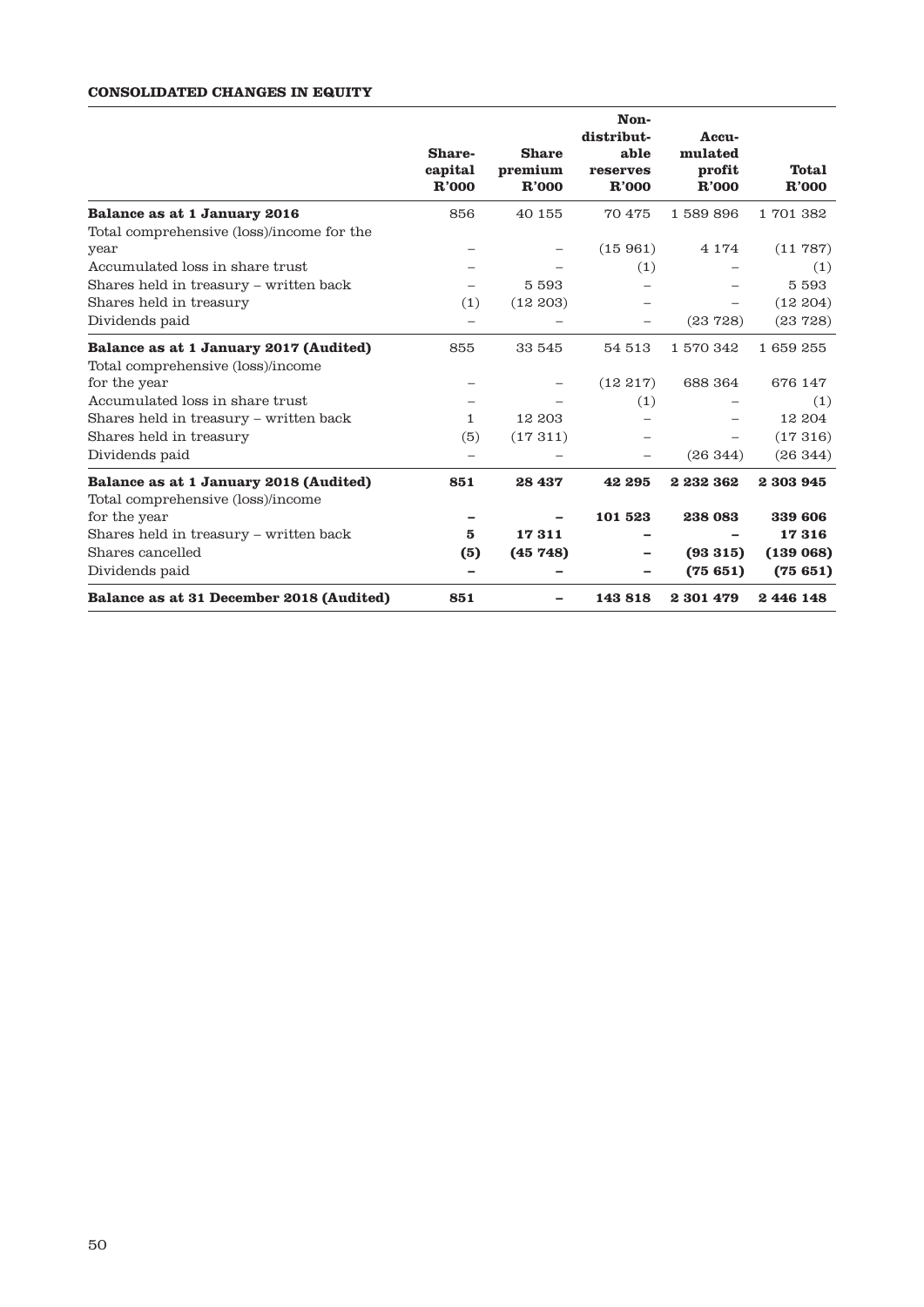## **ACCOUNTING POLICIES**

for the year ended 31 December 2018

### **Accounting policies**

The financial statements have been prepared in accordance with International Financial Reporting Standards (IFRS), the requirements of the Companies Act, No. 71 of 2008, SAICA Financial Reporting Guides as issued by the Accounting Practices Committee and Financial Pronouncements as issued by the Financial Reporting Standards Council. They have been prepared on the historical cost basis, except for certain financial instruments which are measured at fair value or at amortised cost. The significant accounting policies and methods of computation are consistent in all material respects with those applied in the previous financial year, other than the standards which were adopted in the current year.

The group has adopted the revised or amended accounting standards which includes IFRS 9 and IFRS 15, issued by the International Accounting Standards Board (IASB) and the IFRS Interpretations Committee (IFRIC) which were effective and applicable to the group from 1 January 2018. In the current year, the Group has applied IFRS 9 Financial Instruments (as revised in July 2014) that is effective for an annual period that begins on or after 1 January 2018. No adjustments were required on adoption of this standard and there has been no impact on financial instruments that have previously been reported. In the current year, the Group has applied IFRS 15 Revenue from Contracts with Customers (as amended in April 2016) which is effective for an annual period that begins on or after 1 January 2018. IFRS 15 introduced a 5-step approach to revenue recognition. The application of IFRS 15 has not had a significant impact on the financial position and/or financial performance of the Group.

The principal accounting policies adopted are set out below.

#### **Basis of consolidation**

The consolidated financial statements incorporate the financial statements of the company and entities controlled by the company (its subsidiaries) made up to 31 December each year. Control is achieved when the company has the power over the investee, is exposed or has rights to variable returns from its involvement with the investee, and has the ability to use its power to affects its returns.

The company reassesses whether or not it controls an investee if facts and circumstances indicate that there are changes to one or more of the three elements of control listed above.

On acquisition, the assets and liabilities and contingent liabilities of a subsidiary are measured at their fair value. Any excess of the cost at acquisition over the fair values of the identifiable net assets acquired is recognised as goodwill. If the cost is less than the fair value of the identifiable net assets acquired (ie a discount on acquisition), this difference is credited to profit or loss in the period of acquisition.

All inter-company transactions and balances are eliminated on consolidation.

#### **Investments**

All investments are accounted for at fair value in terms of Investment Entities.

Where investments are listed equities, fair value is calculated as market value. Should the disposal of any investment be restricted, then the market value is reduced by a discount to arrive at fair value. Gains and losses arising from changes in the fair value are included in the statement of comprehensive income for the period. On disposal of the investments the profit or loss is accounted for as the difference between the consideration received and the fair value of the investment at the commencement of the financial year.

Where investments are unlisted equities, fair value is calculated using the maintainable earnings model. Maintainable earnings are based on historic and projected Earnings Before Interest, Taxation, Depreciation and Amortisation (EBITDA) as appropriate. The multiples are selected after considering peer group multiples and adjusting as appropriate. The resultant valuations are then adjusted for net cash or net debt balances. They may be measured for reasonableness against net asset value (if this is a relevant metric), recent transaction prices and/or Discounted Cash Flow (DCF) valuations.

For other unlisted investments fair value is determined using an appropriate valuation model.

#### **Financial instruments**

Financial assets and financial liabilities are recognised on the group's statement of financial position when the group has become a party to the contractual provisions of the instrument.

Financial instruments recognised on the statement of financial position include cash and cash equivalents, investments, finance advances and receivables, accounts payable and borrowings.

Equity instruments issued are recorded as the proceeds received net of direct issue costs.

Accounts payable are initially measured at fair value and are subsequently measured at amortised cost, using the effective interest rate method.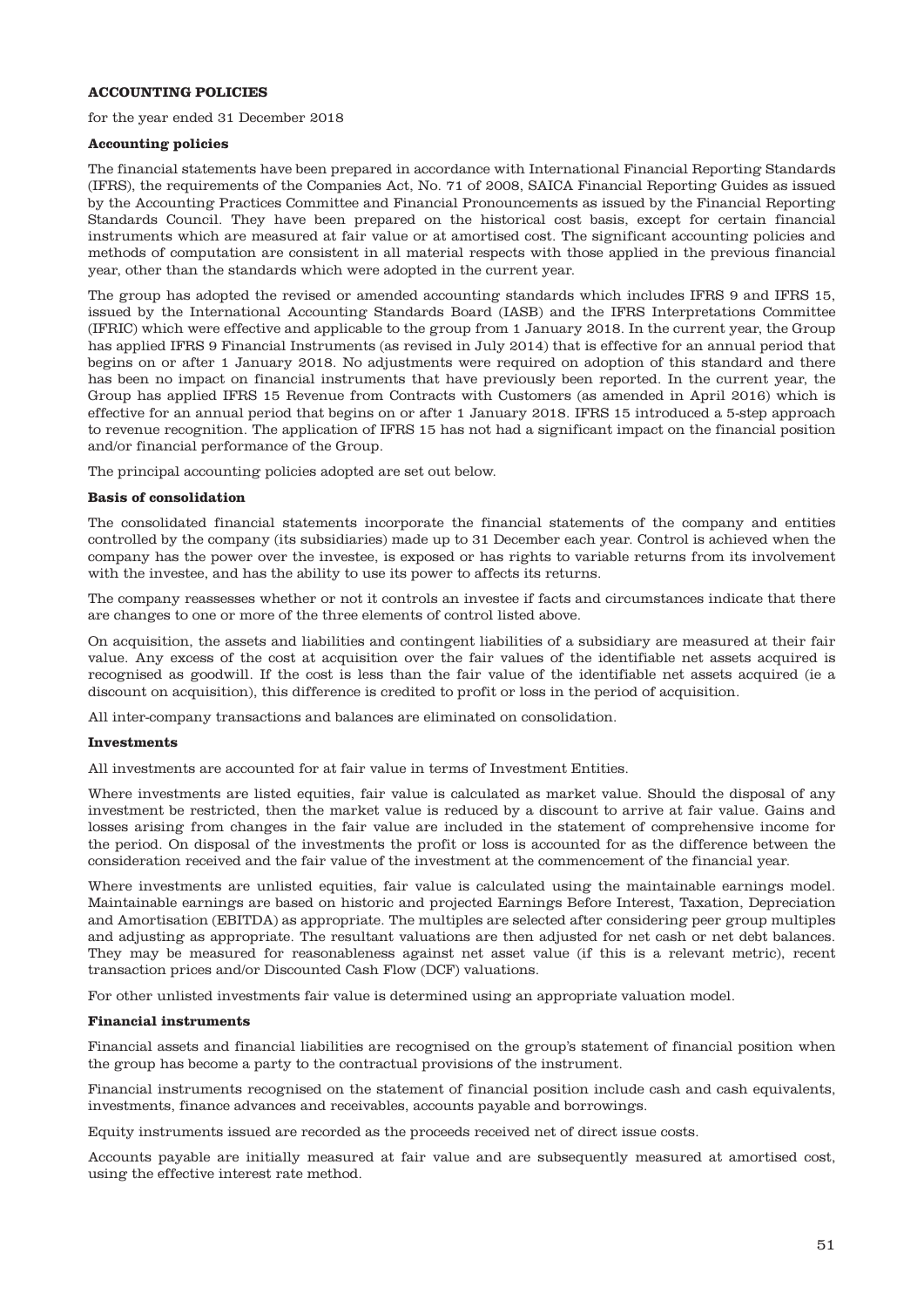Changes in the fair value of derivative financial instruments that are designated and effective as cash flow hedges are recognised in other comprehensive income. Amounts deferred in equity are recognised in the statement of comprehensive income in the same period in which the hedged firm commitment or forecast transaction affects net profit or loss.

Interest-bearing loans and overdrafts are recorded as the amounts of the proceeds received, net of direct raising costs. Finance charges, including premiums payable on settlement or redemption, are accounted for on an accrual basis and are added to the carrying amount of the instrument to the extent that they are not settled in the period in which they arise.

Originated loans and receivables are measured initially at cost. The loans and receivables are measured subsequently at amortised cost using the effective interest rate method. If the terms of a loan or receivable are not market-related, the payments are discounted at a market-related rate to determine the fair value at initial recognition.

Cash and cash equivalents comprise cash on hand and demand deposits, and other short-term highly liquid investments that are readily convertible to a known amount of cash and are subject to an insignificant risk of changes in value, offset by other current interest-bearing debt.

Long-term investments are measured at fair value. They are recognised as being held for trading purposes and gains or losses in fair value are included in the statement of comprehensive income for the period. Where investments are listed equities, the fair value is calculated using market value and where the investments are unlisted equities the fair value is calculated using inputs that are observable either directly or indirectly.

On disposal of investments the profit or loss is accounted for as the difference between the consideration received and the carrying value of the investment and is included in the statement of comprehensive income.

Redeemable or callable reset bonds purchased to hold to maturity or to call/reset dates are recognised at cost. Any surplus or discount to the maturity or call values are accounted for over the period to maturity/call and the investments are accounted for accordingly. The carrying values calculated on this basis are regarded as appropriate estimates of fair value at the reporting date.

Specific impairment provisions or debt write-offs may be deducted from finance advances and receivables or investments where in the opinion of the directors, taking into account that as a result of one or more events that occurred after the initial recognition of the asset, the estimated future cash flows from the asset have been impacted, recoverability is doubtful or unlikely.

#### **Treasury shares**

Ordinary and 'N' ordinary shares in Sabvest Limited held by any subsidiary are classified as treasury shares in the Statement of Changes in Equity. Treasury shares are treated as a reduction from the issued and weighted average number of shares in issue and the cost price of the shares is presented as a deduction from equity.

#### **Property, plant and equipment**

Property, plant and equipment is reflected at cost less accumulated depreciation and any recognised impairment loss on the following basis:

Office furniture, equipment, computers and leasehold improvements 10% – 33%

Motor vehicles 20%

Depreciation is charged so as to write-off the cost or valuation of assets to residual value over their estimated useful lives, using the straight-line basis.

The gain or loss arising on disposal of assets is determined as to the difference between the sale proceeds and the carrying amount of the assets and is recognised in profit or loss.

#### **Foreign currencies**

The individual financial statements of each group entity are presented in the currency of the primary economic environment in which the entity operates (its functional currency). For the purpose of the consolidated financial statements, the results and financial position of each entity are expressed in Rands, which is the functional currency of the company, and the presentation currency for the consolidated financial statements.

In preparing the financial statements of the individual entities, transactions in currencies other than the entity's functional currency (foreign currencies) are recorded at the rates of exchange prevailing on the dates of the transactions. At the end of each reporting date, monetary items denominated in foreign currencies are retranslated at the rates prevailing at the end of each reporting date. Non-monetary items carried at fair value that are denominated in foreign currencies are retranslated at the rates prevailing on the date when the fair value was determined. Non-monetary items that are measured in terms of historical cost in a foreign currency are not retranslated.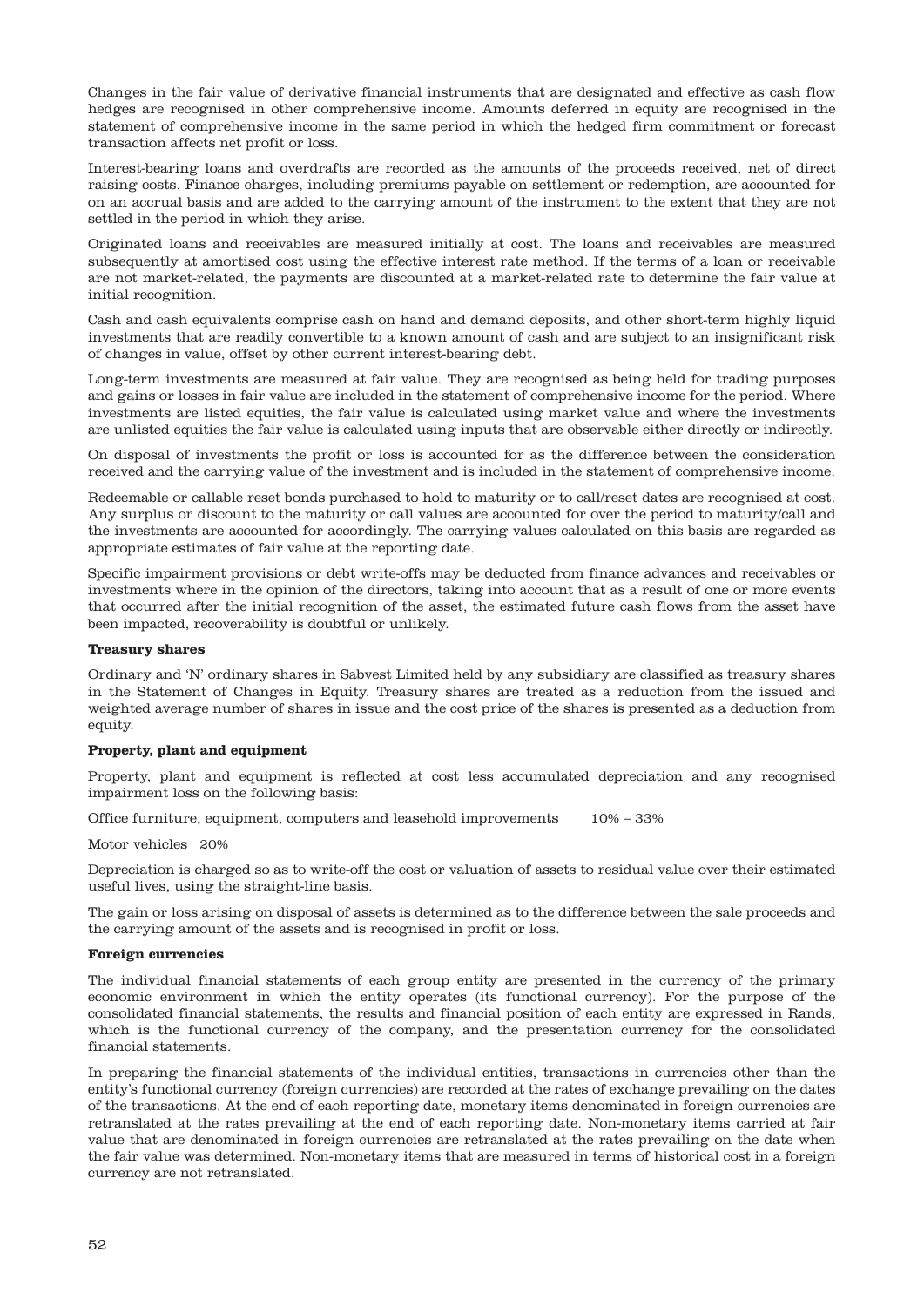Exchange differences arising on the settlement of monetary items, and on the retranslation of monetary items, are included in profit or loss for the period. Exchange differences arising on the retranslation of non-monetary items carried at fair value are included in profit or loss for the period except for differences arising on the retranslation of non-monetary items in respect of which gains and losses are recognised in other comprehensive income. For such non- monetary items, any exchange component of that gain or loss is also recognised directly in equity.

For the purpose of presenting consolidated financial statements, the assets and liabilities of the group's foreign operations (including comparatives) are expressed in Rands using exchange rates prevailing at the end of each reporting date. Income and expense items (including comparatives) are translated at the average exchange rates for the period, unless exchange rates fluctuated significantly during that period, in which case the exchange rates at the dates of the transactions are used. Exchange differences arising, if any, are recognised in other comprehensive income and transferred to the group's translation reserve. Such translation differences are recognised in profit or loss in the period in which the foreign operation is disposed of.

#### **Impairment provisions**

Associate companies and investments are considered annually for impairments in value. If, in the opinion of the directors there is an impairment, an impairment provision is deducted from the carrying value of the associate company or investment. Impairment provisions created or reversed during the year are written off/ written back through the statement of comprehensive income. Where there is a reversal of an impairment loss the asset is increased to the estimated recoverable value which will not be greater than the carrying value had no impairment loss been recognised in the prior years.

At the end of each reporting date, the group reviews the carrying amounts of its other tangible assets to determine whether there is any indication that those assets have suffered an impairment loss. If any such indication exists, the recoverable amount of the asset is estimated in order to determine the extent of the impairment loss (if any).

Recoverable amount is the higher of fair value less costs to sell and value in use.

If the recoverable amount of an asset is estimated to be less than its carrying amount, the carrying amount of the asset is reduced to its recoverable amount. An impairment loss is recognised immediately in profit or loss.

Where an impairment loss subsequently reverses, the carrying amount of the asset (cash-generating unit) is increased to the revised estimate of its recoverable amount, but so that the increased carrying amount does not exceed the carrying amount that would have been determined had no impairment loss been recognised for the asset (cash-generating unit) in prior years. A reversal of an impairment loss is recognised immediately in profit or loss, unless the relevant asset is carried at a revalued amount, in which case the reversal of the impairment loss is treated as a revaluation increase.

#### **Provisions**

Provisions are recognised when the group has a present obligation (legal or constructive) as a result of a past event, it is probable that the group will be required to settle the obligation, and a reliable estimate can be made of the amount of the obligation.

A provision for the long-term incentive plan (LTIP), measured annually and calculated on the growth in the notional investments, is expensed annually and the total amount expected to be paid is shown as a liability.

The amount recognised as a provision is a best estimate of the consideration to settle the obligation at the reporting date taking into account the risks and uncertainties surrounding the obligation.

#### **Revenue recognition**

Revenue is measured based on the consideration to which the Group expects to be entitled and excludes amounts collected on behalf of third parties. The Group recognises revenue when it transfers control of a service to a customer.

Revenue also includes dividends which are recorded in accordance with IFRS 9. Dividends are recognised in profit or loss when:

- (a) the entity's right to receive payment of the dividend is established;
- (b) it is probable that the economic benefits associated with the dividend will flow to the entity; and
- (c) the amount of the dividend can be measured reliably.

Interest is recognised on a time proportion basis.

Capitalisation shares elected in lieu of a cash dividend are accounted for in investment income at the cash dividend equivalent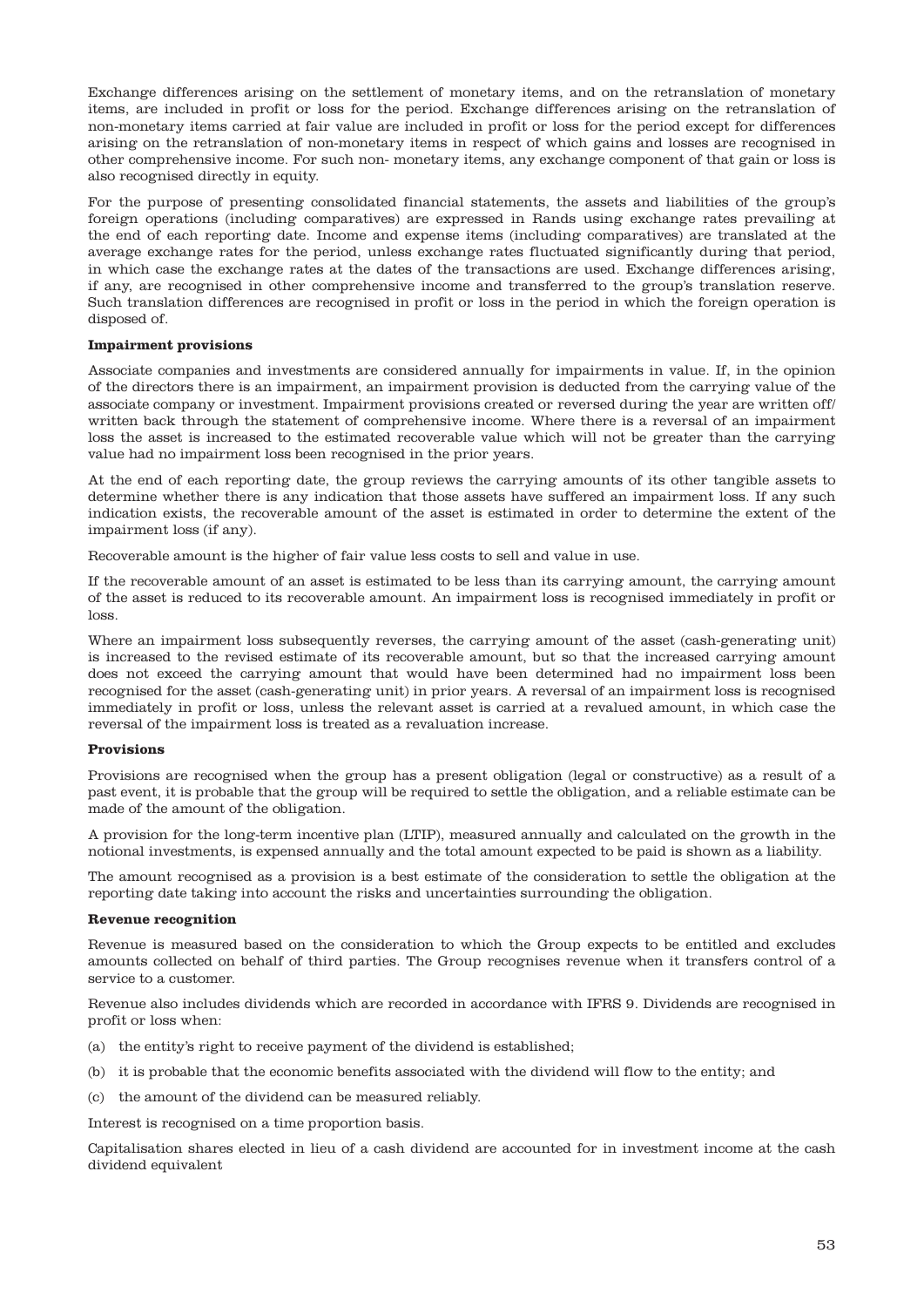#### **Lease agreements**

Rentals payable under lease agreements entered into for premises occupied by the group are expensed on a straight-line basis over the term of the relevant lease.

#### **Related party transactions**

All related party transactions are, unless otherwise disclosed, in the normal course of business. Refer to note 22.

## **Retirement benefits and medical aid schemes**

Payments to defined contribution retirement benefit plans are charged and expensed as they fall due.

#### **Taxation**

Income tax expense represents the sum of the tax currently payable and deferred tax.

The tax currently payable is based on taxable profit for the year. Taxable profit differs from profit as reported in the statement of comprehensive income because it excludes items of income or expense that are taxable or deductible in other years and it further excludes items that are never taxable or deductible. The group's liability for current tax is calculated using tax rates that have been enacted or substantively enacted by the end of the reporting period.

Deferred tax is recognised on differences between the carrying amounts of assets and liabilities in the financial statements and the corresponding tax bases used in the computation of taxable profit.

Deferred tax liabilities are generally recognised for all taxable temporary differences and deferred tax assets are recognised to the extent that it is probable that taxable profits will be available against which deductible temporary differences can be utilised. Such assets and liabilities are not recognised if the temporary difference arises from goodwill or from the initial recognition (other than in a business combination) of other assets and liabilities in a transaction that affects neither the taxable profit nor the accounting profit.

Deferred tax liabilities are recognised for taxable temporary differences arising on investments in subsidiaries, associates, long-term and short-term investments and interests in joint ventures, except where the group is able to control the reversal of the temporary difference and it is probable that the temporary difference will not reverse in the foreseeable future.

The carrying amount of deferred tax assets is reviewed at each end of the reporting period and reduced to the extent that it is no longer probable that sufficient taxable profits will be available to allow all or part of the asset to be recovered.

Deferred tax is calculated at the tax rates that are expected to apply in the period when the liability is settled or the asset realised. Deferred tax is charged or credited to profit or loss, except when it relates to items charged or credited directly to equity, in which case the deferred tax is also dealt with in equity.

Deferred tax assets and liabilities are offset when there is a legally enforceable right to set off current tax assets against current tax liabilities and when they relate to income taxes levied by the same taxation authority and the group intends to settle its current tax assets and liabilities on a net basis.

#### **Cash and cash equivalents**

Cash and cash equivalents represent cash at bank.

#### **Borrowing costs**

Borrowing costs are recognised in profit and loss in the period in which they are earned.

#### **Critical judgements and key estimates**

The estimates and assumptions that have a significant risk of causing a material adjustment to the carrying amounts of assets and liabilities are detailed in the notes to the financial statements where applicable.

With regard to the fair value presentation of the investment holdings, both long-term and current, for the listed investments, critical judgement and estimates are limited as external observable market data is used to determine carrying value.

In respect of the unlisted investments which are carried at fair value, significant judgement and estimate is used to select the appropriate valuation model, determine maintainable earnings and estimate the earnings multiple.

With regard to investments held through other entities or instruments, critical judgement is used to consider the underlying investments of the entity/instrument to ensure the appropriate classification of the investment in the group is attained.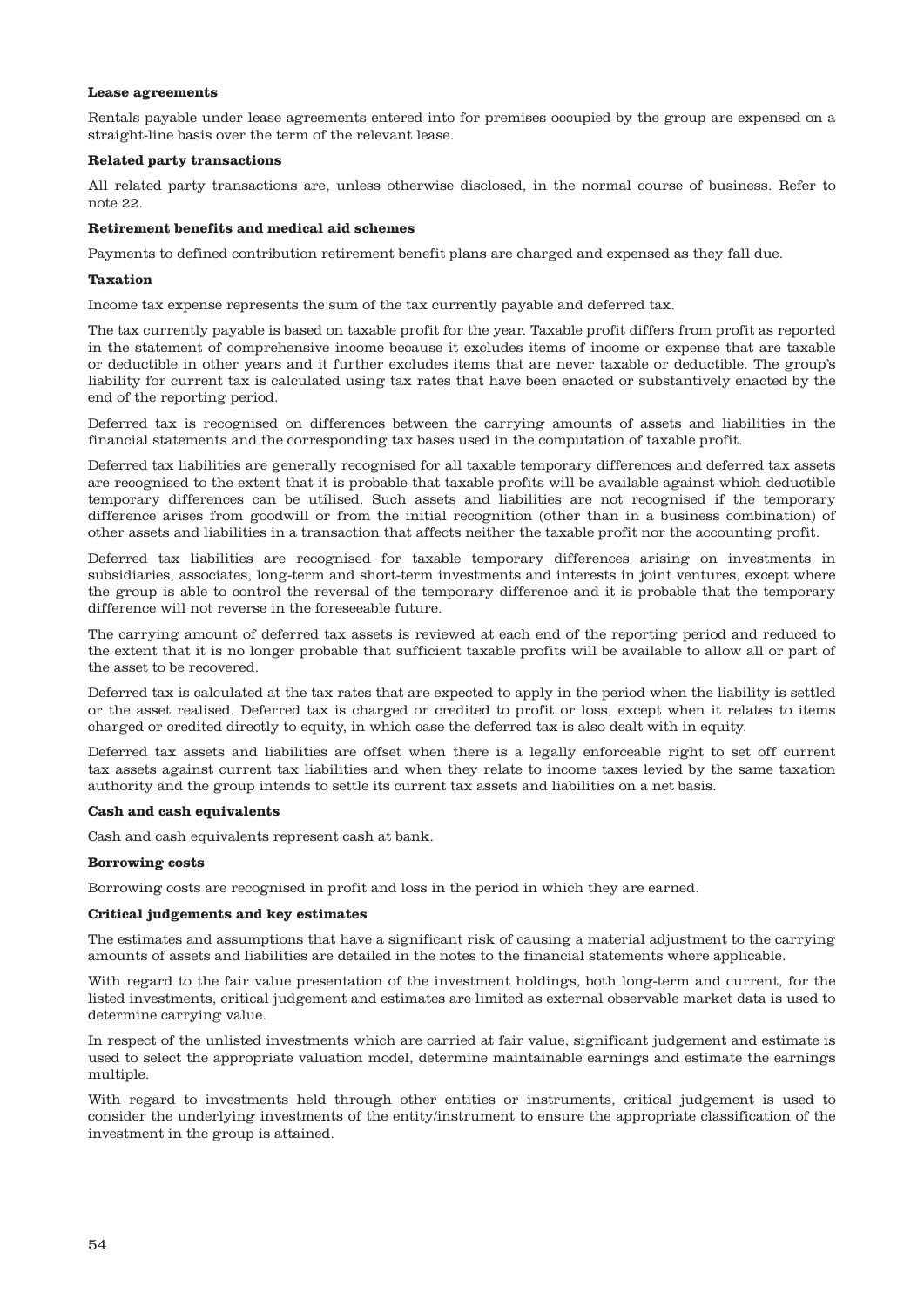### **New/Revised International Financial Reporting Standards Issued**

IFRS 16–Leases: original issue effective 1 January 2019

- IAS 28–Investments in Associates and Joint Ventures: amendments regarding long-term interests in Associates and Joint Ventures effective 1 January 2019
- IFRIC 23–Uncertainty of Income Tax Treatment: original issue effective 1 January 2019

The group does not expect these new or revised accounting standards to have a material impact on the results or financial position. In respect of IFRS 16, the group anticipates the recognition of an use asset and corresponding liability not exceeding R5,5m. Our investee companies results may be impacted in the future.

#### **Commentary of Historical Financial Information**

#### **Report on historical information for the year ended 31 December 2018**

#### **Profile**

Sabvest is an investment group which has been listed on the JSE since 1988. Its ordinary and 'N' ordinary shares are quoted in the Equity Investments Instruments sector. Sabvest has significant interests in six unlisted groups, long-term direct and indirect holdings in seven listed investments and equity funds, and an offshore bond portfolio, all accounted for on a fair value basis. In addition, Sabvest invests in debt instruments and portfolios and undertakes other fee, finance and profit-earning activities from time to time.

## **Changes in investment holdings**

During the period Sabvest:

- increased its interest to 47,5% and provided loan funding to Flexo Line Products (Pty) Ltd;
- purchased 30% of Mandarin Industries Limited (BVI) which owns 100% of the ITL Group (International Trimmings & Labels) internationally for \$33,6m (R398,5m);
- purchased effective 30% and provided funding to ITL Holdings RSA indirectly through Mandarin Holdings (Pty) Ltd (RSA) for R93m, of which R90m is a preference share in Mandarin with a coupon of 11% redeemable 39 months from issue;
- increased its interest in Sunspray Food Ingredients (Pty) Ltd from 22% to 28% as a result of a share buyback from a retiring shareholder for R9,2m;
- purchased 35,72% of JAA Holdings (Pty) Ltd (JAA) which owns 21,24% of DNI 4PL Contracts (Pty) Ltd (DNI) resulting in Sabvest having a look-through interest of 7,59% in DNI for R159,7m;
- purchased 3,2m shares in Brait for R128,5m thereby increasing its holding to 4m shares;
- purchased 21,5m shares in Metrofile Holdings for R69,6m thereby increasing its holding to 46,5m shares, representing 11,3% of Metrofile;
- purchased 250 000 shares in Net1 UEPS Technologies Inc for R30m thereby increasing its holding to 300 000 shares;
- purchased 17m Rolfes shares for R53,5m thereby increasing its direct and indirect holdings in Rolfes to 50m shares, representing a 31% economic interest in Rolfes;
- purchased 6m shares in Corero Network Security Plc for GBP443 000 (R7,9m) thereby increasing its holding to 28m shares, representing a 6,6% interest in Corero;
- invested \$17,5m in a bespoke offshore technology portfolio in February which was realised in full in August;
- invested \$7m in an offshore bond ETF;
- disposed of its offshore general equity portfolio in September for \$7,9m (R116,9m) which is currently held in cash in US dollars;
- repurchased 1 271 Sabvest ordinary shares and 3 502 602 Sabvest 'N' shares for R121,7m and cancelled all the treasury shares held, with the result that at the year end 16 975 293 ordinary shares and 24 826 919 'N' ordinary shares remained in issue;
- Subsequent to the reporting date:
	- − on 30 January 2019 JAA increased its interest in DNI to 34,92%, partially funded by the issue of new JAA shares, which diluted Sabvest's interest in JAA to 28,4% but increased its lookthrough interest in DNI to 9,92%;
	- − effective on 1 March 2019 Sabvest purchased a 10% interest in Masimong Group Holdings (Pty) Ltd, the major investments of which are 25% of Seriti Resources (Pty) Ltd (which owns 90% of Seriti Coal), 49% of Lephalale Coal Mines (Pty) Ltd and 18,1% of Mouton Holdings (Pty) Ltd (which owns 100% of Mouton Citrus and 65% of Carmien Tea);
	- − disposed of its offshore bond portfolio of \$7,3m, the proceeds of which are currently held in cash.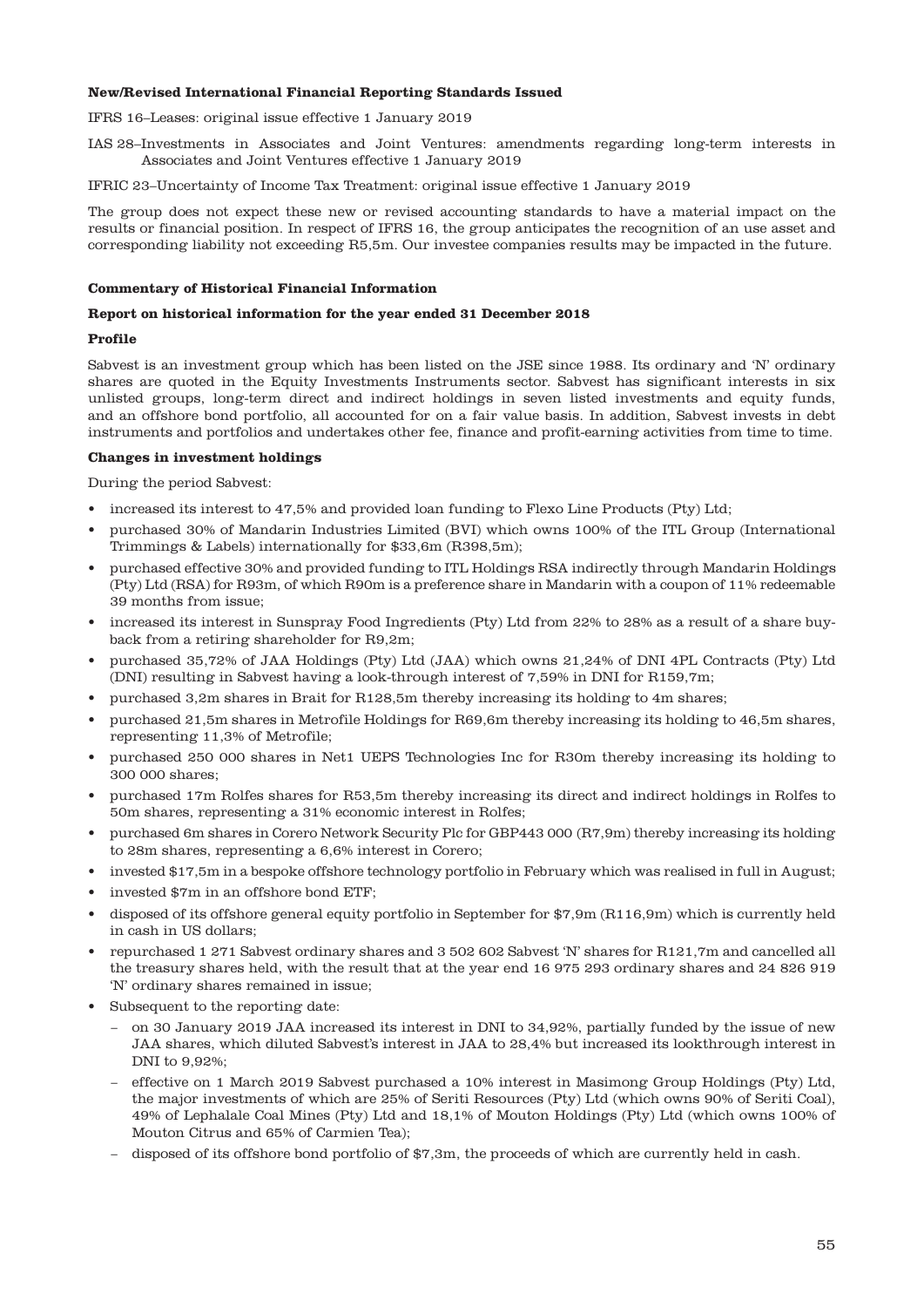## **Financial results**

PAT reduced to R238,1m which Sabvest regards as a more normalised level relative to the exceptional and record results in 2017.

PAT was, however, negatively affected by reductions in the share prices of the group's RSA listed holdings other than Transaction Capital and the Value Capital Partners Fund which performed strongly.

Operating costs reduced due mainly to performance linked incentives in the current year based on a lower level of PAT. Pursuant to the reduction in PAT, HEPS reduced to 530,9 cents.

NAV per share increased by 15,1% to a new high of 5 852 cents per share and shareholders' funds increased to R2 446,1m, notwithstanding the payment of a special dividend of 100 cents per share. The increase in NAV per share was aided by the material share buyback during the year and the resulting 41,8m shares in issue at the reporting date (2017: 45,4m).

## **Listed investments**

- Brait's share price reduced materially pursuant to concerns relating to its interests in the UK with the Brexit uncertainty, the weakness in the retail sector and the effects of the recapitalisation initiatives in New Look.
- The Corero share price continues to be volatile on small volumes but strategically its new relationship with Juniper Networks holds considerable promise.
- Metrofile's earnings have been below expectations and its share price has been weak most of the year.
- Net1 has suffered difficult trading conditions in its post SASSA contract period and its share price has been weak accordingly.
- Rolfes is trading well and has good prospects but has experienced a sideways share price performance.
- Torre Industries has paid a special dividend and its shareholders, including Sabvest, have accepted an offer for the company. The investment is accordingly held for sale
- Transaction Capital continues to trade very satisfactorily. It produced good growth for the year and its share price continues to strengthen.
- The Value Capital Partners Fund experienced a satisfactory increase in value driven in particular by its holding in Altron.
- The group's offshore, technology and general portfolios were sold in Q3 with a satisfactory gain on sale, both in terms of performance and currency.

## **Unlisted industrial investments**

- Classic Food Brands has established its start-up manufacturing facilities, has reached profitability and has material growth prospects.
- DNI is growing strongly with profitability ahead of projections.
- Flexo Line Products traded below expectations due primarily to labour and management issues. Both have been resolved and the company is now trading at improved levels of profitability;
- ITL traded well notwithstanding a competitive market place. Its customer base continues to grow in line with expectations, its comprehensive RFID solution is gaining traction both in South Africa and internationally, it has concluded agreements to increase its interest from 50% to 100% in ITL Bangladesh and its new ITL Ethiopian operation will come on line shortly to service certain new US retail accreditations.
- SA Bias Industries' results were mixed. Flowmax in the UK traded satisfactorily despite disruptions caused by Brexit, Narrowtex and Apparel Components in South Africa experienced challenging local market conditions.
- Sunspray is trading well with profitability ahead of budget.

Unlisted investments are valued using the maintainable earnings model. Current earnings are calculated on an EBITDA basis and also referenced to NOPAT and are moderated if appropriate relative to forward earnings projections.

EBITDA multiples are based on transaction multiples usual for small/medium cap private companies and are in the range of 4 to 6 times. The ITL Group multiple is at a higher level of 9,25 times but which is below the 2018 acquisition multiple. Each resulting calculation is then adjusted for net cash/debt/equivalents to determine net EV.

#### **Future investments**

Sabvest remains focused on unlisted investments but will also hold some listed investments where it is represented on the board and has influence to execute particular strategies. It will use its surplus cash and debt capacity if appropriate. It may also issue new shares but only if the value exchange in the capital allocation decision is compelling.

#### **Partnership principle**

Sabvest has currently and will in the future usually only invest alongside a family, operating or financial partner. This is presently the case in all of its unlisted investments and most of its listed investments.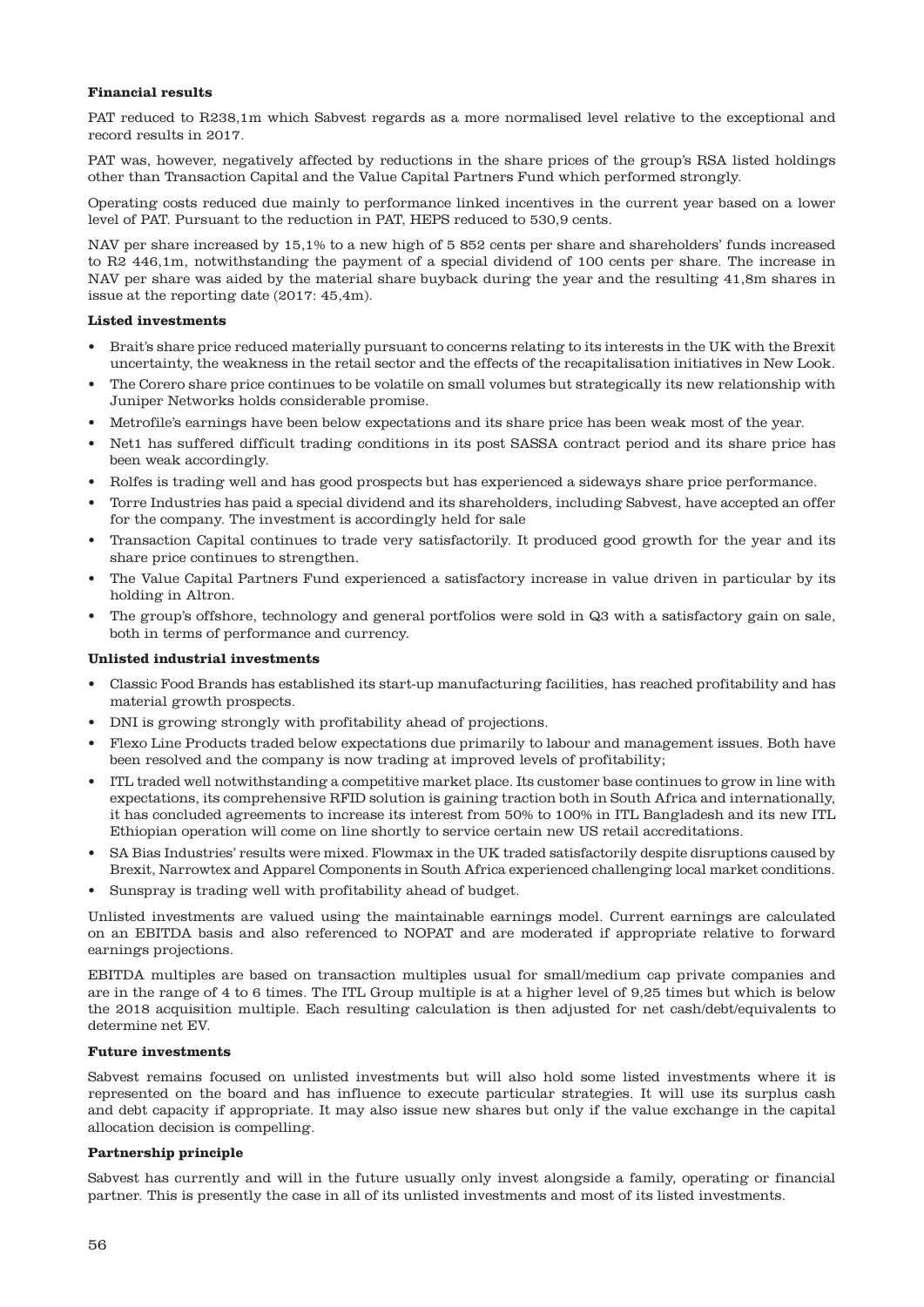## **Capital restructure**

The group is in discussions which may lead to proposals to shareholders to simplify the group's dual share structure. Shareholders will be advised as these progress.

### **Dividends**

Dividends are determined relative to Sabvest's own cash flows from investments and services and capital receipts or special dividends that are not earmarked for new investments.

Dividends are considered twice annually. The normal dividends for the twelve months have been increased by 11% to 68 cents per share.

A special dividend of 100 cents per share was paid in February 2018.

#### **Related parties**

Related party transactions exist between subsidiaries and the holding company, fellow subsidiaries and investee companies, and comprise fees, dividends and income.

Transactions with directors relate to fees and monies lent to the group by individuals and companies controlled by the directors.

## **Restatement of comparative information**

The group has enhanced its disclosure of total operating costs by separating fixed and variable costs to enable shareholders to assess the variability of costs. This has not resulted in any changes to the total amounts reflected in the statements of financial position and comprehensive income.

#### **Directorate**

As advised in the interim results, Ms Lindiwe Mthimunye-Bakoro, M.Com, H.Dip Tax Law, CA(SA) joined the board as an independent non-executive director on 5 June 2018 and is a member of all board committees.

Mr BJT Shongwe has joined the social and ethics committee.

On 1 January 2019 Mr Leon Rood, B.Com, LLB joined Sabvest as an executive director.

#### **King IV compliance**

Sabvest's King IV compliance report is on the Sabvest website and will be updated in the 2018 integrated annual report.

#### **Prospects**

All of the group's unlisted investee companies are budgeting improved profitability in 2019.

In the listed portfolio, Corero, Rolfes, Transaction Capital and Value Capital Partners are performing to expectations but it is obviously not possible to project likely listed share prices. In certain of the investees actions are being taken with the intention of unlocking value appropriately.

We anticipate a satisfactory year in 2019.

#### **Commentary of Historical Financial Information**

#### **Report on historical information for the year ended 31 December 2017**

#### **Profile**

Sabvest is an investment group which has been listed on the JSE since 1988. Its ordinary and "N" ordinary shares are quoted in the Equity Investment Instruments sector.

Sabvest has significant interests in four unlisted industrial groups, long-term direct and indirect holdings in seven listed investments and equity funds, and offshore share and bond portfolios, all accounted for on a fair value basis. In addition, Sabvest invests in debt instruments and portfolios and undertakes other fee and profit earning activities from time to time.

#### **Changes in Investment Holdings**

During the year Sabvest:

- purchased 30% of Classic Food Brands (Pty) Ltd and provided loan seed capital;
- purchased 41 523 shares in Brait for R3,1m, thereby increasing its holding to 800 000 shares;
- purchased 4,5m shares in Rolfes for R12,3m, thereby increasing its direct and indirect holding to 33m shares representing a 20,5% economic interest in Rolfes;
- purchased 50 000 shares in Net1 for R7,4m;
- purchased 200 000 units in Value Capital Partners Fund for R20m;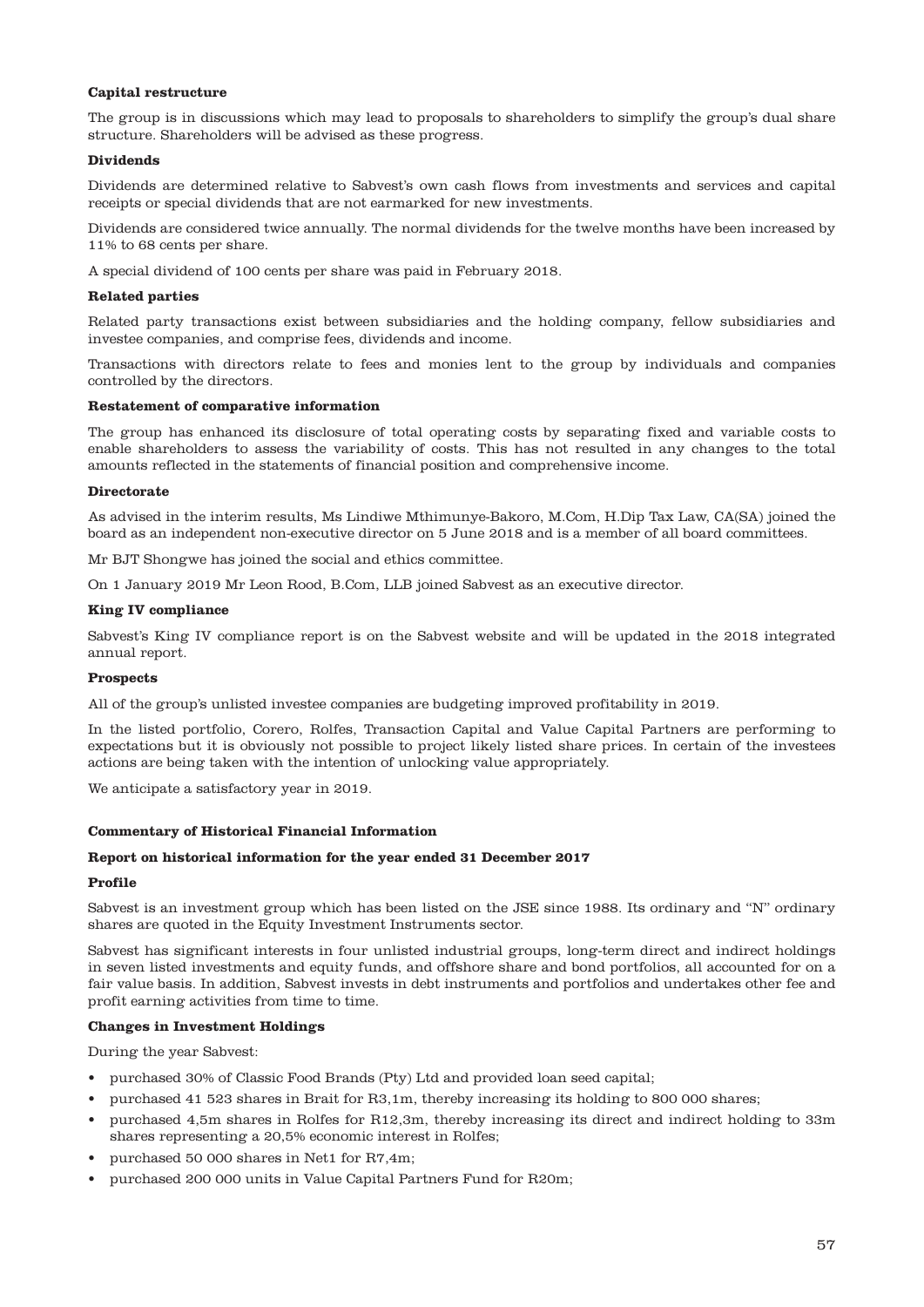- purchased and sold 2m shares in Long4Life;
- restructured the form of its investment in Torre Industries Limited by disposing of its Torre shareholding to Newshelf 1400 (Pty) Ltd in exchange for ordinary shares in Newshelf with the result that it holds 48,67% of Newshelf, representing a look-through holding in Torre of 62 842 500 shares;
- increased its offshore listed share portfolio to R101,5m from RNil and reduced its offshore bond portfolio from R128,3m to RNil;
- purchased 6,5m shares in Corero Network Securities for R6,7m (GBP385,000), thereby increasing its interest in Corero to 22,0m shares representing 7,0% of Corero; and
- was credited with a special dividend of R1,387bn by SA Bias Industries pursuant to the sale by SA Bias of its International Trimmings and Labels (ITL) divisions for approximately US\$186,9m (R2,3 bn at the exchange rates at the time) on 31 December 2017.

Subsequent to the reporting date Sabvest:

- purchased 200 000 shares in Brait for R7,6m, thereby increasing its holding to 1m shares;
- purchased 200 000 shares in Net1 for R24,6m thereby increasing its holding to 250 000 shares;
- purchased 4 000 000 shares in Rolfes Holdings for R12,8m increasing its holdings to 14 500 000 shares;
- purchased 30% of Mandarin Industries Limited (BVI), the holding company of the ITL Group internationally, for \$33,6m (R414m at the exchange rates at the time);
- received the payment of the special dividend at the year-end by SA Bias in the amount of R1,387bn;
- purchased 30% of ITL Holdings South Africa (Pty) Ltd through Mandarin Holdings (Pty) Ltd (RSA) for R33m and made a preference share investment of R60m in Mandarin Holdings;
- concluded an asset swap of R300m into US dollars;
- invested the dollar equivalent of R208m (\$17,4m) from the asset swap in a bespoke offshore technology portfolio comprising 15 large cap technology companies and one technology fund, the details of which were advised to shareholders on 14 February 2018;
- retained the balance of \$7,3m (R92m) in cash and liquid interest-bearing instruments abroad; and
- refocused its general offshore equity portfolio to an increased overweight position in biotech and pharmaceutical stocks.

#### **Financial Results**

PAT increased materially to R688,3m primarily due to the increase in valuation of SA Bias Industries and the subsequent credit received for its special dividend. PAT was further enhanced by the reversal of a portion of the deferred tax provisions.

PAT was negatively affected by reductions in the share prices of the group's RSA listed holdings other than Transaction Capital and the Value Capital Partners Fund which performed strongly.

Operating costs increased materially due to performance linked incentives in the current year and virtually none in the prior year.

HEPS increased to a record 1 517,3 cents and NAV per share increased by 39,5% to a new high of 5 085 cents per share. Shareholders' funds increased by 38,8% to R2,3bn. Normal DPS for the year increased by 10,9% to 61 cents per share and a special dividend of 100 cents per share was declared. With regard to the accounting for the SA Bias transactions, the increase in the value of SA Bias arising from the sale of ITL and the subsequent decrease arising from the special dividend have both been accounted for as fair value adjustments to unlisted investments.

#### **Listed Investments**

- Brait's share price reduced materially pursuant to concerns relating to its interests in the UK after the Brexit vote and in particular the weakness in the retail sector and the effects on its investment in New Look.
- Metrofile produced stable earnings and concluded acquisitions of Tidy Files and G4S Kenya. Its share price has been weak most of the year.
- Net1 traded satisfactorily but its share price has been weak due to the uncertainty surrounding its SASSA contract.
- Rolfes experienced share price weakness after restating its published results and effecting changes in management. Its interim results were satisfactory and its operating prospects are good.
- Torre Industries' share price fell materially due to poor operating performances, particularly in the divisions affected by weakness in the mining and industrial sectors. Its interim results indicate that its prospects have stabilised.
- Transaction Capital continues to trade very satisfactorily. It produced good growth for the year and its share price strengthened in response.
- The Value Capital Partners Fund experienced a satisfactory increase in value, driven in particular by its holdings in Altron and Adcorp.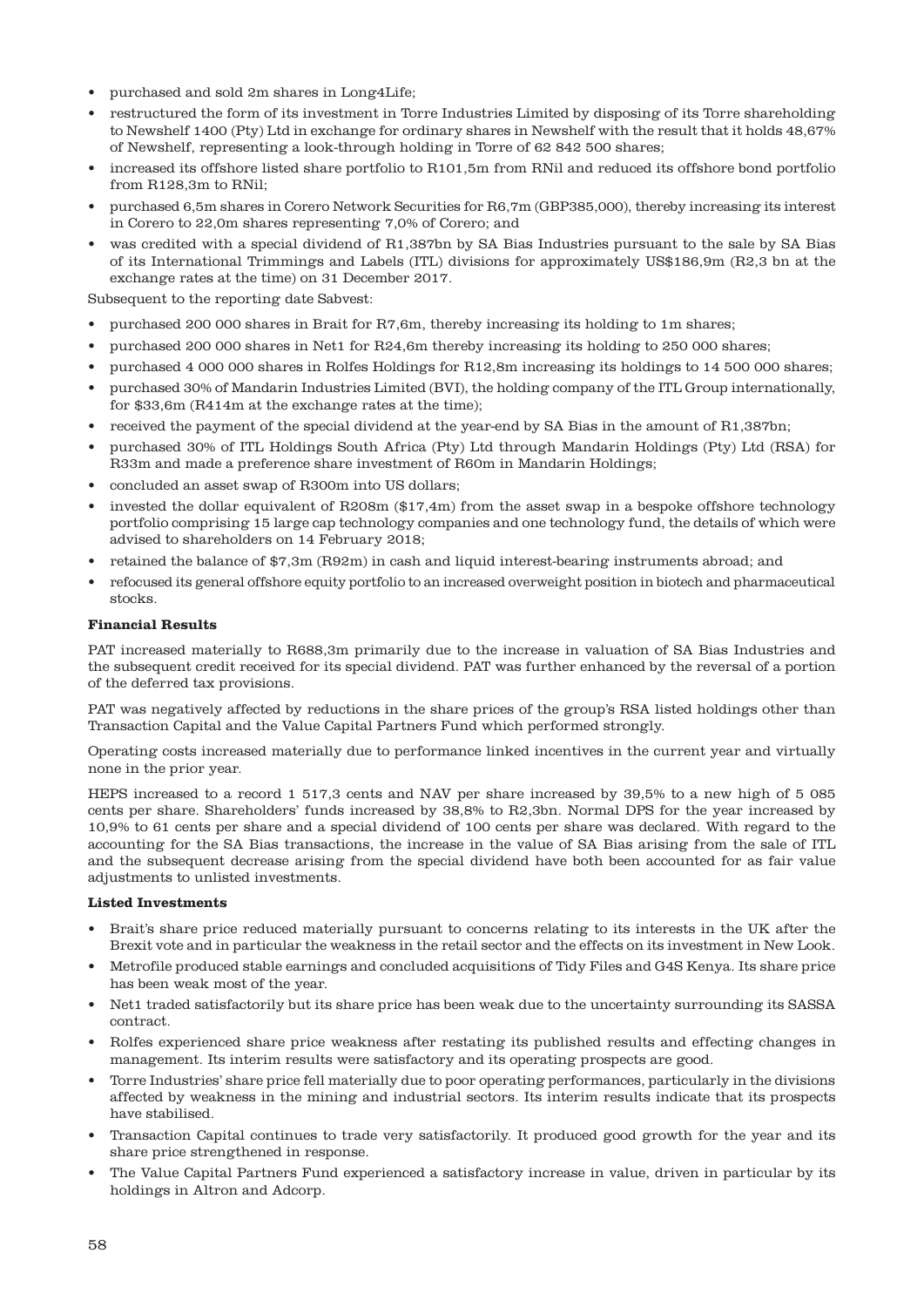- The group's offshore share portfolio performed satisfactorily with an increase in value on average holdings for the year of 16,0% in US dollars.
- The Corero share price continues to be volatile on small volumes.

## **Unlisted Industrial Investments**

- SA Bias Industries' results for the year were satisfactory. Pursuant to the sale of its ITL divisions, its business units comprise:
	- − Narrowtex Group;
	- − Apparel Component Manufacturers;
	- − Flowmax Group (UK); and
	- − Sabias Investments (BVI).
- Sunspray traded well with profitability ahead of budget.
- Flexo Line traded below expectations due primarily to labour issues.
- Classic Food Brands has established its start-up manufacturing facilities and its projections for 2018 are satisfactory.

Unlisted investments are valued using the maintainable earnings model. The earnings are calculated on an EBITDA basis and also referenced to NOPAT,and are considered relative to current and forward earnings. Multiples are based on transaction multiples usual for small cap private company transactions and recent actual transactions. Each resultant calculation is then adjusted for net cash/debt/equivalents to determine EV.

#### **Subsequent Events**

- An offshore subsidiary purchased a 30% interest in Mandarin Industries Limited (BVI) for \$33,6m (R416m);
- A subsidiary purchased a 30% in ITLSA Holdings Limited through Mandarin Holdings (Pty) Ltd for R93m;
- A special dividend of R1,387bn from SA Bias Industries was received in January 2018;
- Concluded an asset swap of R300m into US dollars; and
- A special dividend of a 100 cents per share was paid to ordinary and "N" ordinary shareholders.

The above were all non-adjusted.

#### **Dividends**

Dividends are determined relative to Sabvest's own cash flows from investments and services, and capital receipts or special dividends that are not earmarked for new investments.

Dividends are considered twice annually. The normal dividend has been increased by 11% to 61 cents per share and a special dividend of 100 cents per share has been declared. Both dividends were declared in January 2018 and paid in February 2018.

#### **Related Parties**

Related party transactions exist between subsidiaries and the holding company, fellow subsidiaries and investee companies, and comprise fees, dividends and income.

Transactions with directors relate to fees and monies lent to the group by individuals and companies controlled by the directors.

## **Restatement of Comparative Information**

In line with the JSE monitoring process, the group has reported its investment in listed shares in two categories, those directly held and those indirectly held through other vehicles. This restatement also aligns with the disclosure of the fair value hierarchy and had the result of correcting the classification of listed investments held indirectly from a level 1 to a level 2. This is still based on observable quoted share prices and has not resulted in any change in value with the consolidated statement of financial position or consolidated statement of comprehensive income. Furthermore, more detailed disclosure on the consolidated summarised statement of cash flows has been presented.

#### **Directorate**

During the year Philip Coutts-Trotter retired from the board. Philip has been a director of Sabvest since listing and was previously Chairman of the company. His input over the years has been immensely valuable and we wish him well in his retirement.

Carl Coutts-Trotter also resigned during the year in order to focus his efforts solely on the ITL transactions and subsequently on the growth and development of SA Bias Industries of which he is CEO. Carl's participation has been valuable and considerable and although he is no longer on the Board, our partnership in SA Bias continues as will our interaction to the mutual benefit of both groups.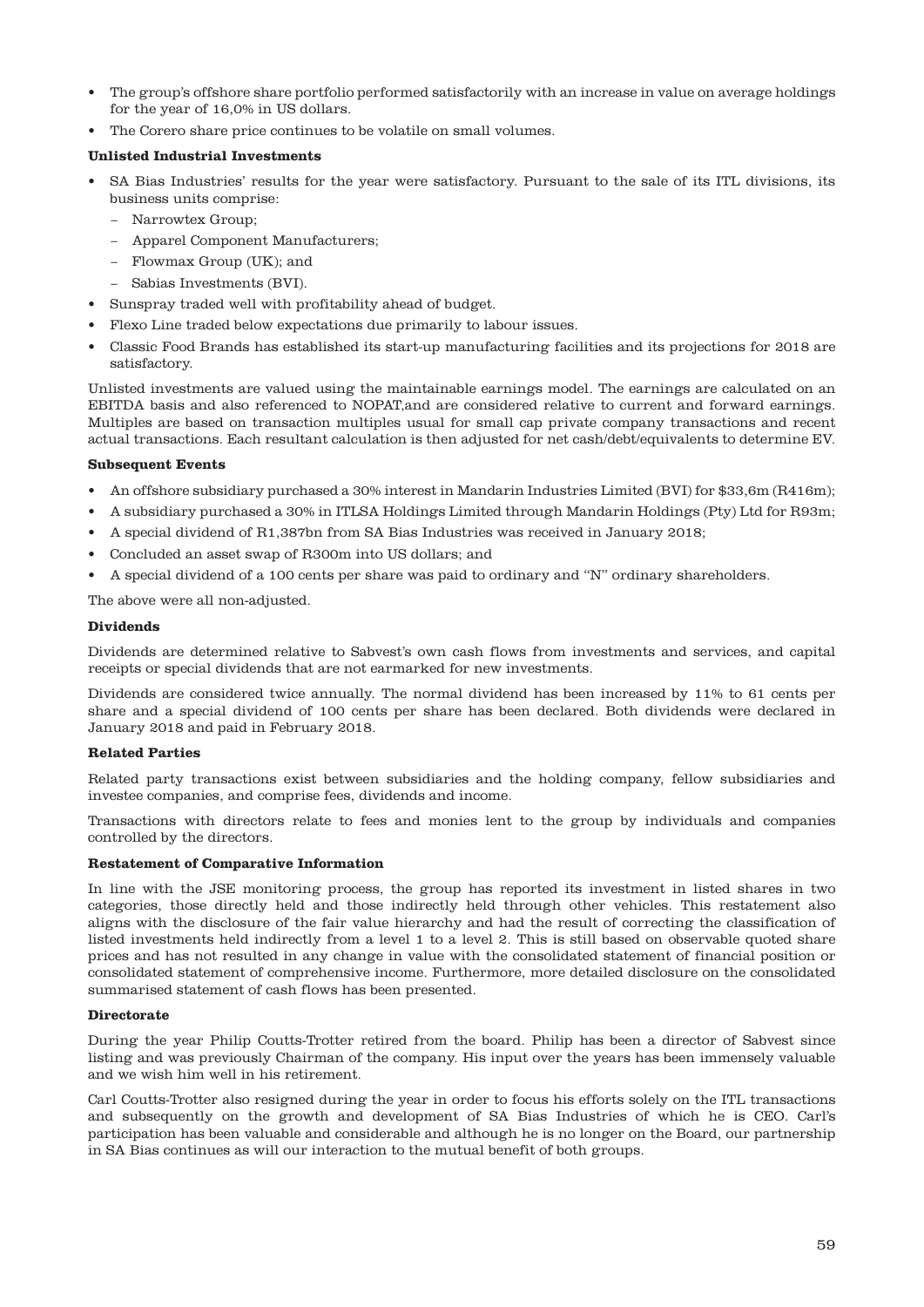### **King Compliance**

Sabvest's King III compliance report is on the Sabvest website and it expects to lodge its King IV report shortly.

#### **Prospects**

The group's major unlisted investee companies are budgeting improved profitability in 2018. Its small investee companies are not expected to contribute significantly to Sabvest's results at this stage but their prospects remain promising.

The group's listed investee companies are performing to expectations but it is obviously not possible to project likely listed share prices.

We anticipate a satisfactory year in 2018.

#### **Commentary of Historical Financial Information**

#### **Report on historical information for the year ended 31 December 2016**

#### **Profile**

Sabvest is an investment group which has been listed on the JSE since 1988. Its ordinary and "N" ordinary shares are quoted in the Equity Investment Instruments sector. Sabvest has significant interests in three unlisted industrial groups, long-term holdings in five JSE listed investments, and offshore share, bond and cash portfolios, all accounted for on a fair value basis. In addition, Sabvest makes finance advances, participates in debt instrument portfolios and undertakes other fee and profit earning activities from time to time.

#### **Changes in investment holdings**

During the year Sabvest:

- purchased 5m shares in Metrofile for R20,4m, thereby increasing its holding to 25m shares representing a 5,5% interest in Metrofile;
- purchased 1,2m shares in Torre Industries for R2,8m, thereby increasing its holding to 62,2m shares representing a 12% interest in Torre;
- purchased 3m shares in Rolfes Holdings for R10,8m, thereby increasing its direct holding in Rolfes to 6m shares;
- purchased additional participating preference shares of R23,5m in Masimong Chemicals, the value of which is directly linked to the performance of 7,5m ordinary shares in Rolfes Holdings, thereby increasing its holding in preference shares to an amount linked to the performance of 22,5m Rolfes shares, which, together with the 6m Rolfes shares referred to above, constitute direct and indirect interests of 17,5% in Rolfes;
- purchased and sold 500 000 shares in Datatec;
- purchased 2,38m shares in Corero Network Security for R3,6m (GB213 000), thereby increasing its interest in Corero to 15,5m shares representing an interest of 7,6% in Corero;
- increased its offshore bond portfolio to R128m;
- purchased 25% of Flexo Line Products (Pty) Ltd; and
- purchased 9 455 Sabvest ordinary shares and 225 526 Sabvest "N" ordinary shares for R6,6m, and which are presently held as treasury shares in a subsidiary.

Subsequent to the reporting date Sabvest:

- has contracted to purchase 26% of Classic Food Products (Pty) Ltd;
- has reduced its offshore bond portfolio by R46,9m (\$3,4m) to R81,3m (\$5,9m); and
- has re-opened its offshore share portfolio in an amount of R59,5m (\$4,5m).

#### **Financial results**

PAT decreased by 99% and headline earnings per share decreased by 99% to 9 cents per share.

The results for 2016 have been affected by negative fair value adjustments in the listed share portfolio arising from falls in the share prices of Sabvest's holdings in Brait, Corero and Torre during the year, and by a one-off increase in the deferred tax liability on fair value adjustments relating to prior years due to the increase in the enacted rate of CGT.

All of the group's unlisted investments and its listed investments in Metrofile, Rolfes and Transaction Capital performed satisfactorily.

NAV per share decreased by 2% to 3 646 cents per share. Shareholders' funds decreased by 2% to R1,659bn.

DPS for the year increased by 10% to 55 cents per share.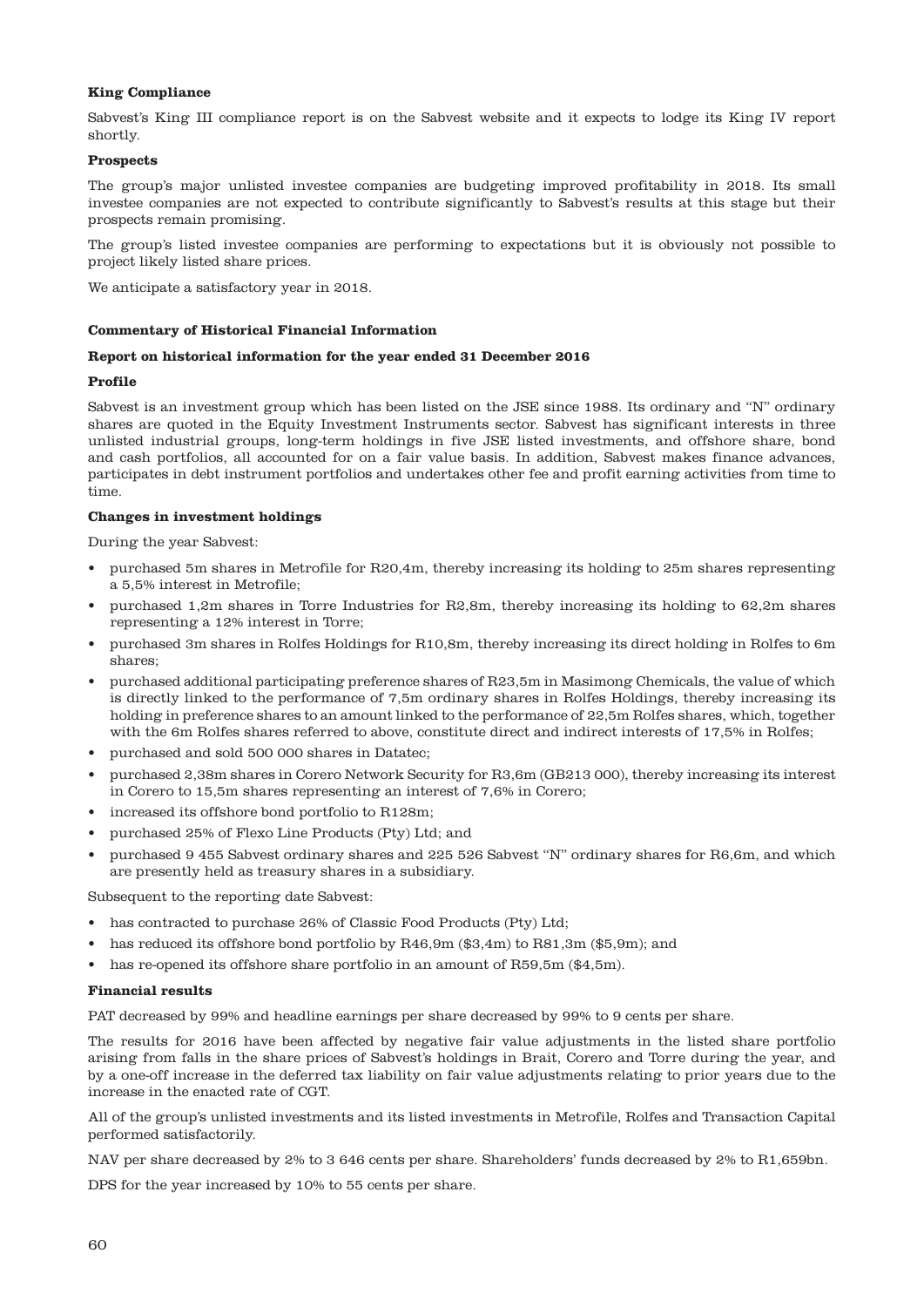## **Listed investments**

- Brait's share price reduced materially pursuant to concerns relating to its interests in the United Kingdom after the Brexit vote and in particular the uncertain outlook for sterling and the weakness in the retail sector and the effects on its investment in New Look.
- Metrofile produced slightly lower growth in earnings than in prior years. Its share price was stable during the period.
- Torre Industries' share price fell materially due to poor operating performances across the group and in particular in the divisions affected by weakness in the mining and industrial sectors. Prospects are satisfactory once activity in these sectors improves.
- Rolfes Holdings produced excellent results ahead of expectations and its share price increased materially.
- Transaction Capital continues to trade very satisfactorily and in line with expectations. It produced good growth for the year and its share price strengthened in response.
- The group's geared offshore bond portfolio performed satisfactorily with US dollar returns of 9,4% for the year. The portfolio comprised 29 fixed date redeemable bonds 2018 – 2022 with an average rating of BB.
- The group's offshore share portfolio was re-opened after the year-end in an initial amount of \$4,5m. It comprises a spread of large cap shares but primarily focused on the IT and biotech sectors. The bond and share portfolios are listed on Sabvest's website.
- The Corero share price continues to be volatile on small volumes and reduced materially during the year. Corero continues to extend its customer base and prospects remain satisfactory.

#### **Unlisted industrial investments**

- SA Bias Industries' results for the year showed satisfactory growth assisted by its increased interest from 60% to 100% in the UK based Flowmax Group, effective 31 December 2015. Its business units comprise:
	- − International Trimmings & Labels Group (ITL);
	- − Narrowtex Group;
	- − Apparel Components;
	- − Flowmax Group; and
	- − Sabias Investments.
- Sunspray traded well with profitability ahead of budget.
- Flexo Line is trading to expectations since its acquisition in October 2016. Flexo Line is a manufacturing business that specialises in high quality injection moulded plastic products primarily for the spice industry locally and internationally.
- Subsequent to the year-end Sabvest has contracted to acquire 26% of Classic Food Products (Pty) Ltd which is a Durban based producer of fresh and packaged food products to the retail and food distribution centres, and its production facilities are also Halaal accredited.
- Unlisted investments continue to be valued using the maintainable earnings model (NOPAT) adjusted for net cash/debt. The earnings multiples utilised were unchanged from prior periods. The investment in Flexo Line will be carried at cost for the first twelve months.

#### **Subsequent events**

There were no subsequent events.

#### **Dividends**

Dividends are determined relative to Sabvest's own cash flows from investments and services and capital receipts that are not earmarked for new investments.

Dividends are considered twice annually. The dividend has been increased by 10% to 55 cents per share (2016: 50 cents per share).

Shareholders are referred to the final cash dividend declaration included in this report.

#### **Related parties**

Related party transactions exist between subsidiaries and the holding company, fellow subsidiaries and investee companies, and comprise fees, dividends and income.

Transactions with directors relate to fees and monies lent to the group by individuals and companies controlled by the directors.

## **Directorate**

There were no changes during the period.

Changes within the existing directorate were advised to shareholders on SENS on 19 January 2017 and will be effective on 15 May 2017.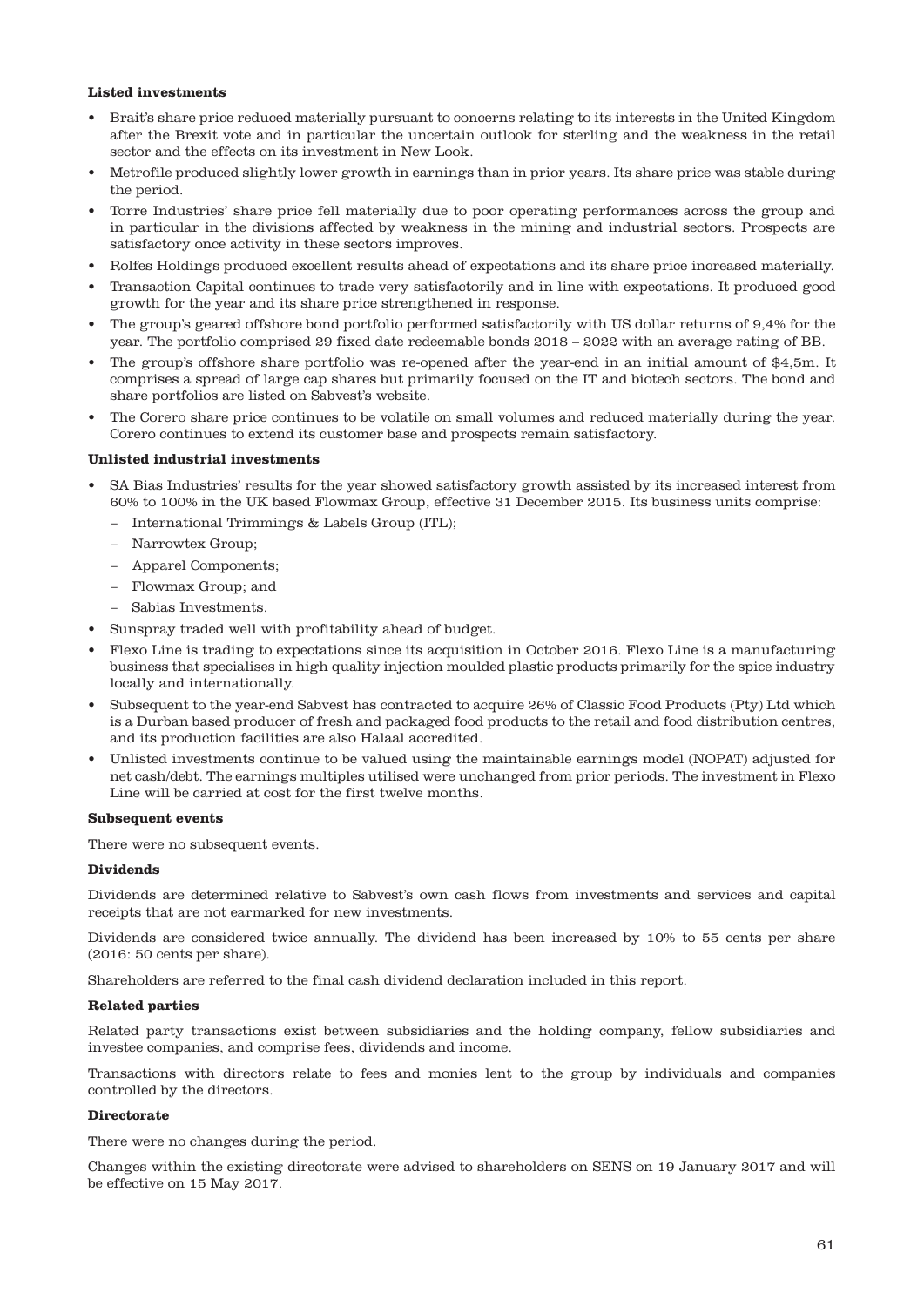## **King III compliance**

Sabvest's compliance report has been updated on the Sabvest website.

## **Prospects**

The group's unlisted investee companies are budgeting for improved profitability in 2017.

Most of the group's listed investee companies are performing to expectations except for those trading in the industrial and mining sectors in Africa where performance is difficult to project. It is obviously not possible to project likely listed share prices. Overall we anticipate a satisfactory year in 2017.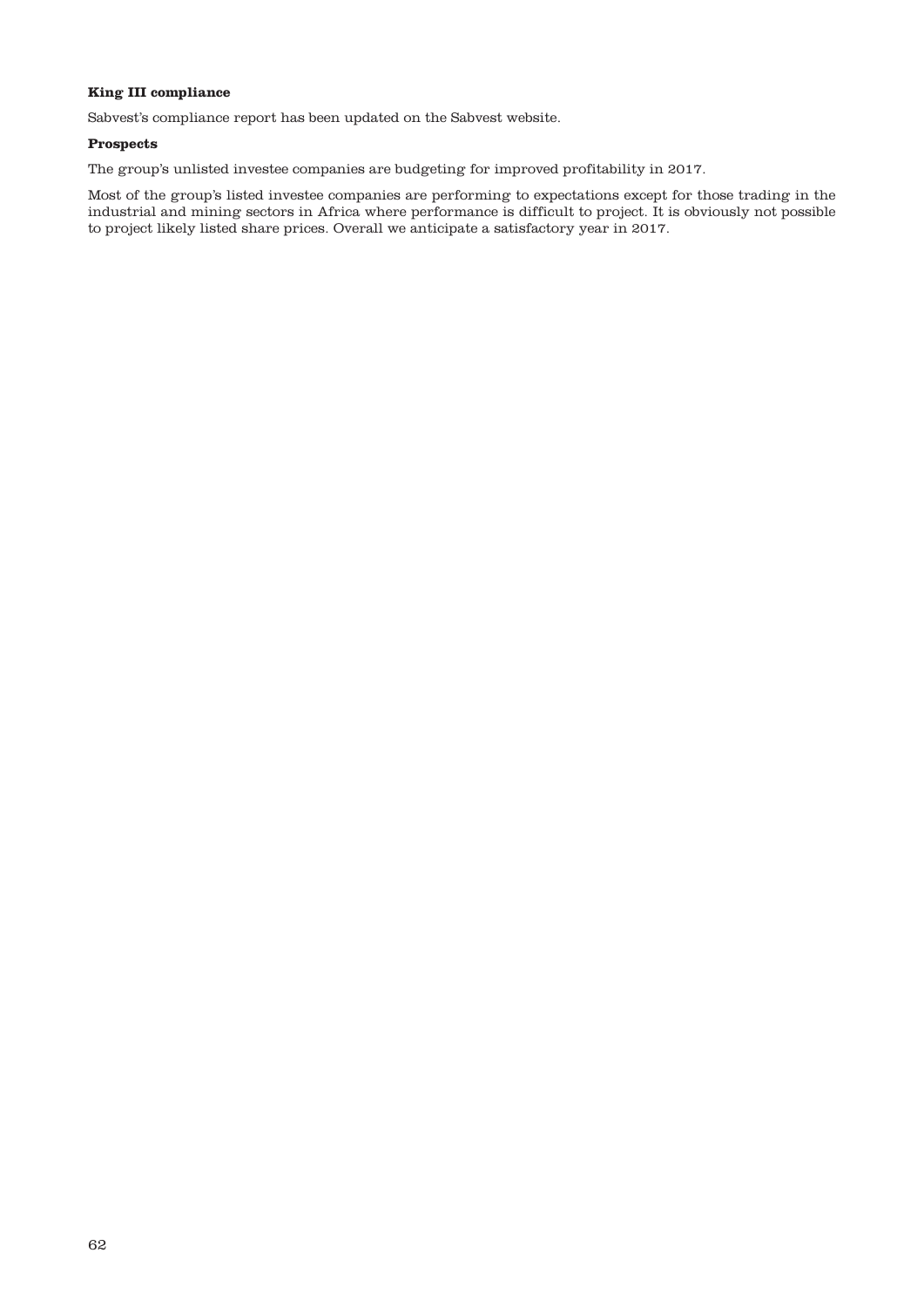# **SABVEST'S REVIEWED INTERIM FINANCIAL RESULTS FOR THE SIX MONTHS ENDED 30 JUNE 2019**

## **Consolidated Condensed Statement of Financial Position**

as at 30 June 2019

|                                                                                       | Reviewed<br>30 June<br>2019<br>R'000 | Unaudited<br>30 June<br>2018<br>R'000 | Audited<br>31 Dec<br>2018<br>R'000 |
|---------------------------------------------------------------------------------------|--------------------------------------|---------------------------------------|------------------------------------|
| <b>Non-current assets</b>                                                             | 2714267                              | 2086623                               | 2 367 060                          |
| Property, plant and equipment<br>Right of use asset<br>Investment holdings            | 3995<br>988<br>2709284               | 2972<br>2055050                       | 2688<br>2 364 372                  |
| Unlisted investments<br>Listed investments<br>Listed investments held indirectly      | 2 187 770<br>470 889<br>50 625       | 1 375 589<br>573 295<br>134 767       | 1707546<br>566 699<br>90 127       |
| <b>Current assets</b>                                                                 | 261 447                              | 749 754                               | 452 538                            |
| Finance advances and receivables<br>Listed investments held indirectly                | 112 488                              | 28 210                                | 34 987                             |
| (held-for-sale)                                                                       |                                      |                                       | 65985                              |
| Listed share portfolios<br>Equity investment                                          |                                      | 394 201<br>41 222                     |                                    |
| Bond portfolio                                                                        | 71 761                               | 101819                                | 101 993                            |
| Cash balances                                                                         | 77 198                               | 184 302                               | 249 573                            |
| Total assets                                                                          | 2975714                              | 2836377                               | 2819598                            |
| Ordinary shareholders' equity<br><b>Non-current liabilities</b>                       | 2469699<br>410 805                   | 2 471 137<br>299 641                  | 2 446 148<br>277 109               |
| Interest-bearing debt<br>Deferred tax liabilities                                     | 230 000<br>180 805                   | 140 000<br>159 641                    | 100 000<br>177 109                 |
| <b>Current liabilities</b><br>Interest-bearing debt                                   | 95 210<br>46 614                     | 65 599<br>40 235                      | 96 341<br>66 176                   |
| Equity/bond portfolio finance<br>Current portion of non-current interest-bearing debt | 40 000                               | 32 130                                | 40 000                             |
| Interest-bearing debt                                                                 | 6614                                 | 8 1 0 5                               | 26 176                             |
| Accounts payable and provisions                                                       | 48 596                               | 25 364                                | 30 165                             |
| Total equity and liabilities                                                          | 2975714                              | 2836377                               | 2819598                            |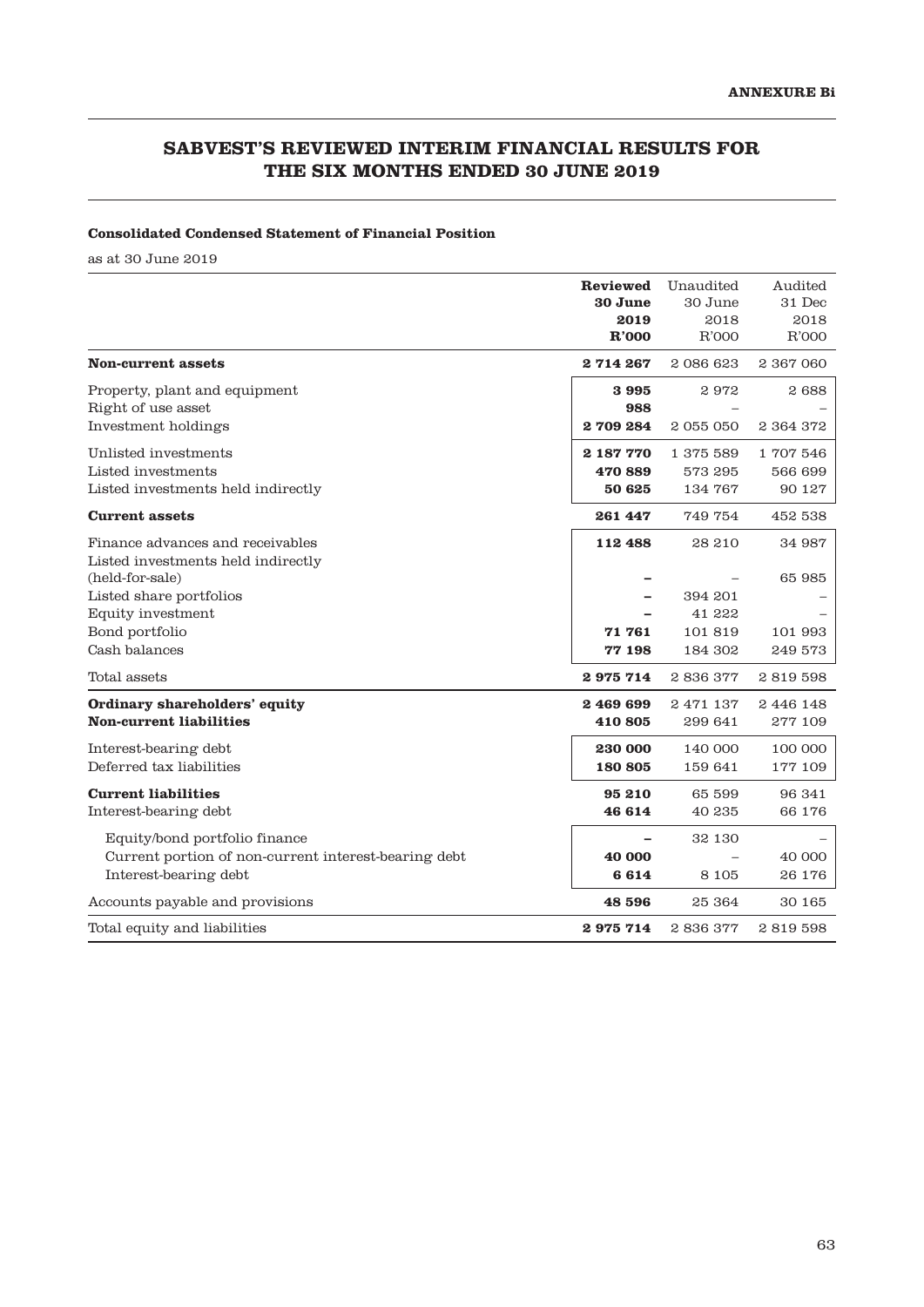# **Consolidated Condensed Statement of Comprehensive Income**

for the six months ended 30 June 2019

|                                                                | <b>Reviewed</b> | Restated <sup>2</sup> | Audited  |
|----------------------------------------------------------------|-----------------|-----------------------|----------|
|                                                                | 30 June         | 30 June               | 31 Dec   |
|                                                                | 2019            | 2018                  | 2018     |
|                                                                | R'000           | R'000                 | R'000    |
| Gross income from operations and investments                   | 95 407          | 227 247               | 364 351  |
| Dividends received                                             | 66 478          | 15 271                | 53 557   |
| Interest received                                              | 9265            | 15 602                | 27758    |
| Foreign exchange (loss)/gain                                   | (6975)          | 12 101                | 21 681   |
| Income/(loss) on financial investments and shares              | 5052            | (2780)                | 68 405   |
| Fees and sundry income                                         | 942             | 966                   | 2047     |
| Fair value adjustment to investments                           | 20 645          | 186 087               | 190 903  |
| - Listed                                                       | (99696)         | 64 637                | (89653)  |
| - Listed investments held indirectly                           | (14625)         | (15, 242)             | 6 1 0 3  |
| - Unlisted                                                     | 134 966         | 136 692               | 274 453  |
| Transactional costs                                            | (3659)          | (6755)                | (11877)  |
| Impairments written back                                       | 419             | 435                   | 851      |
| Fair value loss on initial recognition of interest-free loans  | (274)           |                       | (3907)   |
| Interest paid                                                  | (9976)          | (8442)                | (16752)  |
| Net income before expenses and exceptional items               | 81917           | 212 485               | 332 666  |
| Expenditure<br>Less:                                           | (25670)         | (18686)               | (43281)  |
| Operating costs - fixed                                        | (16820)         | (15166)               | (2722)   |
| Operating costs – variable                                     | (8441)          | (3, 289)              | (15 487) |
| Depreciation                                                   | (409)           | (231)                 | (572)    |
| Net income before taxation                                     | 56 247          | 193799                | 289 385  |
| Taxation - deferred                                            | (3696)          | (33834)               | (51 302) |
| Net income for the year attributable to equity shareholders    | 52 551          | 159 965               | 238 083  |
| Translation of foreign subsidiary <sup>1</sup>                 | (13951)         | 69 533                | 101 523  |
| Total comprehensive income attributable to equity shareholders | 38 600          | 229 498               | 339 606  |

 $^{\rm 1}$  This item may subsequently be classified to profit and loss

 $\,^2$  Refer to restatement of comparative information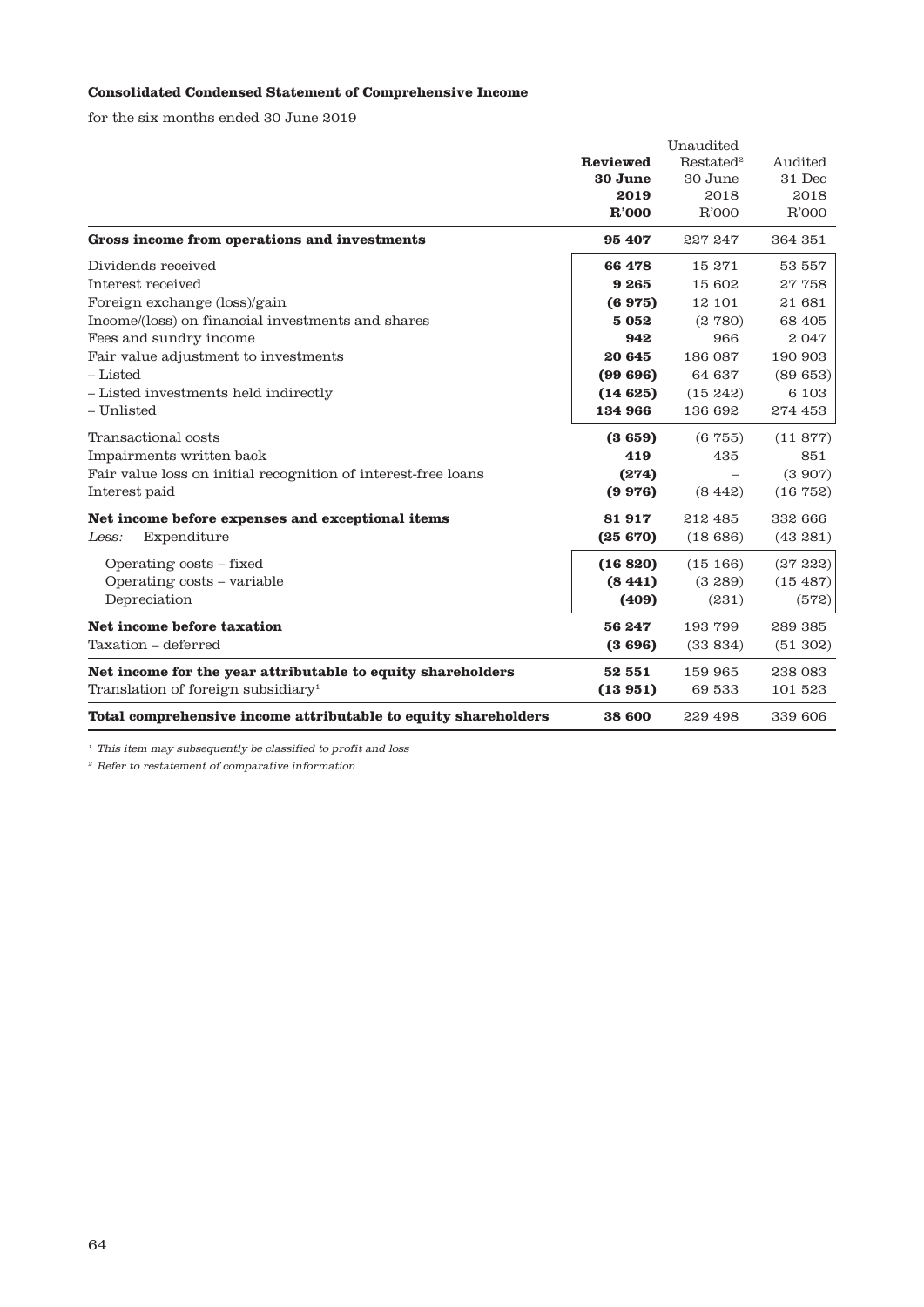# **Consolidated Condensed Statement of Cash Flows**

for the six months ended 30 June 2019

|                                                                  | Reviewed | Unaudited              | Audited   |
|------------------------------------------------------------------|----------|------------------------|-----------|
|                                                                  | 30 June  | 30 June                | 31 Dec    |
|                                                                  | 2019     | 2018                   | 2018      |
|                                                                  | R'000    | R'000                  | R'000     |
| Cash (utilised in)/generated by operating activities             | 27780    | (65928)                | (52 477)  |
| Net income for the period                                        | 52 551   | 159 965                | 238 083   |
| Adjusted for non-cash items                                      | (9722)   | (164 730)              | (214909)  |
| <b>Cash flows from operations</b>                                | 42829    | (4765)                 | 23 174    |
| Dividends paid                                                   |          |                        |           |
| - ordinary                                                       | (15049)  | (15857)                | (30345)   |
| - special                                                        |          | (45306)                | (45306)   |
| Cash flows (utilised in)/from investing activities               | (310593) | 251 977                | 438 465   |
| These include:                                                   |          |                        |           |
| Purchase of investment holdings and offshore portfolio           |          | $(427665)$ $(1205143)$ | (1557661) |
| Proceeds from sale of investment holdings and offshore portfolio | 195 664  | 94 446                 | 643 431   |
| Proceeds from sale of fixed assets                               |          | 300                    | 300       |
| Proceeds of special dividend                                     |          | 1 387 500              | 1 387 500 |
| Finance advances and other                                       | (78592)  | (25126)                | (35105)   |
| Cash effects of financing activities                             | 110 438  | (1, 805)               | (136 473) |
| These include:                                                   |          |                        |           |
| Increase in long-term loans                                      | 130 000  |                        |           |
| Interest-bearing debt                                            | (19562)  | (25107)                | (7036)    |
| Decrease in offshore portfolio finance                           |          | 24 4 4 5               | (7685)    |
| Purchase of company shares                                       |          |                        | (120609)  |
| Other                                                            |          | (1143)                 | (1143)    |
| Change in cash and cash equivalents                              | (172375) | 184 244                | 249 515   |
| Cash and cash equivalents at beginning of period                 | 249 573  | 58                     | 58        |
| Cash and cash equivalents at end of period                       | 77 198   | 184 302                | 249 573   |

## **Other Information**

as at 30 June 2019

|                                                                                                                                                                 | Reviewed         | Unaudited                  | Audited                    |
|-----------------------------------------------------------------------------------------------------------------------------------------------------------------|------------------|----------------------------|----------------------------|
|                                                                                                                                                                 | 30 June          | 30 June                    | 31 Dec                     |
|                                                                                                                                                                 | 2019             | 2018                       | 2018                       |
|                                                                                                                                                                 | R'000            | R'000                      | R'000                      |
| Net asset value per share with investments at fair value – cents                                                                                                | 5908             | 5458                       | 5852                       |
| Number of shares in issue less held in treasury – 000's                                                                                                         | 41 802           | 45 274                     | 41802                      |
| Earnings per share – cents                                                                                                                                      | 125.7            | 353.3                      | 531,3                      |
| Weighted average number of shares in issue - 000's                                                                                                              | 41 802           | 45 279                     | 44 813                     |
| Reconciliation of headline earnings (R'000)<br>Net income for the period<br>Profit on sale of property, plant and equipment<br>Headline earnings for the period | 52 551<br>52 551 | 159 965<br>(155)<br>159810 | 238 083<br>(155)<br>237928 |
| Headline earnings per share $-\text{ cents}^1$                                                                                                                  | 125,7            | 352,9                      | 530,9                      |

 $^\mathrm{1}$  There are no diluting instruments.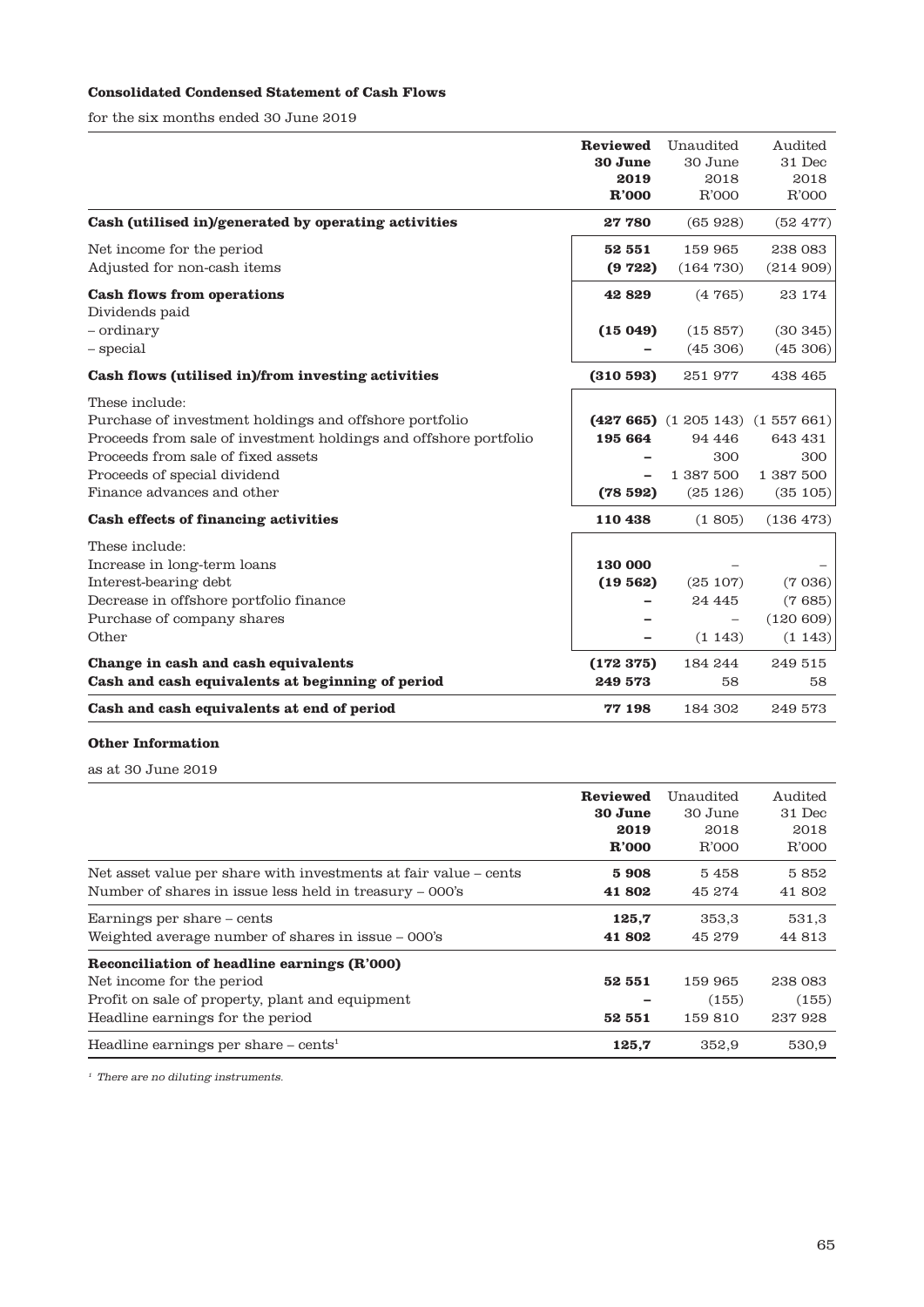# **Consolidated Condensed Statement of Changes in Equity**

for the six months ended 30 June 2019

|                                                               | Share<br>capital<br>R'000 | Share<br>premium<br>R'000 | Non-<br>distribu-<br>table<br>reserve<br>R'000 | Distribut-<br>able<br>reserve<br>R'000 | Total<br>R'000 |
|---------------------------------------------------------------|---------------------------|---------------------------|------------------------------------------------|----------------------------------------|----------------|
| Balance as at 1 January 2018                                  | 851                       | 28 437                    | 42 295                                         | 2 232 362                              | 2 303 945      |
| Total comprehensive profit for the period                     | -                         |                           | 101 523                                        | 238 083                                | 339 606        |
| Shares held in treasury - written back                        | 5                         | 17311                     |                                                |                                        | 17316          |
| Shares cancelled                                              | (5)                       | (45748)                   |                                                | (93315)                                | (139068)       |
| Dividends paid                                                |                           |                           |                                                | (75651)                                | (75651)        |
| Balance as at 31 December 2018 (Audited)                      | 851                       |                           | 143818                                         | 2 301 479                              | 2446148        |
| Total comprehensive profit for the period                     |                           |                           | (13951)                                        | 52 551                                 | 38 600         |
| Dividends paid                                                |                           |                           |                                                | (15049)                                | (15049)        |
| Balance at 30 June 2019 (Reviewed)                            | 851                       |                           | 129 867                                        | 2338981                                | 2469699        |
|                                                               |                           |                           | Reviewed                                       | Unaudited                              | Audited        |
|                                                               |                           |                           | 30 June                                        | 30 June                                | 31 Dec         |
|                                                               |                           |                           | 2019                                           | 2018                                   | 2018           |
|                                                               |                           |                           | R'000                                          | R'000                                  | R'000          |
| Dividends per share (proposed after interim/year-end) – cents |                           |                           | 36,0                                           | 32,0                                   | 68,0           |
| Special dividends per share – cents                           |                           |                           |                                                | 100,0                                  | 100,0          |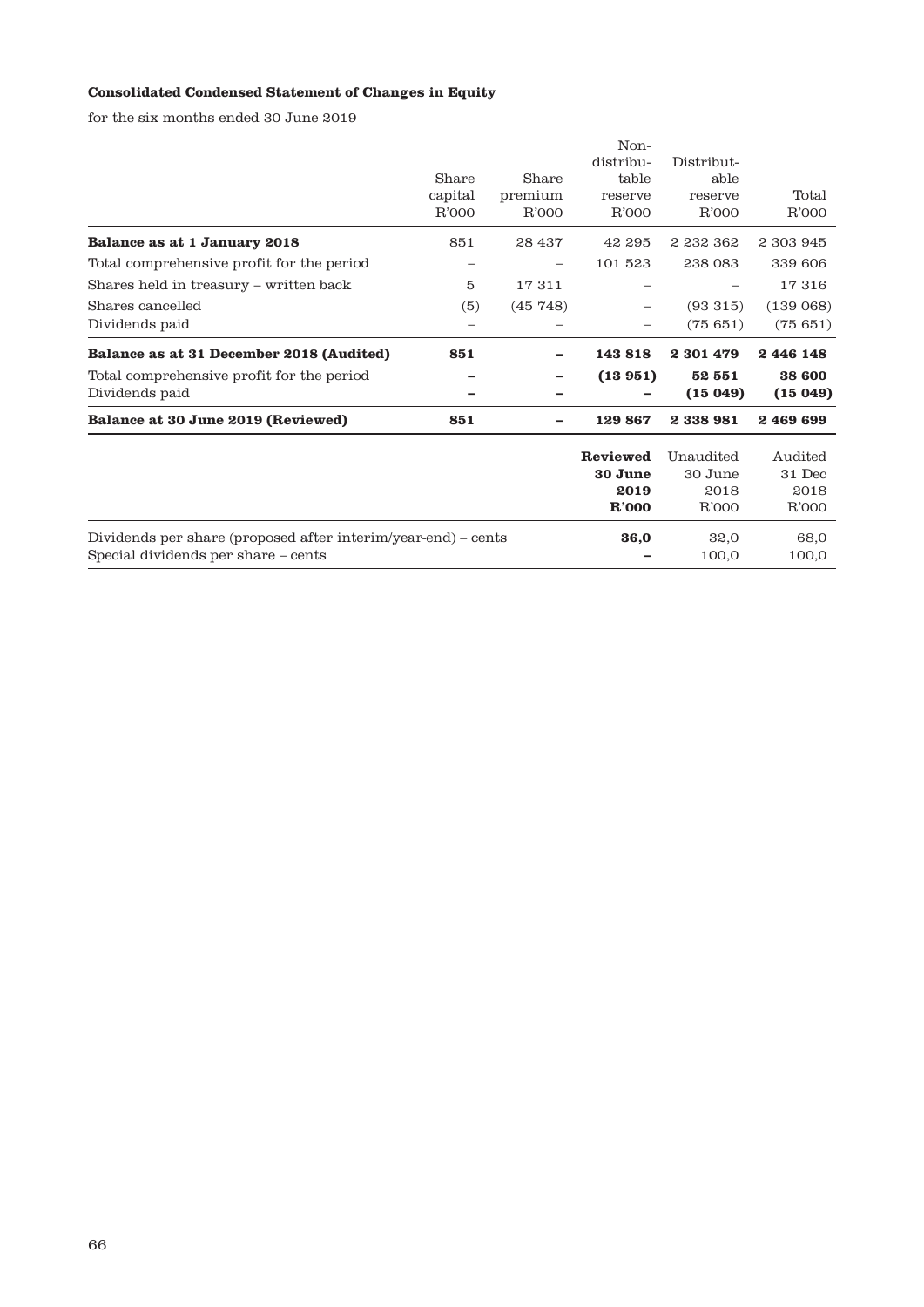## **Investment Holdings**

as at 30 June 2019

|                                                  | Number<br>of Ordinary<br>shares/units | Economic<br>interest<br>$\%$ | Fair value<br>R'000 |
|--------------------------------------------------|---------------------------------------|------------------------------|---------------------|
| <b>Unlisted Investments</b>                      |                                       |                              |                     |
| Classic Food Brands (Pty) Ltd                    |                                       | 25,0                         | 29 114              |
| $DNI-4PL$ Contracts (Pty) $Ltd1$                 |                                       | 20,0                         | 478 728             |
| Flexo Line Products (Pty) Ltd                    |                                       | 47,5                         | 35 206              |
| ITL Holdings Group <sup>2</sup>                  |                                       | 30,0                         | 788 862             |
| Masimong Group Holdings (Pty) Ltd                |                                       | 10,0                         | 114 000             |
| Revix Group <sup>6</sup>                         |                                       | 30,0                         |                     |
| SA Bias Industries (Pty) Ltd <sup>3</sup>        |                                       | 59,9                         | 683 140             |
| Sunspray Food Ingredients (Pty) Ltd <sup>4</sup> |                                       | 28,2                         | 58 720              |
|                                                  |                                       |                              | 2 187 770           |
| <b>Listed Investments</b>                        |                                       |                              |                     |
| Brait S.E.                                       | 4 000 000                             |                              | 74 000              |
| Corero Network Security Plc                      | 28 000 000                            |                              | 37 109              |
| Metrofile Holdings Limited                       | 49 000 000                            |                              | 79 380              |
| Net1 UEPS Technologies Inc                       | 300 000                               |                              | 16 575              |
| Rolfes Holdings Limited                          | 28 500 000                            |                              | 64 125              |
| Transaction Capital Limited                      | 10 000 000                            |                              | 199 700             |
|                                                  |                                       |                              | 470 889             |
| Listed Investments Held Indirectly               |                                       |                              |                     |
| Rolfes Holdings Limited <sup>5</sup>             | 22 500 000                            |                              | 50 625              |
|                                                  |                                       |                              | 50 625              |
| Non-current investment holdings                  |                                       |                              | 2709284             |
| Current investments                              |                                       |                              | 71 761              |
| - Listed bond portfolio                          |                                       |                              | 71 761              |
| - Listed investments held-for-sale               |                                       |                              |                     |
| <b>TOTAL HOLDINGS</b>                            |                                       |                              | 2781045             |

1 Effective interest of 16.06% in DNI through 34.78% of JA Holdings which owns 46.08% of DNI, and 4% direct interest in DNI.

2 ITL Holdings Limited (Jersey) held through Mandarin Industries Limited BVI and ITL Holdings SA (Pty) Ltd held through Mandarin Holdings (Pty) Ltd.

3 Voting interest 49%.

4 Held indirectly through ordinary shares in Famdeen Investments (Pty) Ltd.

5 Held indirectly through participating preference shares in Masimong Chemicals (Pty) Ltd linked to the performance of 22,5m shares in Rolfes Holdings Limited.

6 Revix UK Limited, Revix Technologies Limited and Revix SA Holdco (Pty) Ltd.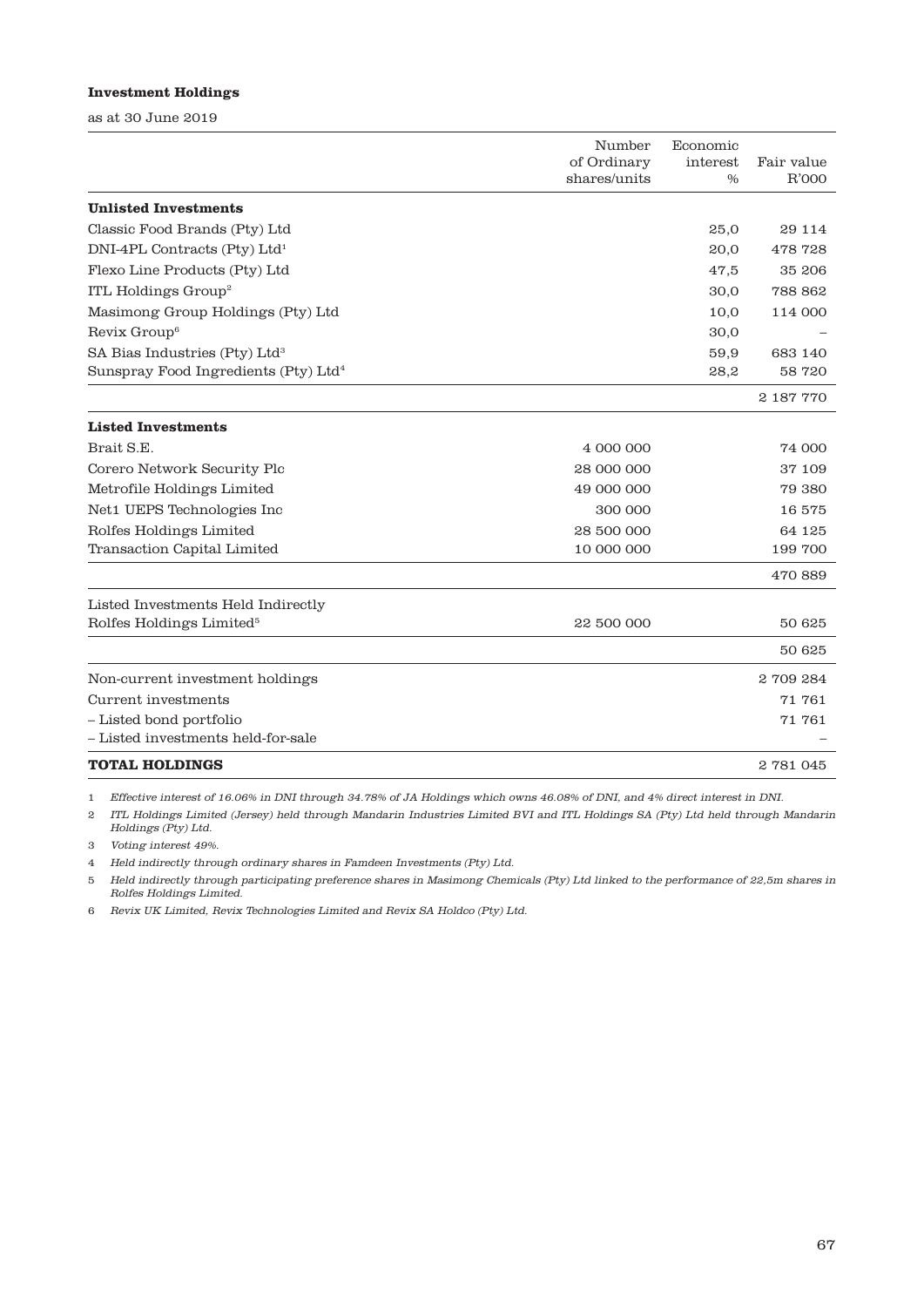#### **Investment Holdings per Sector**

as at 30 June 2019

|                                                                      | Fair value         |
|----------------------------------------------------------------------|--------------------|
|                                                                      | R'000              |
| <b>Industrial and Services</b>                                       |                    |
| DNI-4PL Contracts (Pty) Ltd                                          | 478728             |
| <b>ITL Holdings Group</b>                                            | 788 862            |
| Metrofile Holdings Limited<br>SA Bias Industries (Pty) Ltd           | 79 380<br>683 140  |
|                                                                      | 2 0 30 1 10        |
| <b>Industrial - Food and Related Products</b>                        |                    |
| Classic Food Brands (Pty) Ltd                                        | 29 114             |
| Flexo Line Products (Pty) Ltd<br>Sunspray Food Ingredients (Pty) Ltd | 35 206<br>58 720   |
|                                                                      | 123 040            |
| <b>Information Technology</b>                                        |                    |
| Corero Network Security Plc<br>Revix Group                           | 37 109             |
|                                                                      | 37 109             |
| Mining, Chemicals and Agriculture                                    |                    |
| Masimong Group Holdings (Pty) Ltd<br>Rolfes Holdings Limited         | 114 000<br>114 750 |
|                                                                      | 228 750            |
| <b>Specialised Financial</b>                                         |                    |
| <b>Brait SE</b>                                                      | 74 000             |
| Net1 UEPS Technologies Inc<br>Transaction Capital Limited            | 16575<br>199 700   |
|                                                                      | 290 275            |
|                                                                      | 2709284            |

#### **Contingent Liabilities**

as at 30 June 2019

- 1. The group has rights and obligations in terms of shareholder and purchase and sale agreements relating to its present and former investments.
- 2. Guarantees for the bank borrowings of two investees utilised at 30 June 2019 in amounts totalling R133m (utilisation by investees at 30 June 2018, R139m).

#### **Commentary**

#### **PROFILE**

Sabvest is an investment group which has been listed on the JSE since 1988. Its 17,0m ordinary shares and 24,8m 'N' ordinary shares are quoted in the Equity Investment Instruments sector of the JSE.

Sabvest has interests in eight unlisted investments, direct and indirect interests in six listed investments and an offshore bond portfolio, all accounted for on a fair value basis. In addition Sabvest makes finance advances, holds general debt, share and cash portfolios, and undertakes other fee, finance and profit earning activities from time to time.

#### **CHANGES IN INVESTMENT HOLDINGS**

During the reporting period, Sabvest has

- Purchased an additional 2,5m shares in Metrofile for R3,9m thereby increasing its interest in Metrofile to 49m shares representing an 11,6% interest in Metrofile;
- Purchased an additional 1,0m shares in Rolfes for R2,4m thereby increasing its direct and indirect economic interests in Rolfes to 51m shares representing a 31% economic interest in Rolfes;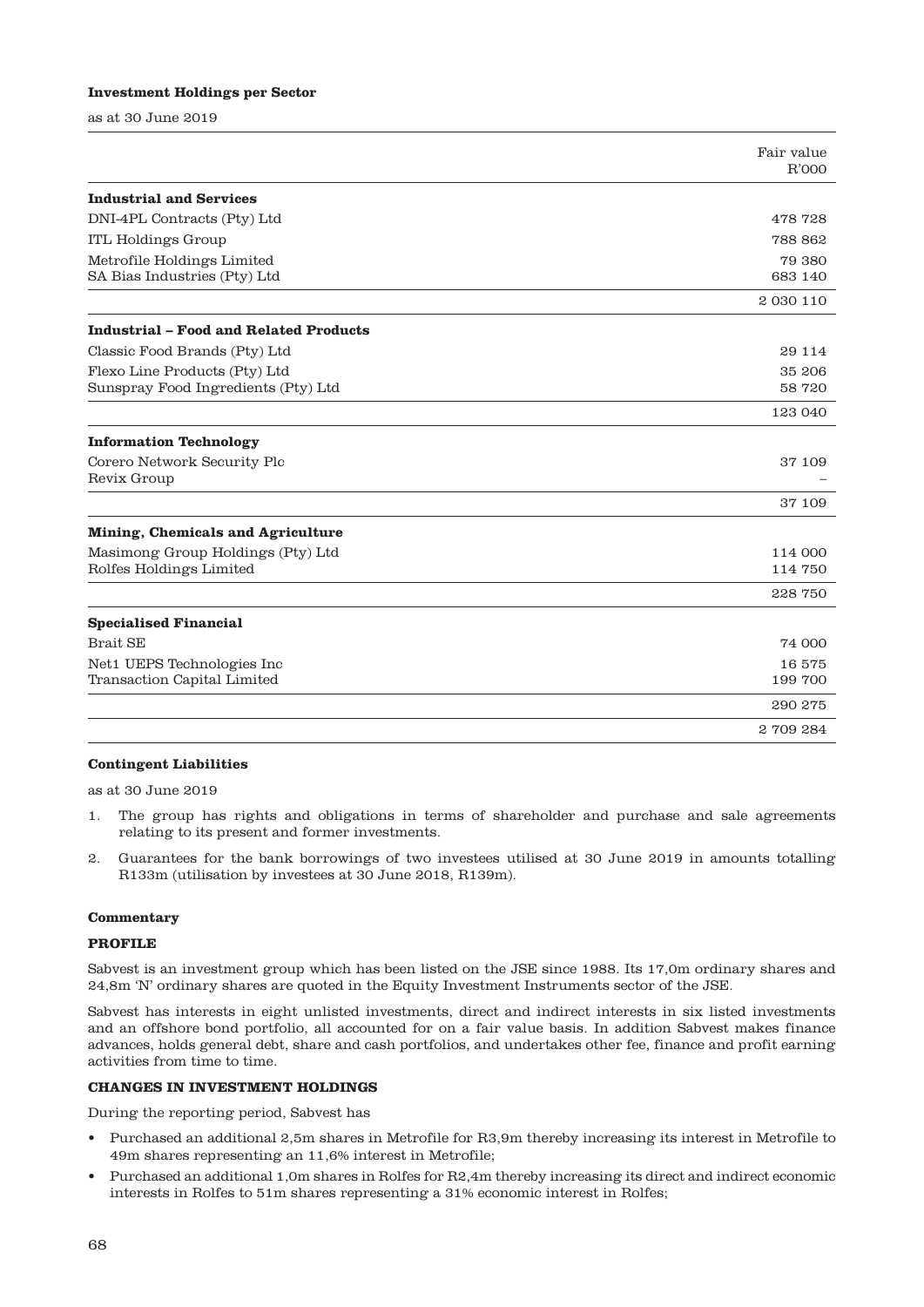- Disposed of its 200 000 units in Value Capital Partners Fund for R26,9m;
- Purchased a 10% interest in Masimong Group Holdings (Pty) Limited, as advised on SENS;
- Purchased a 30% interest in Revix Group in the UK and RSA, as advised on SENS;
- Increased its direct and indirect interests in DNI-4PL Contracts (Pty) Limited to 20% through its 34,78% interest in JAA Holdings (Pty) Limited which now owns 46% of DNI and 4% directly in DNI, as advised on SENS; and
- Varied its bond and money market holdings to optimise returns on surplus cash without general equity risk at this time. Subsequent to the reporting date, Sabvest has purchased a 49% interest in Apex Partners Holdings (Pty) Limited, as advised on SENS.

During the reporting period, Sabvest's major unlisted investees have concluded various transactions as follows:

- ITL Group has increased its interest in ITL Bangladesh from 50% to 100%, established new manufacturing facilities in Ethiopia and Mauritius, approved a new business unit in North Vietnam and commenced its first roll out of RFID contracts in RSA and to a major global customer; and
- The Flowmax UK division of SA Bias Industries has acquired 76% of Whisper Pumps Limited in the UK and 60% of Petroy B.V. in the Netherlands. No Sabvest shares were purchased or issued during the reporting period.

## **FINANCIAL RESULTS**

NAV per share increased by 8% to 5 908c over the twelve months from the prior interim reporting date.

PAT reduced materially to R52,6m for the reporting period primarily due to fair value losses of R114m on direct and indirect listed investments (2018: gain R49,4m) due to lower listed share prices at the reporting date, and forex losses of R6,9m (2018: gain R12,1m). The gain of R134,9m on unlisted investments was substantially the same as in the prior interim period but is stated after the SA Bias valuation was reduced by a special dividend paid during the period of which Sabvest's share was R41,25m.

The balance sheet remained strong and liquid with shareholders' funds of R2,469bn, interest-bearing debt net of cash and bonds of R128m and indebtedness of investees under Sabvest financial guarantees of R133m. The guarantees are expected to be released or run down to zero over the forthcoming 24 months.

Dividends for the interim period have been increased by 12,5% to 36c per share (2018: 32c per share).

## **LISTED INVESTMENTS**

- Brait's share price reduced materially primarily due to uncertainties concerning the refinancing of its balance sheet debt. Those are expected to be resolved in the period ahead.
- The Corero share price continues to be volatile on small volumes. However Corero's expanded relationship with Juniper Networks should continue to bolster its volumes and revenues, and therefore its intrinsic value in due course.
- Metrofile had a number of one off negatives in the current year and in particular relating to debt and effective taxation rates and the share price reduced materially in response. The position is expected to correct in the coming period (as announced by it on SENS).
- Net1 has suffered difficult trading conditions in its post SASSA contract period and uncertainties relating to the value of its investment in Cell-C and its holdings in KSNet in Korea. Its share price has been weak as a result. It has however eliminated its net on balance sheet debt completely and more certainty over trading, Cell-C and KSNet is likely in the period ahead.
- Rolfes is trading satisfactorily, except in the agricultural division, but has experienced a weak share price. Rolfes has recently issued a cautionary announcement relating to negotiations now in progress and has announced the sale of its colour division.
- Transaction Capital continues to trade very well with good growth continuing in both of its operating divisions. Its share price continues to strengthen as a result. Growth prospects continue to be strong.
- The investment in Value Capital Partners, a non-core holding, was realised during the period resulting in a satisfactory return over the investment period.

## **UNLISTED INVESTMENTS**

- Classic Food Brands, a start-up business, has now reached profitability and has good prospects.
- DNI is growing strongly, is highly cash generative and has exciting strategic and financial prospects.
- Flexo Line has traded below expectations and is carried at an impaired value. However it has now implemented a revised pricing model with customers and improved production efficiencies and prospects are at last encouraging.

ITL traded exceptionally well during the period. Growth prospects continue to be strong as its market penetration, production capabilities geographically and technically and customer reach globally are at the forefront of the industry internationally.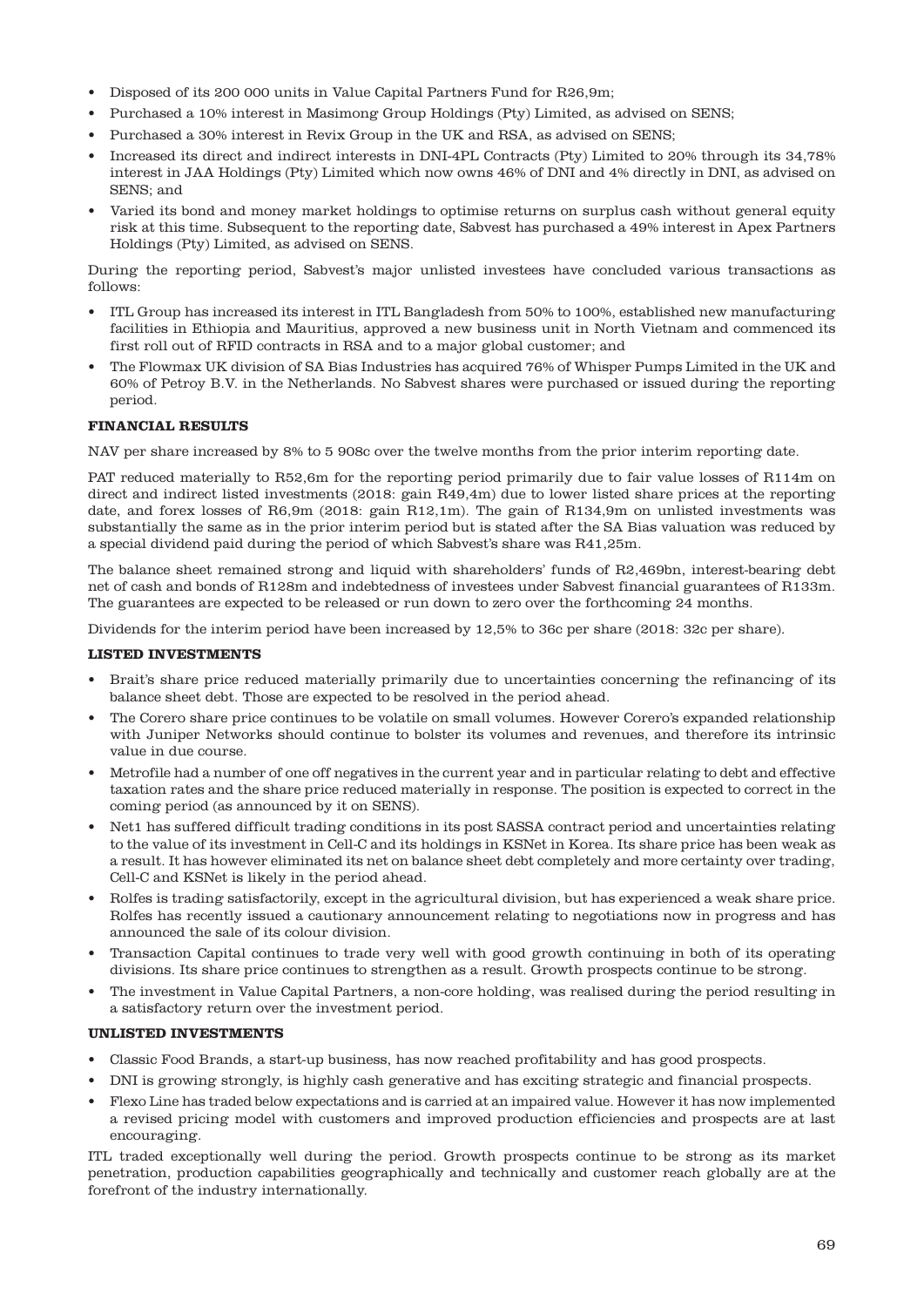- Masimong has a portfolio of high performing growth assets and in particular its mining interests in Seriti Coal and Lephalale Coal and Power, and its agricultural interests in Mouton Citrus, Carmien Tea and Southern Cross grape and date farms. It has continuing new growth and investment opportunities as Masimong is one of the most highly regarded and preferred bidders/owners in these sectors in RSA. Sabvest will increase its investment in Masimong if the opportunity arises.
- Revix has launched its cryptocurrency portfolio application portal successfully and is focusing on gaining brand and functional recognition, traction and volumes internationally.
- SA Bias Industries had a fair overall performance in the period with its Flowmax UK fluid handling operations trading well but with weakness in its South African Narrowtex and ACM divisions. While Brexit uncertainty may temporarily impact trading, continued organic and acquisitive growth is expected in the Flowmax Group. Demand from South African industrial markets remains weak, however improvements to the business model in Narrowtex to further enhance export prospects should enable a return to growth in the coming year.
- Sunspray Food Ingredients continues to trade satisfactorily and achieve year on year growth in earnings.

Unlisted investments, except Revix and Masimong, are valued using the maintainable earnings model based on historic normalised EBITDA adjusted for future prospects if appropriate. EBITDA multiples are based on transaction multiples usual for small/medium cap private companies except for ITL which is at a higher international level but below recent transaction multiples. Each resulting calculation is then adjusted for cash/debt/equivalents to determine net EV. The multiples for this period are Classic 5, DNI 6,5, Flexo 4, ITL 9,25, SA Bias – Flowmax 6, Narrowtex 5, ACM 4, and Sunspray 5. Revix as a start-up is fully impaired. Masimong is carried at attributable NAV after its own fair value calculations of its holdings on a DCF basis, net of minority and liquidity discounts and deferred CGT, and audited.

#### **FUTURE INVESTMENTS**

Sabvest remains focused on unlisted investments but will also hold some listed investments where it is represented on the board and/or has influence to execute particular strategies. It may issue new shares but only if the value exchange in the capital allocation decision is compelling.

Sabvest anticipates making one further industrial investment in the period ahead and possibly increasing its interest in Masimong. Sabvest's current capital, with a conservative level of gearing to enhance returns, will then be fully invested.

## **PARTNERSHIP PRINCIPLE**

Sabvest usually only invests alongside a family, operating or financial partner. Its current partners in each investment are recorded in the 2018 integrated annual report on its website.

#### **CAPITAL STRUCTURE**

Sabvest has formulated a proposal to simplify the groups' dual share structure and is in discussion with the JSE over its terms and acceptability. Shareholders will be advised further in due course.

## **DIVIDENDS**

Dividends are determined relative to Sabvest's own cash flows from investments and services with a target of achieving a 10% compound growth rate in dividends over a period.

Dividends are considered twice annually. The interim dividend proposed for the six months is 36c which is a 12,5% increase over the previous interim dividend of 32c.

#### **RELATED PARTIES**

Related party transactions exist between subsidiaries and the holding company, fellow subsidiaries and investee companies, and comprise fees, dividends and income. Transactions with directors relate to fees and monies lent to the group by individuals and companies controlled by the directors.

#### **ACCOUNTING POLICIES**

The reviewed consolidated condensed interim financial statements (interim financials) have been prepared in accordance with and containing the information required on the Standard 34: Interim Financial Reporting as issued by the International Accounting Practices Standards Board (IASB), the SAICA Financial Reporting Guides issued by the Accounting Practices Committee and Financial Pronouncements issued by the Financial Reporting Council, the JSE Listings Requirements and the requirements of the Companies Act of South Africa.

These have been prepared on a historical cost basis, except for financial instruments and investments which are measured at fair value. The significant accounting policies and methods of computation are consistent in all material aspects of those applied in the previous financial year other than the adoption of various new standards.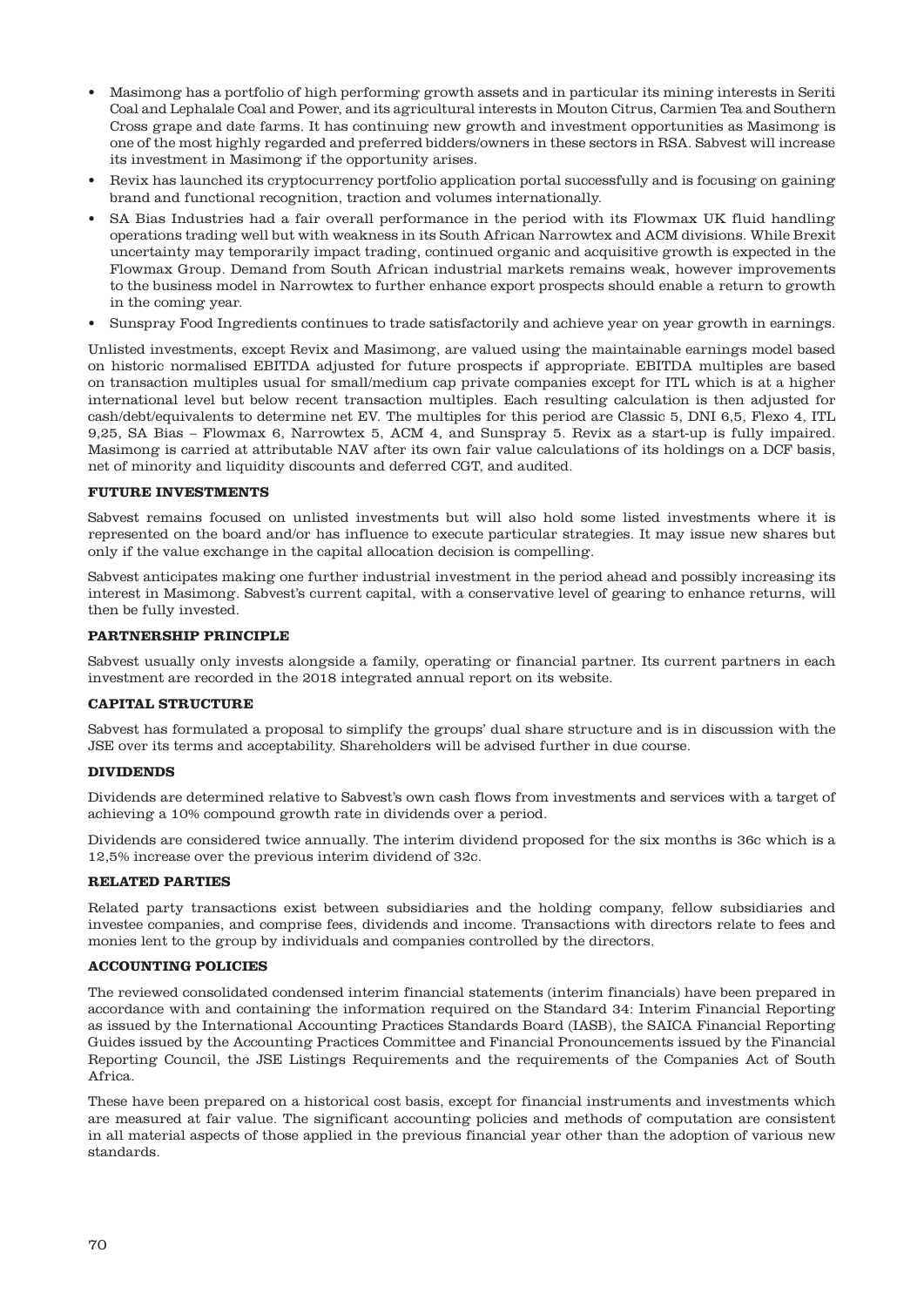The group has adopted IFRS16 – Leases with effect from 1 January 2019. IFRS16 – Leases sets out the principals of leases for both parties in a contract, ie, the customer (Lessee) and the supplier (Lessor). IFRS16 replaces the previous leases, IAS17 – Leases and related interpretations. As a practical expedient, IFRS 16 permits a lessee not to separate non-lease components, and instead account for any lease and associated non-lease components as a single arrangement. The group has used this practical expedient. The impact on the group's Condensed Consolidated Statement of Financial Position is the asset (the right of use for the leased premises) and the financial liability to pay rentals are capitalised and recognised. The impact on the group's Condensed Consolidated Statement of Comprehensive Income, is the depreciation and financial cost that replaces the rent charges under IFRS17.

There have been no material change in judgements or estimates of the amounts reported in prior reporting periods. The preparation of the interim financial statements were supervised by the Chief Financial Officer, R Pleaner, CA(SA), and are available for inspection at the group's registered office.

## **RESTATEMENT OF COMPARATIVE INFORMATION**

The group has enhanced its disclosure of total operating costs by separating fixed and variable costs to enable shareholders to assess the variability of costs. The group has combined the direct transactional cost and investment acquisition costs into one line item, namely transactional costs. Neither of these have resulted in any changes to the total amounts reflected in the statements of financial position or comprehensive income.

## **DIRECTORATE**

There have been no changes in the reporting period

## **KING IVTM COMPLIANCE**

Sabvest's compliance report is on the Sabvest website and in the 2018 integrated annual report.

## **SUBSEQUENT EVENTS**

The Company (and its shareholders) will undertake a share restructure transaction with Sabvest Capital Limited in terms of which all of the Company's 24 276 919 'N' shares and 16 975 293 Ordinary shares held by its shareholders, which will be exchanged for the issuance of 41 760 242 Sabvest Capital Limited Ordinary Shares.

This transaction will be implemented by way of a scheme of arrangement, the result of which all of the Company's issued share capital will be held by Sabvest Capital Limited.

## **PROSPECTS**

Overall the unlisted portfolio is expected to deliver satisfactory growth and returns in the period ahead.

While it is obviously not possible to predict share prices of the group's listed investments, the improving fundamentals of each and/or possible corporate actions relating to some of them are likely to enhance perceptions of value and thereby share prices in due course.

References to future financial information in this announcement have not been reviewed or reported on by the group's auditors.

## **CASH DIVIDEND DECLARATION**

Notice is hereby given that an interim dividend of 36 cents (2018: 32 cents) per ordinary and 'N' ordinary share for the six months ended 30 June 2019 has been declared out of income reserves.

The issued share capital of the company at the declaration date is 16 975 293 ordinary and 24 826 919 'N' ordinary shares. The income tax number of the company is 9375/105/716.

Withholding tax on dividends at a rate of 20% will be deducted for all shareholders who are not exempt in terms of the legislation. This will result in a final net cash dividend of 28,8 cents per ordinary and 'N' ordinary share to non-exempt shareholders.

| Last date to trade "CUM" dividend | Tuesday, 27 August 2019   |
|-----------------------------------|---------------------------|
| Trading "EX" dividend commences   | Wednesday, 28 August 2019 |
| Record date                       | Friday, 30 August 2019    |
| Dividend payment date             | Monday, 2 September 2019  |

No dematerialisation or rematerialisation of share certificates will be allowed during the period Wednesday, 28 August 2019 to Friday, 30 August 2019, both days inclusive.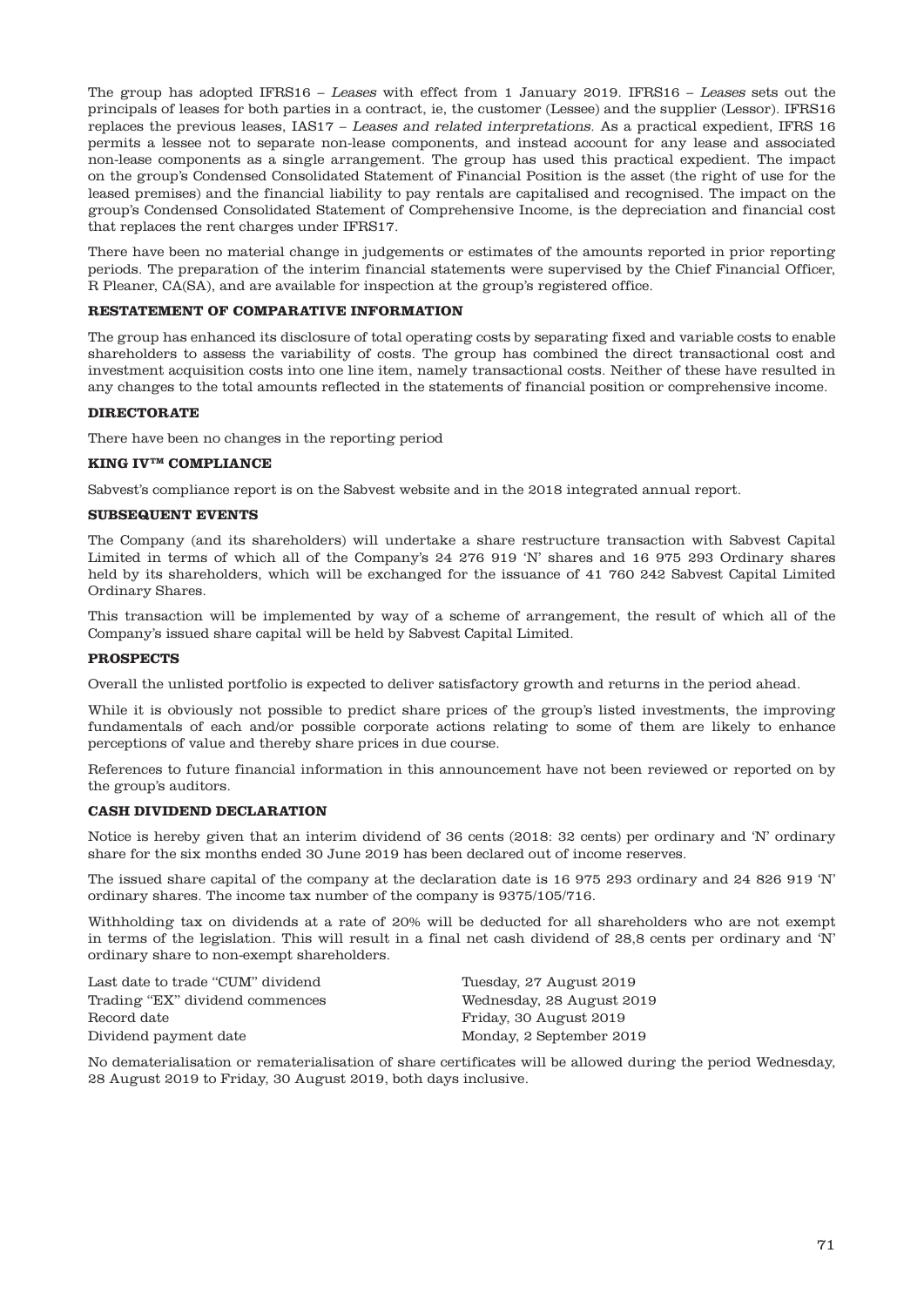# **INDEPENDENT REPORTING ACCOUNTANTS' REPORT ON SABVEST'S AUDITED FINANCIAL INFORMATION FOR THE 3 YEARS ENDED 31 DECEMBER 2018 AND REVIEWED INTERIM FINANCIAL RESULTS FOR THE SIX MONTHS ENDED 30 JUNE 2019**

24 February 2020 The Directors Sabvest Limited 4 Commerce Square Sandton 2196

Dear Sirs/Madams

#### **INDEPENDENT REPORTING ACCOUNTANT'S REPORT ON THE CONSOLIDATED HISTORICAL FINANCIAL INFORMATION AND THE CONSOLIDATED CONDENSED HISTORICAL INTERIM FINANCIAL INFORMATION INCLUDED IN THE PROSPECTUS**

#### **Introduction**

We have:

- audited the consolidated historical financial information of Sabvest Limited (the Company) and its subsidiaries (the Group) in respect of the years ended 31 December 2018, 31 December 2017 and 31 December 2016 as presented in **Annexure B** to the prospectus dated 28 February 2020 (the Prospectus); and
- we have reviewed the consolidated condensed interim historical financial information of the Group for the six months period ended 30 June 2019 as presented in **Annexure Bi** to the Prospectus.

#### **Consolidated historical Financial Information for the years ended 31 December 2018, 31 December 2017 and 31 December 2016**

#### Opinion

The consolidated historical financial information in respect of the years ended 31 December 2018, 31 December 2017 and 31 December 2016 as presented in **Annexure B** to the Prospectus comprises the consolidated statements of financial position as at 31 December 2018, 31 December 2017 and 31 December 2016, and the consolidated statements of comprehensive income, changes in equity and cash flows for the years then ended, including a summary of significant accounting policies.

In our opinion, the consolidated historical financial information presents fairly, in all material respects, the consolidated statements of financial position of the Group as at 31 December 2018, 31 December 2017 and 31 December 2016, and its consolidated statements of comprehensive income, changes in equity and cash flows for the years then ended in accordance with International Financial Reporting Standards and the JSE Listings Requirements.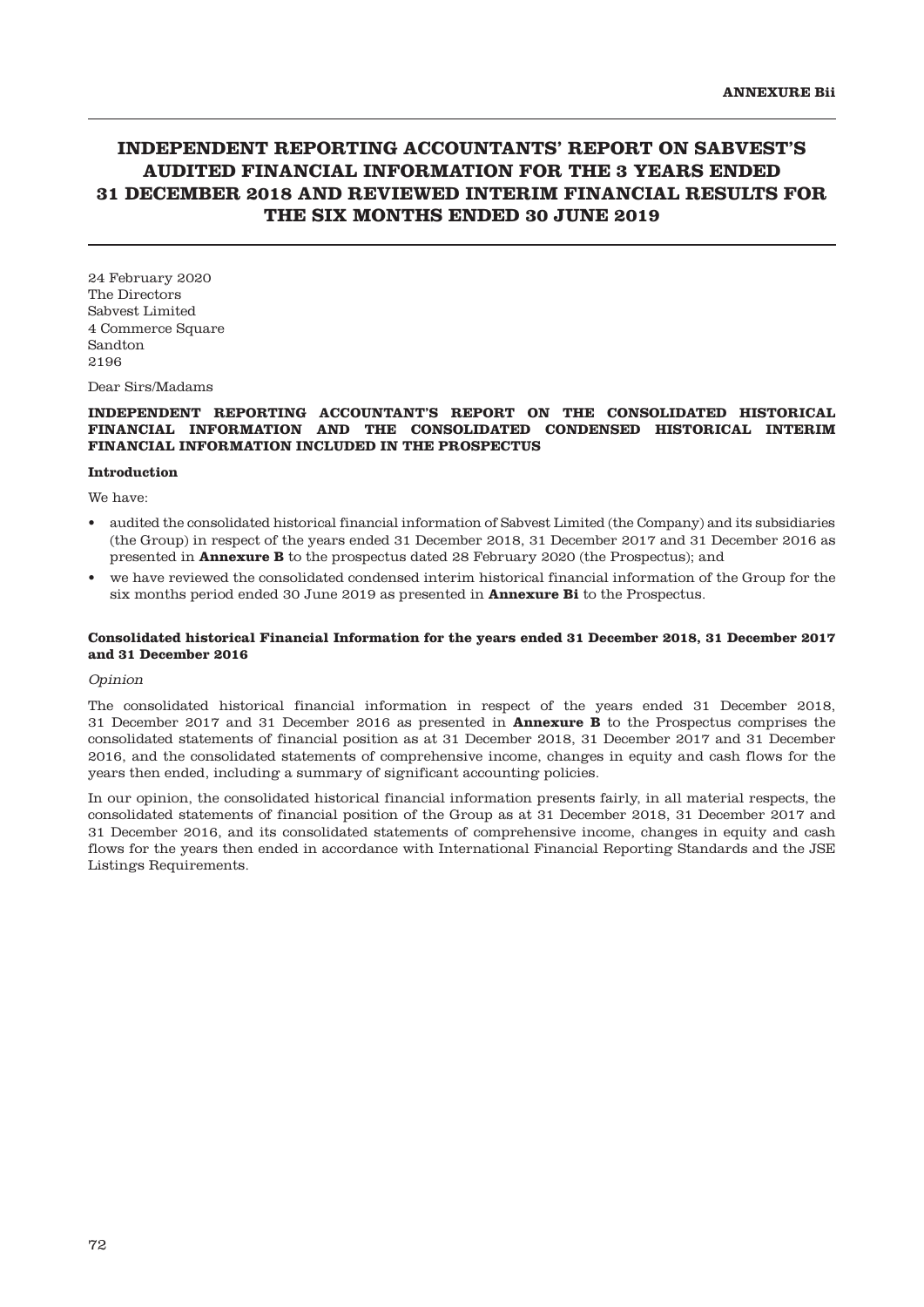#### **Consolidated historical Financial Information for the years ended 31 December 2018, 31 December 2017 and 31 December 2016 (continued)**

#### Basis for Opinion

We conducted our audit in accordance with International Standards on Auditing (ISAs). Our responsibilities under those standards are further described in the Auditor's Responsibilities for the Audit of the Consolidated Historical Financial Information for the years ended 31 December 2018, 31 December 2017 and 31 December 2016 section of our report. We are independent of the Group in accordance with the sections 290 and 291 of the Independent Regulatory Board for Auditors' Code of Professional Conduct for Registered Auditors (Revised January 2018), parts 1 and 3 of the Independent Regulatory Board for Auditors' Code of Professional Conduct for Registered Auditors (Revised November 2018) (together the IRBA Codes) and other independence requirements applicable to performing audits of financial statements in South Africa. We have fulfilled our other ethical responsibilities, as applicable, in accordance with the IRBA Codes and in accordance with other ethical requirements applicable to performing audits in South Africa. The IRBA Codes are consistent with the corresponding sections of the International Ethics Standards Board for Accountants' Code of Ethics for Professional Accountants and the International Ethics Standards Board for Accountants' International Code of Ethics for Professional Accountants (including International Independence Standards) respectively. We believe that the audit evidence we have obtained is sufficient and appropriate to provide a basis for our opinion.

#### Emphasis of matter

Without qualifying our report, we draw your attention to consolidated historical financial information in respect of the years ended 31 December 2018, 31 December 2017 and 31 December 2016 as presented in **Annexure B** to the Prospectus. This Annexure excludes the detailed notes to the consolidated historical financial information per the dispensation granted by the JSE Limited. This information is publicly available on the Company's website at www.sabvest.com.

#### Key Audit Matters

Key audit matters are those matters that, in our professional judgement, were of most significance in our audit of the consolidated historical financial information for the years ended 31 December 2018, 31 December 2017 and 31 December 2016. These matters were addressed in the context of our audit of the consolidated historical financial information for the years ended 31 December 2018, 31 December 2017 and 31 December 2016 as a whole, and in forming our opinion thereon, and we do not provide a separate opinion on these matters.

**Key Audit Matter How the matter was addressed in the audit** 

## **Year ended 31 December 2018**

## **Valuation of unlisted investments**

By nature the assumptions used in the valuation of unlisted investments requires significant judgement and therefore the valuation of unlisted investments is considered a key audit matter.

In respect of the unlisted investments, the executive directors prepare valuation workings based on their selected valuation model of Earnings before interest, tax, depreciation and amortisation (EBITDA) multiplied by the determined earnings multiple. These valuations incorporated a number of assumptions, the primary assumptions in notes 2 and 21 to the consolidated financial statements being:

- 1. Determination of maintainable earnings; and
- 2. Earnings multiple.

Maintainable earnings are derived from the management account information and budgets of the underlying investments and earnings multiples are derived from market data and analysis of comparable companies.

The consolidated financial statements provide details of the valuation method. The requirements of IFRS 13: Fair value measurements has been considered.

We assessed the appropriateness of the valuation methodology applied and the valuations prepared by the executive directors.

Where appropriate, we involved our valuation experts and we completed the procedures below:

- 1. assessed the application of the fair value principles of the valuation method;
- 2. assessed the reasonability of the earnings multiple;
- 3. assessed the reasonability of the maintainable earnings with reference to the latest management accounts available for investee companies;
- 4. performed procedures to ensure that the management information used in the prior period, agreed materially to the audited financial statements for the investee companies; and
- 5. assessed whether adjustments processed by management to the maintainable earnings calculation are appropriate and consistent.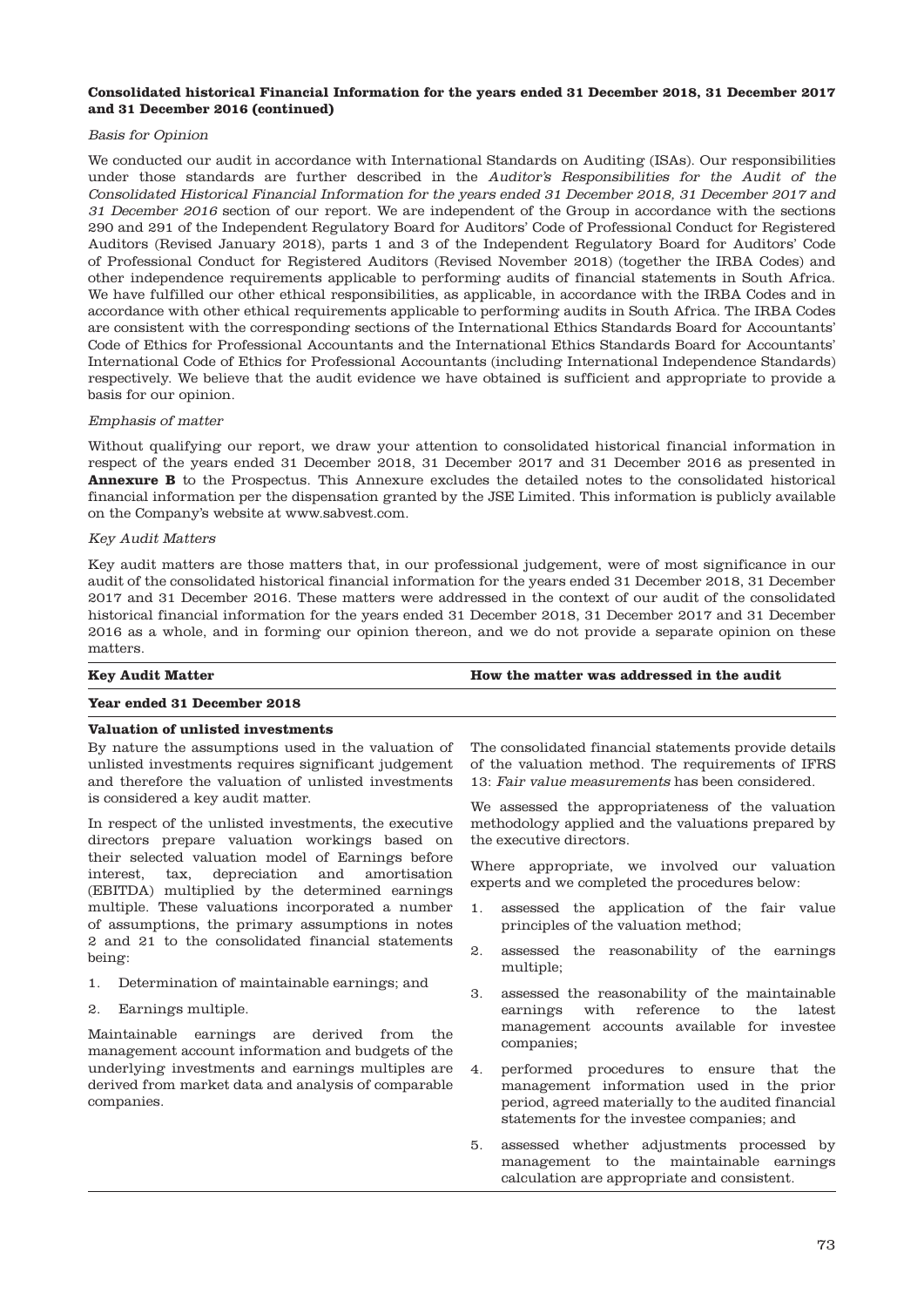| <b>Key Audit Matter</b>     | How the matter was addressed in the audit                                                                                                                                                                                                                                                                   |  |
|-----------------------------|-------------------------------------------------------------------------------------------------------------------------------------------------------------------------------------------------------------------------------------------------------------------------------------------------------------|--|
|                             | We concluded that the valuation method is widely<br>applied and appropriate for valuing unlisted<br>investments. We assessed the earnings<br>and<br>earnings multiples used and found the basis of<br>determination appropriate and consistent resulting<br>in a conservative fair value.                   |  |
|                             | In notes 2 and 21 to the consolidated financial<br>statements details are provided of the valuation<br>method and key assumptions for the level 3 fair<br>value measurements. We assessed the adequacy of<br>the Group's disclosures in relation to the judgement<br>and estimation applied to investments. |  |
|                             | We found the overall valuation and disclosure of<br>investments to be appropriate.                                                                                                                                                                                                                          |  |
| Year ended 31 December 2017 |                                                                                                                                                                                                                                                                                                             |  |

## **Valuation of investments**

The Group adopts IFRS 10: Consolidated Financial Statements for Investment Entities and as such reports on the fair values of its investments

In respect of the unlisted investments, the executive directors prepare valuation workings based on their selected valuation model of Earnings before interest, tax, depreciation and amortisation (EBITDA) multiplied by the determined earnings multiple. These valuations incorporated a number of assumptions, the primary assumptions in note 2 and 21 to the consolidated financial statements being:

- 1. Determination of maintainable earnings; and
- 2. Earning multiple.

Maintainable earnings are derived from the financial statements and budgets of the underlying investments and earnings multiples are derived from market data and analysis of comparable companies. By nature, these assumptions applied to value the investments require significant judgement and therefore considered this to be a key audit matter.

A detailed review of the assumptions and valuation was performed for each of these investments. The variables used to value investments were agreed to readily available market information and/or Brokers' notes. The consolidated and separate financial statements provided details of the valuation method. The requirements of IFRS 13: Fair value measurements has been considered.

We assessed the appropriateness of the EBITDA valuation methodology applied in the current year and that the valuations prepared by management are within acceptable valuation ranges using the assumptions provided.

We involved our valuation experts, as appropriate, in completing our procedures below:

- 1. assessed the application of the fair value principles of the valuation method;
- 2. assessed the reasonability of the maintainable earnings and earnings multiple;
- 3. tied in the valuations to the latest management accounts available for investment companies; and assessed whether adjustments processed by management to the maintainable earnings calculation are appropriate.

We concluded that the valuation method is widely applied and appropriate for valuing unlisted investments. We assessed the earnings and earnings multiples used and found the basis of determination appropriate resulting in a conservative fair value.

In note 2 and 21 to the consolidated financial statements details are provided of the valuation method and key assumptions for the level 3 fair value measurements. We assessed the adequacy of the Group's disclosures in relation to the judgement and estimation applied to investments.

We found the overall valuation and disclosure of investments to be appropriate.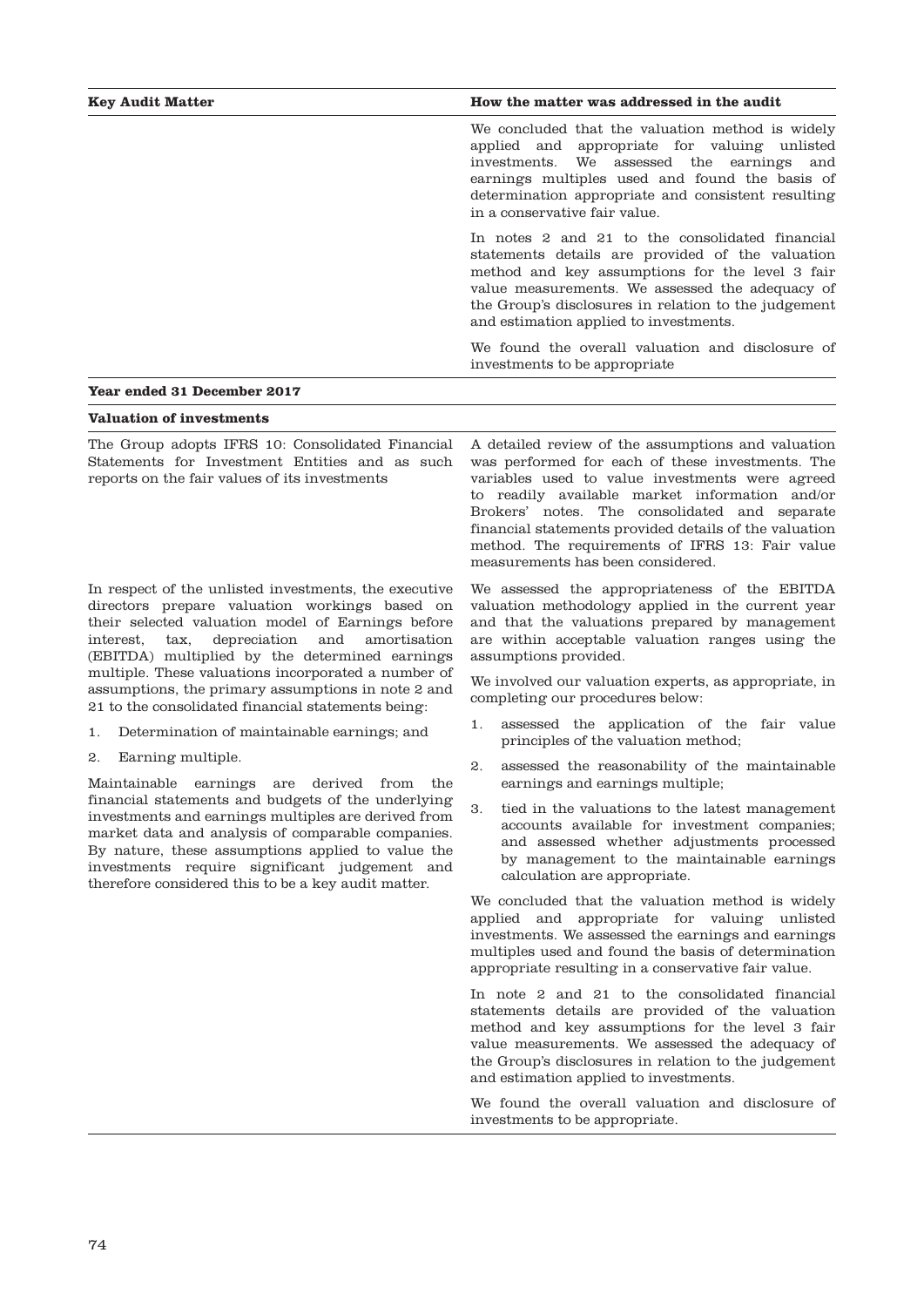#### **Key Audit Matter How the matter was addressed in the audit**

#### **SA Bias Industries (Pty) Limited's disposal of its International Trimmings and Labels (ITL) divisions**

Effective on 31 December 2017 the Group's largest investee company, SA Bias Industries (Pty) Limited (SA Bias), disposed of its International Trimmings and Labels divisions to a consortium of investors for consideration of R165 million for ITL South Africa (Pty) Ltd and \$173,5 million for ITL International division.

In addition, on 31 December 2017, SA Bias declared a special dividend of R37 per share to all existing shareholders; which was subsequently received by the Group in January 2018.

Due to the significant nature of the transaction, the accounting for the investment and resultant special dividend we considered this to be a key audit matter, refer notes 2.2 and 3.

## Our assessment included a detailed review of the transaction concluded on 31 December 2017, including consideration of the terms of the sales agreements. The requirements of IAS 39: Financial Instruments: Recognition and Measurement (IAS 39) have been evaluated to assess the appropriate presentation and disclosure of both the disposal and subsequent special dividend declaration in the consolidated financial statements. This evaluation included assessing whether the disposal, as well as the special dividend declared by SA Bias, have been appropriately disclosed. In consideration of IAS 39 and the evaluation above, we consulted with our internal accounting experts to consider the appropriateness of the disclosure of the special dividend as a realisation in part of the investment in SA Bias. We found the overall presentation and disclosure of the transaction to be appropriate.

## **Year ended 31 December 2016**

#### **Valuation of investments**

The Group has adopted IFRS 10: Consolidated Financial Statements for Investment Entities and as such reports on the fair values of its investments.

In respect of the unlisted investments, the executive directors prepare valuation workings based on their selected valuation model of Net operating profit after taxation ("NOPAT") X determined earnings multiple. These valuations incorporate a number of assumptions, the primary assumptions being:

- 1. determination of maintainable earnings; and
- 2. earnings multiple.

Maintainable earnings are derived from the financial statements and budgets of the underlying investments and earnings multiple is derived from market data. By nature, these assumptions require significant judgement and is therefore considered to be a key audit matter.

A detailed review of the assumptions and valuation was performed for each of these investments. The variables used to value investments were agreed to readily available market information and/or Brokers' notes. The financial statements provide details of the valuation method. The requirements of IFRS 13: Fair value measurements has been considered.

Our assessment is that the valuations prepared are within acceptable valuation ranges that could be arrived at, using the assumptions provided.

The following procedures were performed:

- 1. assess the application of the fair value principles of the valuation method;
- 2. assess the reasonability of the maintainable earnings and earnings multiple;
- 3. tie in the valuations to the latest management accounts available for investment companies; and
- 4. assess whether adjustments processed by management to the maintainable earnings calculation are supported by appropriate supporting documentation.

The financial statements provide details of the valuation method and key assumptions for the level 3 fair value measurements. We assessed the adequacy of the Group's disclosures in relation to the judgement and estimation applied to investments.

We assessed the earnings and earnings multiples used and found the basis of determination consistent with prior year resulting in a conservative, yet appropriate fair value.

We found the overall valuation and disclosure of the investments to be appropriate.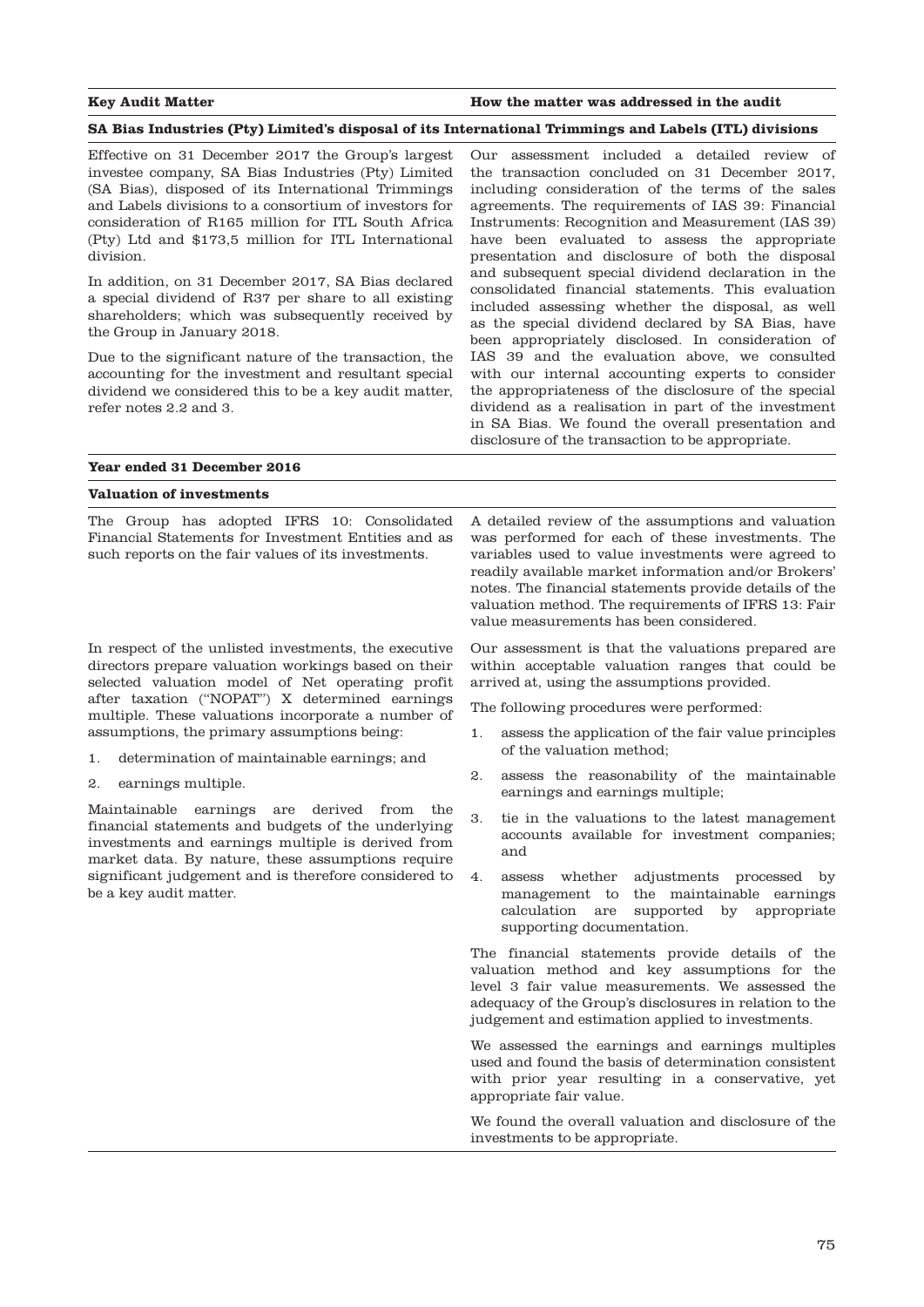#### Directors' Responsibility for the Consolidated Historical Financial Information

The Company's directors are responsible for the preparation and fair presentation of the consolidated historical financial information for the years ended 31 December 2018, 31 December 2017 and 31 December 2016 in accordance International Financial Reporting Standards and the JSE Listings Requirements, and for such internal control as the directors determine is necessary to enable the preparation of consolidated historical financial information that is free from material misstatement, whether due to fraud or error.

In preparing the consolidated historical financial information, the directors are responsible for assessing the Group's ability to continue as a going concern, disclosing, as applicable, matters related to going concern and using the going concern basis of accounting unless the directors either intend to liquidate the Group or to cease operations, or have no realistic alternative but to do so.

Our objectives are to obtain reasonable assurance about whether the consolidated historical financial information for the years ended 31 December 2018, 31 December 2017 and 31 December 2016 as a whole are free from material misstatement, whether due to fraud or error, and to issue an auditor's report that includes our opinion. Reasonable assurance is a high level of assurance, but is not a guarantee that an audit conducted in accordance with ISAs will always detect a material misstatement when it exists. Misstatements can arise from fraud or error and are considered material if, individually or in the aggregate, they could reasonably be expected to influence the economic decisions of users taken on the basis of the consolidated historical financial information.

As part of an audit in accordance with ISAs, we exercise professional judgement and maintain professional scepticism throughout the audit. We also:

- Identify and assess the risks of material misstatement of the consolidated historical financial information, whether due to fraud or error, design and perform audit procedures responsive to those risks, and obtain audit evidence that is sufficient and appropriate to provide a basis for our opinion. The risk of not detecting a material misstatement resulting from fraud is higher than for one resulting from error, as fraud may involve collusion, forgery, intentional omissions, misrepresentations, or the override of internal control.
- Obtain an understanding of internal control relevant to the audit in order to design audit procedures that are appropriate in the circumstances, but not for the purpose of expressing an opinion on the effectiveness of the Group's internal control.
- Evaluate the appropriateness of accounting policies used and the reasonableness of accounting estimates and related disclosures made by the directors.
- Conclude on the appropriateness of the directors' use of the going concern basis of accounting and based on the audit evidence obtained, whether a material uncertainty exists related to events or conditions that may cast significant doubt on the Group's ability to continue as a going concern. If we conclude that a material uncertainty exists, we are required to draw attention in our auditor's report to the related disclosures in the consolidated historical financial information or, if such disclosures are inadequate, to modify our opinion. Our conclusions are based on the audit evidence obtained up to the date of our auditor's report. However, future events or conditions may cause the Group to cease to continue as a going concern.
- Obtain sufficient appropriate audit evidence regarding the financial information of the entities or business activities within the Group to express an opinion on the consolidated historical financial information. We are responsible for the direction, supervision and performance of the Group audit. We remain solely responsible for our audit opinion.
- Evaluate the overall presentation, structure and content of the consolidated historical financial information, including the disclosures, and whether the consolidated historical financial information represents the underlying transactions and events in a manner that achieves fair presentation.

We communicate with the directors regarding, among other matters, the planned scope and timing of the audit and significant audit findings, including any significant deficiencies in internal control that we identify during our audit.

We also provide the directors with a statement that we have complied with relevant ethical requirements regarding independence, and to communicate with them all relationships and other matters that may reasonably be thought to bear on our independence, and where applicable, related safeguards.

From the matters communicated with the directors, we determine those matters that were of most significance in the audit of the consolidated historical financial information of the current period and are therefore the key audit matters. We describe these matters in our auditor's report unless law or regulation precludes public disclosure about the matter or when, in extremely rare circumstances, we determine that a matter should not be communicated in our report because the adverse consequences of doing so would reasonably be expected to outweigh the public interest benefits of such communication.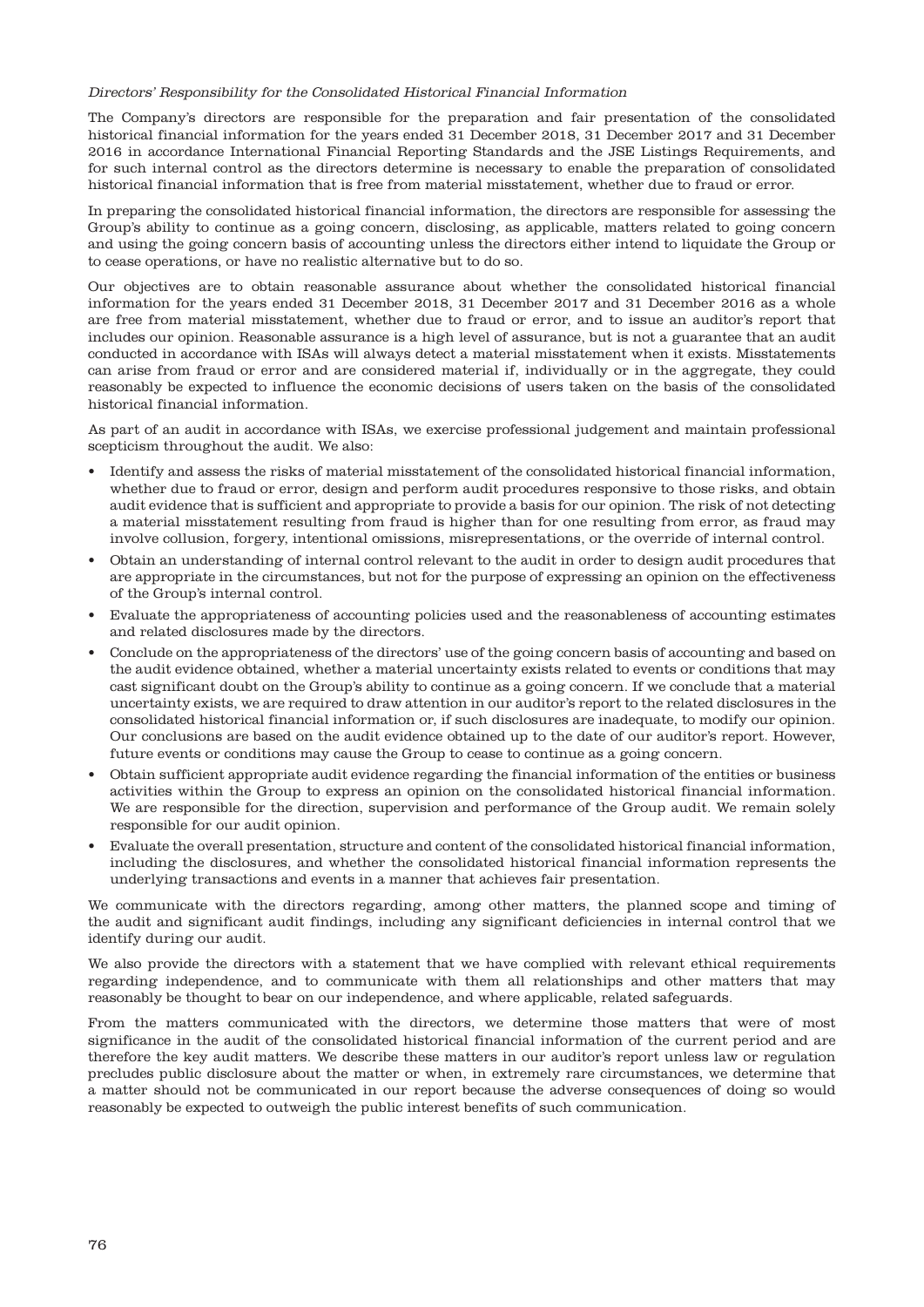## **Consolidated Interim Historical Financial Information for the six months period ended 30 June 2019**

We have reviewed the consolidated condensed interim historical financial information of Sabvest Limited, as presented in **Annexure Bi** to the Prospectus, which comprise the consolidated condensed statements of financial position as at 30 June 2019 and the consolidated condensed statements of comprehensive income, changes in equity and cash flows for the six months period then ended, including a summary of significant accounting policies.

## Directors' Responsibility for the Consolidated Condensed Interim Historical Financial Information

The directors are responsible for the preparation and presentation of this consolidated condensed interim historical financial information in accordance with the International Financial Reporting Standard, (IAS) 34 Interim Financial Reporting, the SAICA Financial Reporting Guides, as issued by the Accounting Practices Committee and Financial Pronouncements as issued by Financial Reporting Standards Council and the requirements of the Companies Act of South Africa, and for such internal control as the directors determine is necessary to enable the preparation of consolidated interim historical financial information that is free from material misstatement, whether due to fraud or error.

## Auditor's Responsibility for the Review of the Consolidated Historical Interim Financial Information for the six months period ended 30 June 2019

Our responsibility is to express a conclusion on the consolidated condensed interim historical financial information. We conducted our review in accordance with International Standard on Review Engagements (ISRE) 2410, Review of Interim Financial Information Performed by the Independent Auditor of the Entity. ISRE 2410 requires us to conclude whether anything has come to our attention that causes us to believe that the consolidated condensed interim historical financial information are not prepared in all material respects in accordance with the applicable financial reporting framework. This standard also requires us to comply with relevant ethical requirements.

A review of interim financial information in accordance with ISRE 2410 is a limited assurance engagement. We perform procedures, primarily consisting of making inquiries of management and others within the entity, as appropriate, and applying analytical procedures, and evaluate the evidence obtained.

The procedures performed in a review are substantially less than and differ in nature from those performed in an audit conducted in accordance with International Standards on Auditing. Accordingly, we do not express an audit opinion on the consolidated historical interim financial information.

## Conclusion

Based on our review, nothing has come to our attention that causes us to believe that the consolidated condensed interim historical financial information of the Group for the 6 months period ended 30 June 2019 is not prepared, in all material respects, in accordance with the International Financial Reporting Standard, (IAS) 34 Interim Financial Reporting, the SAICA Financial Reporting Guides as issued by the Accounting Practices Committee and Financial Pronouncements as issued by Financial Reporting Standards Council and the requirements of the Companies Act of South Africa and JSE Listings Requirements.

## **Purpose of the report**

The purpose of our report is for the Prospectus of the Company and is not to be used for any other purpose.

## **Deloitte & Touche**

Registered Auditor Per: A Dennis Partner

Deloitte & Touche Deloitte Place The Woodlands 20 Woodlands Drive Woodmead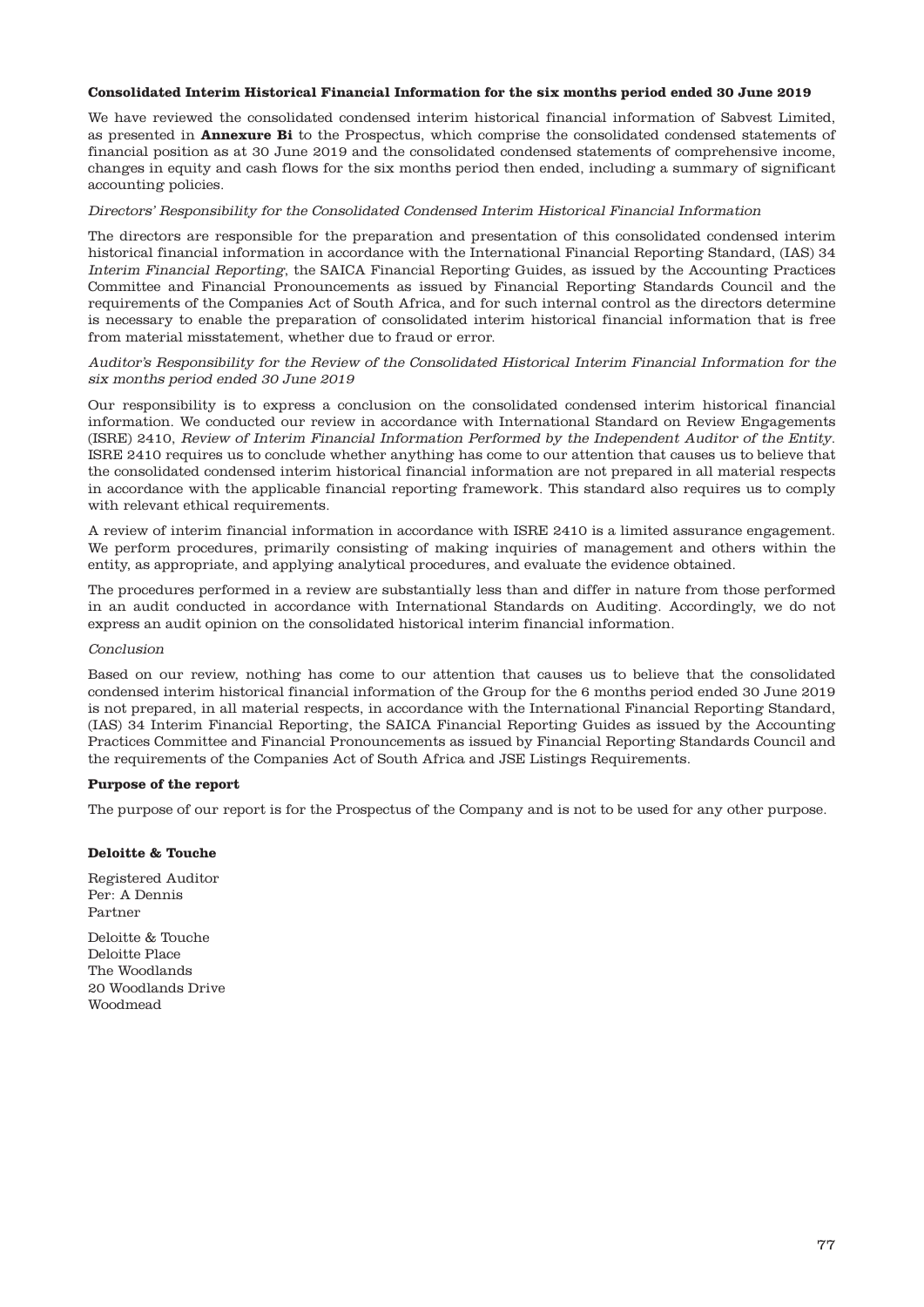# **EXTRACTS FROM SABCAP'S MOI**

## **EXTRACTS OF SABCAP'S MoI**

Extracts of Sabcap's MoI appears below. Paragraph numbers set out below are paragraph numbers as they appear in the MoI.

## 4. **POWERS AND CAPACITY OF THE COMPANY**

- 4.1 The Company has the powers and capacity of an Individual.
- 4.2 No Special Resolution may be put to Holders to ratify any action by the Company or the Directors that is inconsistent with any limit, restriction or qualification regarding the purposes, powers or activities of the Company, or the authority of the Directors to perform an act on behalf of the Company, if that action was contrary to the Listings Requirements unless otherwise agreed with the JSE.
- 4.3 Notwithstanding the omission from this MoI of any provision to that effect, the Company may, subject to any limitation in clause 4.1, do anything which the Companies Act empowers a company to do if so authorised by its MoI.
- 4.4 The following corporate actions shall be undertaken in accordance with the Listings Requirements
	- 4.4.1 issues of Securities (including options and Convertible Securities) for cash;
	- 4.4.2 repurchases of Securities;
	- 4.4.3 alterations of share capital, authorised Securities and rights attaching to classes of Securities including Convertible Securities which might be approved to be issued.

#### 5. **AMENDMENTS TO THE MOI**

Save for correcting errors substantiated as such from objective evidence or which are self-evident errors (including, but without limitation ejusdem generis, spelling, punctuation, reference, grammar or similar defects) in the MoI, which the Board is empowered to do, all other amendments of the MoI shall be effected in accordance with sections 16(1) and 16(4) of the Companies Act and a Special Resolution passed by the Holders of Shares (which shall include the Z Share). The Board shall publish a copy of any such correction effected by the Board on the Company's website.

## 6. **THE MAKING OF RULES**

The Board shall not make, amend or repeal Rules as contemplated in section 15(3) of the Companies Act.

## 7. **AUTHORISED SECURITIES AND ALLOTMENT AND ISSUE**

- 7.1 The Company is authorised to issue the following numbers and classes of Shares (which includes Shares already issued at any time) –
	- 7.1.1 500 000 000 (five hundred million) ordinary Shares, which shall:
		- 7.1.1.1 have 1 (one) Voting Right each in respect of every matter to be decided by voting on a poll;
		- 7.1.1.2 rank after all other further classes of Shares in the Company which may rank ahead of the ordinary Shares as regards Distributions; and
		- 7.1.1.3 be entitled to receive the net assets of the Company upon its liquidation, unless another class of Shares expressly has that right instead; and
	- 7.1.2 1 (one) Z Share.
- 7.2 The Board shall not have the power to amend the authorisation (including increasing or decreasing the number) and classification of Shares (including determining rights and preferences) as contemplated in section 36(2)(b) or section 36(3) of the Companies Act.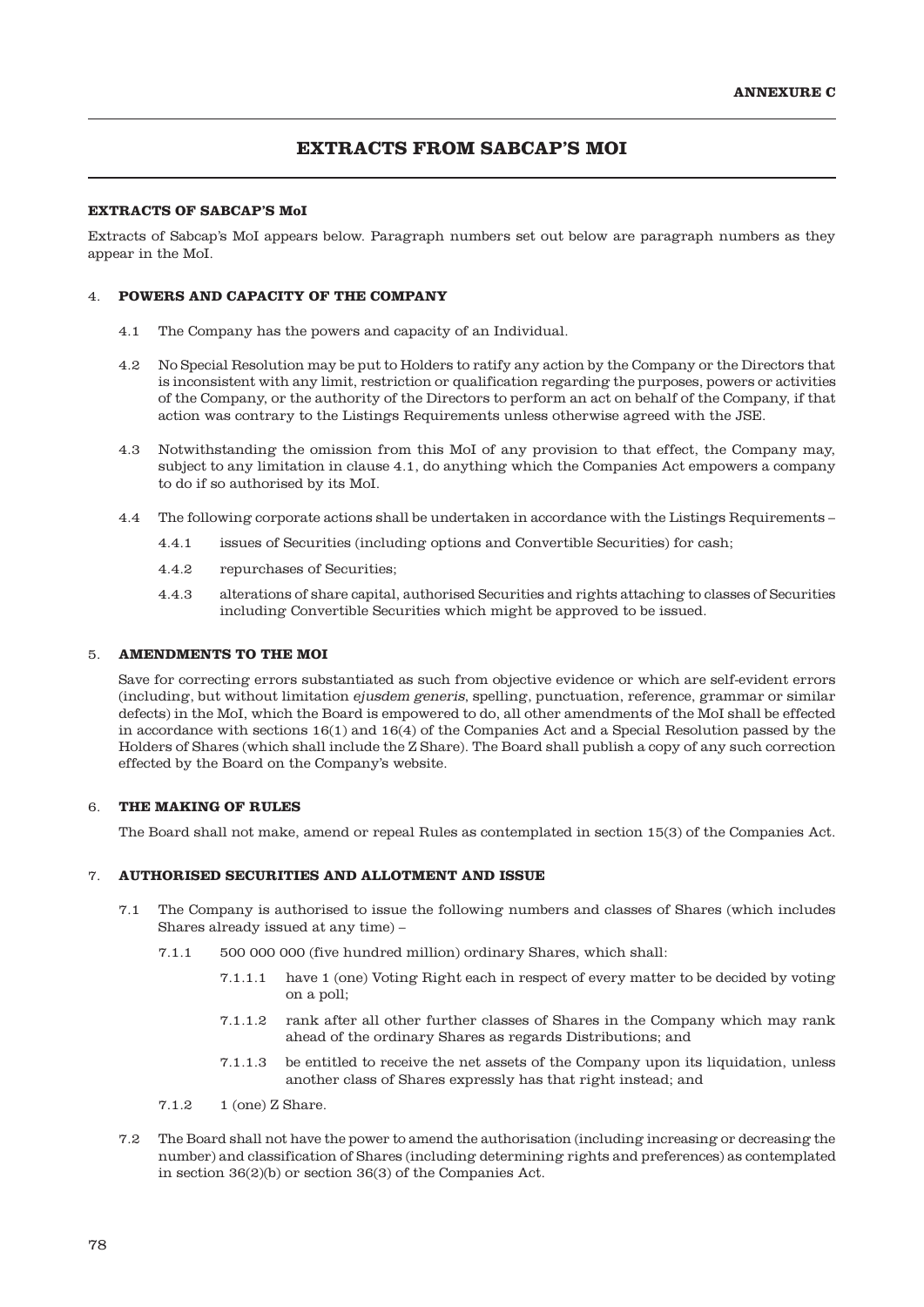- 7.3 No rights, privileges or conditions for the time being attached to any class of Securities of the Company (other than the Z Share) nor any interests of that class of Securities may (unless otherwise provided by the terms of issue of the Securities of that class) whether or not the Company is being wound up, be varied in any manner adverse to the Holders of that class of Securities, nor may any variations be made to the rights, privileges or conditions of any class of Securities, such that that the interests of another class of Securities is adversely affected, unless the consent in Writing of the Holders of not less than 75% (seventy-five per cent) of the issued Securities of that adversely affected class has been obtained, or a Special Resolution has been passed by the Holders of that adversely affected class of Securities with the support of more than 75% (seventy-five per cent) of the Voting Rights Exercised on the Special Resolution at a separate meeting of the Holders of that class. The provisions of this MoI relating to Shareholders Meetings shall mutatis mutandis apply to any such separate meeting except that –
	- 7.3.1 the necessary quorum shall be 3 (three) Holders of Shares representing no less than 25% (twenty-five per cent) of Voting Rights (including the Voting Rights of the Z Share);
	- 7.3.2 if at any adjourned meeting of such Holders, the required quorum contemplated in clause 7.3.1 is not present, those Persons entitled to vote who are Present at the adjourned Meeting shall be a quorum.
- 7.4 Notwithstanding any implication in this MoI to the contrary, the Board may not authorise any financial assistance by the Company in connection with the subscription for or purchase of its Securities or those of a Related or Inter-related company without complying with section 44(3) of the Companies Act.

## 8. **AUTHORITY TO ISSUE SECURITIES**

- 8.1 The Board shall not have the power to issue authorised Shares or Securities convertible into Shares (other than as contemplated in clause 8.4) without the prior approval contemplated in clause 8.2 and the approval of the JSE (where necessary). The Board shall have the power to issue Securities not convertible into Shares.
- 8.2 As regards the issue of
	- 8.2.1 Shares contemplated in sections 41(1) and (3) of the Companies Act or as contemplated in Listings Requirement 5.50, the Directors shall not have the power to allot or issue same without the prior approval of a Special Resolution;
	- 8.2.2 Shares, other than those contemplated in clause 8.2.1, and other Securities convertible into Shares, including options in respect of such Shares or Securities thereof, the Directors shall not have the power to allot or issue same without the prior approval of an Ordinary Resolution,

provided that such issue has been approved by the JSE. No special privileges may be granted to secured and unsecured debt instruments as contemplated in section 43(3) of the Companies Act.

- 8.3 Any such approval may be in the form of a general authority to the Directors, whether conditional or unconditional, to allot or issue any such Securities contemplated in clauses 8.1 and 8.2.2 in their discretion, or in the form of a specific authority in respect of any particular allotment or issue of such Securities contemplated in clauses 8.2.1 and 8.2.2. Such authority shall endure for the period provided in the Ordinary or Special Resolution in question but may be revoked by Ordinary Resolution or Special Resolution, as the case may be, at any time.
- 8.4 The Board may issue capitalisation Shares or offer a cash payment in lieu of awarding a capitalisation Share in accordance with section 47 of the Companies Act.
- 8.5 No Shares of a class which is listed may be issued other than as fully paid.

## 9. **PRE-EMPTION ON ISSUE OF EQUITY SECURITIES**

Equity Securities, of a particular class, in the Company which are authorised but unissued and which are intended to be issued for cash, shall be offered to the existing Holders of that class of equity Securities by way of a rights offer pro rata to the Voting Power of that Shareholder's Voting Rights of that class of equity Securities immediately before the offer was made with a reasonable time allowed to subscribe, unless –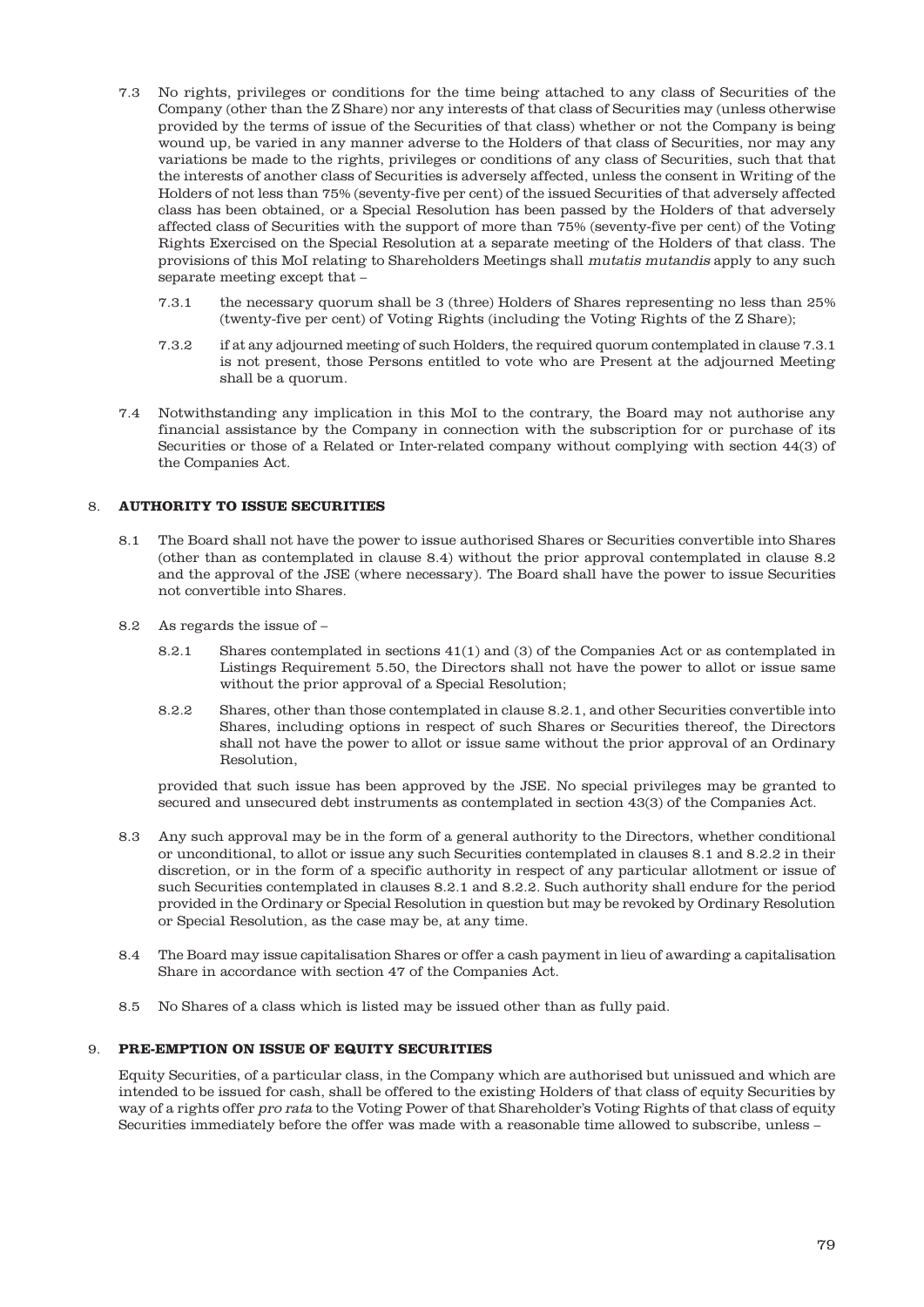- 9.1 the approvals contemplated in clause 8.1 have been obtained;
- 9.2 a capitalisation issue, an issue for an acquisition of assets (including another company) or an issue for the purposes of an Amalgamation or Merger, is to be undertaken;
- 9.3 the equity Securities are to be issued in terms of option or Conversion rights, subject to the Listings Requirements and obtaining the approvals contemplated in 8.1;
- 9.4 the equity Securities are to be issued to a share incentive scheme approved by Ordinary Resolution,

provided that if any fraction of an equity Security will have to be issued, that fraction may be sold for the benefit of the Shareholder in question in such manner as the Directors may determine. After the expiration of the time within which an offer may be accepted, or on the receipt of an intimation from the Person to whom the offer is made that he/she/it declines to accept the equity Securities offered, the Directors may, subject to the aforegoing provisions, issue such equity Securities in such manner as they think most beneficial to the Company.

## 10. **CERTIFICATES EVIDENCING ISSUED SECURITIES, UNCERTIFICATED SECURITIES AND SECURITIES REGISTER**

- 10.1 The Securities issued by the Company may either be certificated (that is evidenced by a certificate) or uncertificated in which case the Company must not issue certificates evidencing or purporting to evidence title to those Securities. When any new Securities are to be issued by the Company, the subscriber shall, subject to the Companies Act, be entitled to elect whether all or part of the Securities offered to him/her/it shall be in certificated or uncertificated form. Each original certificate issued to a Holder in certificated form shall be issued without charge, but for every subsequent certificate issued in respect of the same Securities to the same Holder, the Directors shall be entitled, as they may deem fit, to require a charge in settlement of the reasonable costs included in such issue.
- 10.2 The Company shall establish a Securities Register which shall reflect
	- 10.2.1 the number of Securities authorised and the number available to be issued and the date of authorisation;
	- 10.2.2 the total number of Securities of a class that have been issued, re-acquired or surrendered to the Company;
	- 10.2.3 the number of Securities of a class that are held in uncertificated form;
	- 10.2.4 the number of Securities of that class that are the subject of options or conversion rights which, if exercised, would require Securities of that class to be issued;
	- 10.2.5 in the case of uncertificated Securities, a unique identifying number of the Person to, from or by whom the Securities were issued, re-acquired or surrendered, as the case may be;
	- 10.2.6 details of any unlisted Securities issued by the Company.
- 10.3 As soon as practicable after
	- 10.3.1 issuing any Securities the Company must enter or cause to be entered in its Securities Register, in respect of every class of Securities evidenced by certificates that it has issued –
		- 10.3.1.1 the names and addresses and identity numbers (or other unique identifying number such as, without limitation, registration number or passport number) of the Persons to whom the Securities were issued;
		- 10.3.1.2 those Persons' Electronic Addresses who have furnished them;
		- 10.3.1.3 the number and class of Securities issued to each of them, the date of issue, distinguishing numbers and the Consideration;
		- 10.3.1.4 the total number of Securities of a class held by any Person;
		- 10.3.1.5 the date on which any such Securities were transferred by the Holder or by operation of law to another Person or re-acquired by or surrendered to the Company;
		- 10.3.1.6 the number of, and prescribed circumstances relating to, any Securities
			- 10.3.1.6.1 that have been placed in trust as contemplated in section (40)(6)(d) by reason of not having been fully paid for; or
			- 10.3.1.6.2 whose transfer has been restricted;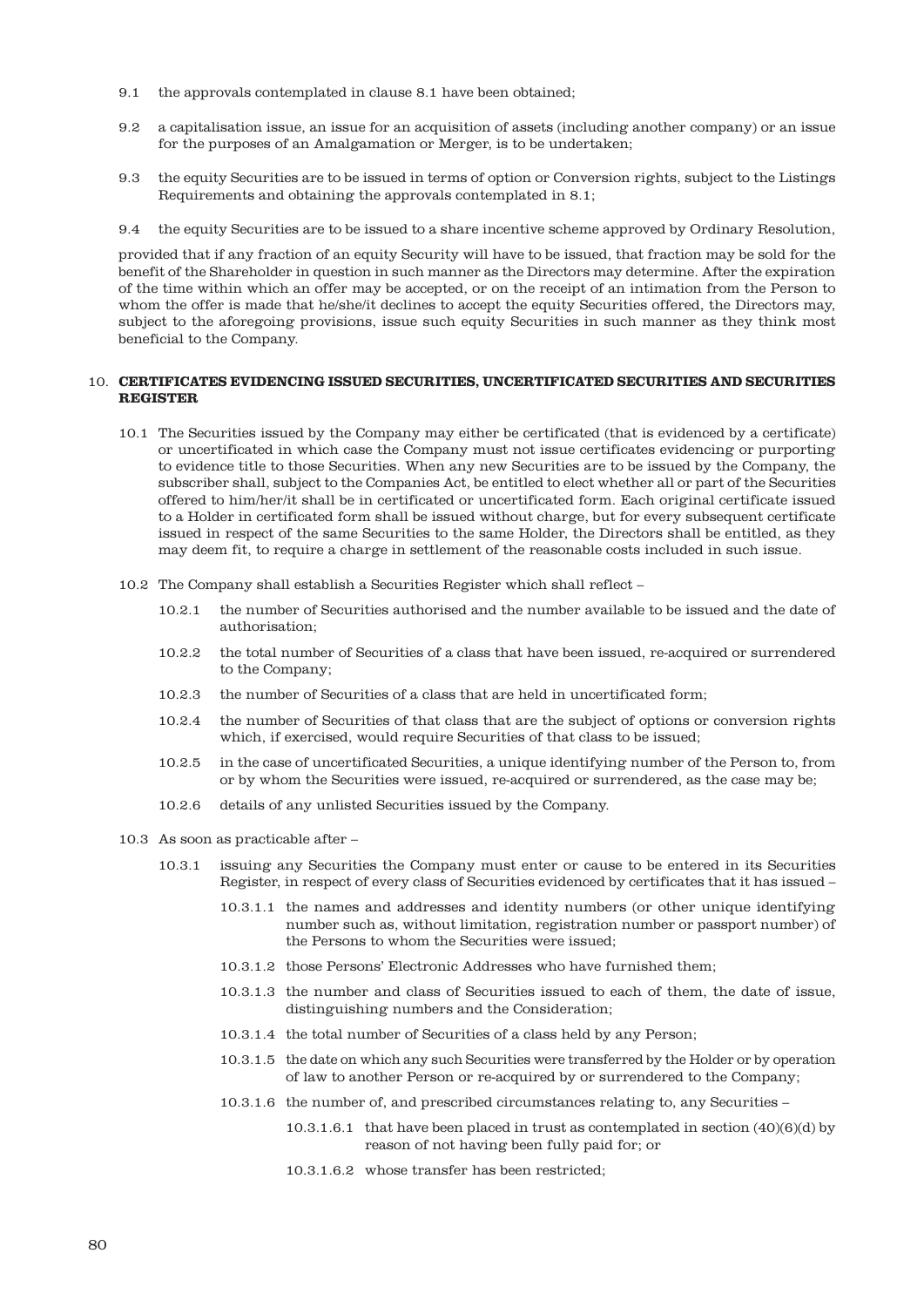- 10.3.1.7 as regards debt instruments as contemplated in section 43
	- 10.3.1.7.1 the number of those Securities still in issue;
	- 10.3.1.7.2 the names and addresses of the Holders of the Securities and any holders of a Beneficial Interest in the Securities;
- 10.3.1.8 the total number of uncertificated Securities from time to time;
- 10.3.2 the re-acquisition or surrender of any Securities the Company must enter or cause to be entered in its Securities Register, in respect of Securities re-acquired or surrendered –
	- 10.3.2.1 the date on which the Securities were re-acquired or surrendered to the Company;
	- 10.3.2.2 the distinguishing number or numbers of any certificated Securities re-acquired or surrendered to the Company;
	- 10.3.2.3 the Consideration for which the Securities were re-acquired by, or surrendered to the Company; and
	- 10.3.2.4 the name of the Person from or by whom the Securities were re-acquired or surrendered, as the case may be;
- 10.3.3 transferring any Securities, the Company must enter or cause to be entered in its Securities Register, in respect of Securities evidenced by certificates that it has transferred –
	- 10.3.3.1 the name and address of the transferee;
	- 10.3.3.2 the description of the Securities, or interest transferred;
	- 10.3.3.3 the date of the transfer;
	- 10.3.3.4 the value of any Consideration still to be received by the Company on each Security or interest, in the case of a transfer of Securities the subscription price for which has not been fully paid;
	- 10.3.3.5 any other information contemplated in clause 10.3.1, any reference to issue being read as a reference to transfer,
	- provided that such entry may only be made if the transfer –
	- 10.3.3.6 is evidenced by a proper instrument of transfer that has been delivered to the Company; or
	- 10.3.3.7 was effected by operation of law;
- 10.3.4 any disclosures to the Company of any Beneficial Interests in respect of Securities evidenced by certificates, the Company must enter or cause to be entered in its Securities Register, a record of all such disclosures, including the following information for any Securities in respect of which a disclosure was made –
	- 10.3.4.1 the name and unique identifying number of the Holder of the Securities;
	- 10.3.4.2 the number, class and the distinguishing numbers of the Securities; and
	- 10.3.4.3 for each Person who holds a Beneficial Interest in the Securities, the extent of the Person's Interest in the Securities, together with that Person's –
		- 10.3.4.3.1 name and unique identity number;
		- 10.3.4.3.2 business, residential or postal address;
		- 10.3.4.3.3 electronic address if available,

and any other information prescribed in terms of the Companies Act from time to time. If the Company has uncertificated Securities at any time it shall comply with the provisions of sections 52 and 53 and in particular shall enter or cause to be entered in its Securities Register the total number of such uncertificated Securities from time to time.

- 10.4 Securities certificates shall be issued in such manner and form as the Directors shall from time to time prescribe save that they must –
	- 10.4.1 state on the face
		- 10.4.1.1 the name of the Company;
		- 10.4.1.2 the name of the Person to whom the Securities were issued;
		- 10.4.1.3 the number and class of Shares and the designation of the series, if any, evidenced by that certificate; and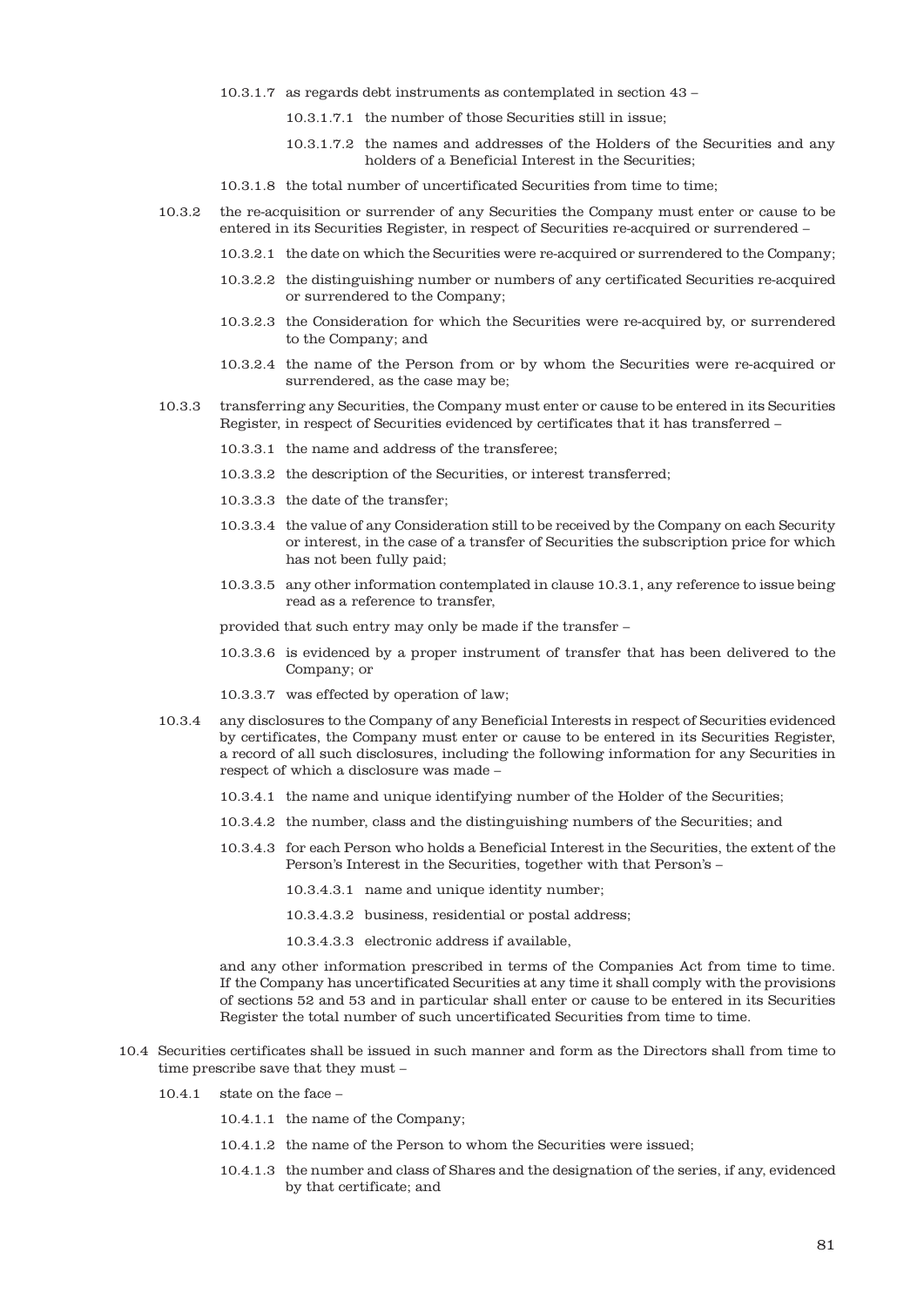- 10.4.1.4 any restriction on the transfer of the Securities (which are not listed on the JSE) evidenced by that certificate;
- 10.4.2 be signed by two Persons authorised by the Board by autographic, mechanical or electronic means.
- 10.5 Each class of Shares, and any other Securities, must be distinguished by an appropriate numbering system.
- 10.6 Each Holder shall be entitled to 1 (one) certificate for all the Securities of a particular class registered in his/her/its name, or to several certificates, each for a part of such Securities.
- 10.7 A certificate for Securities registered in the names of 2 (two) or more Persons shall be Delivered to the Person first named in the Securities Register and Delivery of a certificate for Securities to that Person shall be a sufficient Delivery to all joint Holders.
- 10.8 If a certificate for Securities or share warrant to bearer is defaced, lost or destroyed, it may be renewed, on such terms, as to evidence and indemnity and payment of such fee as the Directors think fit, and (in case of defacement) on delivery of the old certificate or share warrant to bearer to the Company.
- 10.9 A Person
	- 10.9.1 acquires the rights associated with any particular Securities of the Company when that Person's name is entered in the Company's Securities Register as a Person to whom those Securities have been issued or transferred; and
	- 10.9.2 ceases to have the rights associated with any particular Securities of the Company when the transfer to another Person, re-acquisition by the Company, or surrender to the Company of those Securities has been entered in the Company's Securities Register.
- 10.10 After receiving a notice from a Central Securities Depository or Participant that a Holder who wishes to withdraw all or part of the uncertificated Securities held by that Person in an uncertificated Securities Register, and obtain a certificate in respect of those withdrawn Securities, the Company must –
	- 10.10.1 immediately enter the relevant Person's name and details of that Person's holding of Securities in the Securities Register and indicate on the Securities Register that the Securities so withdrawn are no longer held in uncertificated form;
	- 10.10.2 within 10 (ten) Business Days, or 20 (twenty) Business Days in the case of a Holder who is not resident within South Africa –
		- 10.10.2.1 prepare and deliver to the relevant Person a certificate in respect of the Securities; and
		- 10.10.2.2 notify the Central Securities Depository that the Securities are no longer held in uncertificated form,

and may charge the Holder a reasonable fee to cover the actual costs of issuing a certificate.

10.11 If the Company issues Securities which are not listed on the JSE, the share certificates for those Securities must be stamped "unlisted securities" and may only be released by the Company with the Written permission of the JSE.

## 11. **PROHIBITION AGAINST VOTING OF SECURITIES BEING HELD BY ONE PERSON FOR THE BENEFICIAL INTEREST OF ANOTHER OR THE COMPANY TAKING ANY LIEN**

- 11.1 The Company shall not permit Securities to be voted upon by the holder of a Beneficial Interest who does not hold a proxy form from the Holder notwithstanding any agreement, permitting the holder of the Beneficial Interest to vote the Securities to the exclusion of the Holder, between the Holder and the holder of the Beneficial Interest.
- 11.2 The Company shall not be entitled to take any lien over any Securities issued by it.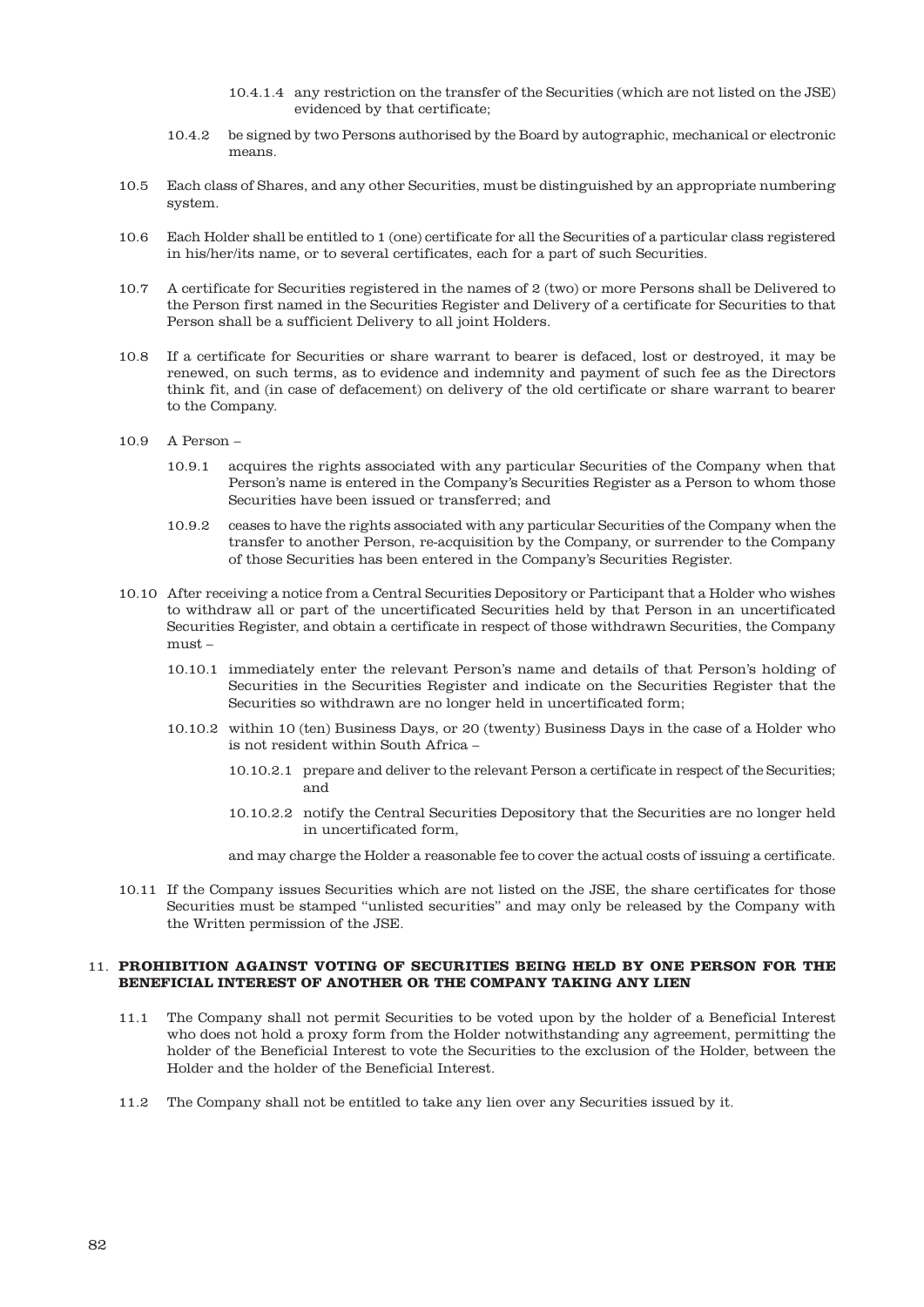## 12. **LISTINGS ON OTHER STOCK EXCHANGES**

- 12.1 The Company may seek listings on such stock exchanges as the Directors may consider appropriate from time to time.
- 12.2 For so long as the Securities of the Company are listed on any stock exchange in addition to the JSE, if the listing on the JSE is the primary listing and if the Company is obliged to obtain the approval of the JSE in regard to any matter, it shall be obliged also to obtain the consent at the same time of any other stock exchanges on which it is listed.

## 13. **COMMISSION**

The Company may pay commission not exceeding 10% (ten per cent) of the subscription price at which Securities of the Company are issued to any Person, in consideration of him/her/it subscribing or agreeing to subscribe, whether absolutely or conditionally, for any Securities or of him/her/it procuring or agreeing to procure subscriptions, whether absolute or conditional, for any Securities.

#### 14. **TRANSFER OF SECURITIES**

- 14.1 There is no restriction on the transfer of Securities.
- 14.2 The transfer of any Securities which are certificated shall be implemented in accordance using the then common form of transfer. Every instrument of transfer shall be left at the transfer office of the Company at which it is presented for registration, accompanied by the certificate of the Securities to be transferred, and or such other evidence as the Company may require to prove the title of the transferor or his/her/its rights to transfer the Securities.
- 14.3 All authorities to sign transfer deeds granted by Holders for the purpose of transferring Securities that may be lodged, produced or exhibited with or to the Company at any of its transfer offices shall as between the Company and the grantor of such authorities, be taken and deemed to continue and remain in full force and effect, and the Company may allow the same to be acted upon until such time as express notice in Writing of the revocation of the same shall have been given and lodged at the Company's transfer offices at which the authority was lodged, produced or exhibited. Even after the giving and lodging of such notices the Company shall be entitled to give effect to any instruments signed under the authority to sign, and certified by any officer of the Company, as being in order before the giving and lodging of such notice.
- 14.4 The certificated Securities Register may, upon notice being given by the secretary of the Company, be closed during such time as the Directors think fit, not exceeding in the whole 30 (thirty) days in each year.

## 15. **TRANSMISSION OF SECURITIES BY OPERATION OF LAW**

Subject to the laws relating to securities transfer tax upon or in respect of the estates of deceased Persons and the administration of the estates of insolvent and deceased Persons and Persons under disability –

- 15.1 the parent or guardian or curator of any Holder who is a minor;
- 15.2 the trustee of an insolvent Holder;
- 15.3 the liquidator of a body corporate Holder;
- 15.4 the tutor or curator of a Holder under disability;
- 15.5 the executor or administrator of the estate of a deceased Holder; or
- 15.6 any other Person becoming entitled to any Securities held by a Holder by any lawful means other than transfer in terms of this MoI,

shall, upon production of such evidence as may be required by the Directors, have the right either –

15.7 to exercise the same rights and to receive the same Distributions and other advantages to which he/she/it would be entitled if he/she/it were the Holder of the Securities registered in the name of the Holder concerned; or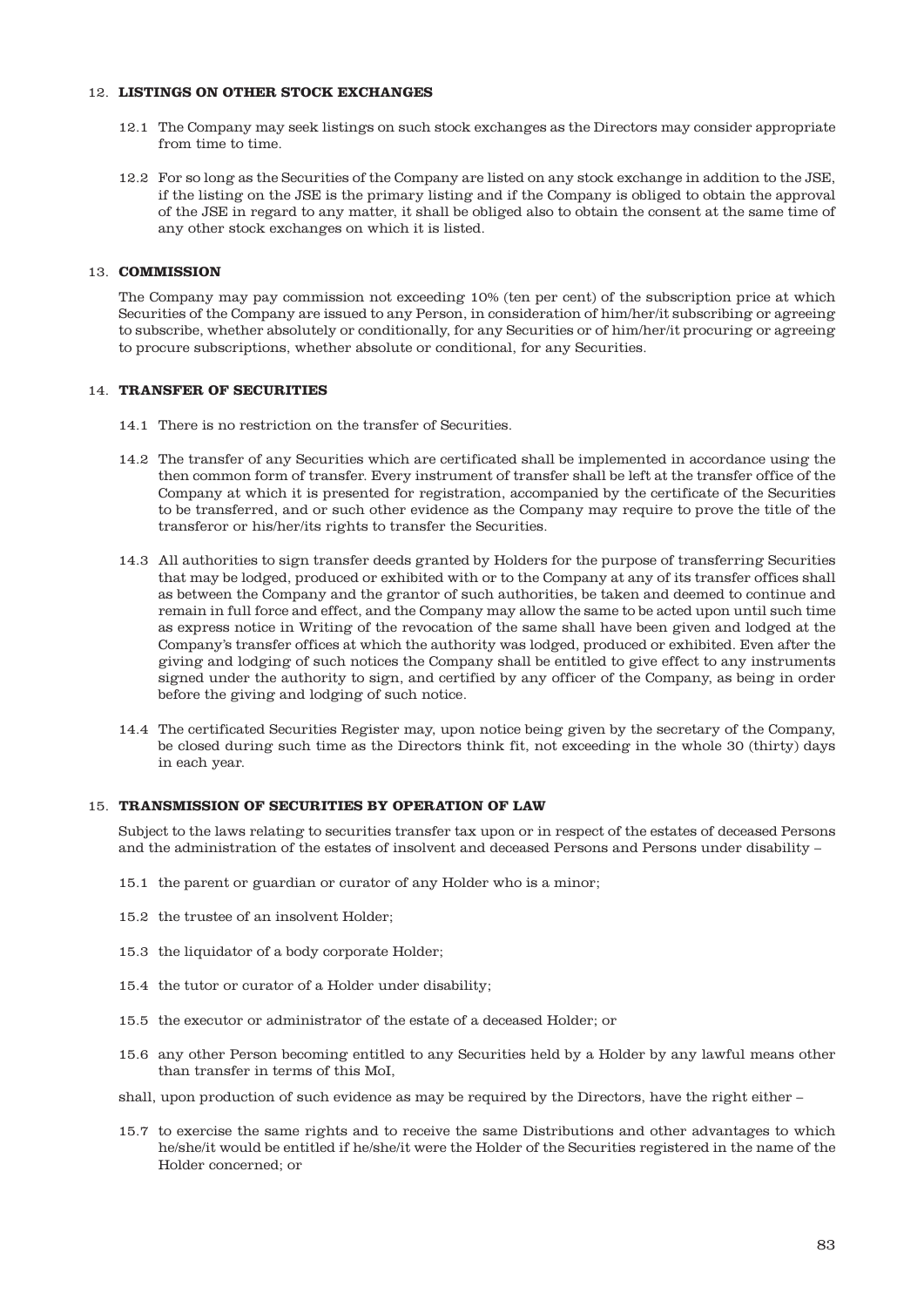15.8 himself/herself/itself to be registered as the Holder in respect of those Securities and to make such transfer of those Securities as the Holder concerned could have made, but the Directors shall have the same right to decline or suspend registration as they would have had in the case of a transfer of the Securities by the Holder.

#### 16. **FINANCIAL YEAR END**

The financial year end of the Company is 31 December.

## 17. **ACCOUNTING RECORDS AND FINANCIAL STATEMENTS**

- 17.1 The Company shall maintain the necessary Accounting Records which shall be accessible from its Registered Office.
- 17.2 The Company shall prepare its Financial Statements in accordance with the International Financial Reporting Standards and shall have its annual financial statements audited. In addition the annual financial statements shall reflect the –
	- 17.2.1 Beneficial Interests of the Directors and major Shareholders;
	- 17.2.2 status of any Securities issued by the Company which are not listed on the JSE.
- 17.3 The Directors shall from time to time determine at what times and places (save in the case of Accounting Records which shall be accessible from the Registered Office) and under what conditions, subject to the requirements of the Regulations, the Holders and holders of Beneficial Interests are entitled to inspect and take copies of –
	- 17.3.1 the MoI;
	- 17.3.2 amendments to the MoI;
	- 17.3.3 records in respect of Directors;
	- 17.3.4 Accounting Records required to be maintained by the Company;
	- 17.3.5 reports to Annual General Meetings;
	- 17.3.6 annual financial statements;
	- 17.3.7 notices and minutes of Shareholders Meetings;
	- 17.3.8 communications generally to Holders; and
	- 17.3.9 the Securities Register.
- 17.4 Apart from the Holders and holders of Beneficial Interests, no other Person shall be entitled to inspect any of the documents of the Company (other than the Securities Register and the register of Directors) unless expressly authorised by the Directors.
- 17.5 The Company shall notify the Holders and the holders of Beneficial Interests of the publication of any annual financial statements of the Company, setting out the steps required to obtain a copy of those Financial Statements. If a Holder or holder of Beneficial Interests demands a copy of the annual financial statements, the Company shall make same available to such Holder/holder of Beneficial Interests free of charge.

## 18. **AUDIT COMMITTEE AND AUDITOR**

- 18.1 The first members of the audit committee may be appointed by
	- 18.1.1 the Incorporators; or
	- 18.1.2 by the Board, within 40 (forty) Business Days after the incorporation of the Company.
- 18.2 At each Annual General Meeting, the Company must elect an audit committee comprising at least 3 (three) independent members, unless –
	- 18.2.1 the Company is a Subsidiary of another company that has an audit committee; and
	- 18.2.2 the audit committee of that other company will perform the functions required in terms of the Companies Act on behalf of the Company.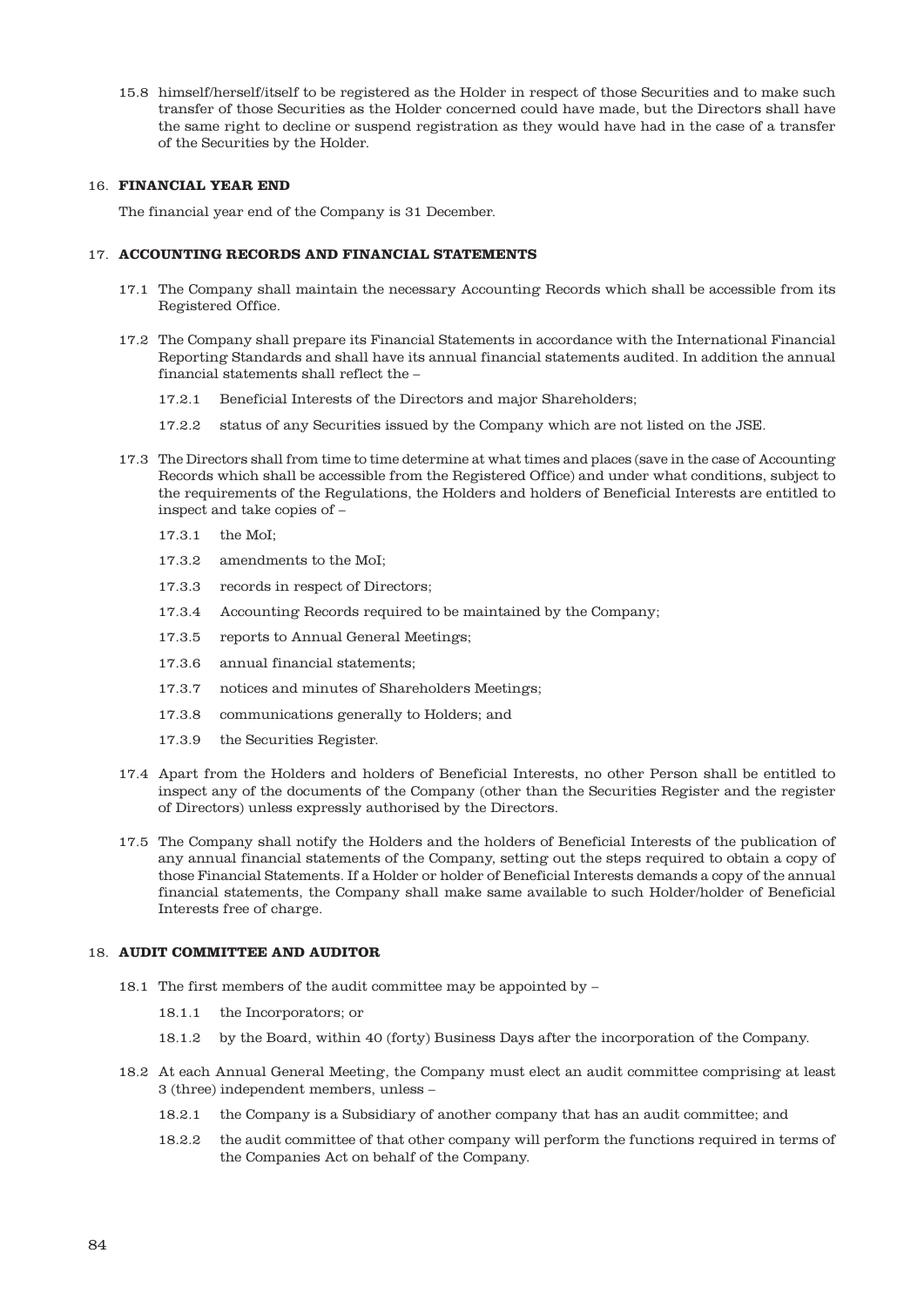Nothing precludes the election by the Company at its Annual General Meeting of an Auditor other than one nominated by the audit committee, but if such an Auditor is elected, the appointment is valid only if the audit committee is satisfied that the proposed Auditor is independent of the Company.

- 18.3 Each member of the audit committee must
	- 18.3.1 be a Director, who satisfies any applicable requirements prescribed by the Minister;
	- 18.3.2 not be
		- 18.3.2.1 involved in the day-to-day management of the Company's business or have been so involved at any time during the previous financial year;
		- 18.3.2.2 a Prescribed Officer, or full-time employee, of the Company or another Related or Inter-related company, or have been such an Officer or employee at any time during the previous 3 (three) financial years; or
		- 18.3.2.3 a material supplier or customer of the Company, such that a reasonable and informed third party would conclude in the circumstances that the integrity, impartiality or objectivity of that Director is compromised by that relationship; and

nor be Related to any Person who falls within the criteria in clauses 18.3.2.1 to 18.3.2.3. In addition at least one third of the members of the audit committee at any particular time must have academic qualifications, or experience, in economics, law, corporate governance, finance, accounting, commerce, industry, public affairs or human resource management.

- 18.4 The Board must appoint an Individual to fill any vacancy on the audit committee within 40 (forty) Business Days after the vacancy arises.
- 18.5 The audit committee has the following duties
	- 18.5.1 to nominate, for appointment as Auditor, a Registered Auditor who, in the opinion of the audit committee, is independent of the Company;
	- 18.5.2 to determine the fees to be paid to the Auditor and the Auditor's terms of engagement;
	- 18.5.3 to ensure that the appointment of the Auditor complies with the provisions of the Companies Act and any other legislation relating to the appointment of auditors;
	- 18.5.4 to determine the nature and extent of any non-audit services that the Auditor may provide to the Company subject to compliance with the Companies Act, or that the Auditor must not provide to the Company, or a Related company;
	- 18.5.5 to pre-approve any proposed agreement with the Auditor for the provision of non-audit services to the Company;
	- 18.5.6 to prepare a report, to be included in the annual financial statements for that financial year
		- 18.5.6.1 describing how the audit committee carried out its functions;
		- 18.5.6.2 stating whether the audit committee is satisfied that the Auditor was independent of the Company; and
		- 18.5.6.3 commenting in any way the audit committee considers appropriate on the Financial Statements, the accounting practices and the internal financial control of the Company;
	- 18.5.7 to receive and deal appropriately with any concerns or complaints, whether from within or outside the Company, or on its own initiative, relating to –
		- 18.5.7.1 the accounting practices and internal audit of the Company;
		- 18.5.7.2 the content or auditing of the Company's Financial Statements;
		- 18.5.7.3 the internal financial controls of the Company; or
		- 18.5.7.4 any related matter;
	- 18.5.8 to make submissions to the Board on any matter concerning the Company's accounting policies, financial control, records and reporting;
	- 18.5.9 consider, on an annual basis, and satisfy itself of the appropriateness of the expertise and experience of the financial director in accordance with Listings Requirement  $3.84(g)(i)$ ; and
	- 18.5.10 to perform other oversight functions as may be determined by the Board.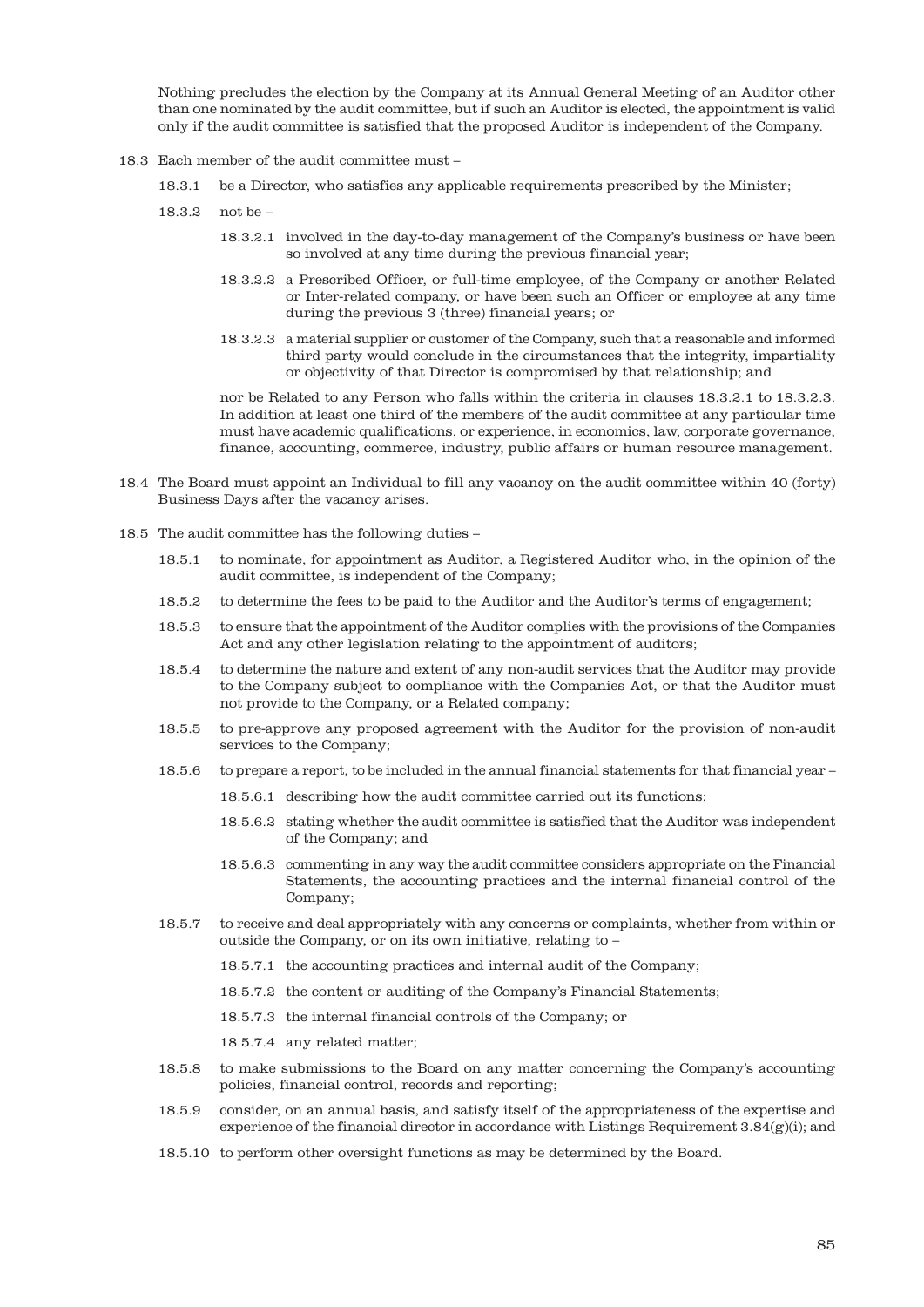In considering whether, for the purposes of this clause 18.5, a Registered Auditor is independent of the Company, the audit committee must –

- 18.5.11 ascertain that the Auditor does not receive any direct or indirect remuneration or other benefit from the Company, except –
	- 18.5.11.1 as Auditor; or
	- 18.5.11.2 for rendering other services to the Company, to the extent permitted in terms of the Companies Act;
- 18.5.12 consider whether the Auditor's independence may have been prejudiced
	- 18.5.12.1 as a result of any previous appointment as Auditor; or
	- 18.5.12.2 having regard to the extent of any consultancy, advisory or other work undertaken by the Auditor for the Company; and
- 18.5.13 consider compliance with other criteria relating to independence or conflict of interest as prescribed by the Independent Regulatory Board for Auditors established by the Auditing Profession Act,

in relation to the Company, and if the Company is a member of a Group of Companies, any other company within that Group.

- 18.6 The Company must pay all expenses reasonably incurred by its audit committee, including, if the audit committee considers it appropriate, the fees of any consultant or specialist engaged by the audit committee to assist it in the performance of its functions.
- 18.7 No Individual shall be elected as a member of the audit committee, if he/she is Ineligible or Disqualified and any such election shall be a nullity. An Individual who is Ineligible or Disqualified must not consent to be elected as a member of the audit committee nor act as a member of the audit committee. An Individual placed under probation by a court must not serve as a member of the audit committee unless the order of court so permits.
- 18.8 A member of the audit committee shall cease to hold office as such immediately he/she becomes Ineligible or Disqualified in terms of the Companies Act.
- 18.9 There are no general qualifications prescribed by the Company for a Person to serve as a member of the audit committee in addition to the requirements of the Companies Act.
- 18.10 The Company shall appoint an Auditor upon its incorporation or at least with 40 (forty) Business Days thereafter and at its Annual General Meeting provided that if an Annual General Meeting does not appoint or reappoint an Auditor, the Directors must fill the vacancy in the office in terms of the procedure contemplated in section 91 of the Companies Act within 40 (forty) Business Days after the date of the Annual General Meeting. A retiring Auditor may be automatically re-appointed at an Annual General Meeting without any resolution being passed, unless –
	- 18.10.1 the retiring Auditor is
		- 18.10.1.1 no longer qualified for appointment;
		- 18.10.1.2 no longer willing to accept the appointment, and has so notified the Company; or
		- 18.10.1.3 required to cease serving as Auditor, in terms of section 92;
	- 18.10.2 the audit committee objects to the re-appointment; or
	- 18.10.3 the Company has notice of an intended resolution to appoint some other Person or Persons in place of the retiring Auditor.
- 18.11 Any firm of auditors appointed by the Company as the Auditor shall ensure that the Individual responsible for performing the audit must comply with the requirements of section 90(2), provided that –
	- 18.11.1 the same Individual may not serve as the Auditor or designated Auditor for more than 5 (five) consecutive financial years;
	- 18.11.2 if an Individual has served as the Auditor or designated Auditor for 2 (two) or more consecutive financial years and then ceases to be the Auditor or designated Auditor, the Individual may not be appointed again as the Auditor or designated Auditor until after the expiry of at least 2 (two) further financial years.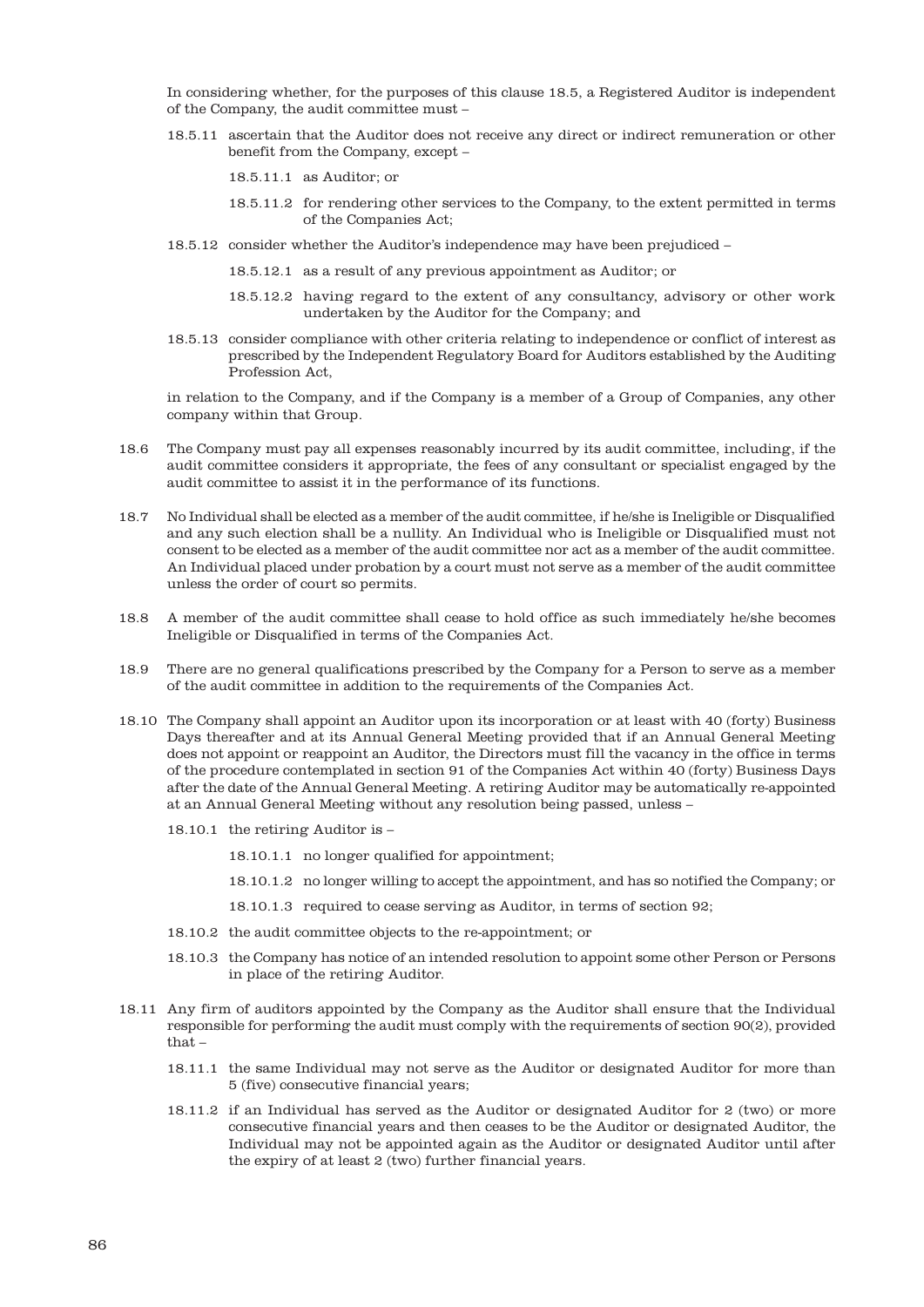## 18.12 The Auditor –

- 18.12.1 has the right of access at all times to the Accounting Records and all books and documents of the Company, and is entitled to require from the Directors or Prescribed Officers any information and explanations necessary for the performance of the Auditor's duties;
- 18.12.2 if the Company is a Holding Company, has the right of access to all current and former financial statements of any Subsidiary and is entitled to require from the Directors or Prescribed Officers of the Company or Subsidiary any information and explanations in connection with any such statements and in connection with the Accounting Records, books and documents of the Subsidiary as necessary for the performance of the Auditor's duties; and
- 18.12.3 is entitled to  $-$ 
	- 18.12.3.1 attend any Shareholders Meeting;
	- 18.12.3.2 receive all notices of and other communications relating to any Shareholders Meeting; and
	- 18.12.3.3 be heard at any Shareholders Meeting on any part of the business of the meeting that concerns the Auditor's duties or functions.
- 18.12.4 may not perform any services for the Company
	- 18.12.4.1 that would place the Auditor in a conflict of interest as prescribed or determined by the Independent Regulatory Board for Auditors in terms of section 44(6) of the Auditing Profession Act; or
	- 18.12.4.2 as may be prescribed by the audit committee.
- 18.13 If a vacancy arises in the office of Auditor, the Board
	- 18.13.1 must appoint a new Auditor within 40 (forty) Business Days, if there was only 1 (one) incumbent Auditor; and
	- 18.13.2 may appoint a new Auditor at any time, if there was more than 1 (one) incumbent, but while any such vacancy continues, the surviving or continuing Auditor may act as Auditor of the Company.

If, by comparison with the membership of a firm at the time of its latest appointment, less than  $\frac{1}{2}$ (one half) of the members remain after a change in the composition of the members, that change constitutes the resignation of the firm as Auditor of the Company, giving rise to a vacancy.

- 18.14 Before making an appointment in terms of clause 18.13 the Board
	- 18.14.1 must propose to the audit committee, within 15 (fifteen) Business Days after the vacancy occurs, the name of at least one Registered Auditor to be considered for appointment as the new Auditor; and
	- 18.14.2 may proceed to make an appointment of a Person proposed in terms of clause 18.14.1 if, within 5 (five) Business Days after delivering the proposal, he audit committee does not give notice in Writing to the Board rejecting the proposed Auditor.
- 18.15 The provisions of clauses 30.5 and 30.6 apply mutatis mutandis to the Auditor.

#### 19. **SHAREHOLDERS MEETINGS**

- 19.1 The Company shall convene an Annual General Meeting not more than 18 (eighteen) months after its incorporation and thereafter once in every calendar year, but no more than 15 (fifteen) months after the date of the previous Annual General Meeting, or within an extended time allowed by the Companies Tribunal, on good cause shown, which must, at a minimum, provide for the following business to be transacted –
	- 19.1.1 presentation of
		- 19.1.1.1 the Directors' report;
		- 19.1.1.2 Audited Financial Statements for the immediately preceding financial year;
		- 19.1.1.3 an audit committee report;
	- 19.1.2 election of Directors, to the extent required by the Companies Act or the MoI;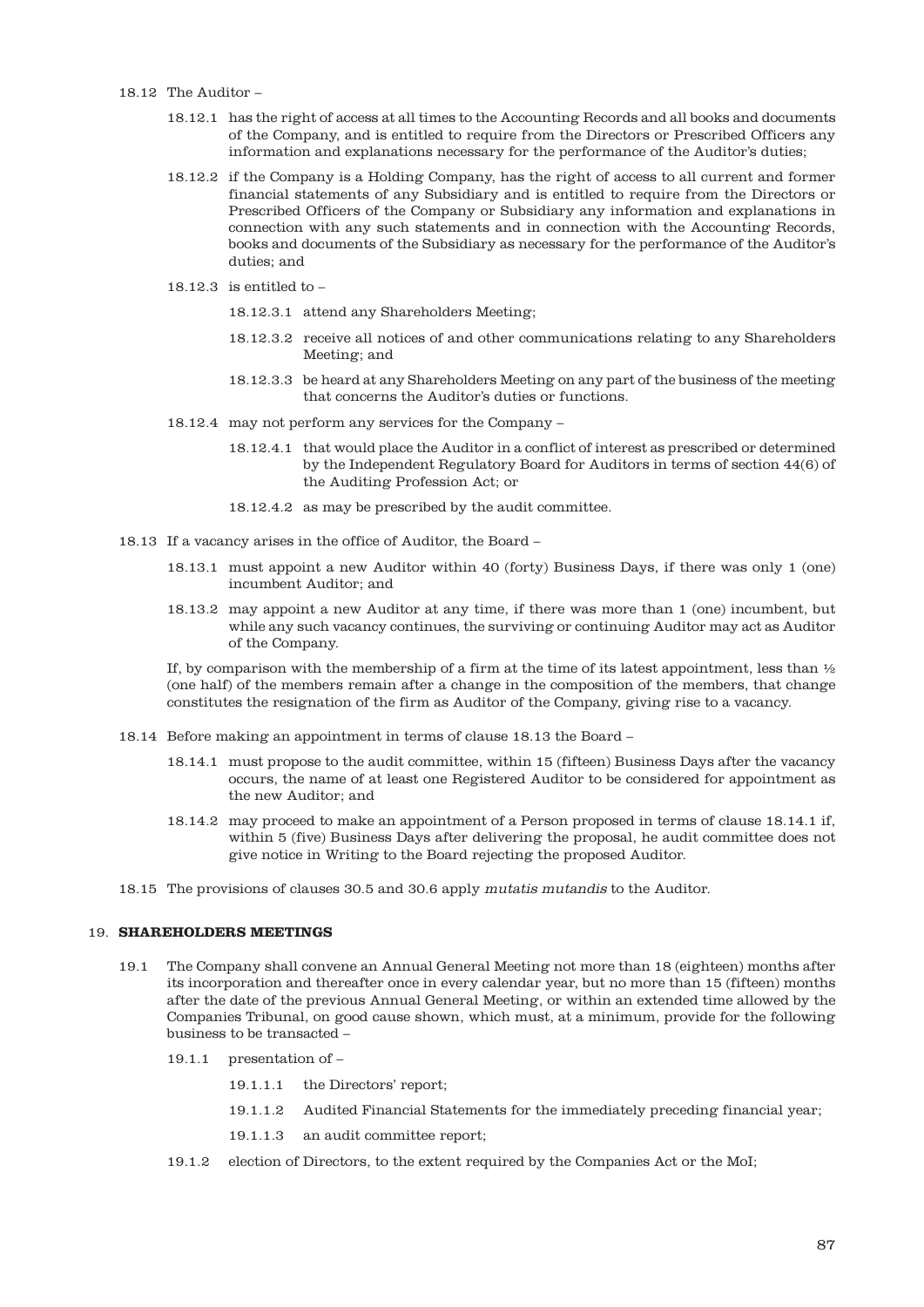19.1.3 appointment of –

19.1.3.1 an Auditor for the ensuing year;

19.1.3.2 an audit committee;

- 19.1.4 any matters raised by Holders, with or without advance notice to the Company.
- 19.2 The Company shall hold a Shareholders Meeting in order to consider one or more resolutions and shall not permit resolution/s that must be voted on at a Shareholders Meeting to be dealt with by round robin resolutions of those Persons entitled to vote other than as permitted in terms of Listings Requirement 10.11(h).
- 19.3 A Company must hold a Shareholders Meeting
	- 19.3.1 at any time that the Board is required by the Companies Act, the Listings Requirements or the MoI to refer a matter to Holders entitled to vote for decision; or
	- 19.3.2 whenever required to fill a vacancy on the Board other than a vacancy filled by the Board in accordance with clause 21.11.
- 19.4 Each resolution shall be expressed with sufficient clarity and specificity and accompanied by sufficient information/explanatory material to enable a Person who is entitled to vote on the resolution to determine whether to participate in the Shareholders Meeting, if applicable, and to seek to influence the outcome of the vote on the resolution. Once a resolution has been approved, it may not be challenged or impugned on the ground that it did not comply with the aforegoing.
- 19.5 The Board or a Shareholder/s holding not less than 10% (ten per cent) of the Voting Rights attached to the Shares (including the Voting Rights of the Z Share), or if the Company has no Directors, any single Holder entitled to vote, may, whenever he/she/it thinks fit, convene a Shareholders Meeting. A Shareholders Meeting must be convened if one or more Written and signed demands for such a Shareholders Meeting is/are delivered to the Company, and –
	- 19.5.1 each such demand describes the specific purpose for which the Shareholders Meeting is proposed; and
	- 19.5.2 in aggregate, demands for substantially the same purpose are made and signed by the Holders at the earliest time specified in any of those demands, of at least 10% (ten per cent) of the Voting Rights entitled to be Exercised (including the Voting Rights of the Z Share) in relation to the matter proposed to be considered at the Shareholders Meeting.
- 19.6 Every Shareholders Meeting shall be held where the Board determines from time to time. The authority of the Company to conduct a Shareholders Meeting entirely by Electronic Communication, or to provide for participation in a Shareholders Meeting by Electronic Communication so long as the Electronic Communication employed ordinarily enables all Persons participating in that Shareholders Meeting to communicate concurrently with each other without an intermediary, and to participate reasonably effectively in the Shareholders Meeting, as set out in section 63(2), is not limited or restricted.
- 19.7 The Holder of any Securities which are in certificated form and thus not subject to the rules of Strate as the Central Securities Depository in which any Person has a Beneficial Interest must deliver to each such Person –
	- 19.7.1 a notice of any Shareholders Meeting of the Company at which those Securities may be voted within 2 (two) Business Days after receiving such a notice from the Company; and
	- 19.7.2 a proxy appointment to the extent of that Person's Beneficial Interest, if the Person so demands in compliance with section 56(11).
- 19.8 A Shareholders Meeting shall be called by at least 15 (fifteen) Business Days' notice Delivered by the Company to all Holders entitled to vote or otherwise entitled to receive notice and to the JSE, other than such shorter notice as may be permitted in terms of section 62(2A) of the Companies Act. An announcement shall also be made on SENS.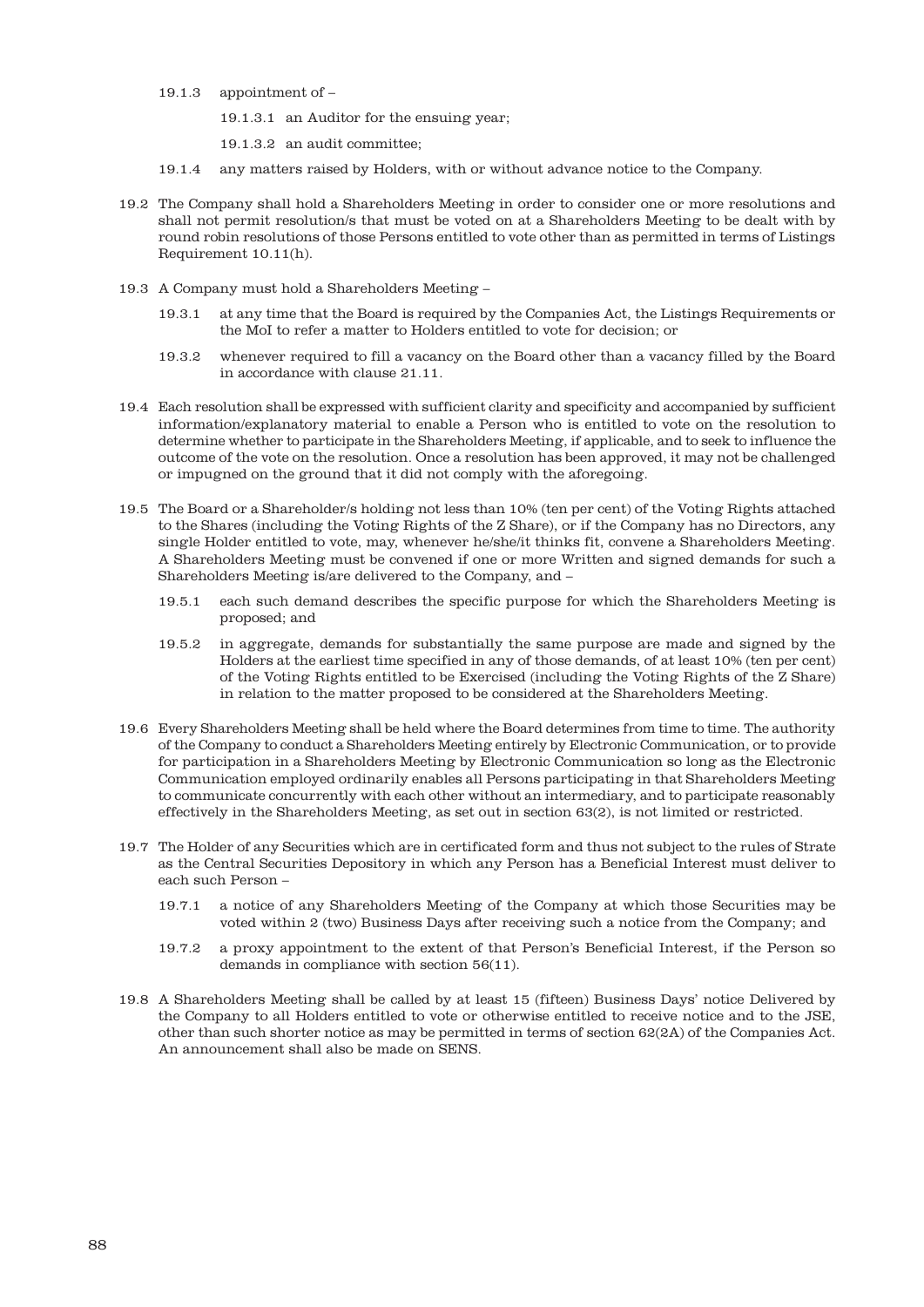- 19.9 A Holder entitled to vote, who is Present at a Shareholders Meeting
	- 19.9.1 is regarded as having received or waived notice of the Shareholders Meeting if at least the required minimum notice was given;
	- 19.9.2 has a right to
		- 19.9.2.1 allege a Material defect in the form of notice for a particular item on the agenda for the Shareholders Meeting; and
		- 19.9.2.2 participate in the determination whether to waive the requirements for notice, if less than the required minimum notice was given, or to ratify a defective notice; and
		- 19.9.3 except to the extent set out in clause 19.9.2 is regarded to have waived any right based on an actual or alleged Material defect in the notice of the Shareholders Meeting.
- 19.10 A notice of a Shareholders Meeting must be in Writing, in plain language and must include
	- 19.10.1 the date, time and place for the Shareholders Meeting, and the Record Date for the Meeting;
	- 19.10.2 the general purpose of the Shareholders Meeting, and any specific purpose contemplated in clause 19.4, if applicable;
	- 19.10.3 in the case of the Annual General Meeting a copy of the complete annual financial statements for the preceding financial year unless it has distributed them previously or unless to the extent permitted by the Companies Act and the Listings Requirements, the Company includes a summarised form thereof together with instructions for receiving the complete annual financial statements;
	- 19.10.4 a copy of any proposed resolution of which the Company has received notice, and which is to be considered at the Meeting, and a notice of the percentage of Voting Rights that will be required for that resolution to be adopted;
	- 19.10.5 a reasonably prominent statement that
		- 19.10.5.1 a Holder entitled to attend and vote at the Shareholders Meeting shall be entitled to appoint a proxy to attend, participate in, speak and vote at the Shareholders Meeting in the place of the Holder entitled to vote;
		- 19.10.5.2 a proxy need not be a Holder;
		- 19.10.5.3 a Holder may appoint more than 1 (one) proxy to Exercise Voting Rights attached to different Securities held by the Holder which entitle him/her/it to vote at any Shareholders Meeting;
		- 19.10.5.4 the proxy may delegate the authority granted to him/her/it as proxy, subject to any restriction in the proxy itself;
		- 19.10.5.5 participants in a Shareholders Meeting are required to furnish satisfactory identification in terms of section 63(1) in order to reasonably satisfy the Person presiding at the Shareholders Meeting;
		- 19.10.5.6 participation in the Shareholders Meeting by Electronic Communication is available, and provide any necessary information to enable Holders entitled to vote or their proxies to access the available medium or means of Electronic Communication and advise that access to the medium or means of Electronic Communication is at the expense of the Holder entitled to vote or proxy, except to the extent that the Company determines otherwise.
- 19.11 A Shareholders Meeting may proceed notwithstanding a Material defect in the giving of the notice, subject to clause 19.12, only if every Person who is entitled to Exercise Voting Rights in respect of each item on the agenda of the Shareholders Meeting is present at the Shareholders Meeting and votes to approve the ratification of the defective notice.
- 19.12 If a Material defect in the form or manner of giving notice of a Shareholders Meeting relates only to one or more particular matters on the agenda for the Shareholders Meeting –
	- 19.12.1 any such matter may be severed from the agenda, and the notice remains valid with respect to any remaining matters on the agenda; and
	- 19.12.2 the Shareholders Meeting may proceed to consider a severed matter, if the defective notice in respect of that matter has been ratified in terms of clause 19.11.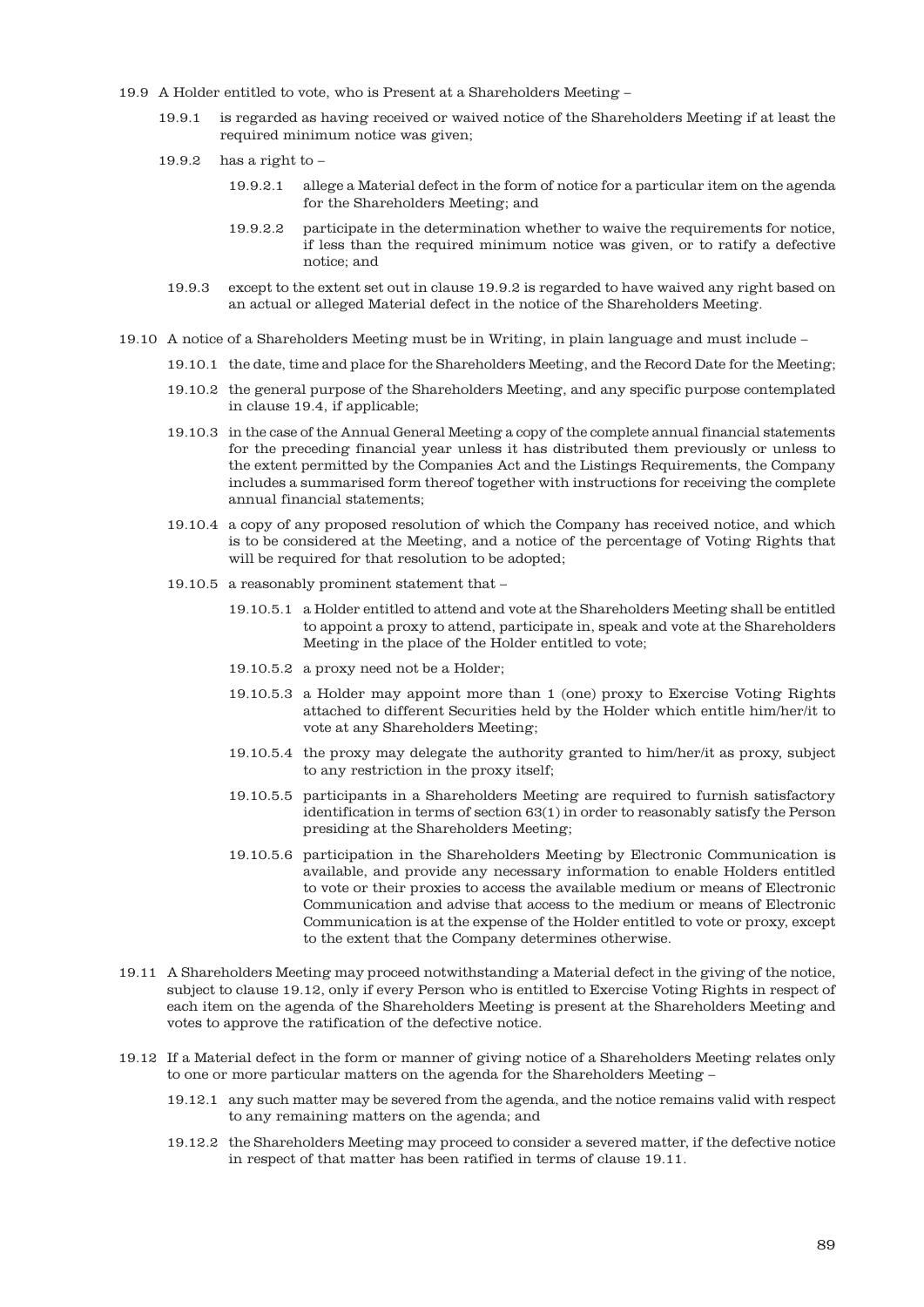- 19.13 An immaterial defect in the form or manner of Delivering notice of a Shareholders Meeting, or an accidental or inadvertent failure in the Delivery of the notice to any particular Holder to whom it was addressed, does not, unless the board elects to do so, invalidate any action taken at the Shareholders Meeting.
- 19.14 A Person who holds a Beneficial Interest in any Securities may vote in a matter at a Shareholders Meeting, without a proxy only to the extent that –
	- 19.14.1 the Beneficial Interest includes the right to vote on the matter; and
	- 19.14.2 the Person's name is on the Company's register of disclosures as the holder of a Beneficial Interest.
- 19.15 Business may be transacted at any Shareholders Meeting only while a quorum is present.
- 19.16 The quorum necessary for the commencement of a Shareholders Meeting shall be sufficient Persons Present at the Shareholders Meeting to Exercise, in aggregate, at least 25% (twenty-five per cent) all of the Voting Rights that are entitled to be Exercised (including the Voting Rights of the Z Share) in respect of at least one matter to be decided at the Shareholders Meeting but –
	- 19.16.1 the Shareholders Meeting may not begin unless in addition to the percentage of Voting Rights referred to above at least 3 (three) Persons entitled to vote are Present;
	- 19.16.2 if the Company is a Subsidiary of a company, those constituting the quorum must include its Holding Company present in person.
- 19.17 A matter to be decided at the Shareholders Meeting may not begin to be considered unless those who fulfilled the quorum requirements of clause 19.16, continue to be Present.
- 19.18 If within 30 (thirty) minutes from the time appointed for the Shareholders Meeting to commence, a quorum is not present or if the quorum requirements in clause 19.17 cannot be achieved for any one or more matters, the Shareholders Meeting shall be postponed, without motion, vote or further notice, subject to clause 19.21, for 1 (one) week to the same time on the same day in the next week or, if that day be a public holiday, to the next succeeding day which is not a public holiday, and if at such adjourned Shareholders Meeting a quorum is not present within 30 (thirty) minutes from the time appointed for the Shareholders Meeting then, the Person/s entitled to vote Present shall be deemed to be the requisite quorum.
- 19.19 A Shareholders Meeting, or the consideration of any matter being debated at the Shareholders Meeting, may be adjourned from time to time without further notice on a motion supported by Persons entitled to Exercise, in aggregate, a majority of the Voting Rights –
	- 19.19.1 held by all of the Persons who are present at the Shareholders Meeting at the time; and
	- 19.19.2 that are entitled to be Exercised on at least one matter remaining on the agenda of the Shareholders Meeting, or on the matter under debate, as the case may be.

Such adjournment may be either to a fixed time and place or until further notice (in which latter case a further notice shall be Delivered to Holders), as determined at the Shareholders Meeting.

19.20 A Shareholders Meeting may not be adjourned beyond the earlier of –

19.20.1 the date that is 120 (one hundred and twenty) Business Days after the Record Date; or

19.20.2 the date that is 60 (sixty) Business Days after the date on which the adjournment occurred.

- 19.21 No further notice is required to be Delivered by the Company of a Shareholders Meeting that is postponed or adjourned as contemplated in clause 19.18, unless the location or time for the Shareholders Meeting is different from –
	- 19.21.1 the location or time of the postponed or adjourned Shareholders Meeting; or
	- 19.21.2 a location or time announced at the time of adjournment, in the case of an adjourned Shareholders Meeting.
- 19.22 After a quorum has been established for a Shareholders Meeting, or for a matter to be considered at a Shareholders Meeting, the Shareholders Meeting may continue, or the matter may be considered, so long as at least 1 (one) Person with Voting Rights entitled to be Exercised at the Shareholders Meeting, or on that matter, is Present at the Shareholders Meeting.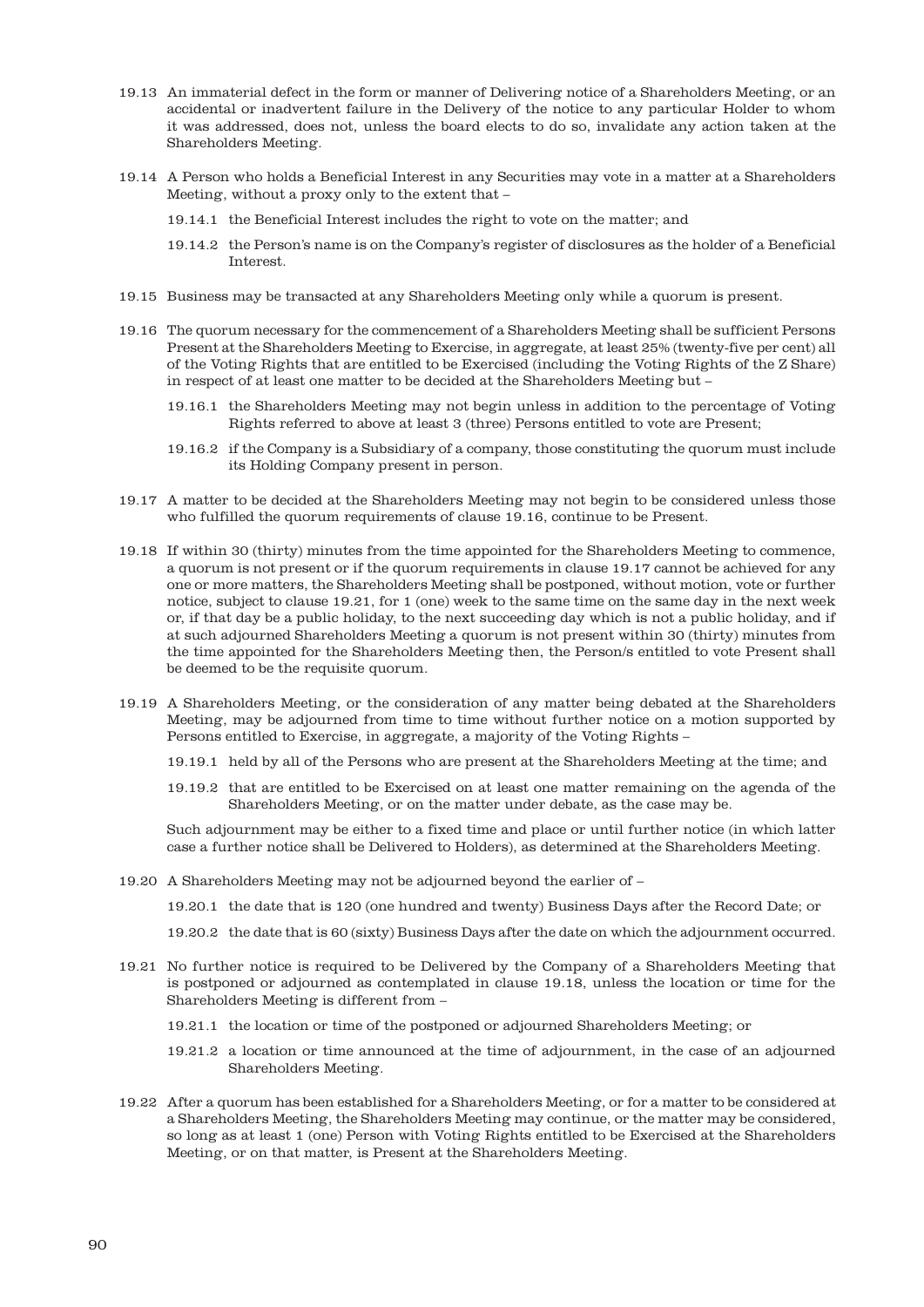- 19.23 The chairperson, if any, of the Board or the lead independent director, shall preside as chairperson at every Shareholders Meeting. If there is no such chairperson or the lead independent director or if at any Shareholders Meeting he/she is not present within 15 (fifteen) minutes after the time appointed for holding the Shareholders Meeting or is unwilling to act as chairperson, the Persons entitled to vote which are Present shall select a Director present at the Shareholders Meeting, or if no Director be present at the Shareholders Meeting, or if all the Directors present decline to take the chair, the Persons entitled to vote shall select one of their number which is Present to be chairperson of the Shareholders Meeting.
- 19.24 At any Shareholders Meeting a resolution put to the vote shall be decided on a poll and voting in respect of both the ordinary Shares and the Z Share shall always be on a poll and not by show of hands.
- 19.25 The poll shall be taken in such manner as the chairperson directs and the result of the poll shall be deemed to be the resolution of the Shareholders Meeting. Scrutineers may be appointed by the chairperson to declare the result of the poll, and if appointed their decision, which shall be given by the chairperson of the Shareholders Meeting, shall be deemed to be the resolution of the Shareholders Meeting. In the case of an equality of votes, the chairperson of the Shareholders Meeting shall not be entitled to a second or casting vote.
- 19.26 Any Person entitled to a Share in terms of clause 14.4 (Transmission of Securities by Operation of Law) may vote at any Shareholders Meeting in respect thereof in the same manner as if he were the Holder of that Security: provided that (except where the Directors have previously accepted his/her/its right to vote in respect of that Security) at least 24 (twenty-four) hours before the time of holding the Shareholders Meeting at which he/she/it proposes to vote, he/she/it shall have satisfied the Directors that he/she/it is entitled to exercise the right referred to in clause 14.4 (Transmission of Securities by Operation of Law).
- 19.27 An Ordinary Resolution, save to the extent expressly provided in respect of a particular matter contemplated in this MoI, shall require to be adopted with the support of more than 50% (fifty per cent) of the Voting Rights Exercised (including the Voting Rights of the Z Share) on the resolution. A Special Resolution shall require to be adopted with the support of at least 75% (seventy-five per cent) of the Voting Rights Exercised (including the Voting Rights of the Z Share) on the resolution. For so long as the Company is listed on the JSE, if any of the Listings Requirements require an "Ordinary Resolution" to be passed with a 75% (seventy-five per cent) majority, the resolution shall instead be required to be passed by a Special Resolution.
- 19.28 On a poll every Person entitled to vote who is Present at the Meeting shall have the number of votes determined in accordance with the Voting Rights associated with the Securities in question. In instances in which Holders of Securities, other than ordinary Shares, the Holder of the Z Share and any special shares created for the purposes of black economic empowerment in terms of the relevant legislation, are entitled to vote at Shareholders Meetings, their votes may not carry any special rights or privileges and may not exceed in total 24,99% (twenty-four comma ninety nine per cent) of the total Voting Rights of all Persons entitled to vote at such a meeting.
- 19.29 In the case of joint Holders the vote of the senior who tenders a vote, whether in person or by proxy, shall be accepted to the exclusion of the votes of the other joint Holders; and for this purpose seniority shall be determined by the order in which the names stand in the Securities Register.
- 19.30 No form appointing a proxy shall be valid after the expiration of 1 (one) year from the date when it was signed unless the proxy itself provides for a longer or shorter duration but it may be revoked at any time. The appointment is revocable unless the proxy appointment expressly states otherwise, and may be revoked by cancelling it in Writing, or making a later inconsistent appointment of a proxy, and delivering a copy of the revocation instrument to the proxy, and to the Company. The appointment is suspended at any time and to the extent that the Holder entitled to vote chooses to act directly and in person in the Exercise of any rights as a Holder entitled to vote.
- 19.31 A copy of the instrument appointing a proxy (provided that the Company may call for the original) and a copy of the power of attorney or other authority, if any, under which it is signed (provided that the Company may call for a notarially certified copy of such power or authority) shall be delivered to the Company or any Person which it has identified in then notice of meeting as being a Person to whom proxies may be delivered on behalf of the Company, before the proxy Exercises any rights of the Holder entitled to vote at a Shareholders Meeting.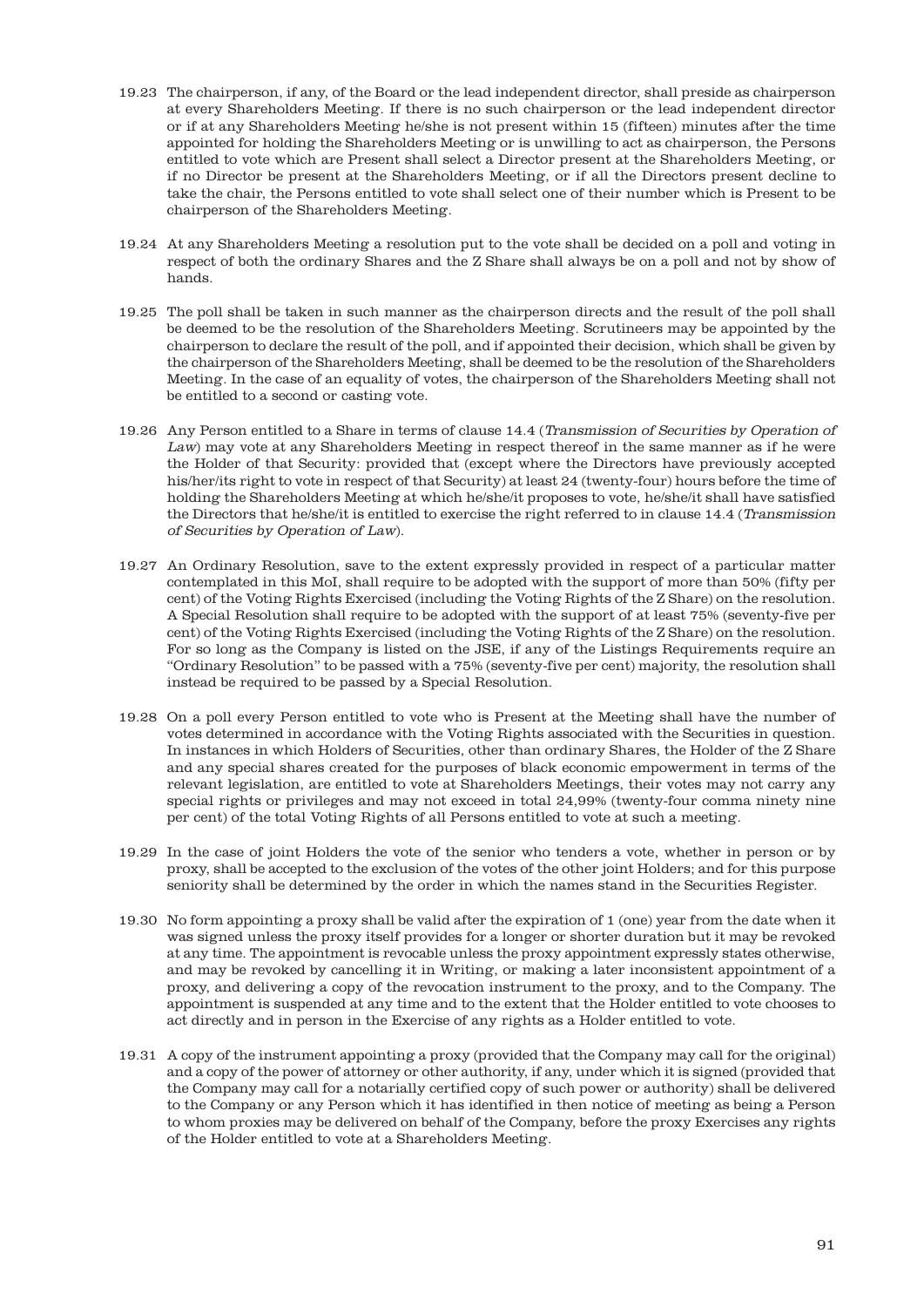- 19.32 A vote given in accordance with the terms of an instrument of proxy shall be valid notwithstanding the death or mental disorder of the principal or revocation of the proxy or of the authority under which the proxy was executed, or the transfer of the Securities in respect of which the proxy is given, provided that no intimation in Writing of such death, insanity, revocation or transfer as aforesaid shall have been received by the Company at its Registered Office before the commencement of the Shareholders Meeting or adjourned Shareholders Meeting at which the proxy is used.
- 19.33 Subject to the provisions of the Companies Act, a form appointing a proxy may be in any usual or common form provided that it is in Writing. The Company shall supply a generally standard form of proxy upon request by a Holder entitled to vote.
- 19.34 If a proxy is received duly signed but with no indication as to how the Person named therein should vote on any issue, the proxy may vote or abstain from voting as he/she sees fit unless the proxy indicates otherwise.

## 20. **RECORD DATE**

- 20.1 The Board shall determine the Record Date in accordance with the applicable rules of the Central Securities Depository and the Listings Requirements and clause 31 (Distributions).
- 20.2 If, at any time, the Board fails to determine a Record Date, the Record Date for the relevant matter is
	- 20.2.1 in the case of a Shareholders Meeting, the latest date by which the Company is required to Deliver to Holders entitled to vote, notice of that Shareholders Meeting;
	- 20.2.2 in the case of dividends a date subsequent to the declaration date or confirmation of the dividend, whichever is the later;
	- 20.2.3 the date of the action or event, in any other case.
- 20.3 The Company must publish a notice of a Record Date for any matter by
	- 20.3.1 delivering a copy to each Holder; and
	- 20.3.2 posting a conspicuous copy of the notice
		- 20.3.2.1 at its principal office;
		- 20.3.2.2 on its web-site, if it has one; and

20.3.2.3 on any automated system of disseminating information maintained by the JSE.

## 21. **FIRST DIRECTORS, ELECTION OF DIRECTORS AND ALTERNATE DIRECTORS AND VACANCIES**

- 21.1 The minimum number of Directors shall be 4 (four) and the maximum 15 (fifteen). Any failure by the Company at any time to have the minimum number of Directors, does not limit or negate the authority of the Board, or invalidate anything done by the Board or the Company.
- 21.2 Each Incorporator of the Company is a Director of the Company from incorporation and shall serve until at least the minimum number of Directors has been elected by the Persons entitled to vote to elect Directors. If the number of Directors in office is less the minimum number referred to in clause 21.1, the Board must call a Shareholders Meeting within 40 (forty) Business Days after incorporation of the Company for the purpose of electing sufficient Directors to fill all vacancies on the Board at the time of the election.
- 21.3 At the first Annual General Meeting all of the Directors shall retire, and at the Annual General Meeting held in each year thereafter 1/3 (one-third) of the Directors, or if their number is not a multiple of 3 (three), then the number nearest to, but not less than 1/3 (one-third) shall retire from office, provided that in determining the number of Directors to retire no account shall be taken of any Director who has been appointed as the managing director or any other executive Director for a fixed period and his/her contract provides that he/she is not subject to retirement during that fixed period. The Directors so to retire at each Annual General Meeting after the first Annual General Meeting shall be those who have been longest in office since their last election. As between Directors of equal seniority, the Directors to retire shall, in the absence of agreement, be selected from among them by lot: Provided that notwithstanding anything herein contained, if, at the date of any Annual General Meeting any Director will have held office for a period of 5 (five) years since his/her last election or appointment he/she shall retire at such Meeting, either as one of the Directors to retire in pursuance of the foregoing or additionally thereto. A retiring Director shall act as a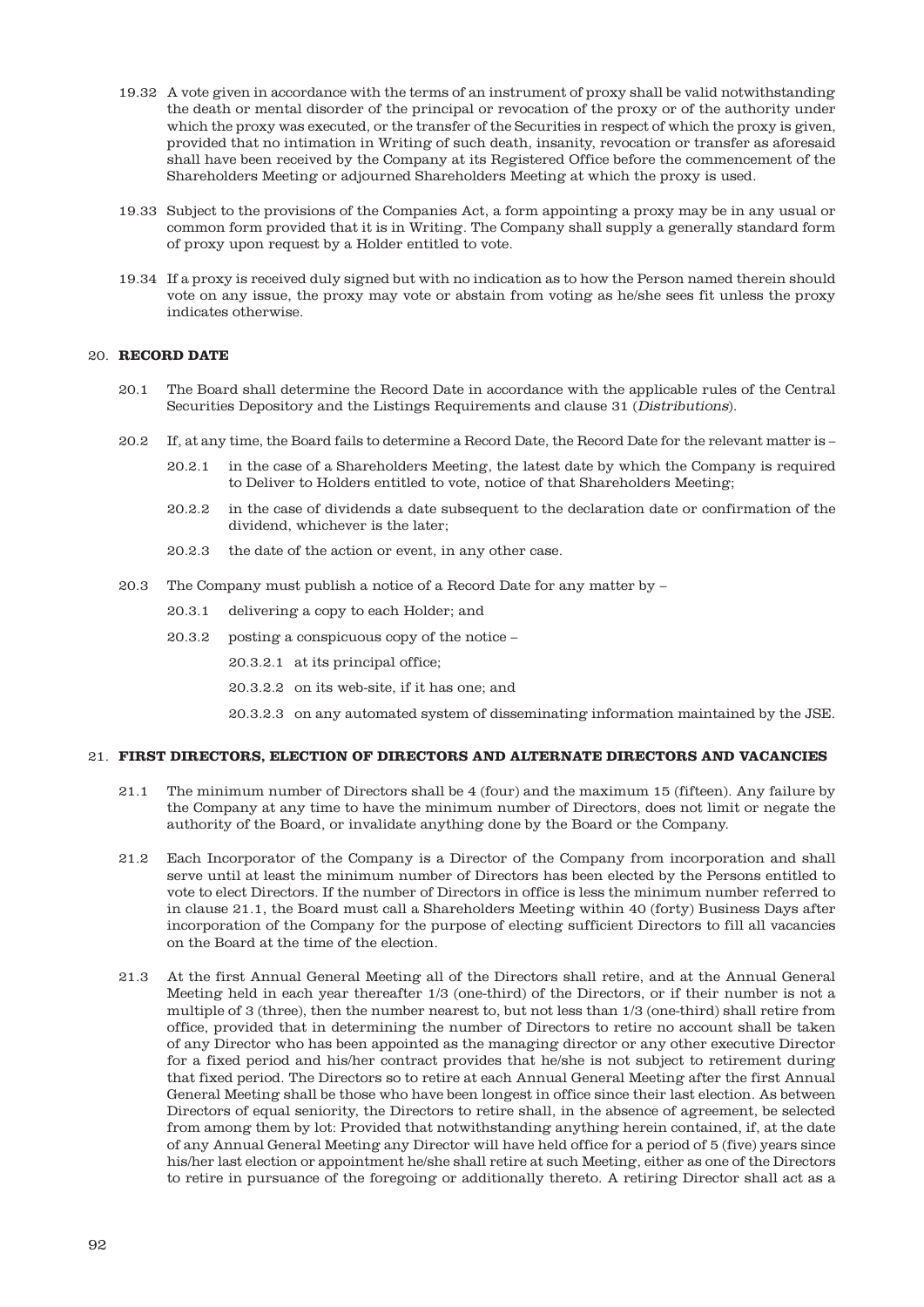Director throughout the Meeting at which he/she retires. The length of time a Director has been in office shall be computed from the date of his/her last election. Retiring Directors shall be eligible for re-election. No Person other than a Director retiring at the Meeting shall, unless recommended by the Directors for election, be eligible for election to the office of Director at any Annual General Meeting unless, not less than 7 (seven) days nor more than 14 (fourteen) days before the day appointed for the Meeting, there shall have been given to the secretary notice in Writing by some Holder duly qualified to be present and vote at the Meeting for which such notice is given of the intention of such Holder to propose such Person for election and also notice in Writing signed by the Person to be proposed of his/her willingness to be elected. If at any Annual General Meeting, the place of any retiring Director is not filled, he/she shall if willing continue in office until the dissolution of the Annual General Meeting in the next year, and so on from year to year until his/her place is filled, unless it shall be determined at such Meeting not to fill such vacancy.

- 21.4 Each of the Directors and the Alternate Directors, other than the first Directors or a Director contemplated in clause 21.2, shall be elected (which in the case of a vacancy arising shall take place at the next Annual General Meeting), in accordance with clause 21.8, to serve for a term of 3 (three) years as a Director or Alternate Director. An Alternate Director shall serve in the place of 1 (one) or more Director/s named in the resolution electing his/her during the Director's/s' absence or inability to act as Director. If a Person is an Alternate Director to more than 1 (one) Director or if an Alternate Director is also a Director, he/she shall have a separate vote, on behalf of each Director he/she is representing in addition to his/her own vote, if any.
- 21.5 There are no general qualifications prescribed by the Company for a Person to serve as a Director or an Alternate Director in addition to the requirements of the Companies Act. The Board with the assistance of the nominations committee must make recommendations to the Holders regarding the eligibility of Persons nominated for election as Directors, taking into account their past performance and contribution, if applicable. A brief curriculum vitae of each Person standing for election or re-election as a Director at a Meeting or the Annual General Meeting, must accompany the notice of the Meeting.
- 21.6 No Director shall be entitled to appoint any Person as an Alternate Director to himself/herself, unless approved by a majority of the Board.
- 21.7 At least 50% (fifty percent) of all Directors (and any Alternate Directors) must be elected by Holders entitled to Exercise Voting Rights (including the Voting Rights of the Z Share should the Holder of the Z Share elect to exercise such Voting Rights) in such an election.
- 21.8 In any election of Directors and Alternate Directors, the election is to be conducted as follows
	- 21.8.1 a series of votes on a poll of those entitled to Exercise votes regarding such election, each of which is on the candidacy of a single Individual to fill a single vacancy, with the series of votes continuing until all vacancies on the Board at that time have been filled; and
	- 21.8.2 in each vote to fill a vacancy
		- 21.8.2.1 each Voting Right entitled to be Exercised may be Exercised once; and
		- 21.8.2.2 the vacancy is filled only if a majority of the Voting Rights Exercised support the candidate.
- 21.9 No Person shall be elected as a Director or Alternate Director, if he/she is Ineligible or Disqualified and any such election shall be a nullity. A Person who is Ineligible or Disqualified must not consent to be elected as a Director or Alternate Director nor act as a Director or Alternate Director. A Person placed under probation by a court must not serve as a Director or an Alternate Director unless the order of court so permits.
- 21.10 No election of a Director shall take effect until he/she has delivered to the Company a Written consent to serve.
- 21.11 Any vacancy occurring on the Board may be filled by the Board, but so that the total number of the Directors shall not at any time exceed the maximum number fixed, if any, but the Individual so appointed shall cease to hold office at the termination of the first Shareholders Meeting to be held after the appointment of such Individual as a Director unless he/she is elected at such Shareholders Meeting.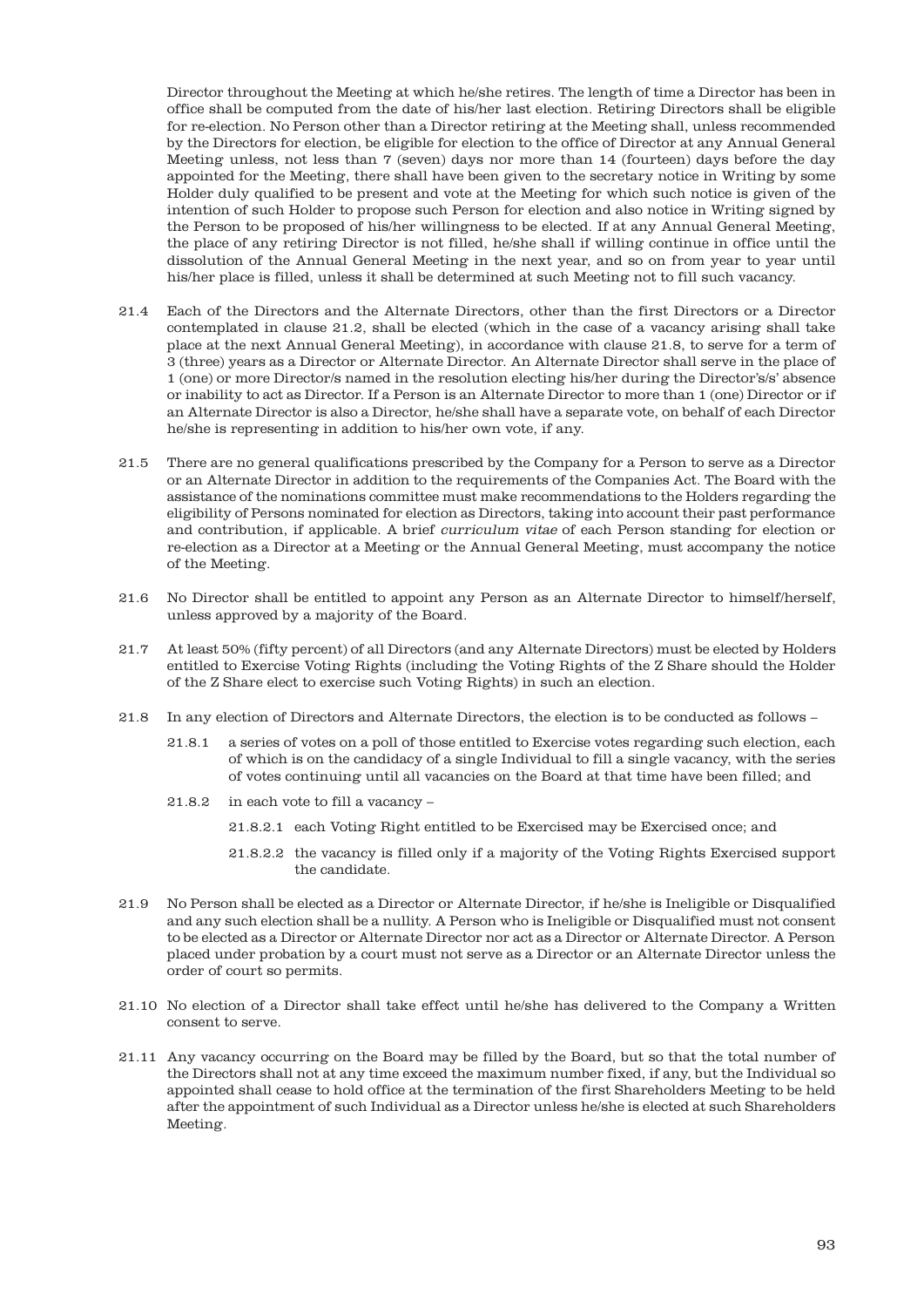- 21.12 The continuing Directors (or sole continuing Director) may act notwithstanding any vacancy in their body, but, if and so long as their number is reduced below the number fixed by or pursuant to this MoI as the minimum, the continuing Directors or Director may act only for the purpose of summoning a Shareholders Meeting or filling vacancies not later than 3 (three) months from the date that the number falls below the minimum.
- 21.13 If there is no Director able and willing to act, then any Holder entitled to Exercise Voting Rights in the election of a Director may convene a Shareholders Meeting for the purpose of electing Directors.

#### 22. **CESSATION OF OFFICE AS DIRECTOR OR ALTERNATE DIRECTOR**

A Director or Alternate Director shall cease (without any claims of any nature against the Company) to hold office as such –

- 22.1 immediately he/she becomes Ineligible or Disqualified or the Board resolves to remove him/her on such basis, and in the latter case the Director/Alternate Director has not within the permitted period filed an application for review or has filed such an application but the court has not yet confirmed the removal (during which period he/she shall be suspended);
- 22.2 when his/her term of office contemplated in clauses 21.3 and 21.4 expires;
- 22.3 when he/she dies;
- 22.4 when he/she resigns by Written notice to the Company;
- 22.5 if there are more than 3 (three) Directors in office and if the Board determines that he/she has become incapacitated to the extent that the Individual is unable to perform the functions of a Director, and is unlikely to regain that capacity within a reasonable time, and the Director/Alternate Director has not within the permitted period filed an application for review or has filed such an application but the court has not yet confirmed the removal (during which period he/she shall be suspended);
- 22.6 if he/she is declared delinquent by a court, or placed on probation under conditions that are inconsistent with continuing to be a Director;
- 22.7 if he/she is removed by Ordinary Resolution;
- 22.8 if there are more than 3 (three) Directors in office and if he/she is removed by resolution of the Board for being negligent or derelict in performing the functions of a Director, and the Director/ Alternate Director has not within the permitted period filed an application for review or has filed such an application but the court has not yet confirmed the removal (during which period he/she shall be suspended);
- 22.9 he/she files a petition for the surrender of his/her estate or an application for an administration order, or if he/she commits an act of insolvency as defined in the insolvency law for the time being in force, or if he/she makes any arrangement or composition with his/her creditors generally; or
- 22.10 he/she is otherwise removed in accordance with any provisions of this MoI.

## 23. **REMUNERATION OF DIRECTORS AND ALTERNATE DIRECTORS AND MEMBERS OF BOARD COMMITTEES**

- 23.1 The Directors or Alternate Directors or members of Board committees shall be entitled to such remuneration for their services as Directors or Alternate Directors or members of Board committees as may have been determined from time to time by Special Resolution within the previous 2 (two) years. In addition, the Directors and Alternate Directors shall be entitled to all reasonable expenses in travelling (including hotels) to and from meetings of the Directors and Holders, and the members of the Board committees shall be entitled to all reasonable expenses in travelling (including hotels) to and from meetings of the members of the Board committees. The Company may pay or grant any type of remuneration contemplated in sections  $30(6)(b)$  to  $(g)$  to any executive Directors.
- 23.2 A Director may be employed in any other capacity in the Company or as a director or employee of a company controlled by, or itself a major Subsidiary of, the Company and in that event, his/her appointment and remuneration in respect of such other office must be determined by a disinterested quorum of Directors.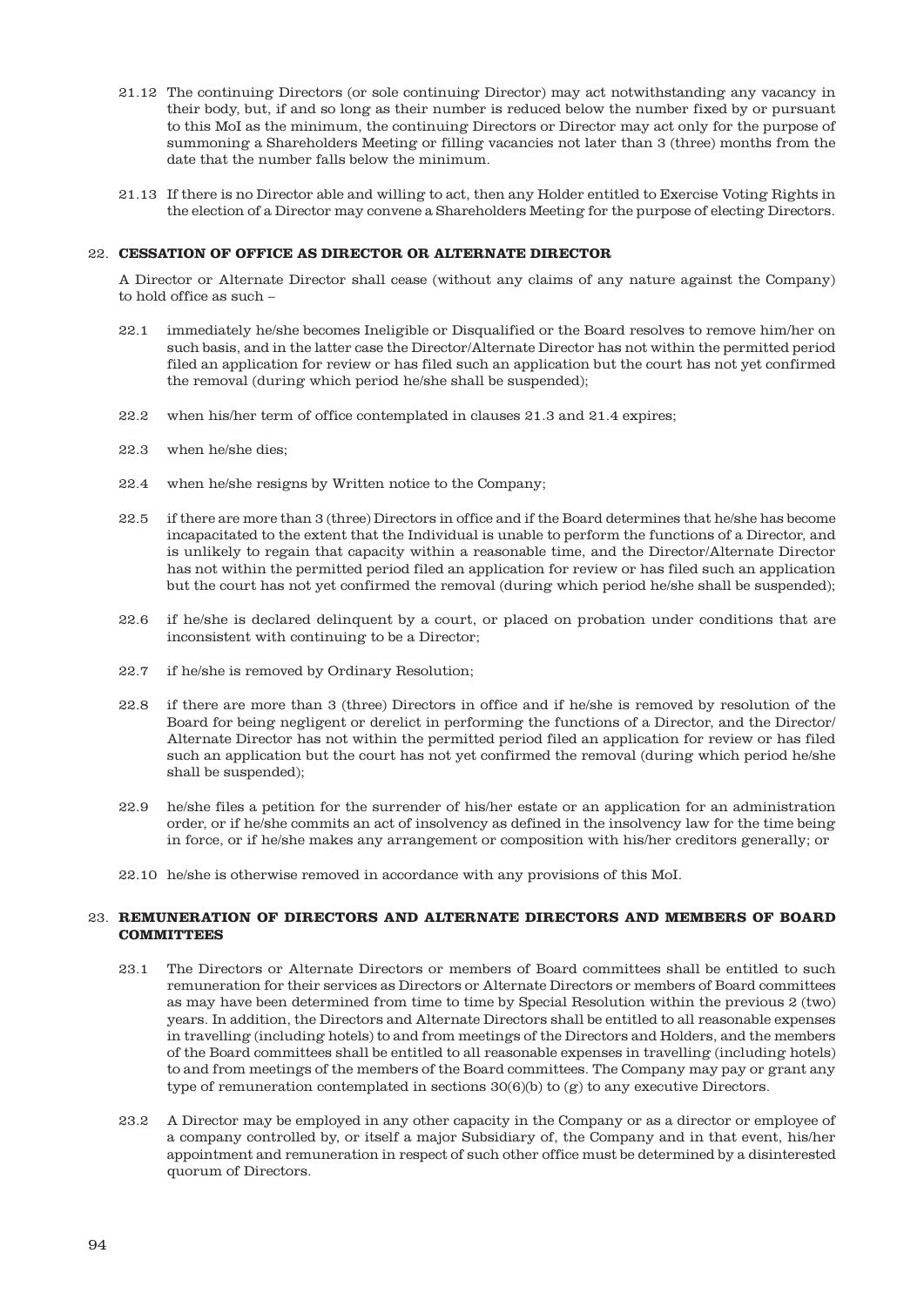## 24. **FINANCIAL ASSISTANCE FOR DIRECTORS AND PRESCRIBED OFFICERS AND THEIR RELATED AND INTER-RELATED PARTIES**

- 24.1 The Board's powers to provide direct or indirect financial assistance as contemplated in section 45(2) are not limited in any manner.
- 24.2 If the Board adopts a resolution as contemplated in section 45(2) regarding financial assistance to the Directors/Prescribed Officers and others contemplated in that section, the Company shall Deliver to all Shareholders, notice in Writing of that resolution unless every Shareholder is also a Director, and to any trade union representing its employees –
	- 24.2.1 within 10 (ten) Business Days after the Board adopts the resolution, if the total value of all loans, debts, obligations or assistance contemplated in that resolution, together with any previous such resolution during the financial year, exceeds  $1/10<sup>th</sup>$  (one tenth) of 1% (one per cent) of the Company's net worth at the time of the resolution; or
	- 24.2.2 within 30 (thirty) Business Days after the end of the financial year, in any other case.

## 25. **GENERAL POWERS AND DUTIES OF DIRECTORS**

- 25.1 The Directors may
	- 25.1.1 establish and maintain any non-contributory or contributory pension, superannuation, provident and benefit funds for the benefit of; and
	- 25.1.2 give pensions, gratuities and allowances to and make payments for or towards the insurance of,

any Individuals who are employees or ex-employees (including Directors or ex-Directors) of the Company, or of any company which is or was a Subsidiary of the Company or is or was in any way allied to or associated with it or any such Subsidiary, and the wives, widows, families and dependants of such Individuals.

- 25.2 The Board must appoint a chief executive officer and a chief financial officer. The Board may from time to time appoint one or more of the Directors to the office of managing Director or manager (provided always that the number of Directors so appointed as managing Director or joint managing Directors and/or the holders of any other executive office including a chairperson who holds an executive office but not a chairperson who is a non-executive Director shall at all times be less than ½ (one half) of the number of Directors in office) for such period (not exceeding 5 (five) years) and at such remuneration (whether by way of salary or commission, or participation in profits or partly in one way and partly in another) and generally on such terms it may think fit, and it may be made a term of his/her appointment that he/she be paid a pension, gratuity or other benefit on his/her retirement from office.
- 25.3 The Board may from time to time entrust to and confer upon a managing Director or manager for the time being such of the powers vested in the Directors as it may think fit, and may confer such powers for such time and to be exercised for such objects and upon such terms and with such restrictions as it may think expedient; and it may confer such powers either collaterally or to the exclusion of, and in substitution for, all or any of the powers of the Directors, and may from time to time revoke or vary all or any of such powers. A managing Director appointed pursuant to the provisions hereof shall not be regarded as an agent or delegate of the Directors and after powers have been conferred upon him/her by the Board in terms hereof he/she shall be deemed to derive such powers directly from this clause.

## 26. **BOARD COMMITTEES**

26.1 The Directors may appoint any number of Board committees and delegate to such committees any authority of the Board. A Director may be appointed to more than one Board Committee. The Directors must appoint a remuneration committee, an audit and risk committee, social and ethics committee and a nominations committee. The members of any such committees, other than the nominations committee which shall have as its members only non-executive Directors, the majority of whom must be independent (as defined in Listings Requirement 3.84(f)), and which must be chaired by the chairperson of the Board may not include Persons who are not Directors as long as they are not Ineligible or Disqualified to be Directors.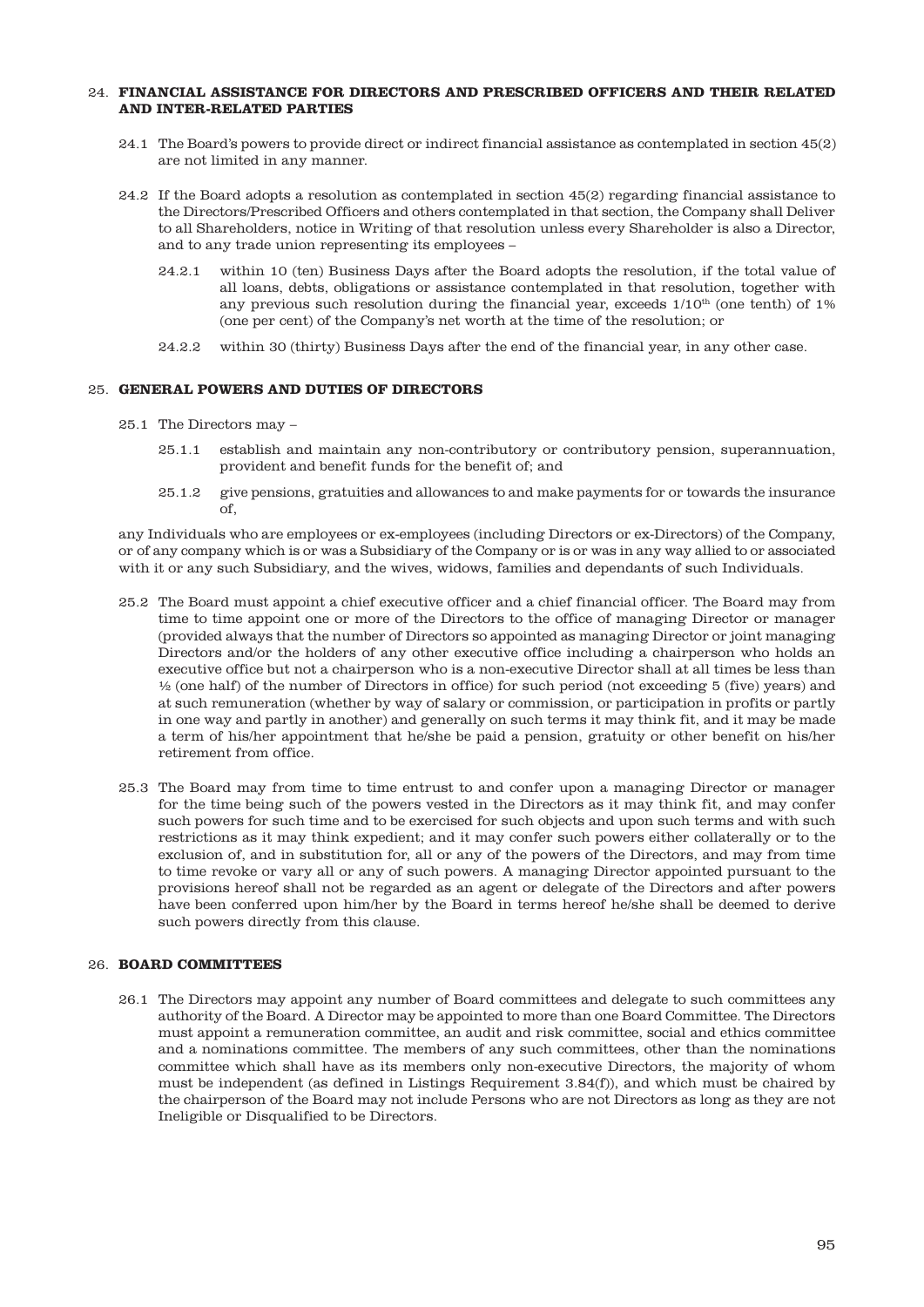- 26.2 No Person shall be appointed as a member of a Board committee, if he/she is Ineligible or Disqualified and any such appointment shall be a nullity. A Person who is Ineligible or Disqualified must not consent to be appointed as a member of a Board committee nor act as such a member. A Person placed under probation by a court must not serve as a member of a Board committee unless the order of court so permits.
- 26.3 There are no general qualifications prescribed by the Company for a Person to serve as a member of a Board committee in addition to the requirements of the Companies Act.
- 26.4 A member of a Board committee shall cease to hold office as such immediately he/she becomes Ineligible or Disqualified in terms of the Companies Act.
- 26.5 Committees of the Board may consult with or receive advice from any Person.
- 26.6 Meetings and other proceedings of a committee of the Board consisting of more than 1 (one) member shall be governed by the provisions of this MoI regulating the meetings and proceedings of Directors.
- 26.7 The composition of such committees, a brief description of their mandates, the number of meetings held and other relevant information must be disclosed in the annual report of the Company.

#### 27. **PERSONAL FINANCIAL INTERESTS OF DIRECTORS AND PRESCRIBED OFFICERS AND MEMBERS OF BOARD COMMITTEES**

- 27.1 For the purposes of this clause 27 (Personal Financial Interests of Directors and Prescribed Officers and Members of Board Committees), –
	- 27.1.1 "Director" includes an Alternate Director, a Prescribed Officer, and a Person who is a member of a committee of the Board, irrespective of whether or not the Person is also a member of the Board; and
	- 27.1.2 "Related Person" also includes any other company of which the Director or a Related Person is also a director, or a close corporation of which the Director or a Related Person is a member.
- 27.2 This clause 27 (Personal Financial Interests of Directors and Prescribed Officers and Members of Board Committees) shall not apply to a Director in respect of a decision that may generally affect –
	- 27.2.1 all of the Directors in their capacity as Directors, but in that case all the Directors shall act in accordance with and as if section 75(3) were applicable unless the Directors are acting pursuant to an authorisation given by the Holders for the Directors to make a decision within certain thresholds, relating to their capacity as Directors; or
	- 27.2.2 a class of Persons, despite the fact that the Director is one member of that class of Persons, unless the only members of the class are the Director or Persons Related or Inter-related to the Director. In such event the Director shall be treated as not having a Personal Financial Interest, unless the class is predominantly made up of Directors and Persons Related or Inter-related to such Directors and in the circumstances the conflict of the Director requires the provisions of this clause 27 (Personal Financial Interests of Directors and Prescribed Officers and Members of Board Committees) to apply.
- 27.3 If despite the Listings Requirements, there is only 1 (one) Director in office at any time, and since the Company is listed and that Director cannot as a result hold all of the Beneficial Interests of all of the issued Securities of the Company, that Director may not –
	- 27.3.1 approve or enter into any agreement in which the Director or a Related Person has a Personal Financial Interest; or
	- 27.3.2 as a Director, determine any other matter in which the Director or a Related Person has a Personal Financial Interest,

unless the agreement or determination is approved by an Ordinary Resolution after the Director has disclosed the nature and extent of that Personal Financial Interest to those entitled to vote on such Ordinary Resolution.

27.4 At any time, a Director may disclose any Personal Financial Interest in advance, by delivering to the Board, or Holders (if the circumstances contemplated in clause 27.3 prevail), a notice in Writing setting out the nature and extent of that Personal Financial Interest, to be used generally by the Company until changed or withdrawn by further Written notice from that Director.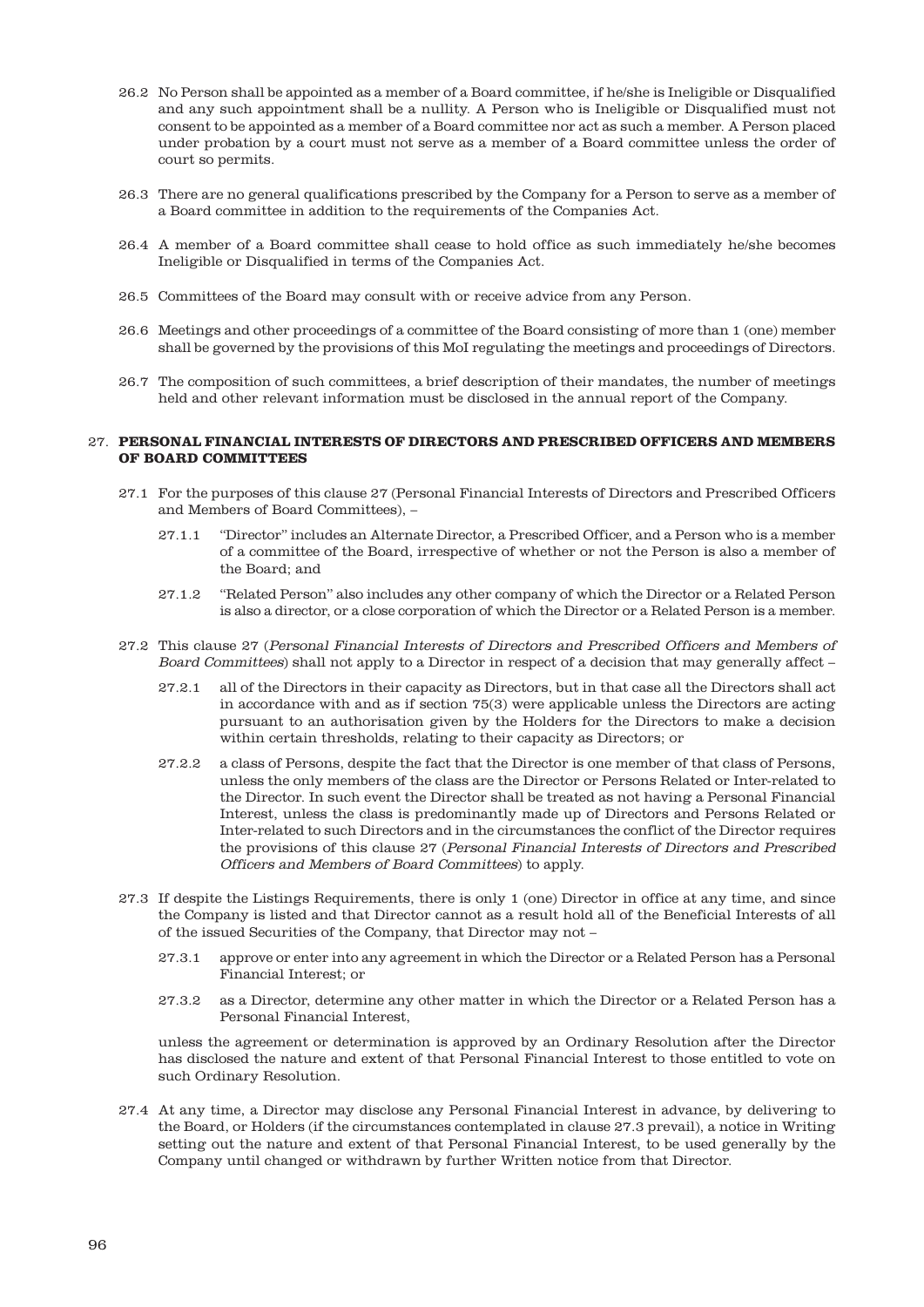- 27.5 If, in the reasonable view of the other non-conflicted Directors, a Director or the Related Person in respect of such Director acts in competition with the Company relating to the matter to be considered at the meeting of the Board, the Director shall only be entitled to such information concerning the matter to be considered at the meeting of the Board as shall be necessary to enable the Director to identify that such Personal Financial Interest exists or continues to exist.
- 27.6 If a Director (whilst the circumstances contemplated in clause 27.3 are not applicable), has a Personal Financial Interest in respect of a matter to be considered at a meeting of the Board, or Knows that a Related Person has a Personal Financial Interest in the matter, the Director –
	- 27.6.1 must disclose the Personal Financial Interest and its general nature before the matter is considered at the meeting;
	- 27.6.2 must disclose to the meeting any Material information relating to the matter, and Known to the Director;
	- 27.6.3 may disclose any observations or pertinent insights relating to the matter if requested to do so by the other Directors;
	- 27.6.4 if present at the meeting, must leave the meeting immediately after making any disclosure contemplated in clauses 27.6.2 and 27.6.3;
	- 27.6.5 must not take part in the consideration of the matter, except to the extent contemplated in clauses 27.6.2 and 27.6.3;
	- 27.6.6 while absent from the meeting in terms of this clause 27.6
		- 27.6.6.1 is to be regarded as being present at the meeting for the purpose of determining whether sufficient Directors are present to constitute a quorum; and
		- 27.6.6.2 is not to be regarded as being present at the meeting for the purpose of determining whether a resolution has sufficient support to be adopted; and
	- 27.6.7 must not execute any document on behalf of the Company in relation to the matter unless specifically requested or directed to do so by the Board.
- 27.7 If a Director acquires a Personal Financial Interest in an agreement or other matter in which the Company has a Material interest, or Knows that a Related Person has acquired a Personal Financial Interest in the matter, after the agreement or other matter has been approved by the Company, the Director must promptly disclose to the Board, or to the Holders entitled to vote (if the circumstances contemplated in clause 27.3 prevail), the nature and extent of that Personal Financial Interest, and the Material circumstances relating to the Director or Related Person's acquisition of that Personal Financial Interest.
- 27.8 A decision by the Board, or a transaction or agreement approved by the Board, or by the Holders (if the circumstances contemplated in clause 27.3 prevail), is valid despite any Personal Financial Interest of a Director or Person Related to the Director, only if –
	- 27.8.1 it was approved following the disclosure of the Personal Financial Interest in the manner contemplated in this clause 27 (Personal Financial Interests of Directors and Prescribed Officers and Members of Board Committees); or
	- 27.8.2 despite having been approved without disclosure of that Personal Financial Interest, it has been ratified by an Ordinary Resolution following disclosure of that Personal Financial Interest or so declared by a court.

## 28. **PROCEEDINGS OF DIRECTORS**

- 28.1 A Director authorised by the Board
	- 28.1.1 may, at any time, summon a meeting of the Directors; and
	- 28.1.2 must call a meeting of the Directors if required to do so by at least 2 (two) Directors.
- 28.2 The Directors may determine what period of notice shall be given of meetings of Directors and may determine the means of giving such notice which may include telephone, telefax or Electronic Communication. It shall be necessary to give notice of a meeting of Directors to all Directors even those for the time being absent from South Africa.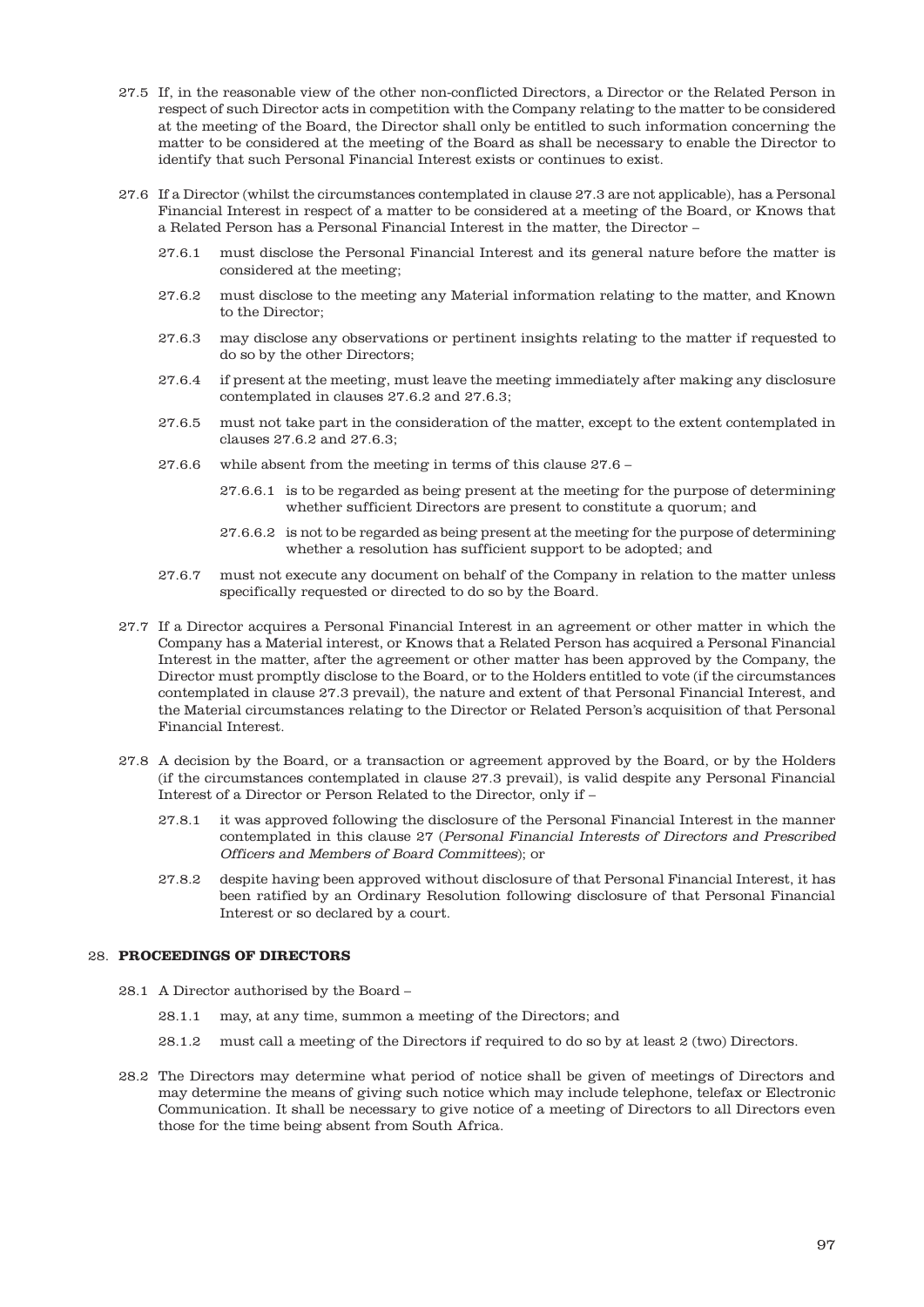## 28.3 If all of the Directors –

- 28.3.1 acknowledge actual receipt of the notice;
- 28.3.2 are Present at a Meeting of the Directors; or
- 28.3.3 waive notice of the meeting,

the meeting may proceed even if the Company failed to give the required notice of that meeting, or there was a defect in the giving of the notice.

- 28.4 The Directors may meet together for the despatch of business, adjourn and otherwise regulate their meetings as they think fit.
- 28.5 Unless otherwise resolved by the Directors, all their meetings shall be held in the city or town where the Company's Registered Office is for the time being situated. A meeting of Directors may be conducted by Electronic Communication and/or one or more Directors may participate in a meeting of Directors by Electronic Communication so long as the Electronic Communication facility employed ordinarily enables all Persons participating in that meeting to communicate concurrently with each other without an intermediary, and to participate effectively in the meeting.
- 28.6 The quorum for a Directors' meeting is 4 (four). If within 30 (thirty) minutes from the time appointed for the Directors' meeting to commence, a quorum is not present, the Directors' meeting shall be postponed, without motion, vote or further notice to the same time on the –
	- 28.6.1 next day if the business to be dealt with by the meeting is in the opinion of the chairperson of such an urgent nature that the period in clause 28.6.2 results in too lengthy a delay; or
	- 28.6.2 same day in the next week or, if that day be a public holiday, to the next succeeding day which is not a public holiday,

and if at such adjourned Directors' meeting a quorum is not present within 30 (thirty) minutes from the time appointed for the Directors' meeting then, the Individual/s entitled to vote who are Present shall be deemed to be the requisite quorum. No further notice is required to be Delivered by the Company of a Directors' meeting that is postponed, unless the location or time for the Directors' meeting is different.

- 28.7 The Directors may elect a chairperson of their meetings and determine the period for which he/she is to hold office; but if no such chairperson is elected, or if at any meeting the chairperson is not present within 15 (fifteen) minutes after the time appointed for holding it, the Directors present may choose one of their number to be chairperson of the meeting.
- 28.8 Each Director has 1 (one) vote on a matter before the Board and a majority of the votes cast on a resolution is sufficient to approve that resolution.
- 28.9 In the case of a tied vote the chairperson may not cast a deciding vote even if the chairperson did not initially have or cast a vote and the matter being voted on fails.
- 28.10 The Company must keep minutes of the meetings of the Board, and any of its committees, and include in the minutes –
	- 28.10.1 any declaration given by notice or made by a Director as required by clause 27 (Personal Financial Interests of Directors and Prescribed Officers and Members of Board Committees);
	- 28.10.2 every resolution adopted by the Board.
- 28.11 Resolutions adopted by the Board
	- 28.11.1 must be dated and sequentially numbered; and
	- 28.11.2 are effective as of the date of the resolution, unless the resolution states otherwise.
- 28.12 Any minutes of a meeting, or a resolution, signed by the chairperson of the meeting, or by the chairperson of the next meeting of the Board, are/is evidence of the proceedings of that meeting, or adoption of that resolution, as the case may be, without the necessity for further proof of the facts stated.
- 28.13 A round robin resolution shall be as valid and effectual as if it had been passed at a meeting of the Directors duly called and constituted, provided that each Director who is able to receive notice, has received notice of the matter to be decided. For the purposes hereof a round robin resolution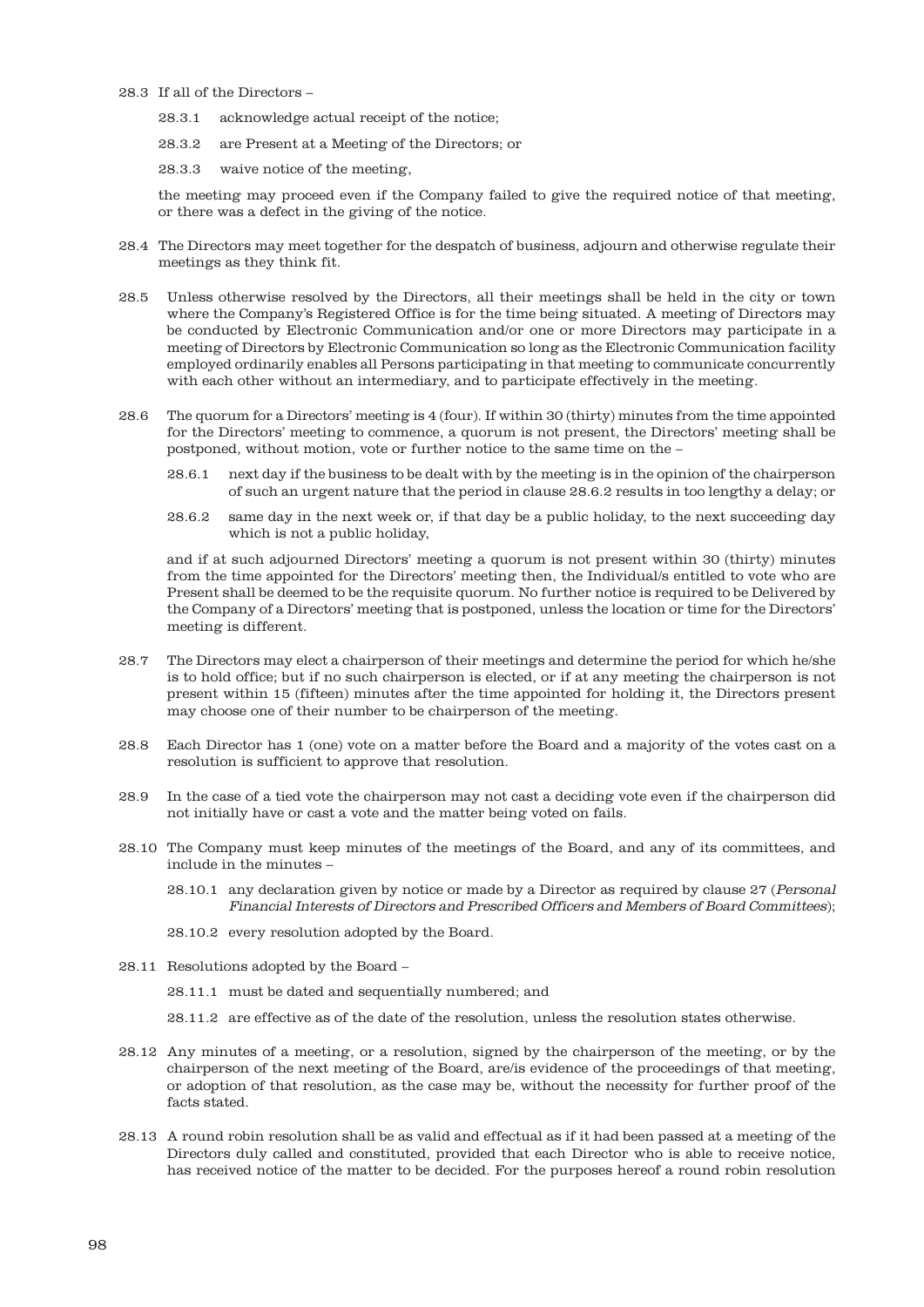means a resolution passed other than at a meeting of Directors, in respect of which, subject to clause 28.10, all the Directors (for which purpose one or more Alternate Directors shall be entitled to sign a round robin resolution if one or more Directors are not able to sign or timeously return a signed copy of the resolution, and without his/her vote/s the requisite majority cannot be achieved) voted in favour by signing in Writing a resolution in counterparts, within 20 (twenty) Business Days after the resolution was submitted to them.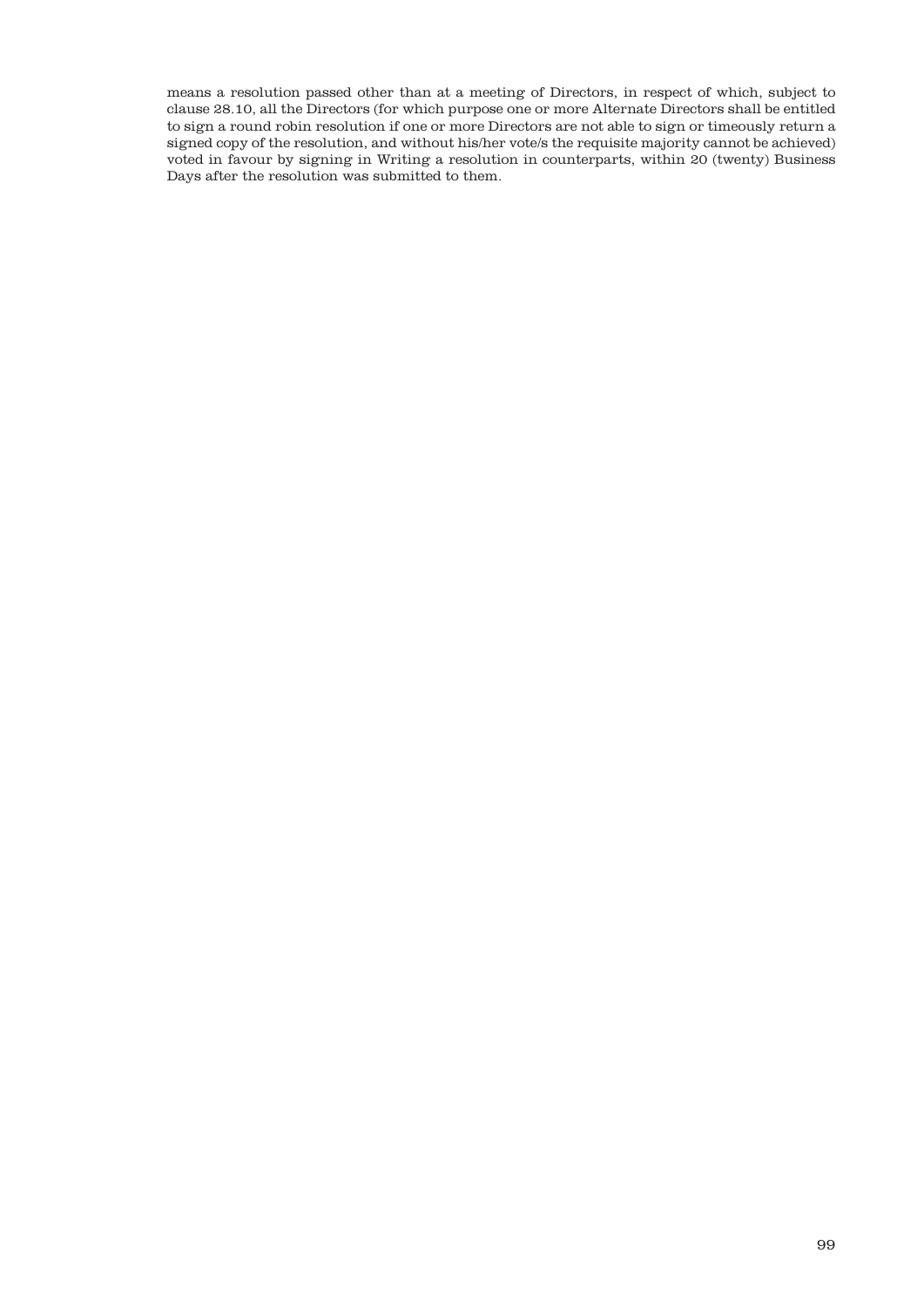# **Z SHARE TERMS**

## **TERMS AND CONDITIONS OF THE Z SHARE**

The following terms and conditions shall attach to the Z Share:

#### 1. **DEFINITIONS**

In these Z Share Terms:

- 1.1 words that are defined in the MoI but not defined in these Z Share Terms will bear the same meaning in these Z Share Terms as in the MoI. For ease of reading, such terms have been capitalised in these Z Share Terms;
- 1.2 the following terms shall have the meanings assigned to them hereunder and cognate expressions shall have corresponding meanings, namely –
	- 1.2.1 "**Company**" means Sabvest Capital Limited (Registration No. 2020/030059/06), a public company incorporated in accordance with the laws of the Republic of South Africa;
	- 1.2.2 "**Control**" shall be construed in accordance with section 2(2) of the Companies Act (as read with section 3(2) of the Companies Act) and "**Controlling**" and "**Controlled**" shall be construed accordingly;
	- 1.2.3 "**Economic Participation**" shall have the meaning ascribed to it in paragraph 4.2;
	- 1.2.4 "**Entity**" includes any association, business, close corporation, company, concern, enterprise, firm, partnership, person, trust, undertaking, voluntary association or other similar entity whether corporate or unincorporate;
	- 1.2.5 "**Issued Shares**" means the total of all Ordinary Shares in issue at any relevant time;
	- 1.2.6 "**MoI**" means the memorandum of incorporation of the Company, as amended from time to time;
	- 1.2.7 "**Ordinary Shares**" means no par value ordinary shares in the capital of the Company having the rights set forth in clause 7.1.1 of the MoI;
	- 1.2.8 "**SFT**" means The Seabrooke Family Trust (Master's Reference No. IT 10547);
	- 1.2.9 **"SFT Group**" means SFT and any Entity Controlled by SFT from time to time;
	- 1.2.10 "**SFT Ordinary Holding**" means the aggregate of Ordinary Shares in issue held by SFT at any relevant time;
	- 1.2.11 "**SFT Subsidiary Ordinary Holding**" means the aggregate of Ordinary Shares in issue held by any member of the SFT Group (other than SFT) at any relevant time;
	- 1.2.12 "**Z Share**" means the no par value ordinary share, which has the rights and limitations set out in these Z Share Terms; and
	- 1.2.13 "**Z Share Terms**" means the rights, limitations and other terms attaching to the Z Share contained in this document.

#### 2. **WINDING-UP AND RETURN OF CAPITAL**

The Z Share shall not carry the right, on a winding-up of the Company or on any return or reduction of capital, to the payment or repayment of any amount.

### 3. **NO PARTICIPATION**

The holder of the Z Share shall not be entitled to any participation in the profits of the Company or any distribution of the assets or capital of the Company.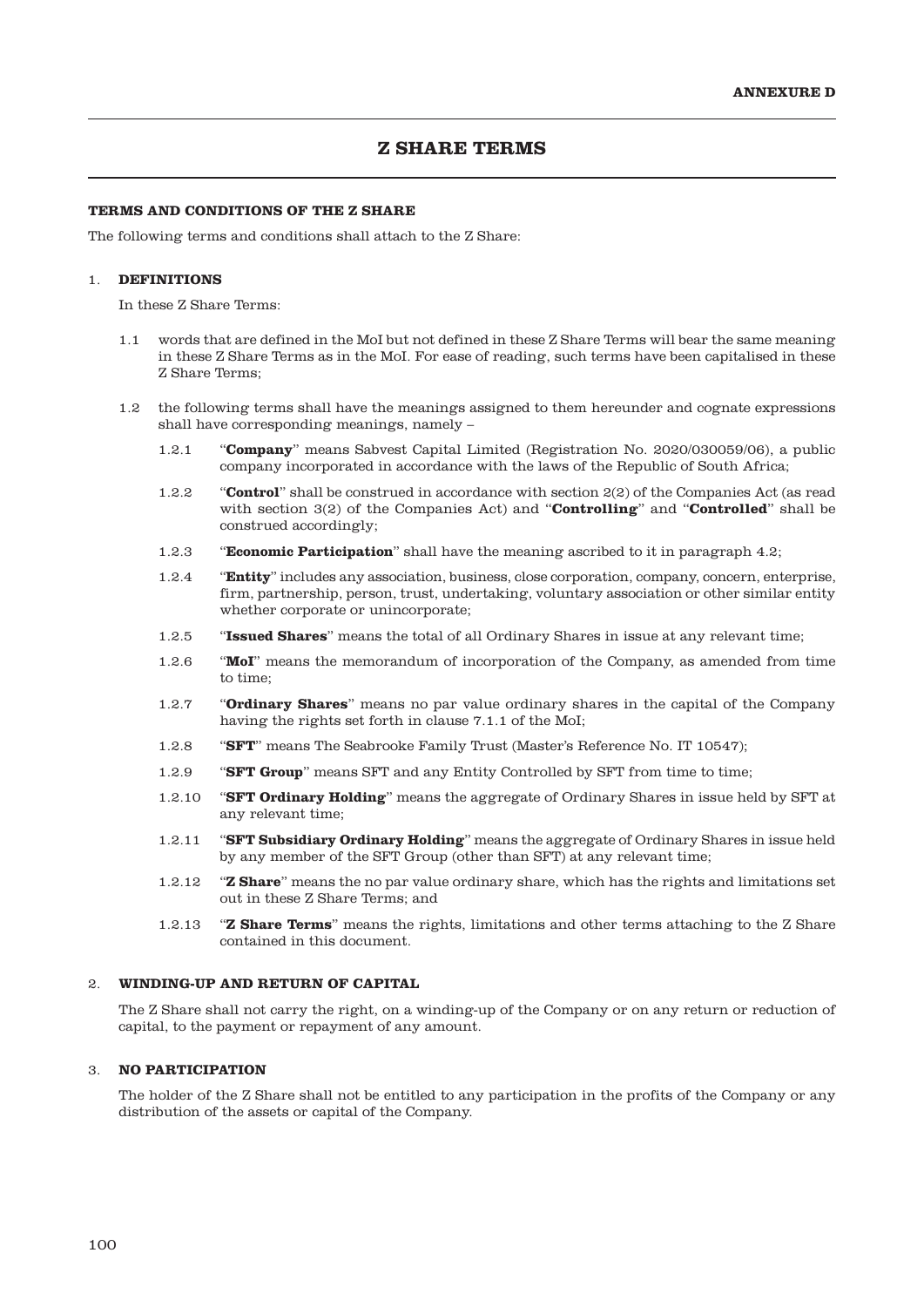## 4. **VOTING RIGHTS**

- 4.1 The Z Share entitles SFT to exercise Voting Rights equal to 104,45% (one hundred and four comma four five per cent) of the Voting Rights of all Issued Shares, on a poll, on any matter at a Shareholders' Meeting at any relevant time, and which accordingly entitles the holder of the Z Share the right to exercise 51% (fifty-one per cent) of the Voting Rights, on a poll, on any matter at any Shareholder's Meeting.
- 4.2 For the purpose of these Z Share Terms, SFT's economic participation ("**Economic Participation**") is calculated as follows:

| <b>SFT</b> Ordinary |       | <b>SFT</b><br>Subsidiary<br>Ordinary |                  |  |
|---------------------|-------|--------------------------------------|------------------|--|
| Holding             | x 100 | Holding                              | $\mathrm{x}$ 100 |  |
| Issued Shares       |       | <b>Issued Shares</b>                 |                  |  |

- 4.3 The Z Share will automatically cease to carry any voting rights at any point in time should SFT's Economic Participation reduce below 10% (ten per cent).
- 4.4 In such an event, the Z Share shall, without delay, be repurchased by the Company for a consideration of R1.00 (one rand) and cancelled in the share capital of the Company.
- 4.5 If there is any dispute regarding the calculation of the Economic Participation and/or the adjustment thereof, such dispute shall be referred to the auditors of the Company from time to time, which shall act as an expert and not as an arbitrator.

## 5. **TRANSFERABILITY**

The Z Share shall remain unlisted and shall be transferrable to the Company only.

Notwithstanding anything to the contrary herein contained, Ordinary Shares may from time to time be transferred from SFT to any other member of the SFT Group and vice versa, in which case all references to "**SFT**" herein shall, where appropriate, also be a reference to the transferee concerned.

## 6. **OFFER TO SHAREHOLDERS**

In the event that the Z Share is repurchased and cancelled and any person (other than SFT) holds 35% or more Ordinary Shares in issue at any relevant time/s, a mandatory offer to all Holders of Ordinary Shares in issue equally (and without any value attributable to the Z Share) will be made by such person in accordance with the Listings Requirements, Companies Act and Regulations.

## 7. **MODIFICATION OF THE TERMS OF THE Z SHARE**

The rights, limitations and other terms of the Z Share may not be modified without a Special Resolution amending the MoI, which Special Resolution must be approved by Shareholders of the Company holding at least 75% (seventy-five percent) of the Voting Rights Exercisable at a Shareholders' Meeting (including the Voting Rights of the Z Share).

## 8. **CONFLICT**

Save as otherwise provided for in the Companies Act, if there is any conflict or inconsistency between the provisions of these Z Share Terms and the remaining provisions of the MoI, the provisions of the Z Share Terms shall prevail and be carried into effect.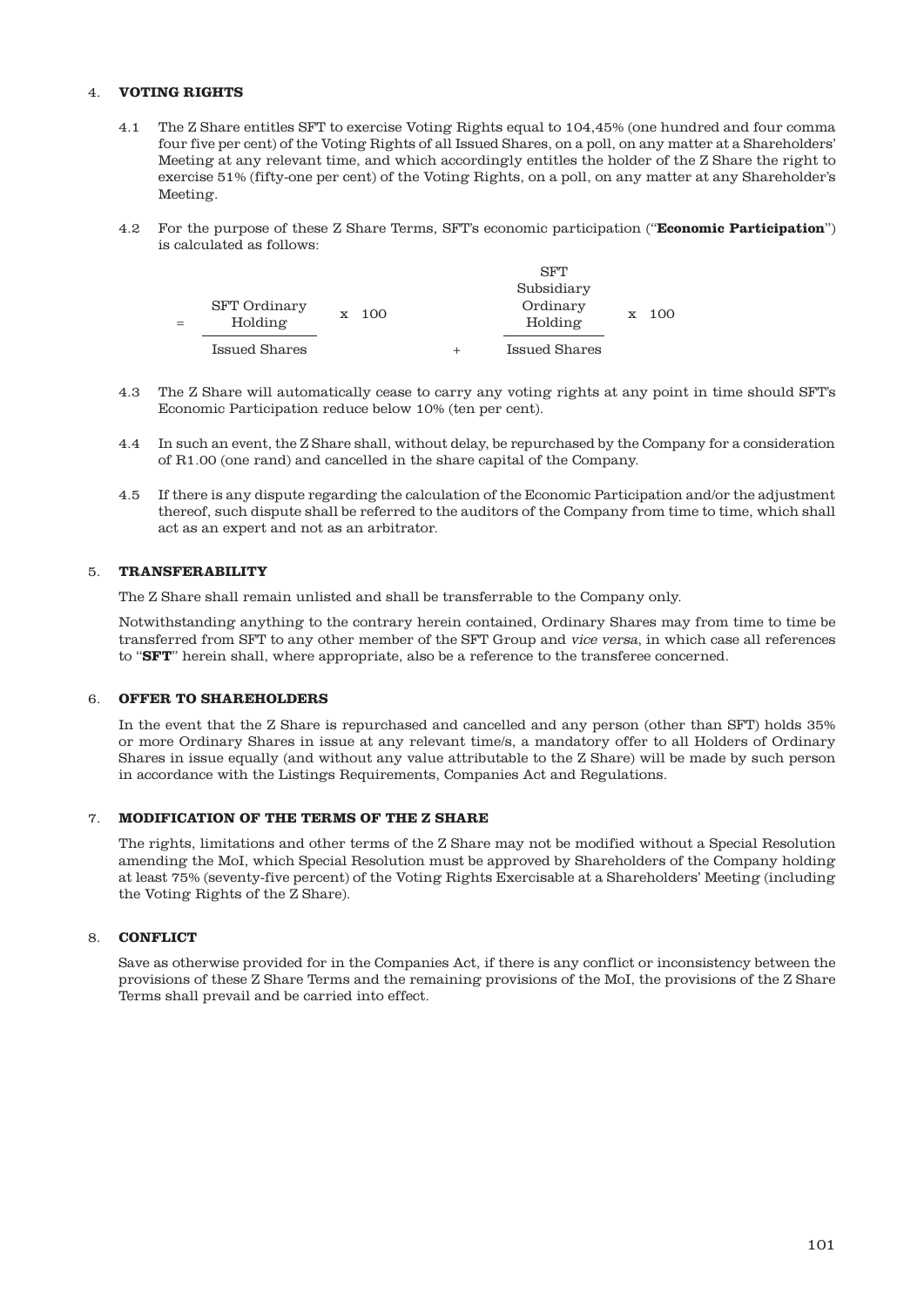# **CURRICULA VITAE OF FINAL SABCAP DIRECTORS**

#### Executive Directors

#### 1. **Christopher Stefan Seabrooke (Chief Executive Officer)** Age 67

#### BCom, BAcc, MBA, FCMA

Mr Seabrooke has been a director of over 25 stock exchange listed companies over the years and is currently the CEO of Sabvest Limited, and non-Executive Chairman of Metrofile Holdings Limited, Net1 UEPS Technologies Inc. and Transaction Capital Limited. Non-Executive Director of Brait S.E. Also a director of numerous unlisted companies. Former Chairman of the State Theatre of South Africa and Deputy Chairman of the inaugural National Arts Council of South Africa.

#### 2. **Raymond Pleaner (Chief Financial Officer)** Age 65

#### BCompt (Hons), CA(SA)

Mr Pleaner has over 26 years of experience as the CFO of a listed company and the management accounting and administration of investments and subsidiaries appointed to the Board of Sabvest Limited in 1996.

#### 3. **Leon Rood** Age 43

#### B.Com, LLB

In addition to being an admitted attorney, holds diplomas in advanced taxation, corporate and securities law and international taxation. Previously a senior director of Werksmans and held various positions with Cliffe Decker Hofmeyr and KPMG. His wide ranging legal and commercial experience includes investments, acquisitions and funding structuring, and implementation locally and internationally. Currently an Executive Director of Sabvest Limited and Alternate Director on the Board of Metrofile Holdings Limited, as well as a director of various unlisted companies.

#### Non-Executive Directors

## 4. **Dawn Nonceba Merle Mokhobo** Age 71

BA (Social Science)

Non-executive Board member of Sabvest Limited since 2005

Independent Non-Executive Chairman

Chairman of the Nominations Committee

Member of the Audit and Risk Committee

Remuneration Committee, Social

Ethics and Transformation Committee and Independant Committee

Also Non-Executive Director of Engen (Pty) Ltd, Ford Motor Company South Africa, Cricket South Africa and Altron. Chairperson of Wesizwe Platinum.

Member of The Businesswomen's Association and former winner South African Businesswoman of the Year Award.

Serves on various other unlisted company boards.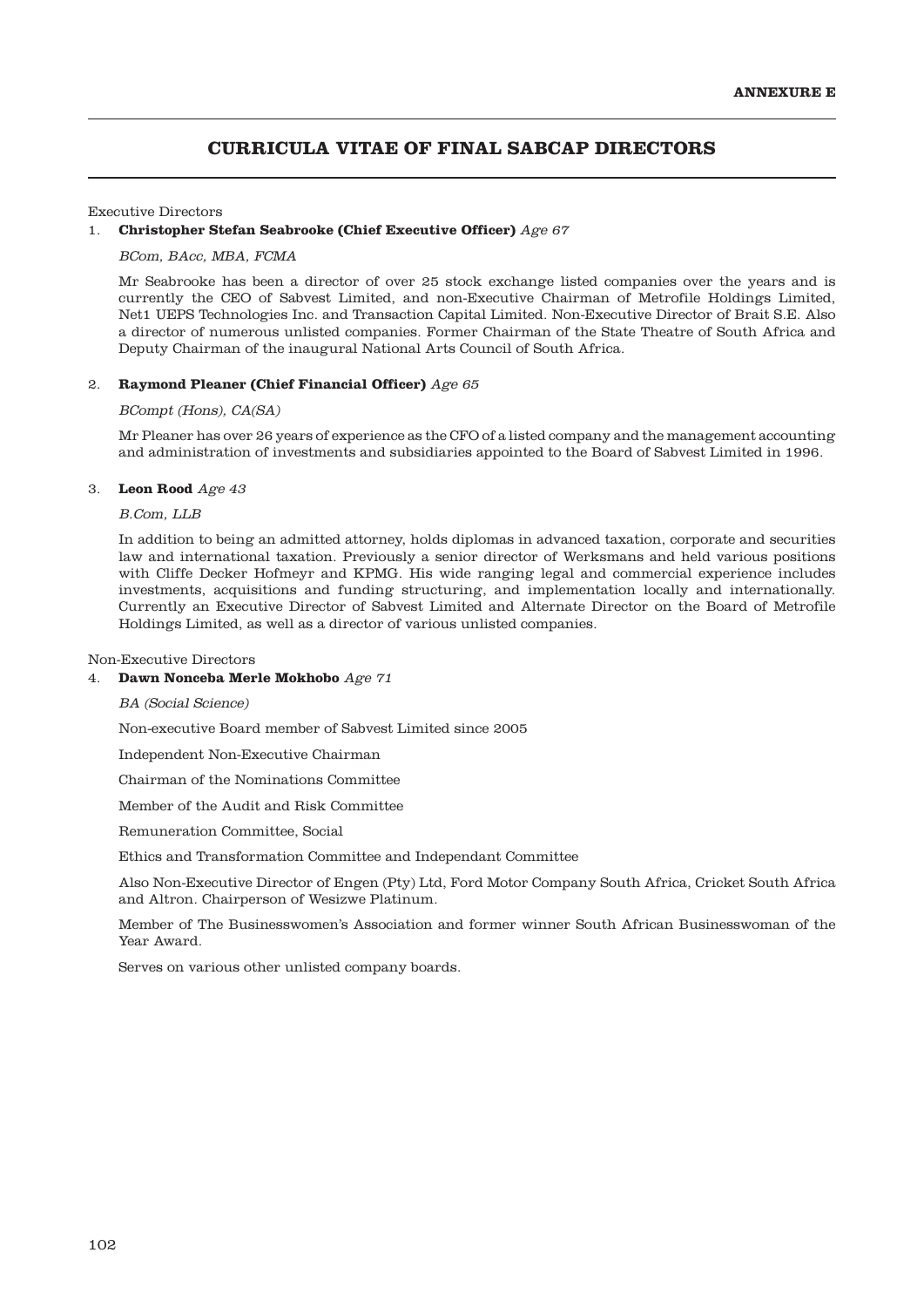## 5. **Bheki James Themba Shongwe** Age 64

BA (Econ), MBA, ACIS, FCIBM

Non-Executive Board member of Sabvest Limited since 2005

Independent Non-Executive Deputy Chairman

Chairman of the Remuneration Committee, Member of the Audit and Risk, Nominations, and Remuneration Committees and member of the Independant Committee

Appointed to the Board in 2005.

Mr Shongwe has wide range experience on the boards of various companies, and is presently Chairman of Flow Communications (Pty) Ltd, Executive Chairman of Matsamo Group Limited, Chairman of Company Management Consultants (Pty) Ltd, Non-Executive Director of Matsamo Capital (Pty) Ltd, Director of Marking Engineering (Pty) Ltd.

## 6. **Lindiwe Mthimunye** Age 46

## M.Com, H.Dip Tax Law, CA(SA)

Non-Executive Board member of Sabvest Limited since 2018 and Chaiman of of the Audit and Risk, and Independant Committees, and member of the Social, Ethics and Transformation, Nominations and Remuneration Committees.

In addition, she is also Managing Director of Petroleum Investment Partners (Pty) Limited and a Non-Executive Director of Pioneer Food Group Limited, Metrofile Holdings Limited, Cell C Limited and Open Society Foundation SA.

She brings to the Board a wealth of accounting, operational management, investment banking and commercial experience. She has previously held a variety of senior and executive leadership roles.

## 7. **Kuben Pillay** Age 59

BA LLB (Wits) MCJ (Howard School of Law, USA)

Non-Executive Board member of Sabvest Limited since 2019

Independent Non-Executive Director

Member of Remuneration, Nominations and Social and Ethics Committees.

Mr Pillay' s wide ranging experience includes serving as Managing Financial Partner of attorneys Cheadle Thompson and Haysom, a founding executive director of Mineworkers Investment Company Proprietary Limited (MIC) and subsequently non-executive chairman of MIC. He has served as chief executive officer, subsequently executive chairman and thereafter non-executive chairman of Primedia Limited and, more recently, has been independent non-executive chairman of Cell-C Limited. Kuben is currently an independent non-executive director of Transaction Capital Limited and of the OUTsurance Group of companies.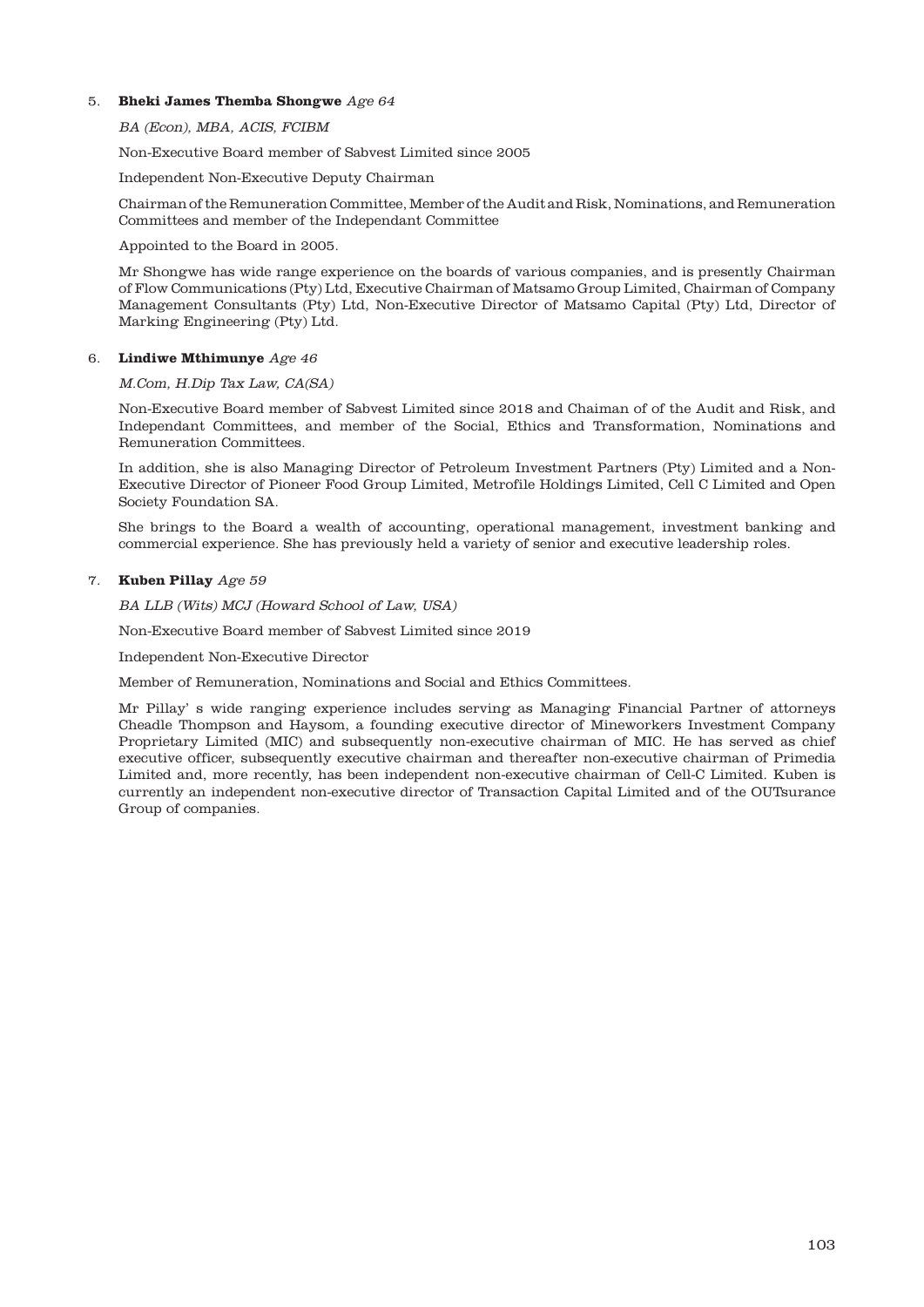# **OTHER DIRECTORSHIPS1 OF FINAL SABCAP DIRECTORS**

| <b>Christopher Stefan Seabrooke</b> | <b>Current/Active</b>                                                                                                                                                                                                                                                                                                                                                                                                                                                                                                                                                                                                                                                                                                                                                                                       |  |  |
|-------------------------------------|-------------------------------------------------------------------------------------------------------------------------------------------------------------------------------------------------------------------------------------------------------------------------------------------------------------------------------------------------------------------------------------------------------------------------------------------------------------------------------------------------------------------------------------------------------------------------------------------------------------------------------------------------------------------------------------------------------------------------------------------------------------------------------------------------------------|--|--|
|                                     | Apex Partners Holdings (Pty) Ltd, Appaloosa Estate (Pty) Limited, Brait<br>S.E., Comfin Capital (Pty) Limited, Conance Limited, Famdeen Investments<br>(Pty) Limited, Flexo Line Products (Pty) Limited, General Pacific Capital<br>Limited, General Pacific Management Services Ltd, ITL Holdings Limited,<br>JAA Holdings (Pty) Ltd, Mandarin Industries Limited, Masimong Group<br>Holdings (Pty) Ltd, Metrofile Holdings Limited, Net1 U.E.P.S. Technologies<br>Inc. Pierson Holdings Ince, Policy Investments (Pty) Limited, Porterswood<br>Ltd, Revix SA HoldCo (Pty) Ltd, Rolfes Holdings Limited, S A Bias<br>Industries (Pty) Limited, Sabvest Limited, Sunspray Food Ingredients<br>(Pty) Ltd, Torre Holdings (Pty) Limited (Alternate), Torre Industries<br>Limited, Transaction Capital Limited |  |  |
|                                     | <b>Previous five years</b>                                                                                                                                                                                                                                                                                                                                                                                                                                                                                                                                                                                                                                                                                                                                                                                  |  |  |
|                                     | Blue Gum Estates (Pty) Limited, Boulder Property Investments<br>(Pty) Limited, CellC Limited, Datatec Limited, Fire Fly Investments 41 (Pty)<br>Limited, Massmart Holdings Limited, Mineworkers Investment Company<br>(Pty) Limited, Primedia Holdings (Pty) Limited,                                                                                                                                                                                                                                                                                                                                                                                                                                                                                                                                       |  |  |
| <b>Raymond Pleaner</b>              | <b>Current/Active</b>                                                                                                                                                                                                                                                                                                                                                                                                                                                                                                                                                                                                                                                                                                                                                                                       |  |  |
|                                     | Sabvest Limited, Mandarin Holdings (Pty) Limited                                                                                                                                                                                                                                                                                                                                                                                                                                                                                                                                                                                                                                                                                                                                                            |  |  |
|                                     | <b>Previous five years</b>                                                                                                                                                                                                                                                                                                                                                                                                                                                                                                                                                                                                                                                                                                                                                                                  |  |  |
|                                     | n/a                                                                                                                                                                                                                                                                                                                                                                                                                                                                                                                                                                                                                                                                                                                                                                                                         |  |  |
| <b>Leon Rood</b>                    | <b>Current/Active</b>                                                                                                                                                                                                                                                                                                                                                                                                                                                                                                                                                                                                                                                                                                                                                                                       |  |  |
|                                     | Apex Partners Holdings Pty Ltd (Alternate), DNI-4PL Contracts Pty Ltd,<br>Metrofile Holdings Limited (Alternate), Sabvest Limited, SA Bias Industries<br>Pty Ltd                                                                                                                                                                                                                                                                                                                                                                                                                                                                                                                                                                                                                                            |  |  |
|                                     | <b>Previous five years</b>                                                                                                                                                                                                                                                                                                                                                                                                                                                                                                                                                                                                                                                                                                                                                                                  |  |  |
|                                     | Werksmans Incorporated                                                                                                                                                                                                                                                                                                                                                                                                                                                                                                                                                                                                                                                                                                                                                                                      |  |  |
| Lindiwe Evarista Mthimunye          | <b>Current/Active</b>                                                                                                                                                                                                                                                                                                                                                                                                                                                                                                                                                                                                                                                                                                                                                                                       |  |  |
|                                     | Metrofile Holdings Limited, Pioneer Food Group Limited, CELL C Limited,<br>Sabvest Limited, Old Mutual Investment Group (Pty) Ltd, Gauteng<br>Partnership Fund, Vita Gas (Pty) Ltd, Vegago (Pty) Limited, Phoka Trust,<br>Lakhile Industrial Supplies (Pty) Limited, Petroleum Investment Partners<br>(Pty) Limited, Istogystix (Pty) Limited, Orivest (Pty) Ltd                                                                                                                                                                                                                                                                                                                                                                                                                                            |  |  |
|                                     | <b>Previous five years</b>                                                                                                                                                                                                                                                                                                                                                                                                                                                                                                                                                                                                                                                                                                                                                                                  |  |  |
|                                     | Torre Industries Limited, Liquid Capital (Pty) Limited, Hyundai Automotive<br>South Africa, Open Society Foundation of SA, PetroSA (SOC) Ltd                                                                                                                                                                                                                                                                                                                                                                                                                                                                                                                                                                                                                                                                |  |  |
| <b>Kubandiran Pillay</b>            | <b>Current/Active</b>                                                                                                                                                                                                                                                                                                                                                                                                                                                                                                                                                                                                                                                                                                                                                                                       |  |  |
|                                     | Outsurance<br>Holdings,<br>Outsurance<br>Insurance<br>Company<br>Limited.<br>Outsurance Life Insurance Company Limited, Sashin Investments (Pty)<br>Limited, Sashin Properties (Pty) Limited, Transaction Capital Limited,<br>Sumo Wealth SA (Pty) Limited, Sabvest Limited                                                                                                                                                                                                                                                                                                                                                                                                                                                                                                                                 |  |  |
|                                     | <b>Previous five years</b>                                                                                                                                                                                                                                                                                                                                                                                                                                                                                                                                                                                                                                                                                                                                                                                  |  |  |
|                                     | Cell C Limited, Primedia Limited                                                                                                                                                                                                                                                                                                                                                                                                                                                                                                                                                                                                                                                                                                                                                                            |  |  |
|                                     |                                                                                                                                                                                                                                                                                                                                                                                                                                                                                                                                                                                                                                                                                                                                                                                                             |  |  |

<sup>1.</sup> Excludes subsidiary and group companies of the entities listed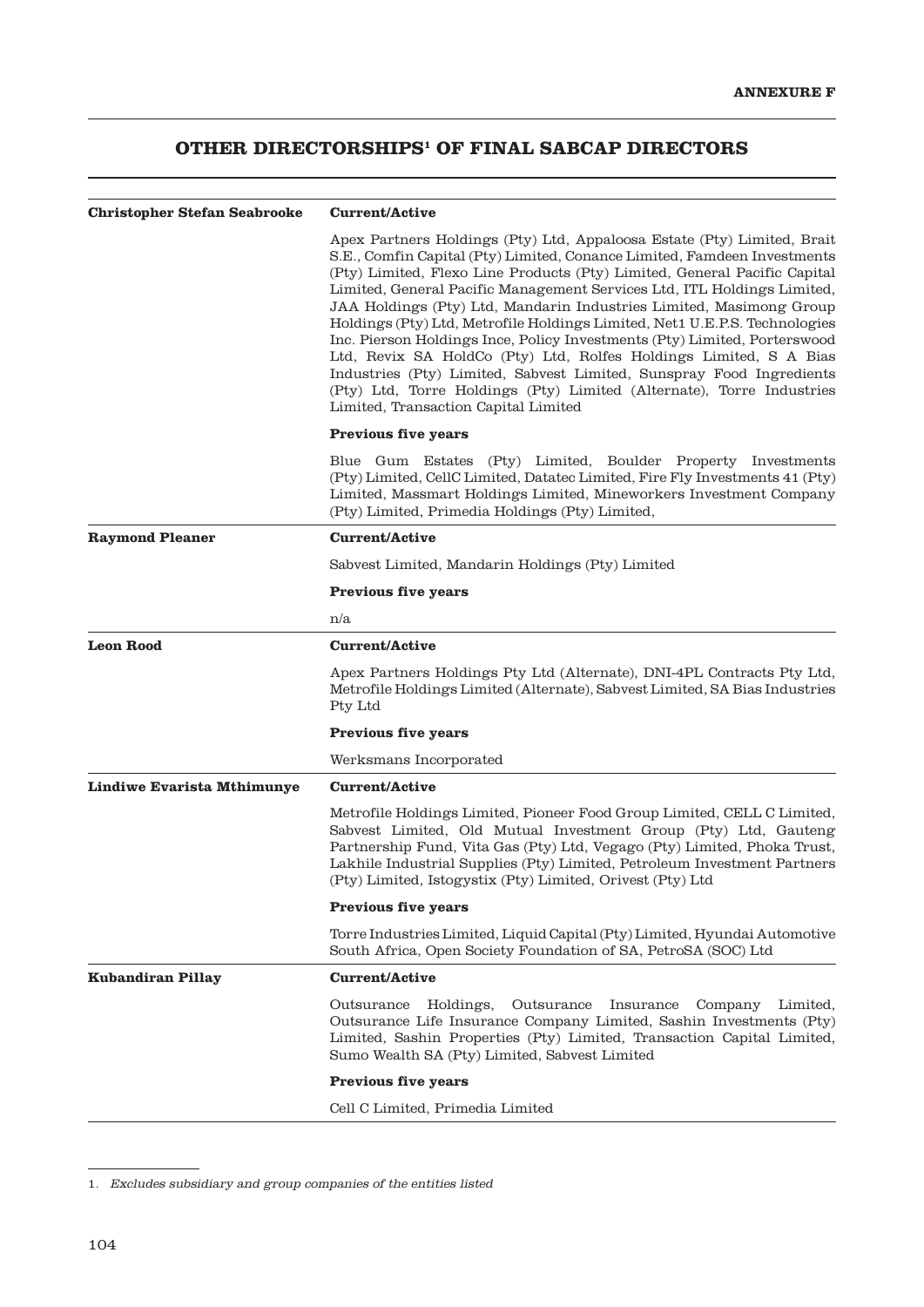| Bheki Shongwe                                        | <b>Current/Active</b>                                                                                                                                                                                                                                                                                                                                                                                                                                                                                                                                                                                                                            |  |  |  |
|------------------------------------------------------|--------------------------------------------------------------------------------------------------------------------------------------------------------------------------------------------------------------------------------------------------------------------------------------------------------------------------------------------------------------------------------------------------------------------------------------------------------------------------------------------------------------------------------------------------------------------------------------------------------------------------------------------------|--|--|--|
|                                                      | Breakthrough Development, Flow Team Properties, Absolute Fleet<br>Solutions, Matsamo Group, Matsamo Capital, Finrite Administrators,<br>Masimong Chemicals, Midstream Technology Investments, Transit Freight<br>Forwarding, Matsamo Industrial Equipment, Boikarabelo Group, Imbalie<br>Beauty Health and Wellness, Tooling and Design Engineering Incubator,<br>Fintax Consulting Group, Marking Engineering, Sabvest, Blendwell<br>Chemicals, Kaimot Investments, Cigi Cell, Imbalie Beauty, Hiside Group,<br>Tigerwit Investment, Flow Communications, The Promise of Leadership,<br>Flow Public Relations, Flow Travel, Flow Group Holdings |  |  |  |
|                                                      | <b>Previous five years</b>                                                                                                                                                                                                                                                                                                                                                                                                                                                                                                                                                                                                                       |  |  |  |
|                                                      | Flow Team Properties, Flow Properties, Jalapeu, Boikarabelo Group,<br>Blendwell Chemicals, Pikitup Johannesburg, Compass Management<br>Consultants, Compass Risk Solutions                                                                                                                                                                                                                                                                                                                                                                                                                                                                       |  |  |  |
| Dawn Mokhobo                                         | <b>Current/Active</b>                                                                                                                                                                                                                                                                                                                                                                                                                                                                                                                                                                                                                            |  |  |  |
| Istotype, Novatengni Solutions, Calzane Petroleum SA | Encocube (Pty) Ltd, Afriquest Investments, Urban Kraal Housing<br>Foundation, Terrafarms Wellington (Pty) Ltd, Terrafarm Advisory (Pty)<br>Ltd, Wellington Farm Holdings (Pty) Ltd, Ford Motor Company of Southern<br>Africa (Pty) Ltd, Sabvest Ltd, Partnership Investments (Pty) Ltd, Wesizwe<br>Platinum Ltd, Urban Kraal Properties (Pty) Ltd, Urban Kraal Capital,<br>Imperial Crown Trading 363 (Pty) Ltd, Her Life Holdings, Ordicode,<br>Raintree Change Solutions, Octo Capital, Gateway Border Developments,                                                                                                                           |  |  |  |
|                                                      | <b>Previous five years</b>                                                                                                                                                                                                                                                                                                                                                                                                                                                                                                                                                                                                                       |  |  |  |
|                                                      | N/A                                                                                                                                                                                                                                                                                                                                                                                                                                                                                                                                                                                                                                              |  |  |  |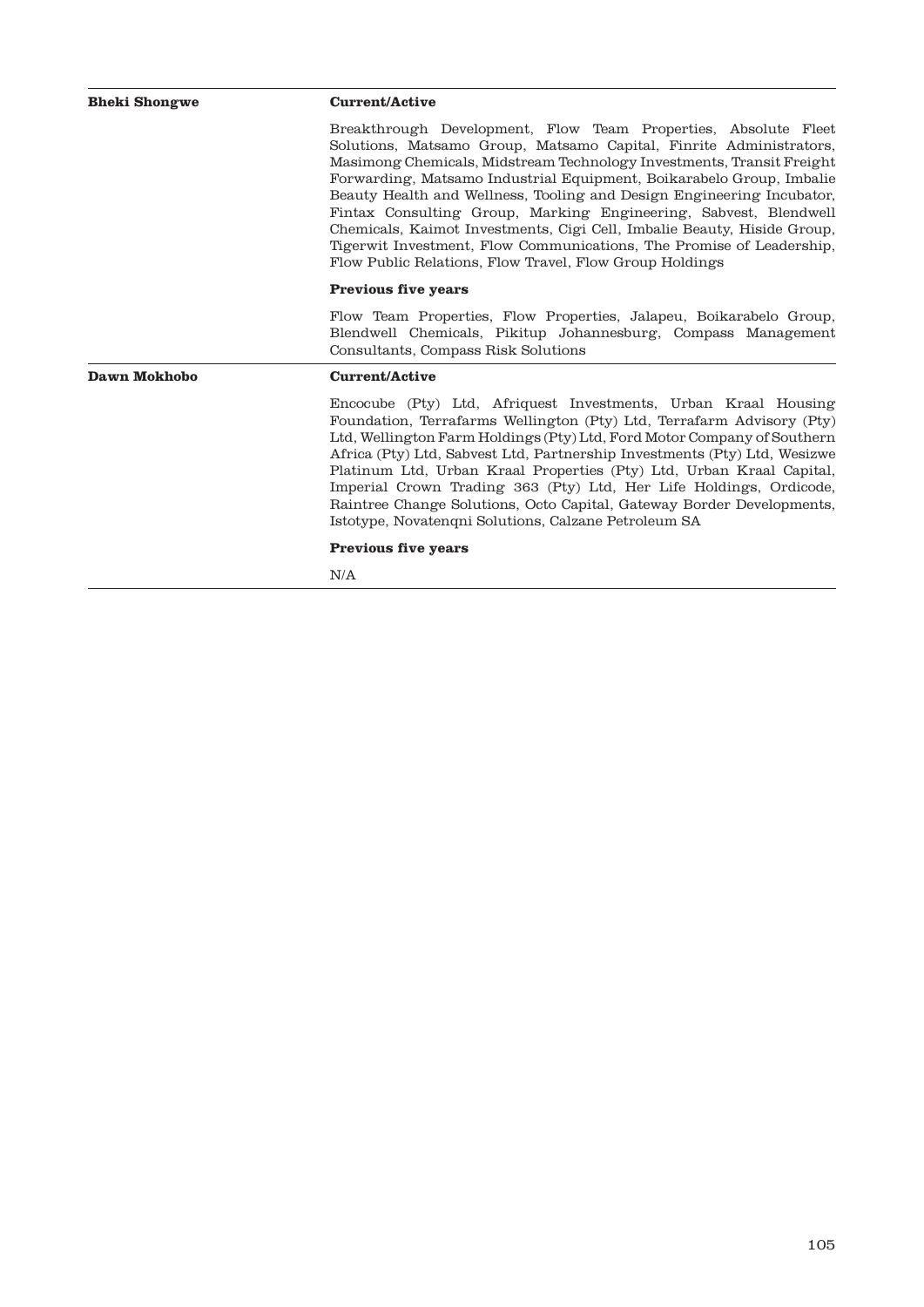# **CORPORATE GOVERNANCE STATEMENT OF SABCAP**

Sabcap's governing objective aligns with that of Sabvest, namely to ensure the ongoing sustainability of the Sabcap Group's business and to maximise value for Sabcap Shareholders and other key stakeholders. In striving towards this objective, Sabcap and the Sabcap Group will remain mindful of the impact of the Group's business activities on society and the environment. Therefore, Sabcap will follow a formal process to identify and assess the major risks that could impact negatively on sustainability as far as the operations of its Subsidiaries are concerned. The Final Sabcap Directors will, upon their appointment as Directors of Sabcap, adopt and apply the principles of King IV. Sabvest's website will, prior to the Sabcap Listing, contain an explanation of the principles applicable in respect of King IV.

## 1. **BOARD OF DIRECTORS**

- 1.1 The Sabcap Board will provide direction and leadership to the Sabcap Group and will ultimately be accountable for its overall performance.
- 1.2 The Board will focus on strategy and material issues that can impact shareholder value and longterm sustainability. Operational responsibility will be delegated to the management board of Sabcap, which will be accountable for the ongoing management of the business of the Sabcap Group.

## 2. **APPOINTMENTS**

- 2.1 Directors shall be appointed through a formal process and the Nominations Committee shall assist with the process of identifying suitable candidates to be approved by the Board as a whole and thereafter proposed to shareholders.
- 2.2 The Chairperson shall be a non-executive director and the roles of the Chairperson and Chief Executive Officer shall be separated. The running of the Board and the executive function of the management of the Company's business will therefore be the responsibilities of the Chairperson and the Chief Executive Officer respectively. In the event that the Chairperson is not independent, a Lead Independent Director will be appointed.
- 2.3 The Chief Executive Officer and the Chief Finance Officer are ex officio members of the Board.
- 2.4 A formal induction programme is established for new Directors and inexperienced Directors are developed through a mentorship programme. Continuing professional development programmes are made available which ensure that Directors can receive regular briefings on changes in risks, laws and the environment.

## 3. **BOARD MEETINGS**

- 3.1 Meetings of the Board will be held as frequently as the Board considers appropriate in order to discharge its duties as set out in Sabcap's Board Charter. Any Board member may call further meetings if required.
- 3.2 Reasonable notice of meetings and the business to be conducted shall be given to members of the Board.
- 3.3 The Chairperson, at her discretion, may invite other executives to attend and to be heard at meetings of the Board.

## 4. **ROLES AND RESPONSIBILITIES**

The roles and responsibilities of the Board include, inter alia, the following:

- Adopt strategic plans for the Company;
- Act as the focal point for, and custodian of, corporate governance by managing its relationship with management, Shareholders and other stakeholders, in accordance with sound corporate governance principles;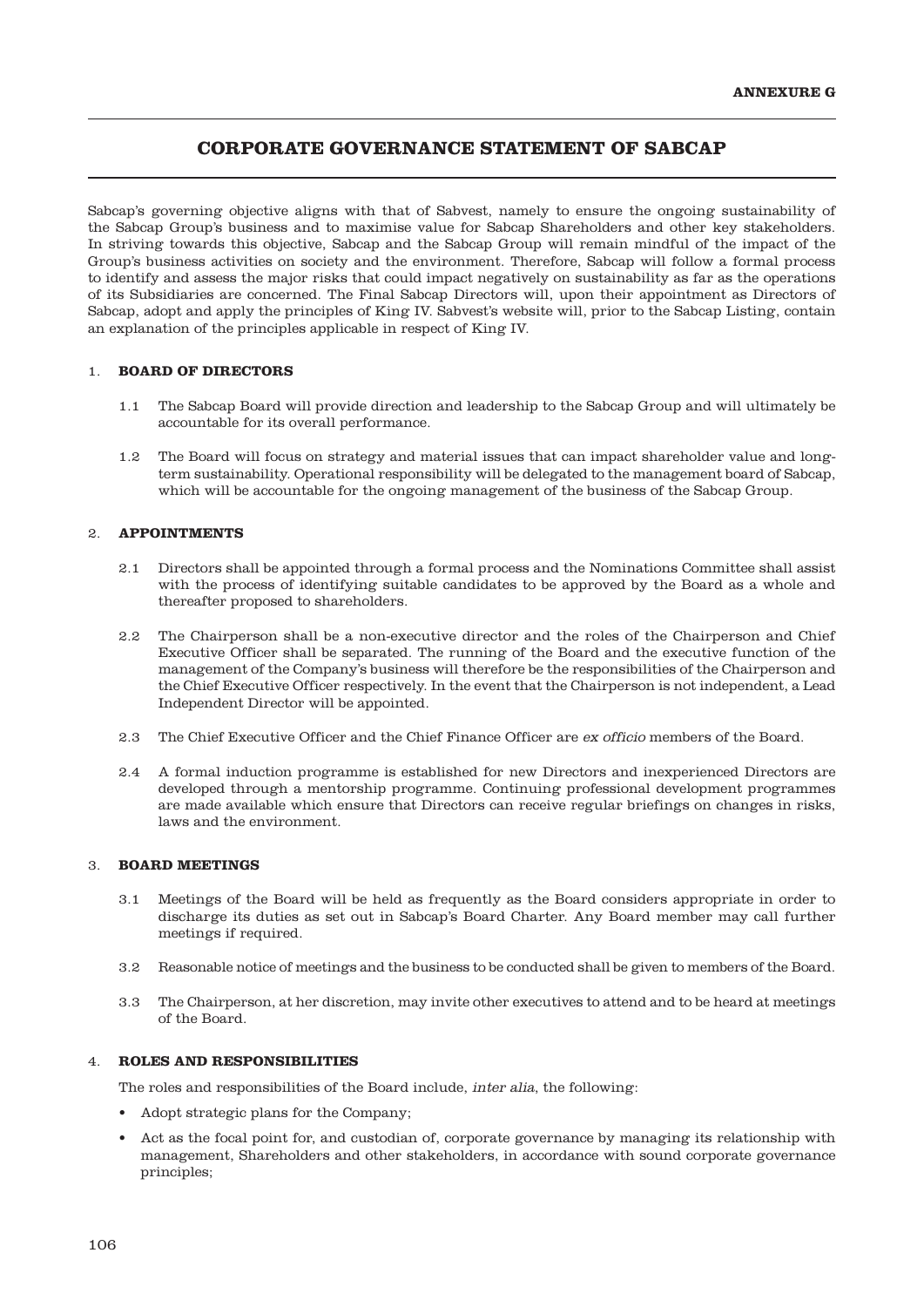- Elect a Chairperson of the Board who is an independent non-executive director (failing which, a Lead Independent Director shall be appointed);
- Appoint and evaluate the performance of the Chief Executive Officer;
- Consider and satisfy itself as to the competence, qualifications and experience of the company secretary and confirm in the Company's integrated annual report that it has executed this responsibility;
- Provide effective leadership on an ethical foundation and ensure that Sabcap's ethics are managed effectively and that it is, and is seen to be, a responsible corporate citizen by having regard to not only the financial aspects of the business of Sabcap but also to the impact of the business on the environment and the society in which it operates;
- Retain full and effective control over Sabcap, monitoring management in implementing Board plans and strategies and monitoring operational performance and management;
- Ensure that the Company has an effective and independent Audit and Risk Committee;
- Ensure the integrity of the Company's integrated report;
- Be responsible for information (IT) governance;
- Ensure that management implements proper systems of internal control which are designed to provide reasonable assurance as to the reliability of the financial statements;
- Ensure that Sabcap complies with all applicable laws, regulations and codes of business practice;
- Develop a corporate code of ethics and conduct that addresses conflicts of interest, particularly relating to Directors and management;
- Apply the Company's policy on the promotion of broader diversity at board level, specifically focusing on the promotion of the diversity attributes of gender, race, culture, age, field of knowledge, skills and experience, in order to determine whether the board's size, diversity and demographics make it effective; and to maintain, and improve, the current race and gender composition of the Board;
- Ensure that there is an appropriate balance of power and authority on the Board, such that no individual or block of individuals can dominate the Board's decision making; and
- Do everything necessary to fulfill its role, but delegate certain functions to its committees without abdicating its own responsibilities.

### 5. **BOARD COMMITTEES**

While the Board will remain accountable for the performance and affairs of Sabcap, it will be entitled to delegate specific responsibilities to committees operating under Board-approved charters. All committees will be chaired by an independent non-executive Director who will also attend the annual general meeting to respond to Shareholder queries. Sabcap will establish 4 (four) committees, namely:

- 5.1 an Audit and Risk Committee;
- 5.2 a Remuneration Committee;
- 5.3 a Nominations Committee; and
- 5.4 a Social and Ethics Committee.

# 6. **THE AUDIT AND RISK COMMITTEE**

- 6.1 The Audit and Risk Committee will, in terms of Sabcap's MoI and the Listings Requirements, perform, inter alia, the following activities:
	- Review the internal control structures, including financial control, accounting systems and reporting.
	- Ensure that appropriate financial reporting procedures are in place and that those procedures are operating effectively. This assessment will include consideration of all entities included in the consolidated Group International Financial Reporting Standards- compliant financial statements, to ensure that the Audit and Risk Committee has access to all the financial information of Sabcap, in order to allow the Company to effectively prepare and report on its financial statements.
	- Request from the audit firm (and if necessary consult with the audit firm on) the information detailed in paragraph 22.15(h) of the Listings Requirements in the Audit and Risk Committee's assessment of the suitability for appointment of the Company's current, or a prospective audit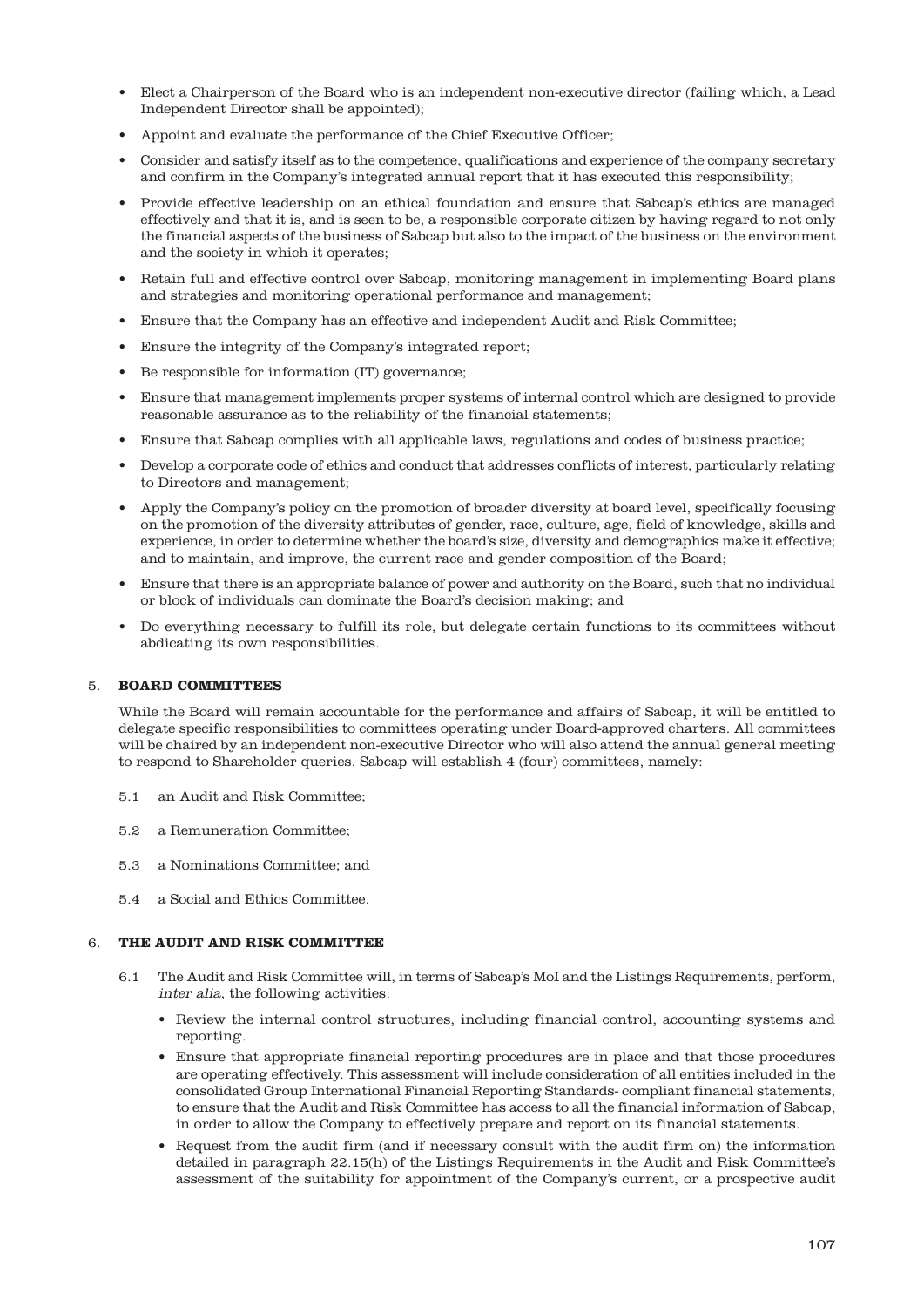firm, and the designated individual partner of the audit firm–both when appointed for the first time and thereafter annually for every re-appointment.

- Notwithstanding the provisions of Section 90(6) of the Companies Act, ensure that the appointment of the auditor is presented and included as a resolution at the annual general meeting of Sabcap pursuant to Section 61(8) of the Companies Act.
- Review the Group's statement on internal control systems prior to endorsement by the Board and in particular reviewing:
	- − the procedures for identifying business risks and controlling their impact on the Group;
	- − the Group's policies for preventing and detecting fraud;
	- − the Group's policies for ensuring that the Group complies with relevant regulatory and legal requirements; and
	- − the operational effectiveness of the policies and procedures.
- Liaise with external auditors.
- Monitor compliance of the Group with the laws and regulations of applicable statutes and of controlling bodies and all legal requirements.
- Monitor compliance with Sabcap's code of ethics and conduct and the ethical conduct of both Sabcap and all Group companies, Group executives and senior officials and identification of any violations of ethical conduct.
- 6.1.1 External Audit

The Committee shall, inter alia:

- − During each financial year for which it has been appointed, nominate for appointment as auditor of Sabcap a registered independent auditor for approval by Shareholders annually at the annual general meeting. In considering whether a registered auditor is independent of the Company, the Committee shall consider the provisions of statutes and the standards of the auditing profession and seek additional assurance from the auditor that internal governance processes support and demonstrate their claim to independence;
- − Be responsible for ensuring that the external auditor's appointment complies with applicable legislation;
- − Consider whether the audit firm and, where appropriate, the individual auditor that will be responsible for performing the functions of auditor, are accredited as such on the JSE's list of auditors, as required by the Listings Requirements;
- − Discuss and review with the external auditors before the audit commences, the auditors' engagement letter, the terms, nature and scope of the audit function, procedure and engagement. The Audit and Risk Committee should review the overall audit role to explore objectives, minimise duplication and discuss implications of new auditing standards;
- − Evaluate the independence, cost effectiveness and objectivity of the external auditors in relation to Sabcap and any other member of the Group and determine the nature and extent of allowed non-audit services rendered by such auditors as to whether this substantively impairs their independence;
- − Report on the independence of the external auditor in the annual financial statements;
- − Evaluate the performance, quality and effectiveness of the external auditors and the external audit process;
- − Consider and approve the appropriateness of accounting policies and their implementation, consider accounting treatments, significant unusual transactions, or accounting judgments, that could be contentious;
- − Identify key matters arising in the external auditors' current year's management letter and satisfying itself that these are being properly followed up;
- − Consider whether any significant ventures, investments or operations are not subject to external audit;
- − Obtain assurance from the external auditors that adequate accounting records are being maintained;
- − Review management's letter of representation to the external auditors before finalisation of the integrated annual report;
- − Determine the fees to be paid to the external auditors, ensuring the external audit fee will sustain a proper audit and provide value for money;
- − Ensure that the same individual or the lead audit partner of the accounting firm appointed as the designated auditor may not serve as the auditor or designated auditor or lead audit partner for more than five consecutive financial years and ensure that where an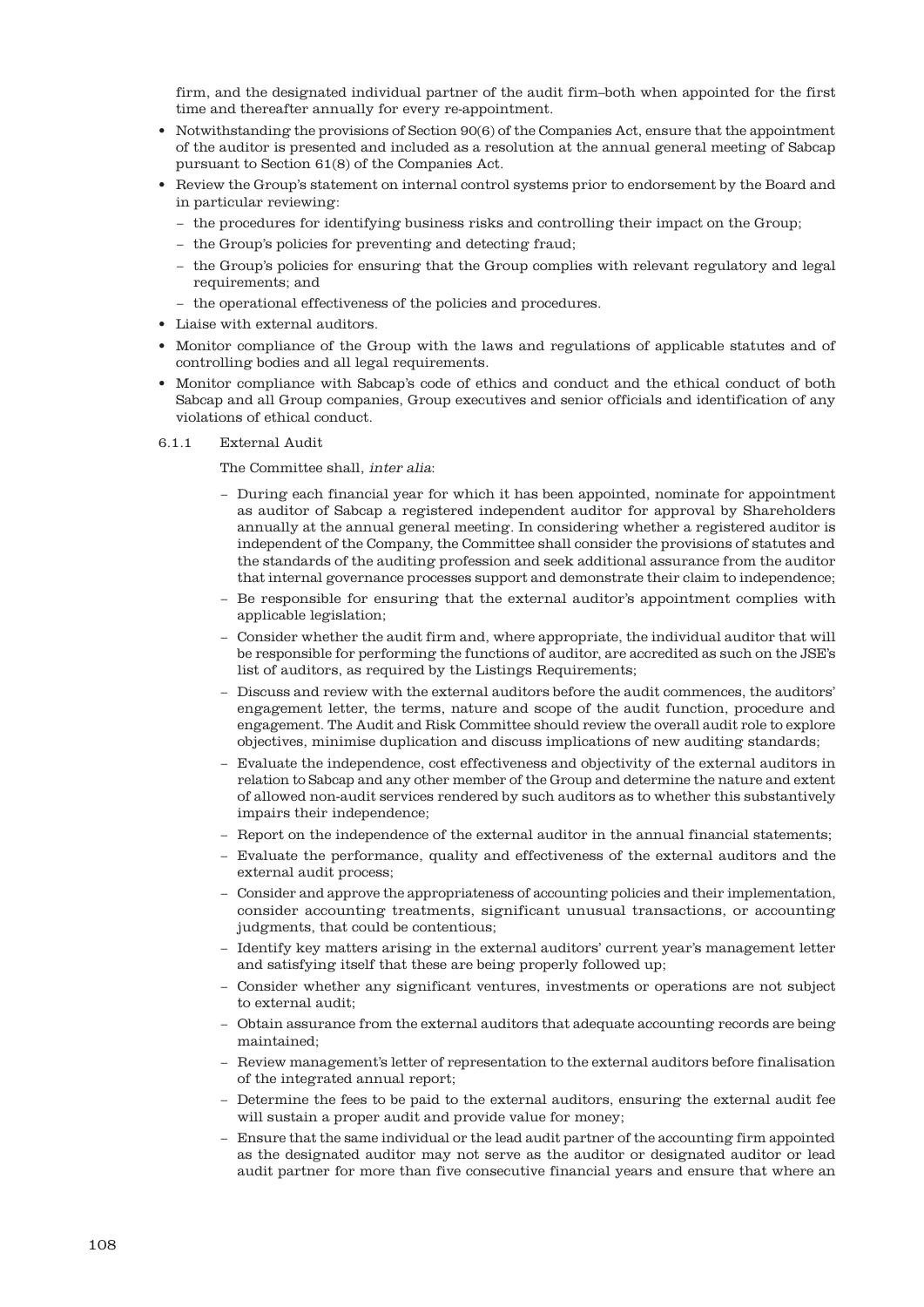individual has served as the auditor or designated auditor for two or more consecutive financial years and then ceases to be the auditor or designated auditor, that the individual may not be appointed as auditor or designated auditor again until the expiry of two further years; and

− Ensure that the auditor is invited to attend any general meeting of the shareholders at which the financial statements are considered, to answer any question posed to the auditor at such meeting, relevant to the conduct of the audit.

#### 6.1.2 Integrated reporting

The Committee shall oversee integrated reporting and in particular the Committee must:

- − Have regard to all factors and risks that may impact on the integrity of the integrated report;
- − Review the quality of financial reporting and ensure that such reporting presents a balanced and understandable assessment of the position, performance and prospects of the Group;
- − Review the annual financial statements, interim reports, preliminary or provisional results announcements, summarised integrated information, any other intended release of price-sensitive information and prospectuses, trading statements and similar documents;
- − Comment in the annual financial statements on the financial statements, the accounting practices and the effectiveness of the internal financial controls;
- − Review the disclosure of sustainability issues in the integrated report to ensure that they are reliable and do not conflict with the financial information;
- − Recommend to the Board the engagement of an external assurance provider on material sustainability issues;
- − Recommend the integrated report for approval by the Board;
- − Review the content of the summarised information for whether it provides a balanced view; and
- − Engage the external auditors to provide assurance on the summarised financial information.

In addition, the Committee should also review:

- − The implementation of new systems;
- − Tax and litigation matters involving uncertainty;
- − Any changes in accounting policies and procedures;
- − Significant adjustments resulting from the audit including problems and reservations arising from the audit and any matters the auditor may wish to discuss;
- − The basis on which the Group has been determined to be a going concern;
- − Capital adequacy;
- − Internal control;
- − Compliance with Group accounting standards, local and international compliance with stock exchange and legal requirements;
- − The appropriateness of major adjustments processed at the year end;
- − Compliance with the financial conditions of loan agreements;
- − The external auditors' proposed audit certificate;
- − Major judgmental areas in any financial information under its responsibilities; and
- − Significant transactions not directly related to the Company's normal business as the Committee might deem appropriate.

#### 6.1.3 Risk management

The Audit and Risk Committee is an integral component of the risk management process and specifically the Committee must oversee:

- − Financial reporting risks;
- − Internal financial controls;
- − Fraud risks as they relate to financial reporting; and
- − IT risks as they relate to financial reporting.
- 6.1.4 Expertise of the Chief Financial Officer and the finance function

As required by the Listings Requirements, the Audit and Risk Committee will also consider the experience and expertise of Sabcap's financial Chief Financial Officer on an annual basis and satisfy itself that such experience and expertise is appropriate.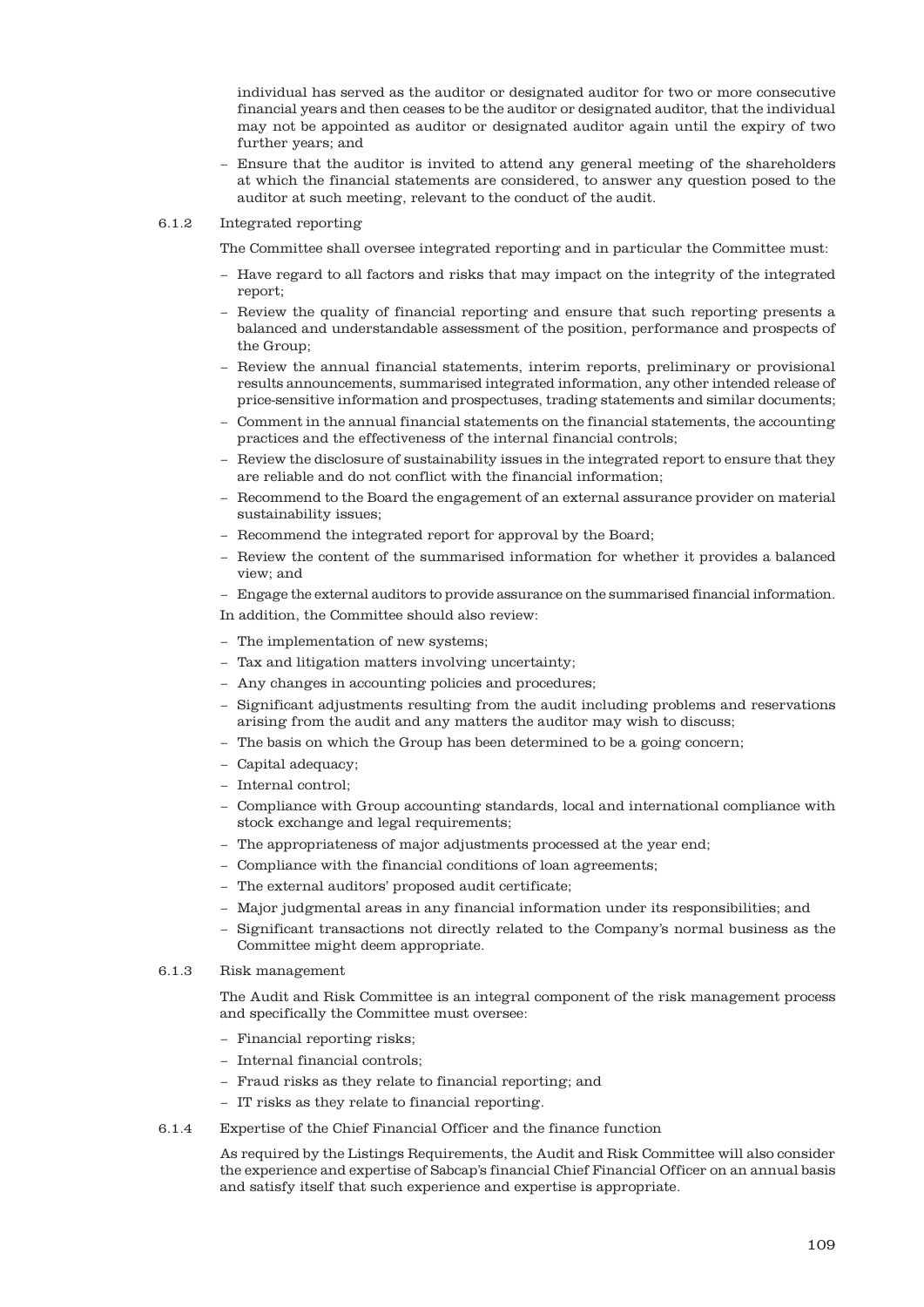### 7. **THE NOMINATIONS COMMITTEE**

The Nominations Committee will, in terms of Sabcap's MoI, perform, inter alia, the following activities:

- Make recommendations to the Board on the appointment of new executive and non executive Directors including making recommendations on the composition of the Board in general and the balance between executive, non executive, independent non executive, male/female and black/white members appointed to the Board.
- Identify and nominating candidates for the approval of the Board as well as establishing succession plans, particularly for the Chairperson and Chief Executive Officer.
- Make recommendations to the Board for the continuation (or not) of services of any Director who has reached the age of 70.
- Recommend Directors who are retiring by rotation, for re-election.
- Monitor the principles of governance and code of best practice.
- Evaluate the independence of Directors annually.
- Recommend the composition of committees to the Board.
- Evaluate the performance of the Board and committees annually.
- Through the Chaiperson and Chief Executive Officer, review the performance of non-executive Directors annually including attendance and communications.

#### 8. **THE REMUNERATION COMMITTEE**

The Remuneration Committee will, in terms of Sabcap's MoI, perform, inter alia, the following activities:

- Review the strategic and financial plans of Sabcap in relation to the compensation programme;
- Act on behalf of the Board in setting executive compensation policy, monitoring administration of the compensation programme and making decisions for the Board with regard to the compensation of senior executives including:
	- base salary, ensuring the base salary element is competitive and fair;
	- risk position of salary including performance bonus related to qualitative and quantitative indicators;
	- executive perks within the context of total cost to company packages;
	- appropriate benefits, including retirement benefits;
	- Evaluate annually through performance appraisals senior executives' salary packages against:
	- remuneration paid to directors of other companies of a similar size both in South Africa and internationally (where relevant) utilising published surveys or independent consultants;
	- performance target goals and objectives and the extent of performance by the executives.
- Review and recommend for approval share incentive schemes to the Board that are consistent with Sabcap's overall objectives and with executive compensation policy.
- Review the medical aid benefits provided (if any) and the cost and effectiveness of all benefit planned administrations.
- Select independent consultants to advise the Remuneration Committee when appropriate.
- Approve annually the disclosure items for the remuneration of executive and non executive Directors in the integrated annual report.
- Ensure that the Company's remuneration policy and implementation report are tabled at Sabcap's annual general meeting, for separate, non-binding advisory votes by shareholders. In terms of Sabcap's remuneration policy, the board will provide for an invitation to dissenting shareholders to engage with the Company, in the event that either the remuneration policy or the implementation report, or both, are voted against by shareholders exercising 25% or more of the voting rights exercised. In the event that either the remuneration policy or the implementation report or both, are voted against by Sabcap Shareholders exercising 25% or more of the voting rights exercised at the annual general meeting, the Company shall, in its voting results announcement, invite dissenting Sabcap Shareholders to engage with the Company, detailing the manner and timing of such engagement.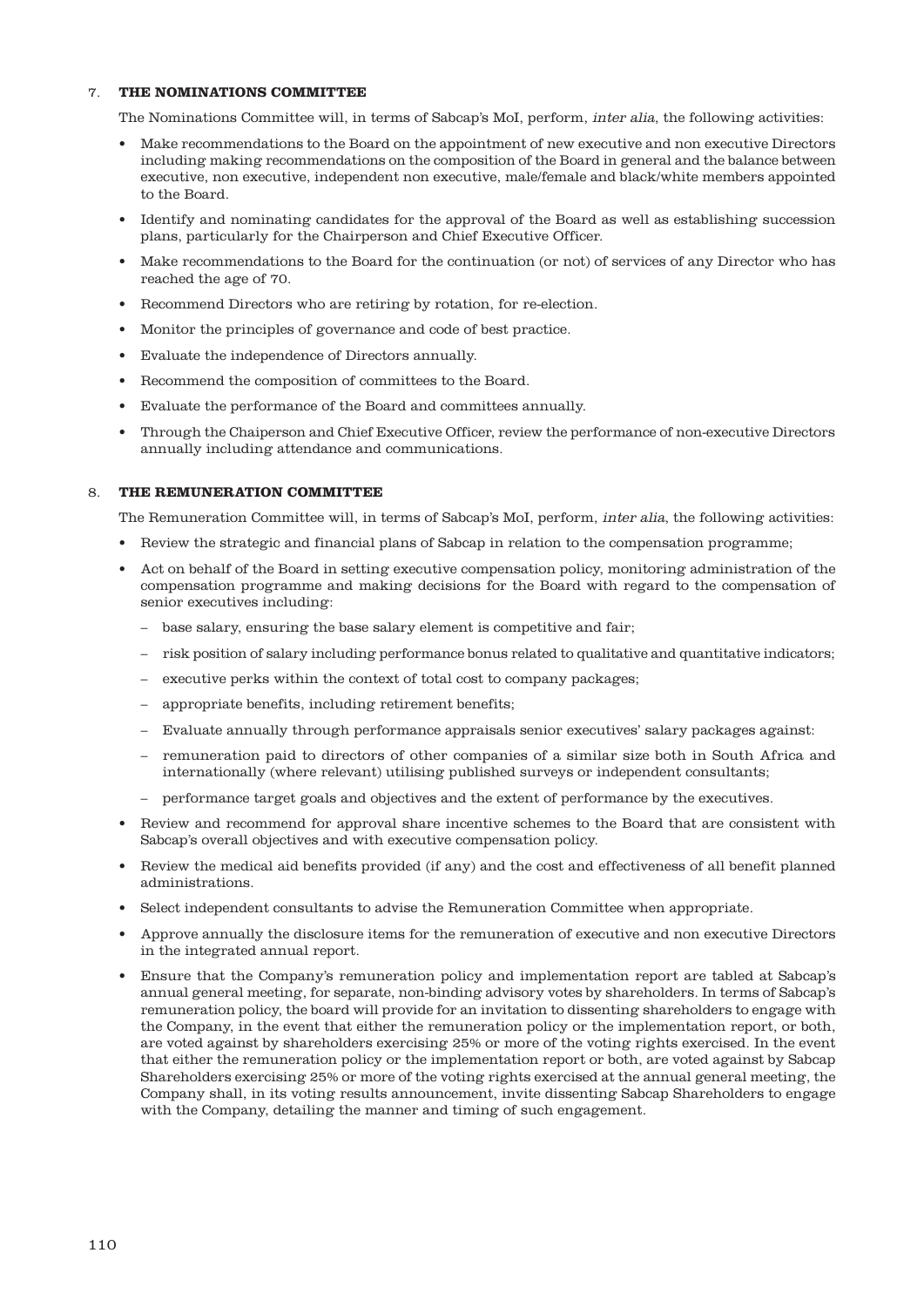# 9. **SOCIAL AND ETHICS COMMITTEE**

The Social and Ethics Committee will, in terms of Sabcap's MoI and the Listings Requirements, perform, inter alia, the following activities.

Social and economic development, including the Company's standing in terms of the goals and purposes applicable legislation.

Ensure that it fulfils its mandate as prescribed by the Companies Regulations and that it identifies and discloses any instances of material non-compliance.

Good corporate citizenship, including the Company's:

- promotion of equality, prevention of unfair discrimination, and reduction of corruption;
- contribution to development of the communities in which its activities are predominantly conducted or within which its products or services are predominantly marketed; and
- record of sponsorship, donations and charitable giving;
- The environment, health and public safety, including the impact of the Company's activities;
- Consumer relationships, including the Company's advertising, public relations and compliance with consumer protection laws; and
- Labour and employment.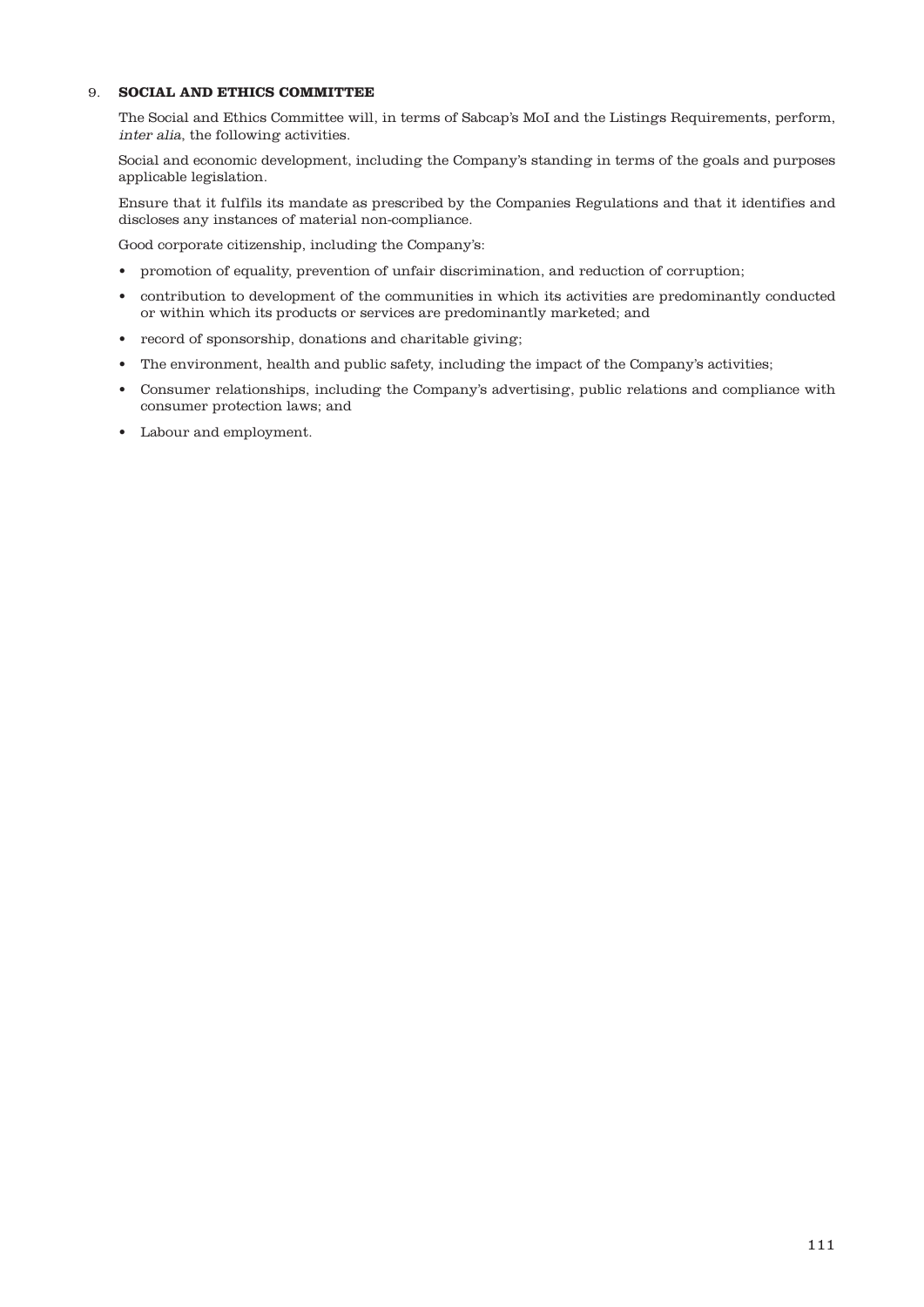# **MATERIAL RISK FACTORS**

#### **Risk Report**

#### **Approach to risk management**

Sabcap defines risk as uncertain future events that could influence its ability to achieve its objectives. Risks, once identified, are considered by the combinations of the probability of an event occurring and the consequence thereof. Risk is a condition in which the possibility of loss is inextricably linked to uncertainty. Therefore, a framework for managing risk is required to facilitate rational decision-making.

Risk management entails planning and controlling all activities and resources to minimise the negative impact of risks to tolerable levels and, conversely, to optimise potential opportunities and impacts of risks in the pursuit of achieving Sabcap's strategic objectives.

Risk tolerances are approved by the Board.

#### **Risk framework and the governance of risk**

The Board is responsible for the governance of risk. It delegates responsibility for monitoring risk management to the Audit and Risk Committee and for managing risk to the executive directors.

The CEO functions as the Chief Risk Officer. This function is performed in Sabcap by the CEO, and not the CFO as the primary risks relate to the investment portfolio and the funding thereof, which are directly managed by the CEO. The CFO assists, as appropriate, on other risks.

The Board reviews risks and mitigating controls as presented by management or identified by the Board.

Risk appetite is the amount and type of risk that an organisation is willing to take in pursuit of its strategic objectives.

Risk tolerance is the acceptable performance variation between the actual residual risk profile and the target risk profile in relation to the risks identified and managed through the risk management framework.

When risk tolerance is exceeded, executive directors are required to take action to treat, transfer or terminate the associate risk.

The Board regards the monitoring and control of risks by management to be good and part of the ongoing business of the Company. The Group's low/medium risk appetite and low tolerance levels are expressed in its low gearing levels, the boundaries of its business model, its clearly stated and shareholder-approved Investment Policy and the Group's ongoing investment management procedures. The Board is not aware of any risks being allowed that exceed the Company's risk appetite nor were any such risks taken in the year under review.

The Board regards it as sufficient for the risk policy to be known and approved by the Board and not distributed to staff.

The current risk watch list is as follows:

| Risk                                                 | Residual risk level after<br>mitigation |
|------------------------------------------------------|-----------------------------------------|
| Inability to meet strategic and financial objectives | $_{\text{Low}}$                         |
| Reduced cash flow from investees                     | Low/medium                              |
| Weak financial controls in investees                 | Low                                     |
| Breach of legal and regulatory compliance            | $_{\text{Low}}$                         |
| Prevention of fraud and corruption                   | Low                                     |
| Loss of any key executive in an investee             | Medium                                  |
| Effects of lack of security and of crime             | Medium                                  |
| CEO incapacitated or not available                   | $_{\text{Low}}$                         |
| Lack of liquidity                                    | $_{\text{Low}}$                         |
| Not meeting BBBEE requirements                       | Medium                                  |
| Loss due to exchange rate fluctuations               | High                                    |
| Breaching of shareholder agreements                  | Low                                     |
| Change in strategies of investees                    | $_{\text{Low}}$                         |
| Lack of liquidity in Sabcap shares on the JSE        | High                                    |
| Weakness in Sabcap internal controls and procedures  | $_{\text{Low}}$                         |
| Weakness in IT systems                               | Low                                     |
| Effects of stock market fluctuations                 | Medium                                  |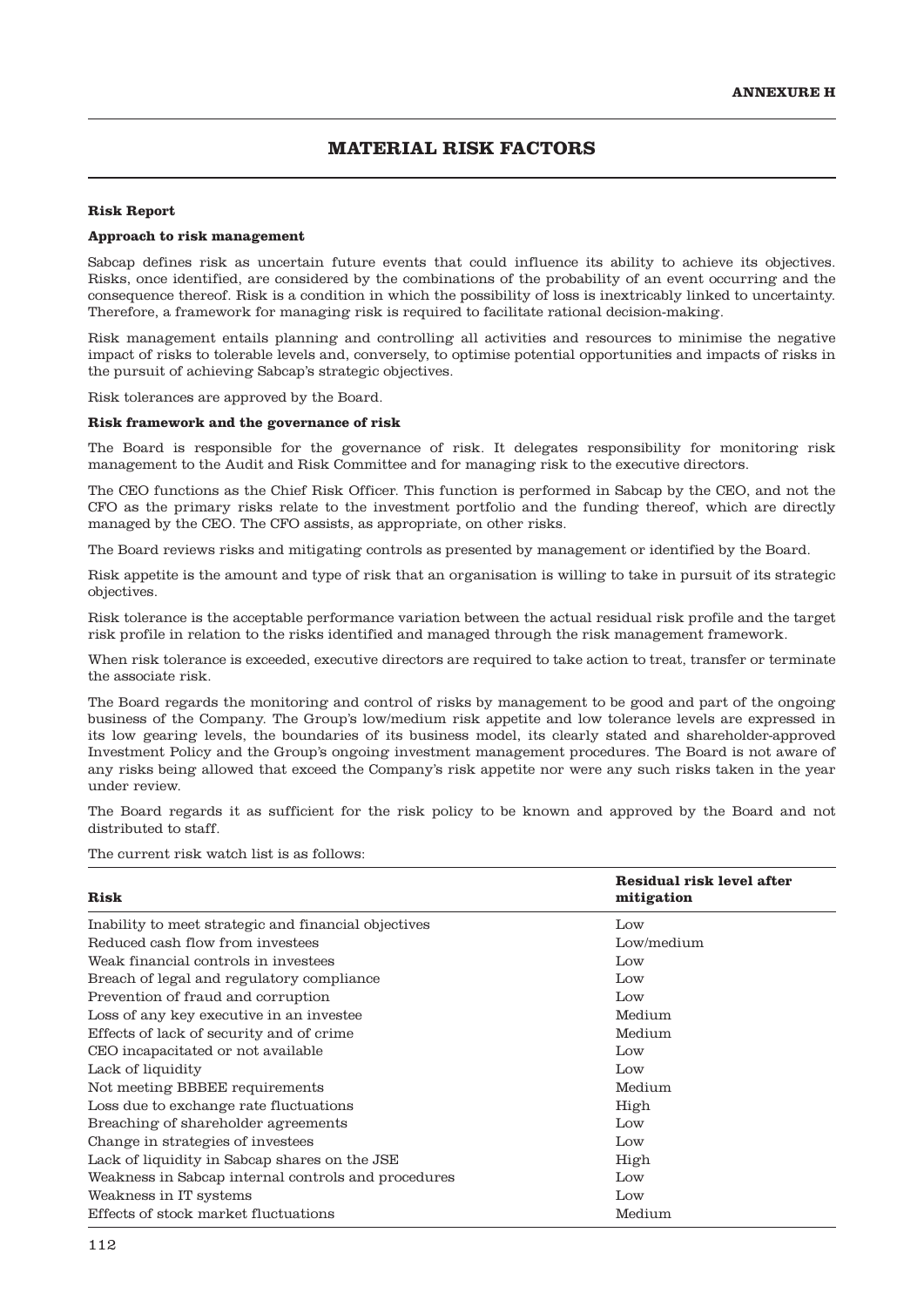The Board is comfortable with the level of combined assurance obtained from management, the Audit and Risk Committee, the external auditors, the internal audit service provider and its attorneys relative to the Group's key risks and its control environment. The Board is of the view that all of the risks listed have been mitigated to the extent feasible and that all residual risks have adequate controls or are monitored closely. The Board is not aware of any impending material risks that have not been disclosed herein.

Nothing has come to the attention of the Audit and Risk Committee or the Board that has caused them to believe that the Group's system of internal controls and risk management is not effective.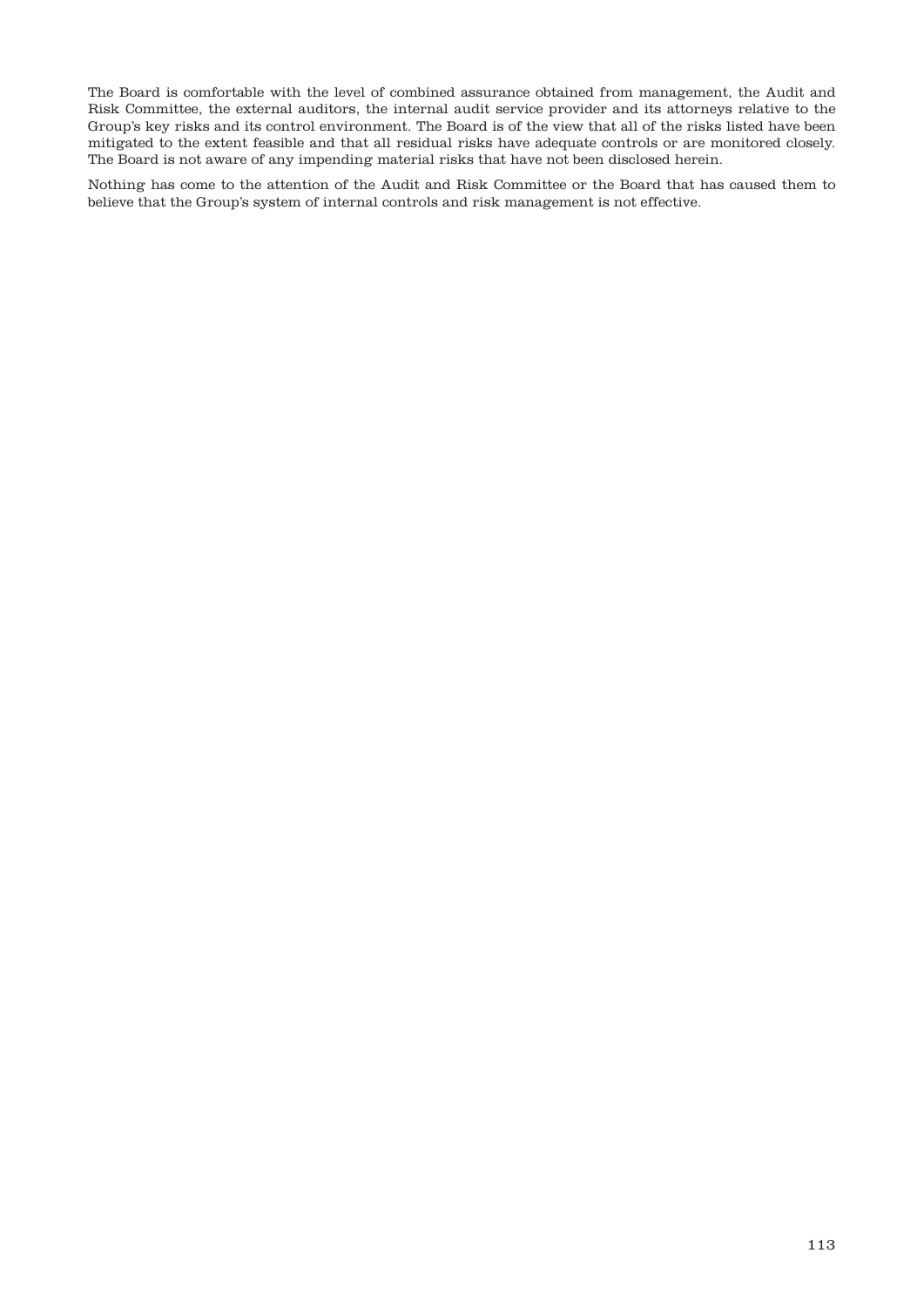# **SABCAP INVESTMENT POLICY**

# 1. **BACKGROUND AND RATIONALE**

- 1.1 Sabcap is an investment group which has been listed on the JSE since 2020. Its shares are quoted in the Financials – Equity Investment Instruments sector of the Main Board.
- 1.2 The JSE Listings Requirements deal specifically with investment companies in section 15 and, in particular, require an Investment Policy to be approved by shareholders on listing or, by implication, from time to time.
- 1.3 Sabcap has prepared its Investment Policy to be approved by the JSE and considered by its shareholders with a view to approving its existing investment parameters, scope and related features.

# 2. **INVESTMENT PARAMETERS AND SCOPE**

2.1 Investment focus

Sabcap:

- a) Has a primary investment focus of maintaining and growing a portfolio of significant equity interests in listed and unlisted companies with sound growth records or potential for growth that are expected to earn above average returns over a period.
- b) Has a secondary investment focus of holding cash, bonds, short term investments, debt instruments and fund participations, as well as growth, early-maturity stage, greenfield and special situation investments, depending on market conditions, availability of suitable opportunities, the investment maturity cycles of its portfolio, excess liquidity not invested in its primary portfolio and relevant macro-economic cycles.
- c) Will also engage in corporate finance and acquisition and disposal activities with investees which may include making finance advances to previous, current and potential investee companies and their affiliates.
- 2.2 Sectors

Sabcap's primary equity investments will be confined to the industrial, retail, trading, services, media, IT and financial sectors.

#### 2.3 Geographies

- a) Sabcap wishes to hold a meaningful level of investments in international currencies either directly or indirectly through the foreign operations of South African investee companies.
- b) Foreign investments held directly will usually be restricted to businesses in the United Kingdom and Europe.
- c) Foreign investments held indirectly are not restricted (as the location of these will be determined by the international strategies of the companies in which Sabcap has interests).
- 2.4 Size, spread and stage

Sabcap:

- a) aims to invest in good businesses with first class management without being restricted by any required absolute size or level of percentage holdings.
- b) may hold equity instruments that are small in percentage terms but where the group is able to exercise influence through board representation or shareholder agreements.
- c) may hold majority or joint controlling interests but without direct management responsibility.
- d) will not be constrained by any required balance between listed and unlisted holdings.
- e) will not be constrained by any required sector spread.
- f) will be unlikely to make new investments that exceed 15% of its portfolio or 25% of shareholders' equity.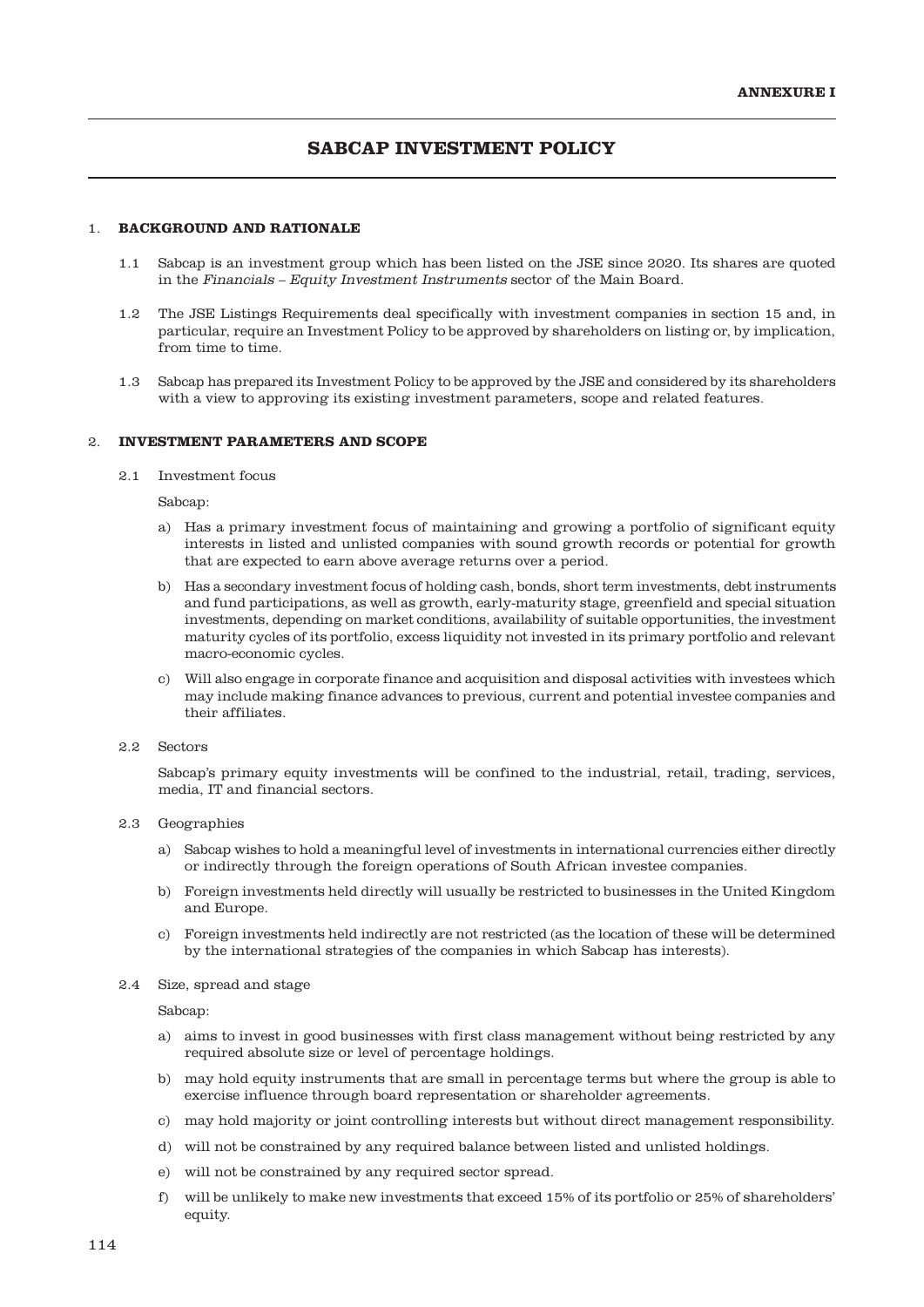#### 2.5 Other parameters

Sabcap:

- a) structures its investments such that each investment is free standing and ring-fenced as to risk.
- b) usually invests in companies where key management has meaningful interests or in family managed businesses or together with chosen financial investors.
- c) favours large or influential minority stakes in unlisted companies or small listed companies (with market capitalisation of below R1 billion).
- d) usually procures that its CEO, other Sabcap directors or chosen financial investors are directors of investee companies (other than general portfolio companies).
- e) holds its investments without pre-determined realisation periods but subject to the continual review of the quality of the underlying businesses and to any constraints or obligations in shareholder agreements.
- f) may dispose of investments in the event of:
	- − protracted periods of under-performance relative to criteria set by management depending on the nature, sector and stage of the investments;
	- − the number of core investments exceeding its target portfolio spread (currently targeted as 10 (ten) in number);
	- − receipt of unsolicited offers at materially higher values than attributed by Sabcap;
	- − availability of alternative investments with substantially superior returns.

### 3. **GROWTH TARGETS**

Sabcap's target growth rates over three-year rolling periods are:

| Net asset value per share | 15% p.a. |
|---------------------------|----------|
| Dividends per share       | 10% p.a. |

These may be changed by the Board from time to time, particularly if movement in macro economic factors such as CPI, exchange rates, interest rates and rates of taxation that affect the Group make changes appropriate. Any material changes will require shareholder approval.

# 4. **CATEGORISATION OF TRANSACTIONS**

Investment transactions undertaken by Sabcap will be categorised relative to Sabcap's market capitalisation as required by the JSE and relative to its own net asset value for internal parameter purposes.

# 5. **SHAREHOLDER APPROVALS**

- 5.1 All transactions concluded in accordance with this Investment Policy, which will include but are not limited to the acquisition and disposal of any of the Company's investments and/or financial instruments, the advance of and repayment of any loans and advances to investees and third-parties and the underwriting of transactions undertaken by its investees, will be regarded as being in the ordinary course of business.
- 5.2 Shareholder approval will consequently not be required for non-related party transactions (including for the avoidance of doubt the enforcement of provisions in agreements relating to such transactions) of any size to the extent such transactions are entered into in the ordinary course of business of Sabcap, as envisaged in paragraphs 2.1 and 5.1.
- 5.3 Shareholder approval will be required for related-party transactions in accordance with the thresholds and requirements for such approvals contained in Section 10 of the JSE Listings Requirements, irrespective of whether such transactions are in the ordinary course of business or not.
- 5.4 Shareholder approval will not be required for purchase and sale transactions irrespective of size if these are a result of pre-agreed terms of shareholders' agreements which have been approved by Sabcap shareholders or have been advised to Sabcap shareholders if the original transactions fall within the approved Investment Policy. Notwithstanding, the JSE Listings Requirements for shareholder approvals and communications will apply if the transaction is categorised as a reverse take-over in terms of Section 9.5(c).